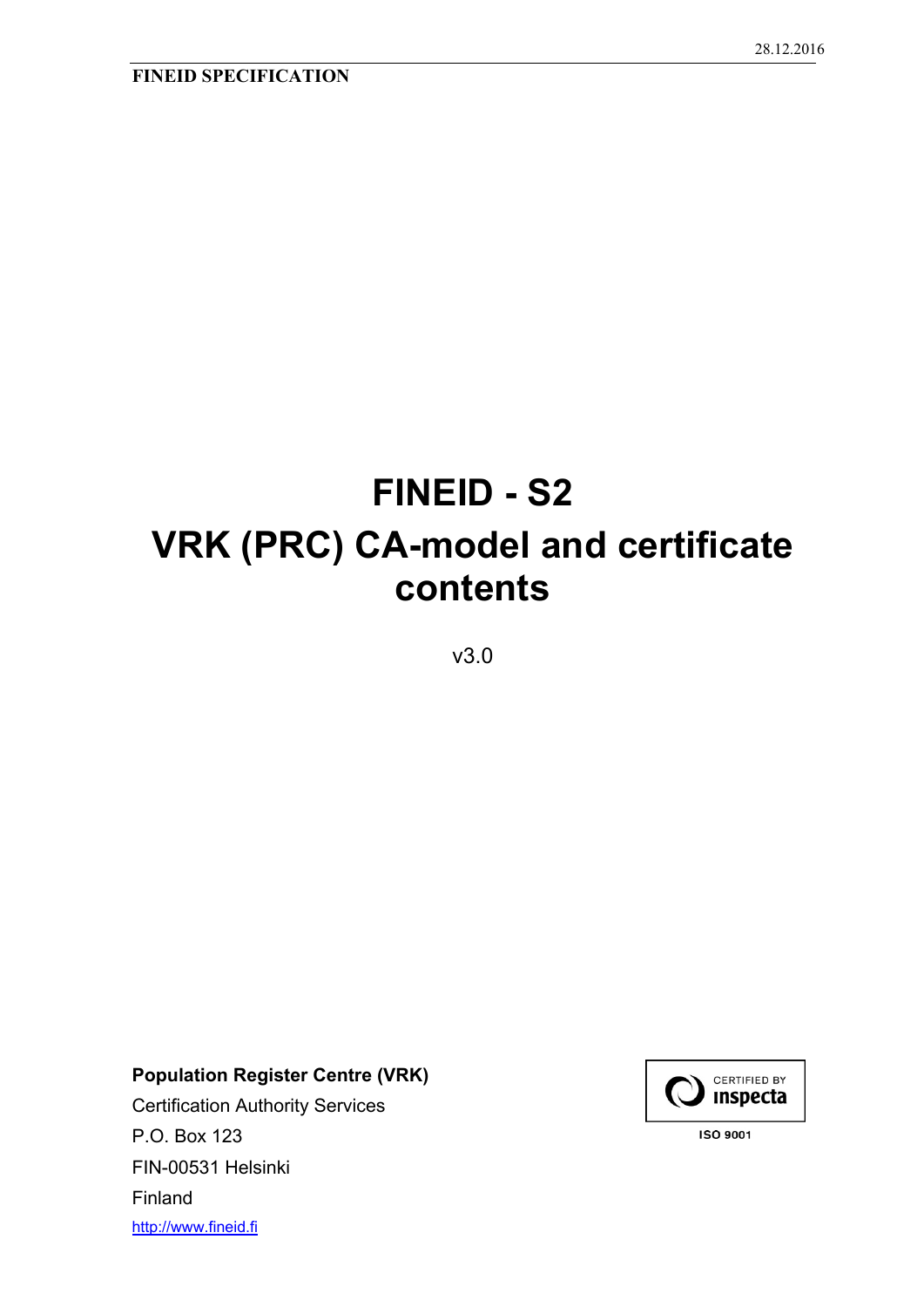# **Authors**

| Name              | Initials | Organization | E-mail                   |
|-------------------|----------|--------------|--------------------------|
| Antti Partanen    | АP       | VRK          | antti.partanen@vrk.fi    |
| Markku Antikainen | МA       | VRK.         | markku.antikainen@vrk.fi |
| Mika Pohjolainen  | MP.      | VRK          | mika.pohjolainen@vrk.fi  |
| Sauli Toriseva    | ST       | VRK          | sauli.toriseva@vrk.fi    |
| Teemu Tukiainen   | TТ       | VRK          | teemu.tukiainen@vrk.fi   |

# **Document history**

| Version | Date       | Editor    | Changes                                                                                                                                                                                                                                                                                                                                                                                                                                                                        | <b>Status</b> |
|---------|------------|-----------|--------------------------------------------------------------------------------------------------------------------------------------------------------------------------------------------------------------------------------------------------------------------------------------------------------------------------------------------------------------------------------------------------------------------------------------------------------------------------------|---------------|
| 3.0     | 28.12.2016 | AP        | Editorial changes and corrections                                                                                                                                                                                                                                                                                                                                                                                                                                              | Accepted      |
| 3.0     | 22.12.2016 | MA, AP    | Editorial changes                                                                                                                                                                                                                                                                                                                                                                                                                                                              | Draft         |
|         |            |           | Updated references to other FINEID<br>documents and IETF RFCs, cerfificate<br>examples updated                                                                                                                                                                                                                                                                                                                                                                                 |               |
| 2.5     | 13.01.2016 | <b>TT</b> | Information regarding new CAs: Service<br>Providers - G3, VRK CA for Social Welfare<br>and Health Care Service Providers, VRK<br>CA for Test Purposes - G3 and VRK TEST<br>CA for Social Welfare and Health Care<br>Service Providers. Updated examples: CA<br>Certificate, Service Certificate and CRL.<br>New examples: OCSP Responder<br>Certificate and Time Stamping Certificate.<br>Some notes about sha256withRSA -<br>algorithm. CA certificate MD5 hashes<br>removed. | Accepted      |
| 2.4     | 18.12.2013 | AP        | <b>Editorial corrections</b>                                                                                                                                                                                                                                                                                                                                                                                                                                                   | Accepted      |
| 2.4     | 3.12.2013  | AP        | Information about new 'G2' CAs added,<br>Netscape Certificate Extensions deprecated,<br>Root and intermediate CA's CDP and AIA<br>reference table added (chapter 9.2), notes<br>added concerning sha256 hash algorithm,<br>updated new postal address of VRK,<br>Information about VRK Gov. CA for<br>Multiplatform Citizen Qualified<br>Certificates CA removed                                                                                                               | Draft         |
| 2.3     | 7.6.2011   | ST, AP    | Information about new CAs added,<br>transition from teletext to utf8 encoding,<br>pseudonym attribute description added,<br>ldap-CDP syntax modified, description of<br>serialNumber and UPN attribute content                                                                                                                                                                                                                                                                 | Accepted      |
| 2.2     | 31.08.2007 | <b>MP</b> | Definition of subjectAltName extension's<br>Principal Name updated.                                                                                                                                                                                                                                                                                                                                                                                                            | Accepted      |
| 2.1     | 05.07.2005 | AP, MP    | Information about VRK Gov. CA for<br>Multiplatform Citizen Qualified<br>Certificates CA added, implementation of<br>qcStatements extension updated, minor<br>editorial corrections and updates                                                                                                                                                                                                                                                                                 | Accepted      |
| 2.0     | 24.03.2003 | AP        |                                                                                                                                                                                                                                                                                                                                                                                                                                                                                | Accepted      |
| 0.9     | 18.03.2003 | AP        |                                                                                                                                                                                                                                                                                                                                                                                                                                                                                | Draft         |
| 0.1     | 28.10.2002 | AP        |                                                                                                                                                                                                                                                                                                                                                                                                                                                                                | Initial draft |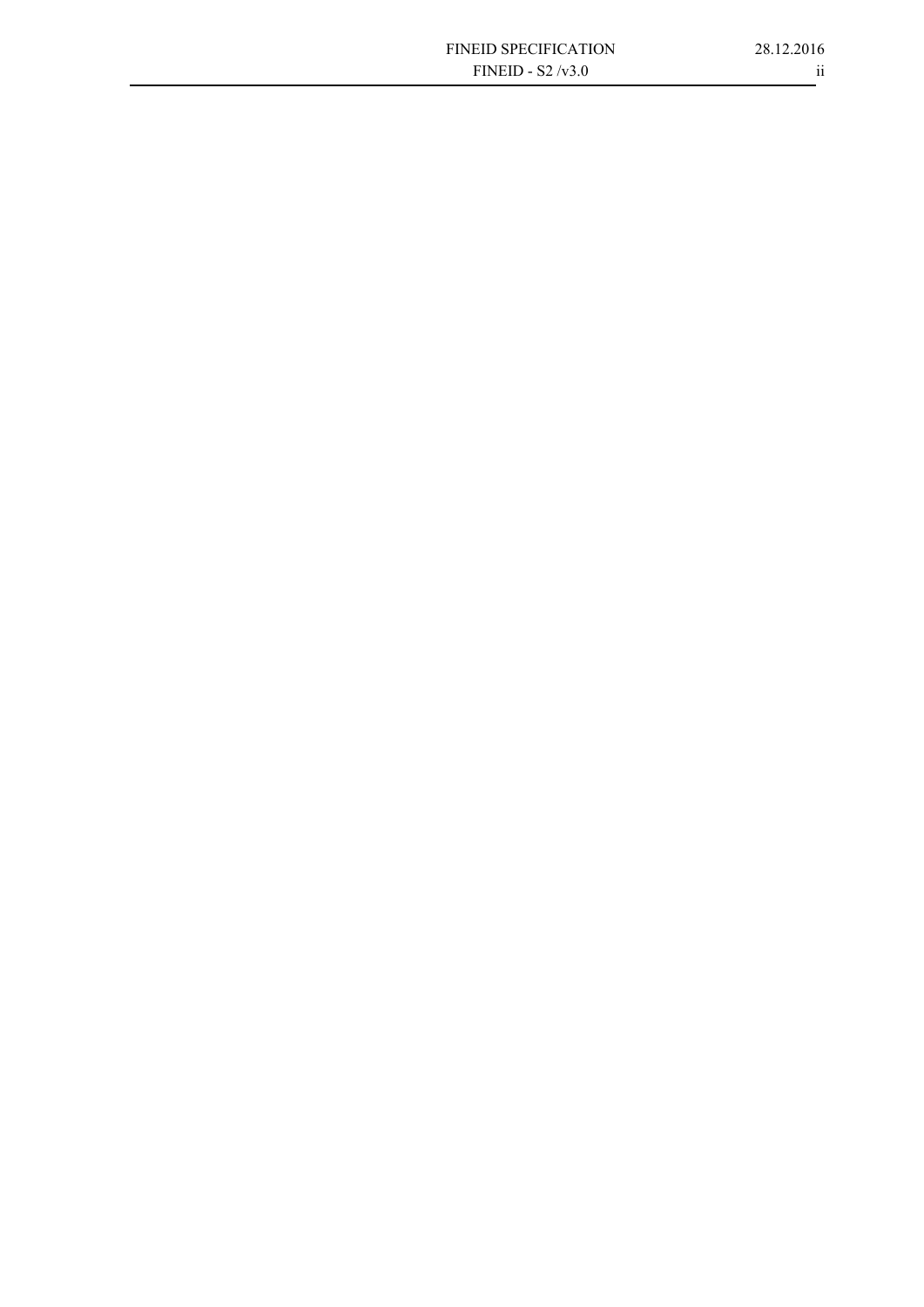# **Contents**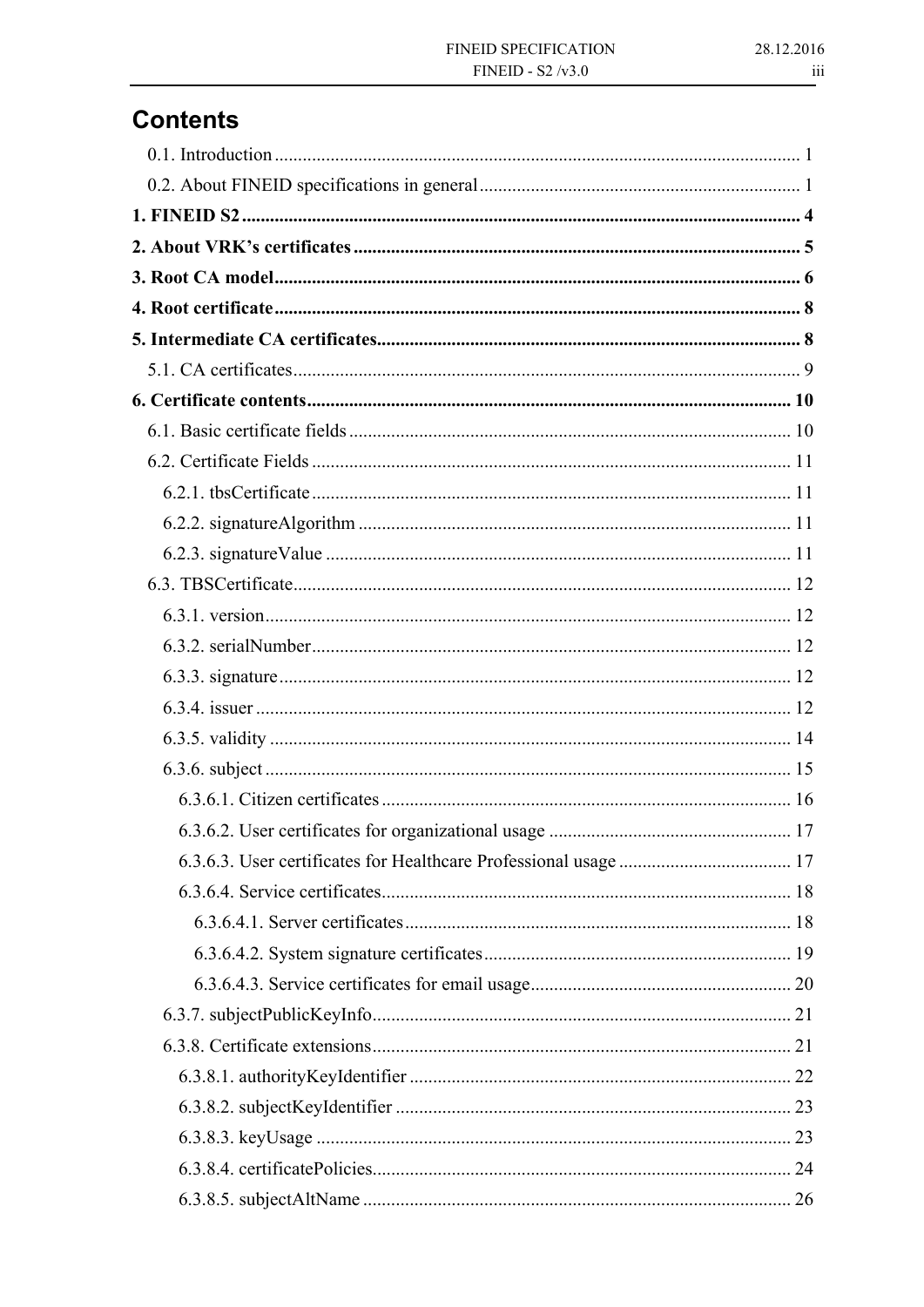| 10. Root, CA and End Entity Certificate examples and example of |  |
|-----------------------------------------------------------------|--|
|                                                                 |  |
|                                                                 |  |
|                                                                 |  |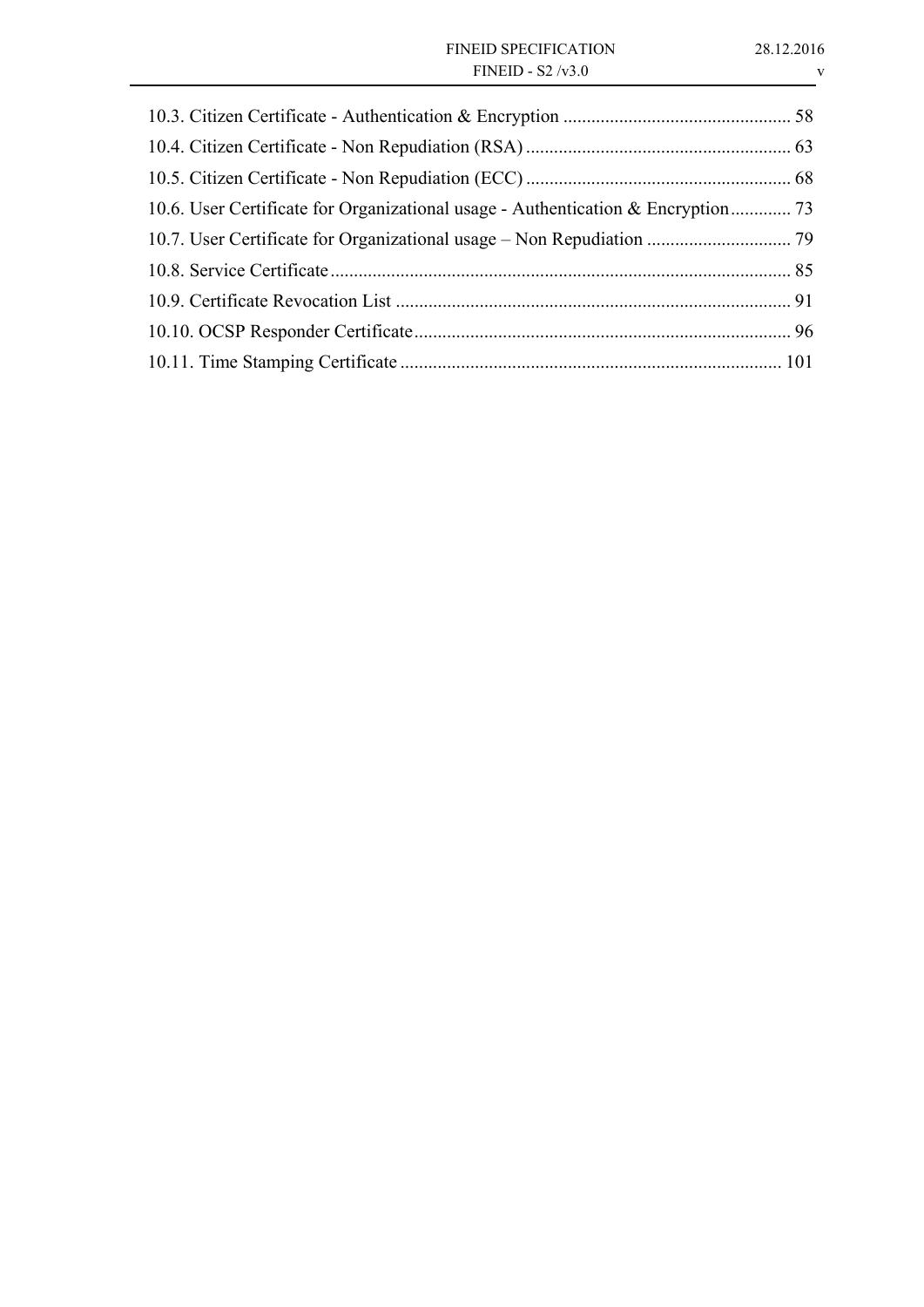#### **0.1. Introduction**

This document describes VRK (PRC) CA-model and certificate contents.

#### **0.2. About FINEID specifications in general**

The FINEID specifications are publicly available documents describing how to implement a public key infrastructure (PKI) using certificates (and smart cards).

The corresponding documents are listed in the table below:

| FINEID document    | <b>FINEID</b> comments                                                                                     | Based on                                                                                |
|--------------------|------------------------------------------------------------------------------------------------------------|-----------------------------------------------------------------------------------------|
| <b>FINEID S1</b>   | Framework for the Electronic ID<br>application in the smart card.                                          | ISO/IEC 7816-series                                                                     |
| <b>FINEID S2</b>   | CA-model and content of certificates<br>published and administrated by<br>Population Register Centre (VRK) | IETF RFC 5280 and ETSI 319<br>412-5 v2.1.1: certificate profile,<br><b>QCStatements</b> |
| <b>FINEID S4-1</b> | Implementation profile 1 of the<br>FINEID S1 specification.                                                | ISO/IEC 7816-15, PKCS#15<br>v1.1, FINEID S1 and FINEID<br>S2                            |
| <b>FINEID S4-2</b> | Implementation profile 2 of the<br>FINEID S1 specification.                                                | <b>FINEID S4-1</b>                                                                      |
| <b>FINEID S5</b>   | Certificate Directory specification                                                                        | <b>IETF RFC 4510, LDAP</b>                                                              |

FINEID S4 series contains an implementation profile specifying how the FINEID S1 specification should be put into practice in FINEID context. FINEID S2 is mainly based on IETF RFC 5280 (Certificate and CRL Profile). FINEID S4-1 and S4-2 are based on International Standard ISO/IEC 7816-15 and RSA Data Security Inc. Public-Key Cryptography Standard #15 version 1.1.

Related FINEID specifications are listed below:

- FINEID S1 Electronic Identity Application, v3.0
- FINEID S4-1 Implementation Profile 1 for Finnish Electronic ID Card v3.0
- FINEID S4-2 Implementation Profile 2 for Organizational Usage, v2.1A
- FINEID S5 Directory Specification, v3.0

FINEID documentation is available at

**http://www.fineid.fi**

IETF PKIX documentation and RFC's are available at

**http://www.ietf.org/rfc**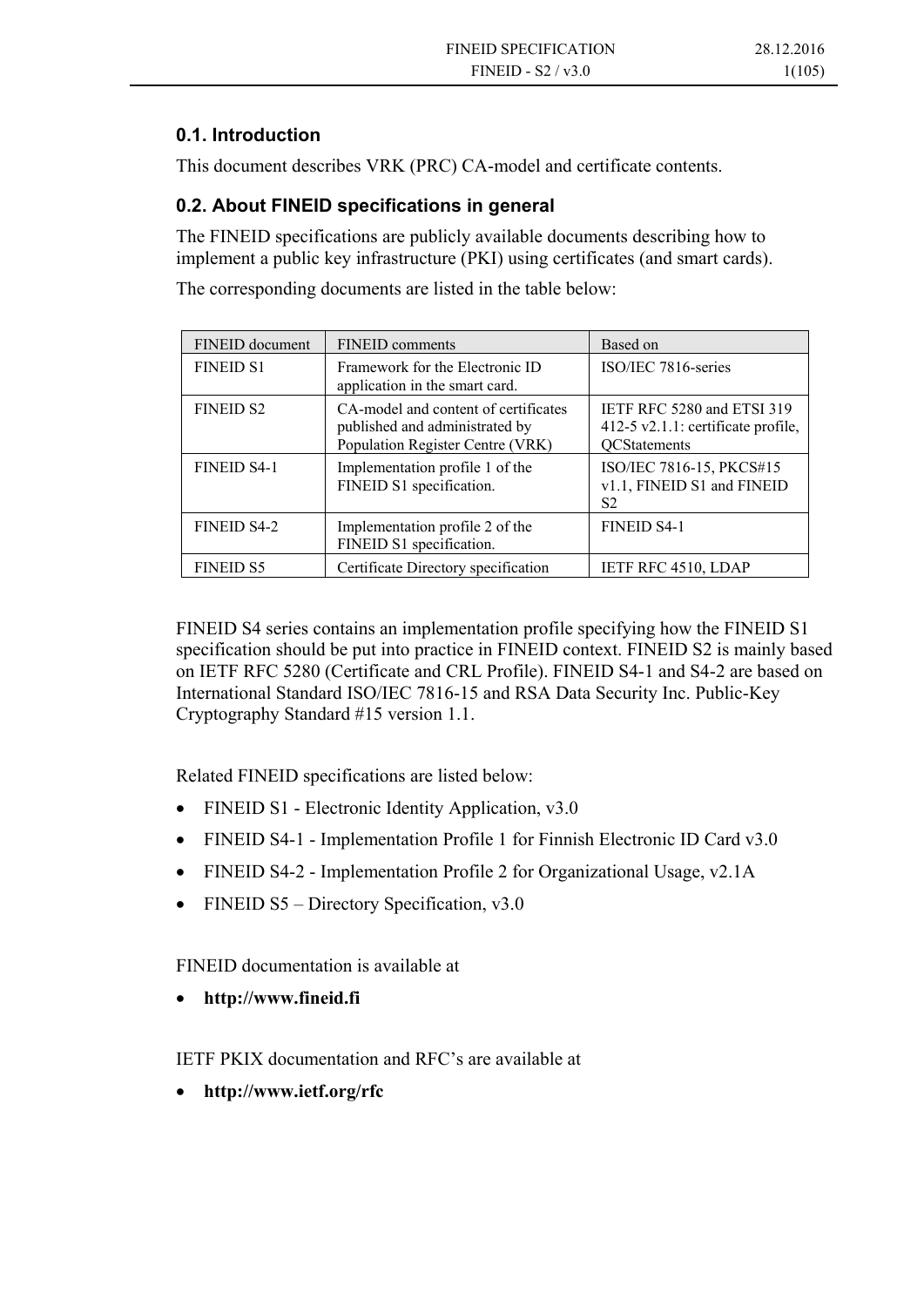ETSI Qualified Certificate profile specification is available at

**http://portal.etsi.org**

Netscape Certificate Extension documentation is available at

 **http://web.archive.org/web/20080514222552/http://wp.netscape.com/eng/securit y/comm4-cert-exts.html**

Microsoft Guidelines for Enabling Smart Card Logon with Third-Party Certification Authorities

**http://support.microsoft.com/?kbid=281245**

RSA-based Cryptographic Schemes and Public-Key Cryptography Standards

 **http://www.emc.com/emc-plus/rsa-labs/standards-initiatives/public-keycryptography-standards.htm**

Secure Hash Standard (SHS) FIPS PUB 180-4 (SHA-1, SHA-224, SHA-256, SHA-384, SHA-512)

**http://csrc.nist.gov/publications/fips/**

References:

- RFC 3161: Internet X.509 Public Key Infrastructure Time-Stamp Protocol (TSP). C. Adams Entrust, P. Cain BBN, D. Pinkas Integris, R. Zuccherato Entrust. August 2001.
- RFC 5280: Internet X.509 Public Key Infrastructure Certificate and Certificate Revocation List (CRL) Profile, D. Cooper, NIST et al., May 2008
- RFC 5480: Elliptic Curve Cryptography Subject Public Key Information, S. Turner, IECA et al., March 2009
- RFC 3739: Internet X.509 Public Key Infrastructure Qualified Certificates Profile, S. Santesson Microsoft, M. Nystrom RSA Security, T. Polk NIST, March 2004
- RFC 6960: X.509 Internet Public Key Infrastructure Online Certificate Status Protocol – OCSP. S. Santesson 3xA Security, M. Myers TraceRoute Security, R. Ankney, A. Malpani CA Technologies, S. Galperin A9, C. Adams University of Ottawa. June 2013.
- ETSI EN 319 412-2 V2.1.1, Certificate Profiles; Part 2: Certificate profile for certificates issued to natural persons, ETSI, February 2016
- ETSI EN 319 412-5 V2.1.1, Certificate Profiles; Part 5: QCStatements, ETSI, February 2016
- Netscape Certificate Extensions, Communicator 4.0 Version, Netscape Communications Corporation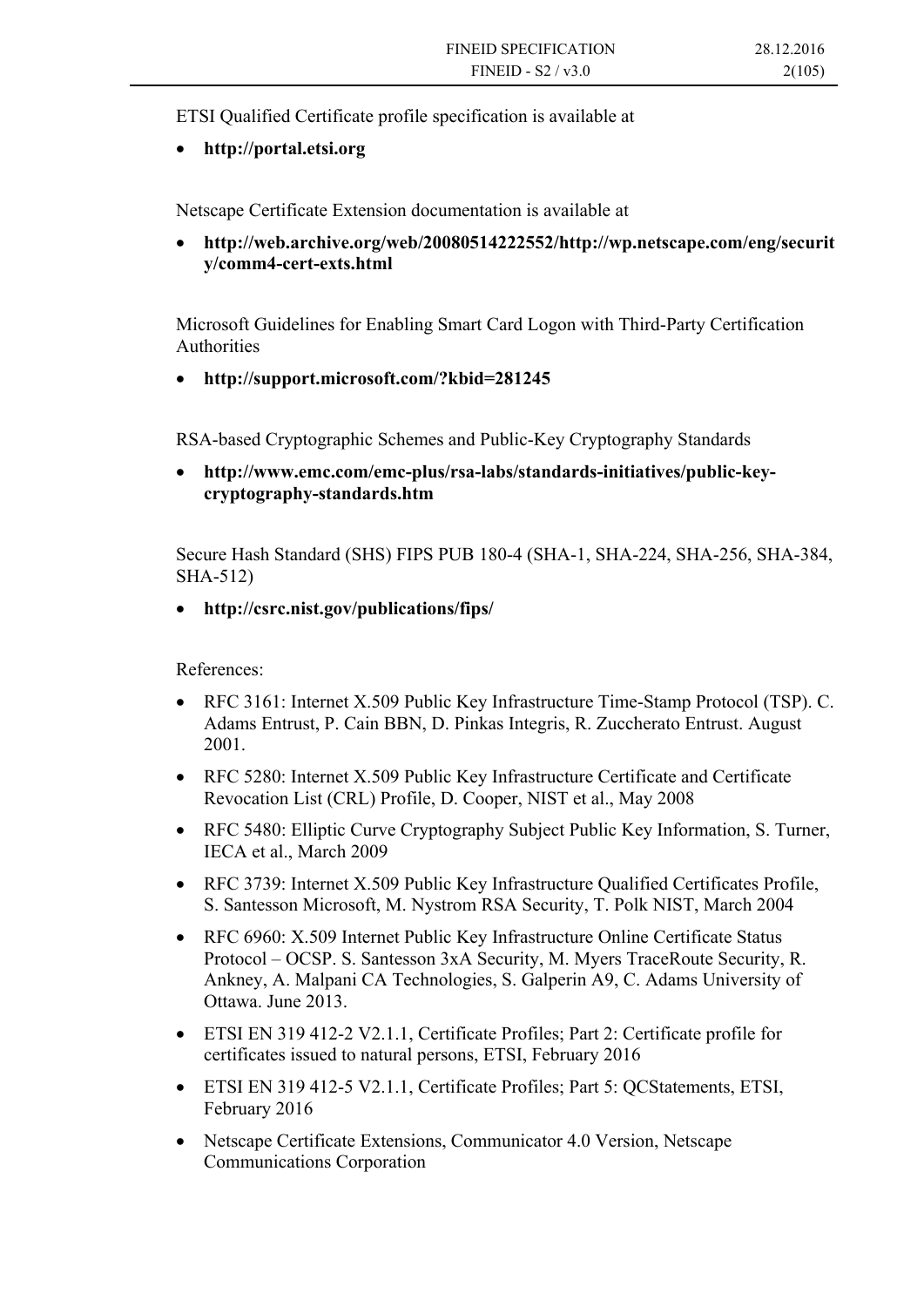- Microsoft Guidelines for Enabling Smart Card Logon with Third-Party Certification Authorities, Microsoft Knowledge Base article 281245, Revision 3.3, Microsoft Corporation, May 2005
- ITU-T Recommendation X.509 (1997) | ISO/IEC 9594-8:1998, Information technology - Open Systems Interconnection - The Directory: Authentication framework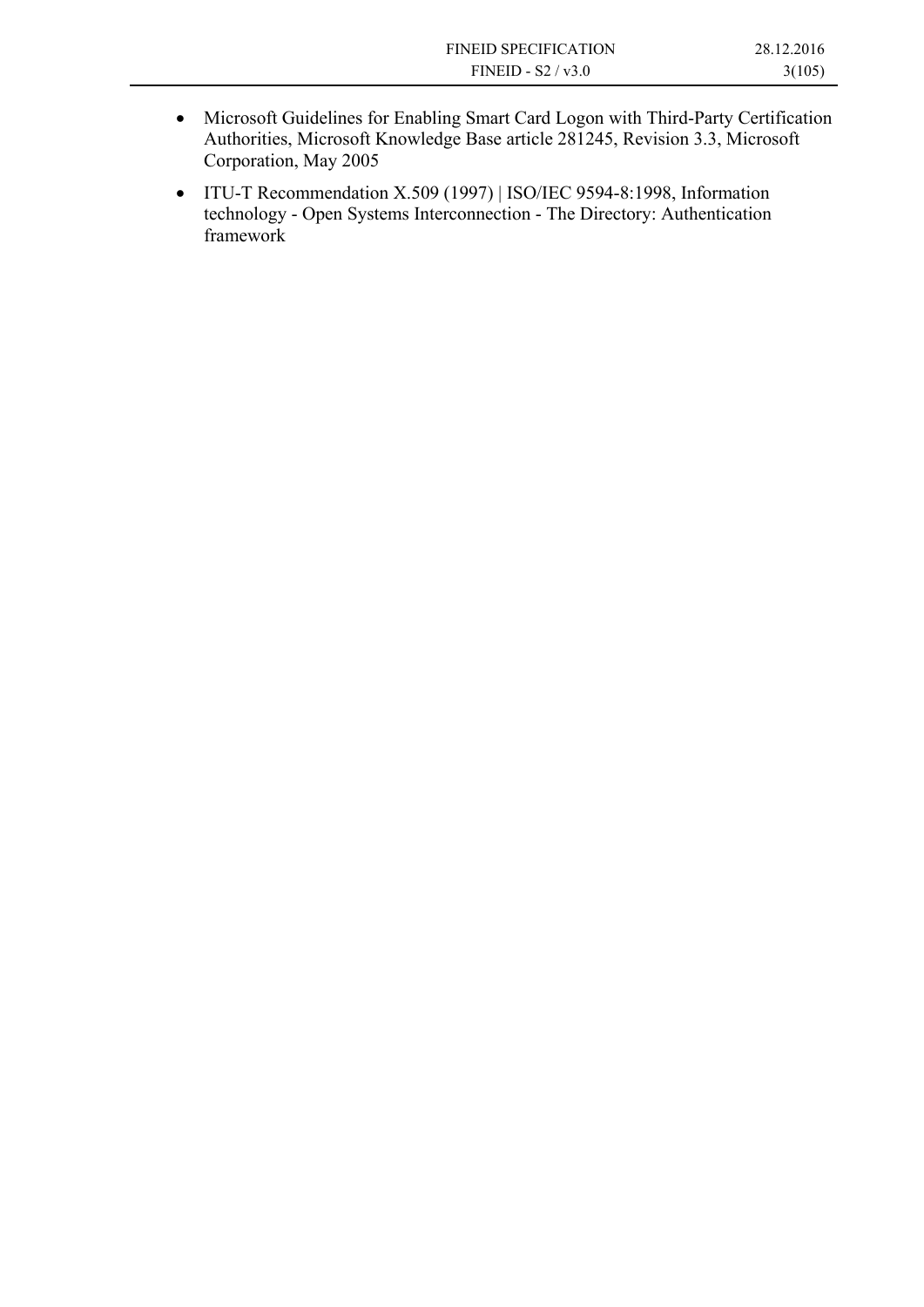## **1. FINEID S2**

FINEID S2 specifies the contents of Root, CA and end entity certificates issued by Väestörekisterikeskus (VRK) - Population Register Centre (PRC). FINEID S2 describes also VRK's CA-hierarchy and contents of Certificate Revocation Lists. This specification describes also optional Qualified Certificate Profile extensions for nonrepudiation certificates.

Nature of this document, like other FINEID specifications as well, is technical. Basic understanding of certificates and smart cards is needed for full benefit of FINEID documentation. It is not necessary for end users to fully understand technical details of smart cards they use.

In addition to FINEID specifications, software vendors, developers and service providers can also order test cards (with test certificates) from VRK.

The FINEID S2 certificate implementation is based heavily on the IETF RFC 5280. Some additional extensions are extracted from ETSI Qualified Certificate profile and from specifications by Netscape Communications and Microsoft Corporation.

RSA algorithm and Public-Key Cryptography Standards (PKCS) are developed and published by RSA Laboratories, http://www.emc.com/emc-plus/rsa-labs/standardsinitiatives/public-key-cryptography-standards.htm

SHA-1 and SHA2 algorithm documentation (FIPS PUB 180-4) is published by NIST, http://csrc.nist.gov/publications/

*Note*: Not all certificates contain all attributes and extensions described in this specification. Optional attributes are marked as optional. Criticality of extension is also marked.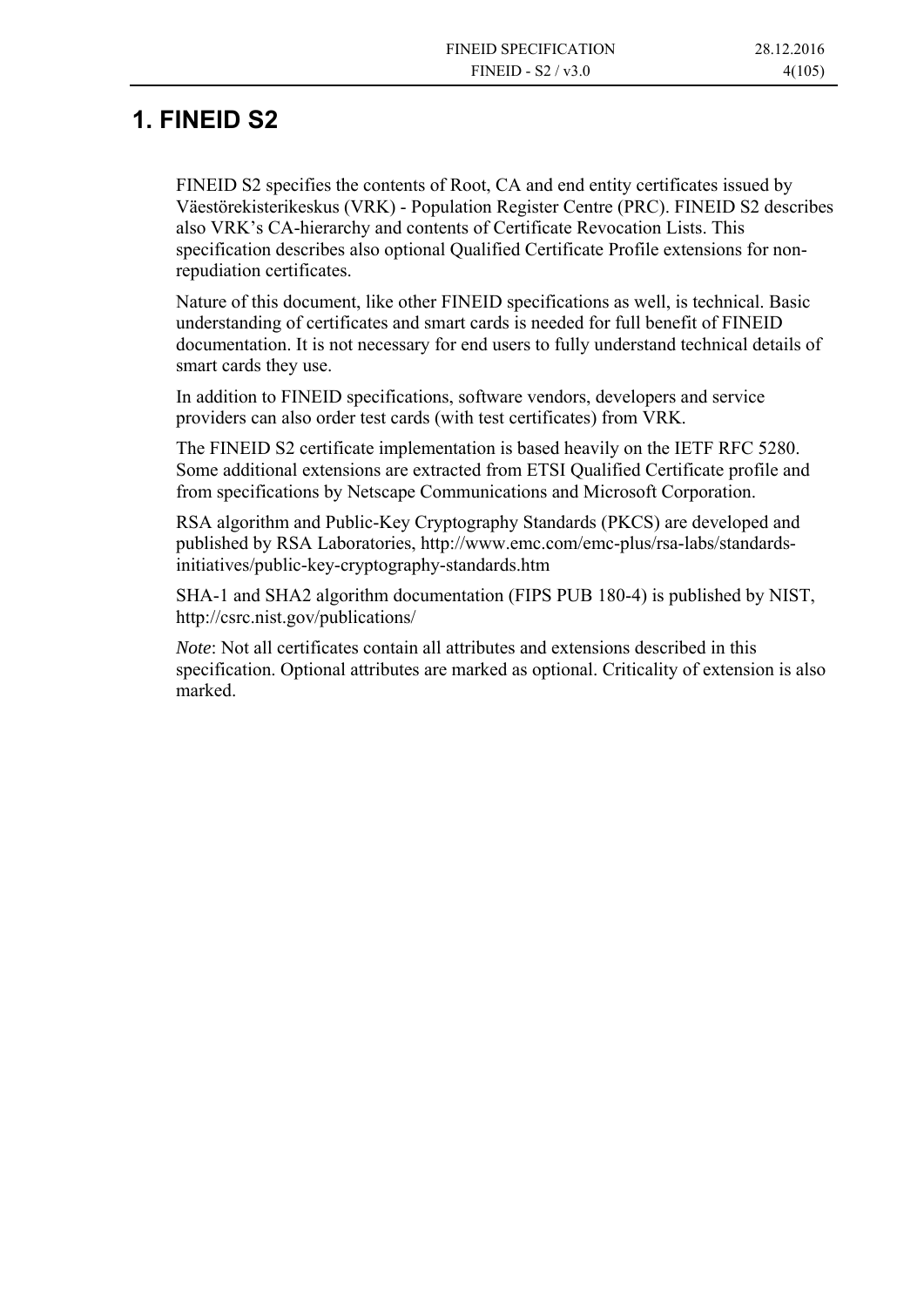## **2. About VRK's certificates**

All certificates are issued and administrated by Population Register Centre's Certification Authority services unit, later VRK.

VRK issues two basic types of certificates: User certificates and service certificates. All user certificates are stored in tokens. Smart cards contain Root, CA and two end entity certificates: One for authentication and encryption, and another for non-repudiation digital signatures. All non-repudiation certificates issued by VRK are Qualified Certificates. Private keys associated with non-repudiation certificates are generated inside tokens (smart cards) and there are no copies of those keys.

VRK issues two types of service certificates. Server certificates and system signing certificates are issued based on PKCS#10 Certificate Request and private keys generated by service provider. Service certificate for email usage is a PKCS#12 format file that contains the certificate and corresponding private and public key. It is service providers duty to keep private keys secured using Hardware Security Module, encryption, passwords or by other means.

Certificate Revocation Lists contain information about those certificates which are not valid for some reason. Most common reason is that certificate is not needed anymore or token containing private keys is lost or stolen. Service providers and software products MUST always check validity of certificate against valid CRL before trusting a single certificate. Certificate expiration is not a reason to add certificate into CRL. Also, digital signatures and other transactions occurred BEFORE certificate revocation, are still valid despite of certificate been revoked. For this reason CRL contain exact time when revocation was made.

Authority Revocation Lists contain information about those intermediate CA certificates, which are not valid for some reason. Most common reason is that CA certificate is not needed anymore. This also provides mechanism for Root CA to revoke CA certificate if its private key is exposed. Service providers and software products SHOULD always check validity of intermediate CA certificate against valid ARL before trusting a CA certificate. Certificate expiration is not a reason to add CA certificate into ARL. All certificates and CRLs issued by revoked intermediate CA are not valid after that CA's revocation. This is always fatal situation for CA.

More detailed information is available in Certificate Policies (CP) and Certificate Practice Statements (CPS) available at http://www.fineid.fi/cps

When handling certificates and/or digitally signed data, software products and network services SHOULD perform Basic Path Validation as described in RFC 5280, section 6.1. More specific needs can be fulfilled comparing CPS/policy ID numbers extracted from certificates and make trust decisions based on those.

All certificates, including root, CA and end entity certificates, are published into public certificate directory, which is freely available at ldap.fineid.fi. Same directory also contains CRLs and ARLs. VRK's public certificate directory is documented in FINEID S5 directory specification.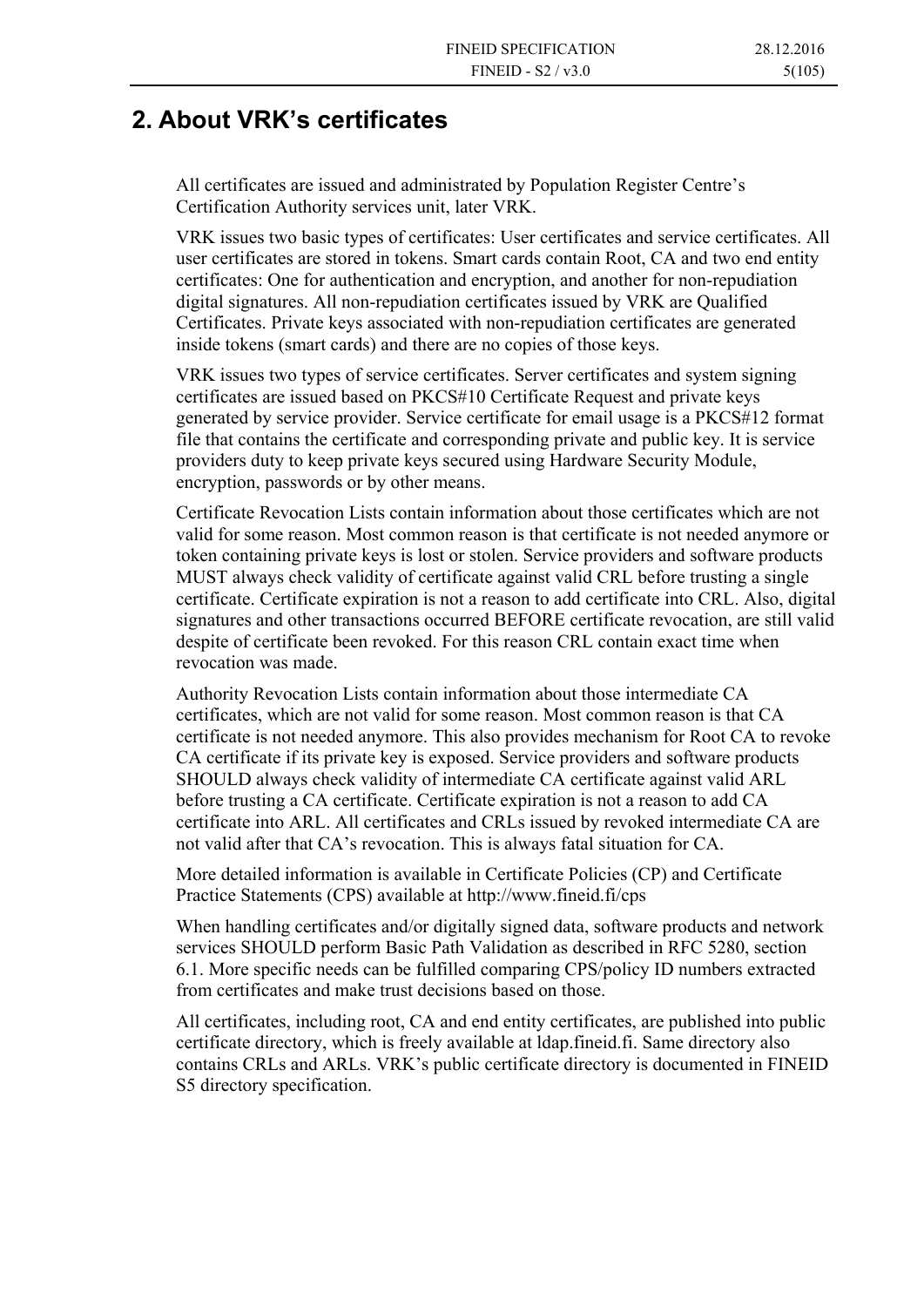## **3. Root CA model**

Since 18.12.2002 CA model has based on a common Root CA where Root Certificate is self-signed and other VRK's intermediate CAs are signed by VRK Root CA.



It is easy to build complete PKI enabled solutions where end users and services can share common trust point. Trust decision is made based on VRK's reputation as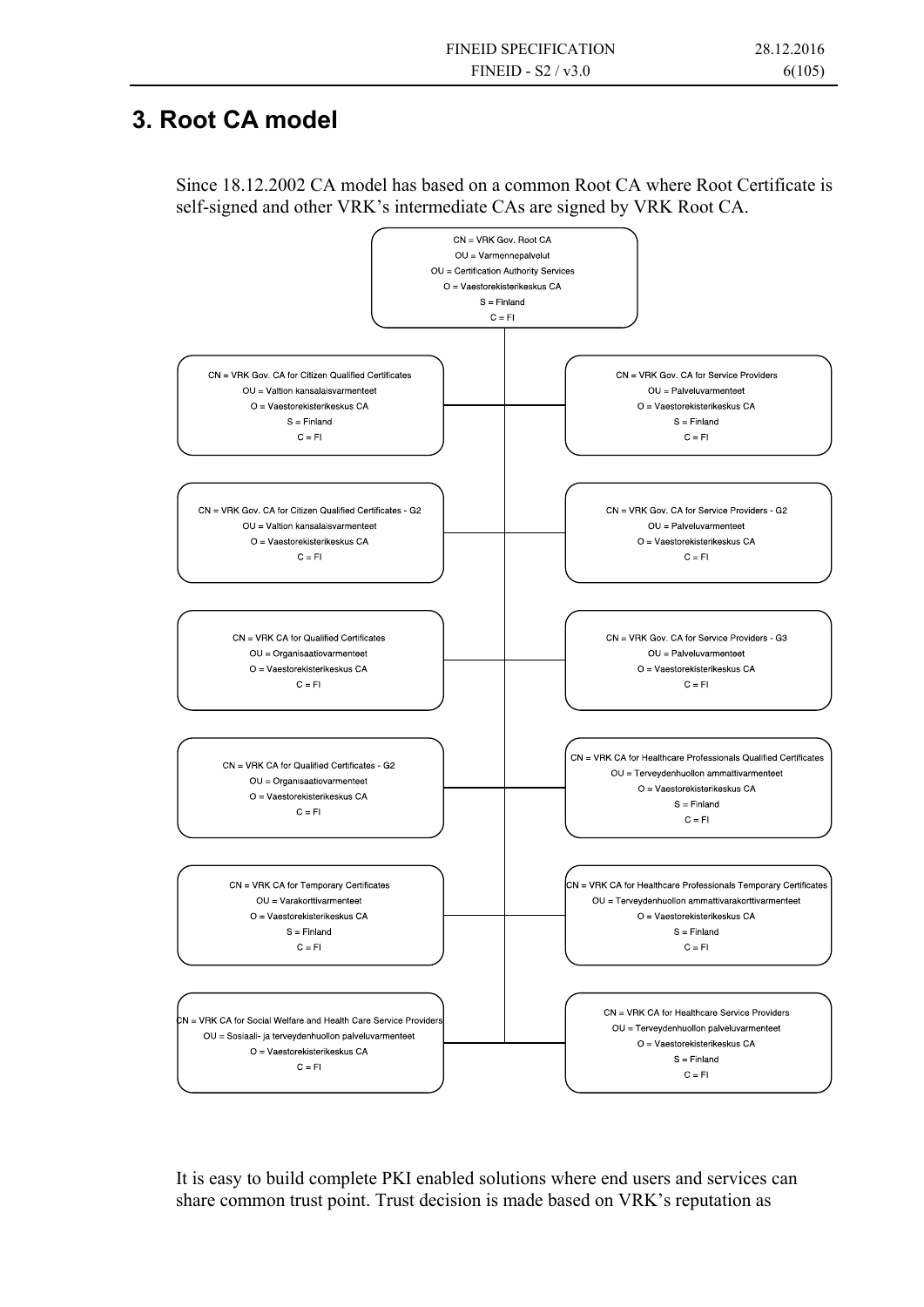| <b>FINEID SPECIFICATION</b> | 28.12.2016 |
|-----------------------------|------------|
| FINEID - $S2/v3.0$          | 7(105)     |
|                             |            |

Certification Authority (CA). Of course, it is possible to build services where certificates issued by only certain intermediate CA are accepted. Basic trust is however still present across all VRK intermediate CAs and end entity certificates.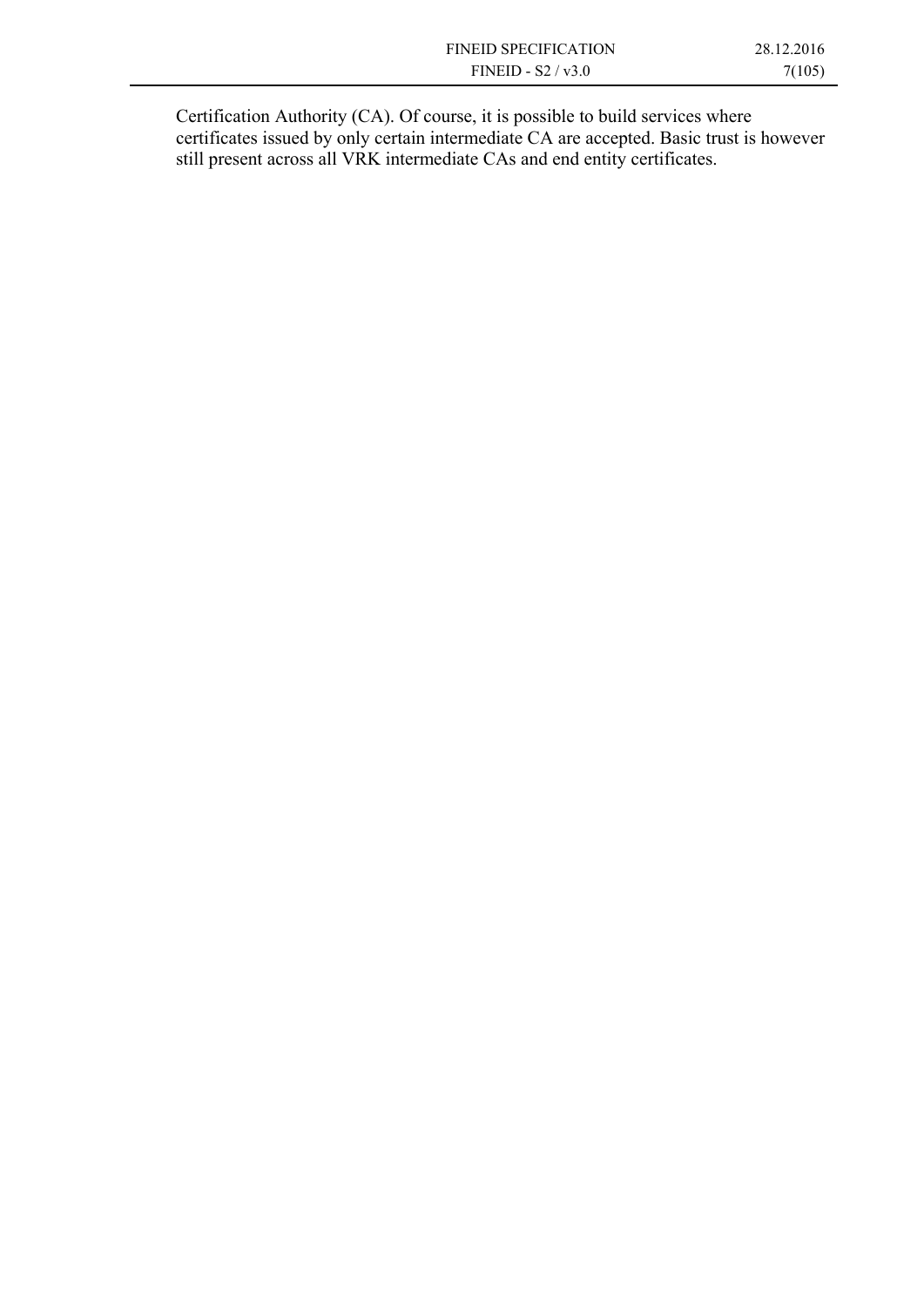### **4. Root certificate**

| <b>Root CA Certificate</b> | <b>Public key</b><br>length | Signed by   |
|----------------------------|-----------------------------|-------------|
| 'VRK Gov. Root CA'         | 2048 bit                    | Self-signed |

The Root certificate shall look like an ordinary end user X.509v3 certificate with following exceptions:

- **subject** equals **issuer** in self signed Root certificate
- key usages **keyCertSign** and **cRLSign** is used in the **keyUsage** extension in Root certificate
- the **basicConstraints** extension is mandatory and the value for the **cA** element shall be set to **TRUE**
- **netscape-cert-type** extension shall be set according to cert usage

Root certificate is introduced in a public directory. It is also available at various web sites. Cardholder's trusted Root certificate is typically stored in the smart card. If in any doubt, it is possible to compare Root and intermediate certificates from different sources to make sure that the Root certificate is valid and issued by VRK. It is also trivial task to test VRK intermediate certificate signature against suspicious Root certificate.

VRK Root Certificate "fingerprints" (hashes) are also listed in **section 9.** 

**Complete description of Root certificate content is in section 6.** 

# **5. Intermediate CA certificates**

The intermediate CA certificates shall look like an ordinary end user X.509v3 certificate with following exceptions:

- key usages **keyCertSign** and **cRLSign** shall be used in the **keyUsage** extension in CA certificates
- in the **basicConstraints** extension shall be mandatory and the value for the **cA**  element is set to **TRUE. MaxPathLen** attribute in CA certificates is 0 for security reasons.
- **certificatePolicies** extension is not mandatory but it is used.
- netscape-cert-type extension is deprecated and not used in 2<sup>nd</sup> or 3<sup>rd</sup> Generation ('G2'/'G3') intermediate CA certificates.
- **http-uri pointing to VRK Gov. Root CA authorityRevocationList**

CA certificates and possible cross-certificates are introduced in a public directory. They are also available at various web sites. Cardholder's trusted CA certificate will also reside in the smart card, except in smart cards containing mobile citizen certificates. If in any doubt, it is possible to compare those certificates in different locations to make sure that the CA certificate is valid and issued by VRK. It is also trivial task to test end entity certificate signature against suspicious intermediate CA certificate.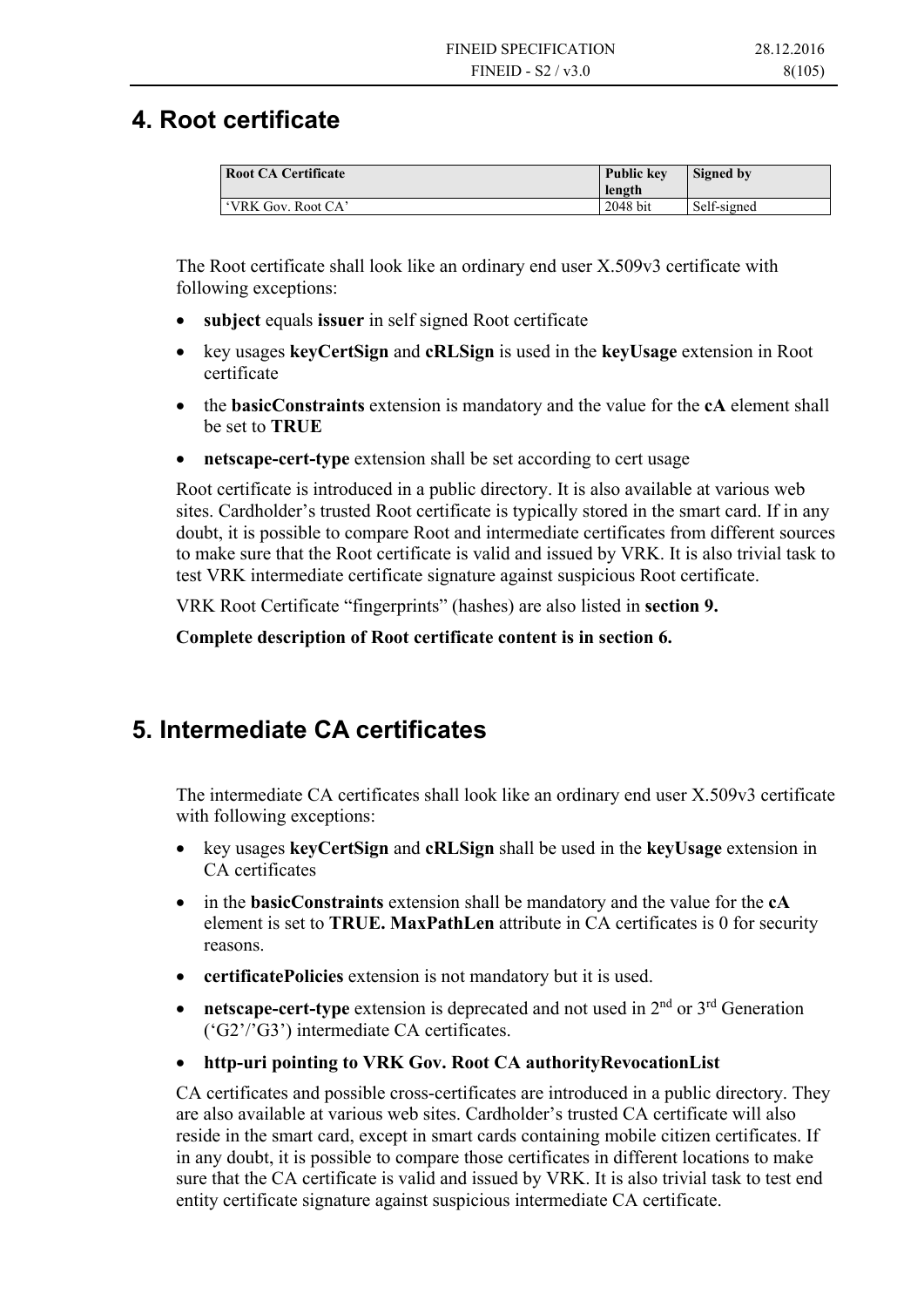VRK CA Certificates "fingerprints" (hashes) are also listed in **section 9.** 

#### **Complete description of CA certificate content is in section 6.**

#### **5.1. CA certificates**

VRK Root certificate and one intermediate CA shall be stored into the FINEID application into token. These can be used as starting points of trust for the cardholder.

| <b>Intermediate CA Certificates</b>                           | <b>Public kev</b> | Signed by          |
|---------------------------------------------------------------|-------------------|--------------------|
|                                                               | length            |                    |
| 'VRK Gov. CA for Citizen Qualified Certificates'              | 2048 bit          | 'VRK Gov. Root CA' |
| 'VRK Gov. CA for Citizen Qualified Certificates – G2'         | 4096 bit          | 'VRK Gov. Root CA' |
| 'VRK CA for Qualified Certificates'                           | 2048 bit          | 'VRK Gov. Root CA' |
| 'VRK CA for Qualified Certificates – G2'                      | 4096 bit          | 'VRK Gov. Root CA' |
| 'VRK CA for Service Providers'                                | 2048 bit          | 'VRK Gov. Root CA' |
| 'VRK CA for Service Providers – G2'                           | 4096 bit          | 'VRK Gov. Root CA' |
| 'VRK CA for Service Providers – G3'                           | 4096 bit          | 'VRK Gov. Root CA' |
| 'VRK CA for Temporary Certificates'                           | 2048 bit          | 'VRK Gov. Root CA' |
| <b>Social Welfare and Health Care CA Certificates</b>         |                   |                    |
| 'VRK CA for Healthcare Professionals Qualified Certificates'  | 2048 bit          | 'VRK Gov. Root CA' |
| 'VRK CA for Healthcare Service Providers'                     | 2048 bit          | 'VRK Gov. Root CA' |
| 'VRK CA for Healthcare Professionals Temporary Certificates'  | 2048 bit          | 'VRK Gov. Root CA' |
| 'VRK CA for Social Welfare and Health Care Service Providers' | 4096 bit          | 'VRK Gov. Root CA' |

Note: 'VRK CA for Service Providers', 'VRK CA for Service Providers – G2', 'VRK CA for Service Providers – G3', 'VRK CA for Healthcare Service Providers' and 'VRK CA for Social Welfare and Health Care Service Providers' CA certificates are NOT stored into tokens.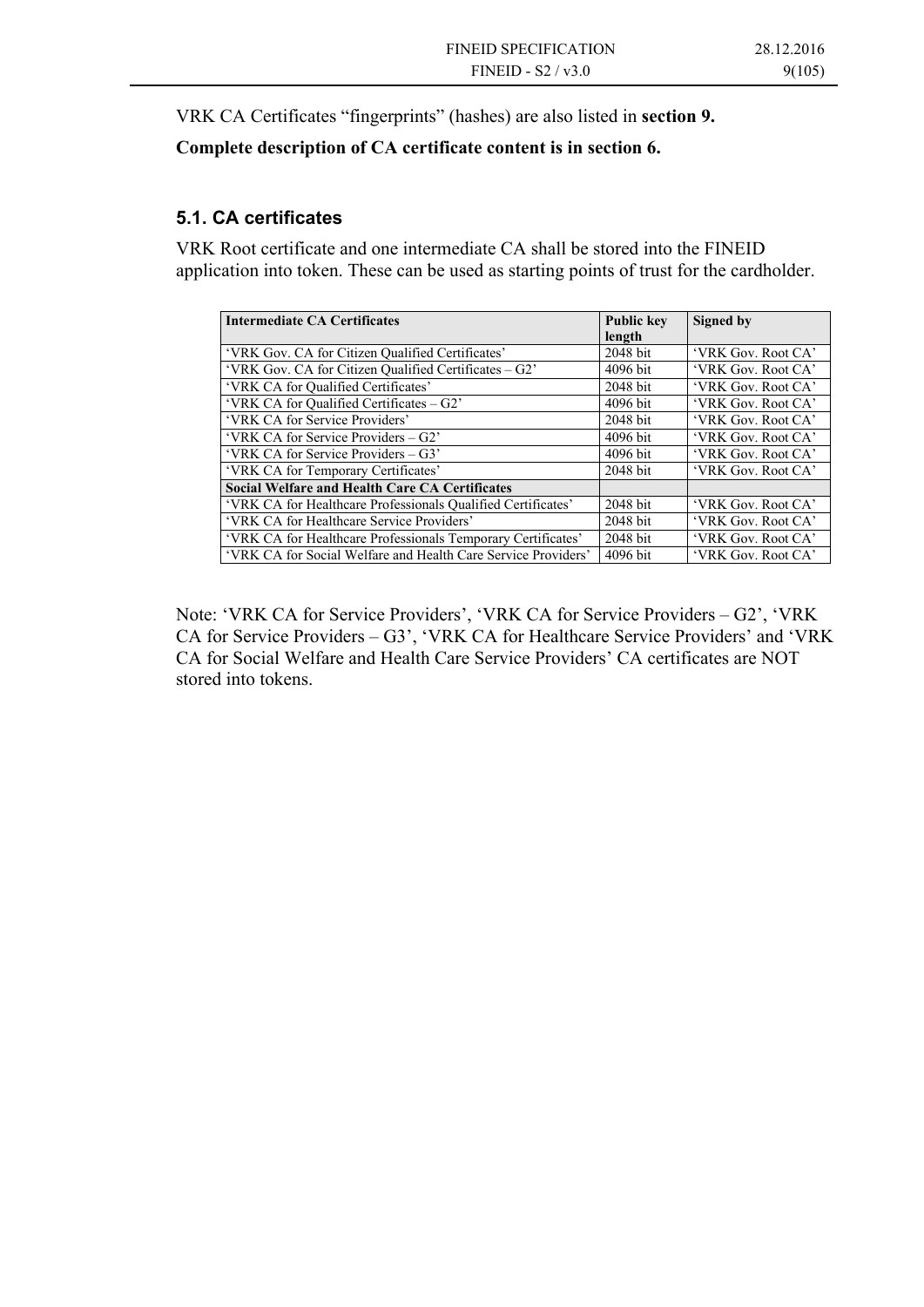### **6. Certificate contents**

This section describes contents of all certificate types issued by VRK.

For complete description of certificate content, syntax and other PKI aspects, see IETF RFC 5280, X.509v3 and other reference documentation mentioned in reference list.

**Section 10** contains examples of decoded certificates and CRL.

#### **6.1. Basic certificate fields**

The X.509 v3 certificate basic syntax is as follows.

```
 Certificate ::= SEQUENCE { 
     tbsCertificate TBSCertificate, 
     signatureAlgorithm AlgorithmIdentifier, 
     signatureValue BIT STRING } 
 TBSCertificate ::= SEQUENCE { 
     version [0] EXPLICIT Version DEFAULT v1, 
     serialNumber CertificateSerialNumber, 
     signature AlgorithmIdentifier, 
     issuer Name, 
    validity validity,
    subject Name,
     subjectPublicKeyInfo SubjectPublicKeyInfo, 
     issuerUniqueID [1] IMPLICIT UniqueIdentifier OPTIONAL, 
                         -- If present, version MUST be v2 or v3 
     subjectUniqueID [2] IMPLICIT UniqueIdentifier OPTIONAL, 
                         -- If present, version MUST be v2 or v3 
     extensions [3] EXPLICIT Extensions OPTIONAL 
                         -- If present, version MUST be v3 
     } 
Version ::= <br> <b>INTER</b> { v1(0), v2(1), v3(2) } CertificateSerialNumber ::= INTEGER 
 Validity ::= SEQUENCE { 
     notBefore Time, 
     notAfter Time } 
 Time ::= CHOICE { 
     utcTime UTCTime, 
     generalTime GeneralizedTime } 
 UniqueIdentifier ::= BIT STRING 
 SubjectPublicKeyInfo ::= SEQUENCE { 
     algorithm AlgorithmIdentifier, 
     subjectPublicKey BIT STRING }
```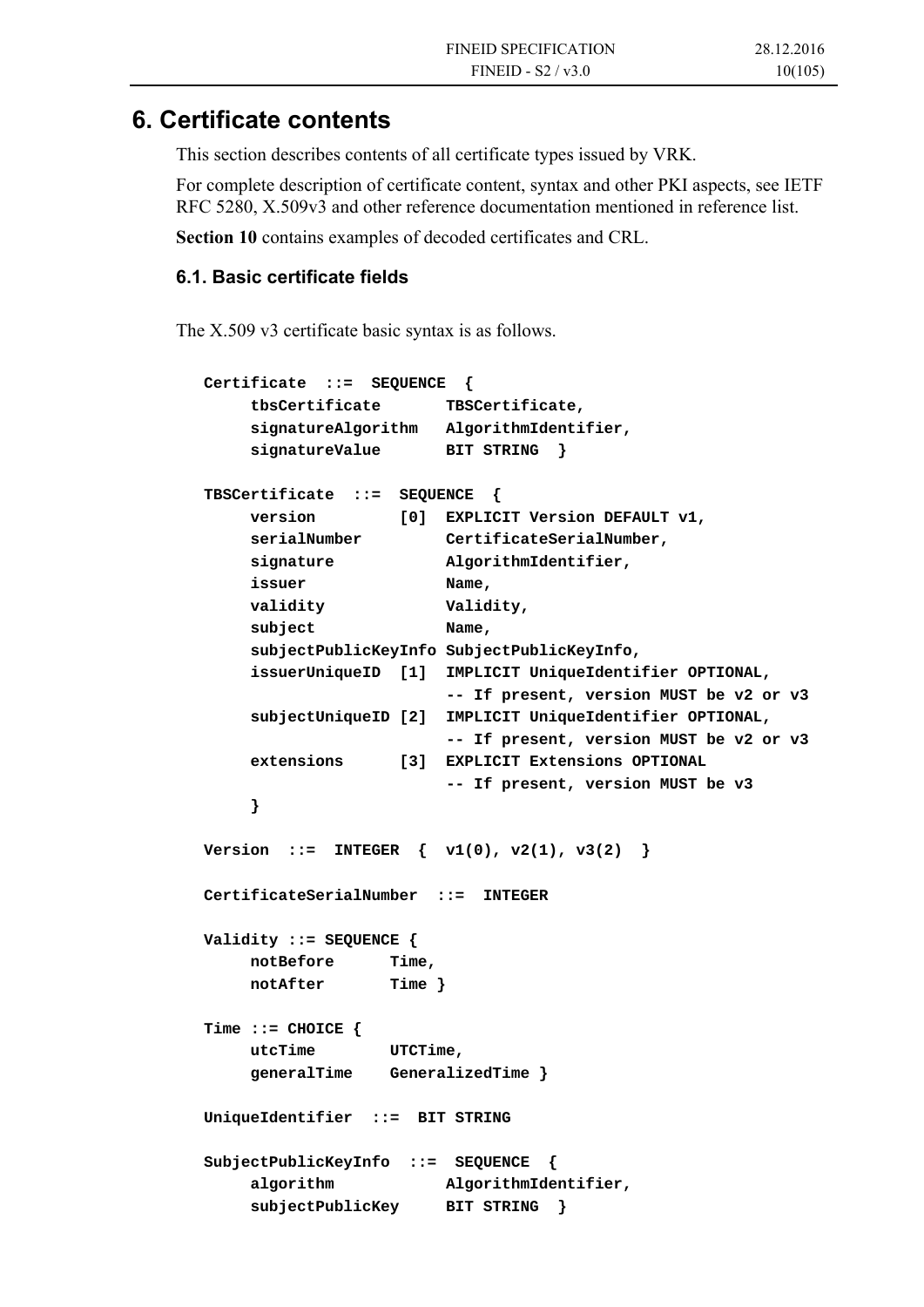**Extensions ::= SEQUENCE SIZE (1..MAX) OF Extension Extension ::= SEQUENCE { extnID OBJECT IDENTIFIER, critical BOOLEAN DEFAULT FALSE, extnValue OCTET STRING }** 

The following items describe the X.509 v3 certificate for use in the FINEID context.

#### **6.2. Certificate Fields**

The Certificate is a SEQUENCE of three required fields. The fields are described in detail in the following subsections.

#### **6.2.1. tbsCertificate**

The field contains the names of the subject and issuer, a public key associated with the subject, a validity period, and other associated information. The tbsCertificate includes extensions.

#### **6.2.2. signatureAlgorithm**

The signatureAlgorithm field contains the identifier for the cryptographic algorithm used by the CA to sign this certificate.

One of the following algorithms SHALL be used:

**1.2.840.113549.1.1.5 -- sha1WithRSAEncryption 1.2.840.113549.1.1.11 – sha256WithRSAEncryption** 

SHA-1 algorithm was commonly used with certificates issued by VRK in the past. With all the new certificates, sha256 algorithm SHALL be used.

This field MUST contain the same algorithm identifier as the signature field in the sequence tbsCertificate.

#### **6.2.3. signatureValue**

The signatureValue field contains a digital signature computed upon the ASN.1 DER encoded tbsCertificate. The ASN.1 DER encoded tbsCertificate is used as the input to the signature function. This signature value is encoded as a BIT STRING and included in the signature field.

By generating this signature, a CA certifies the validity of the information in the tbsCertificate field. In particular, the CA certifies the binding between the public key material and the subject of the certificate.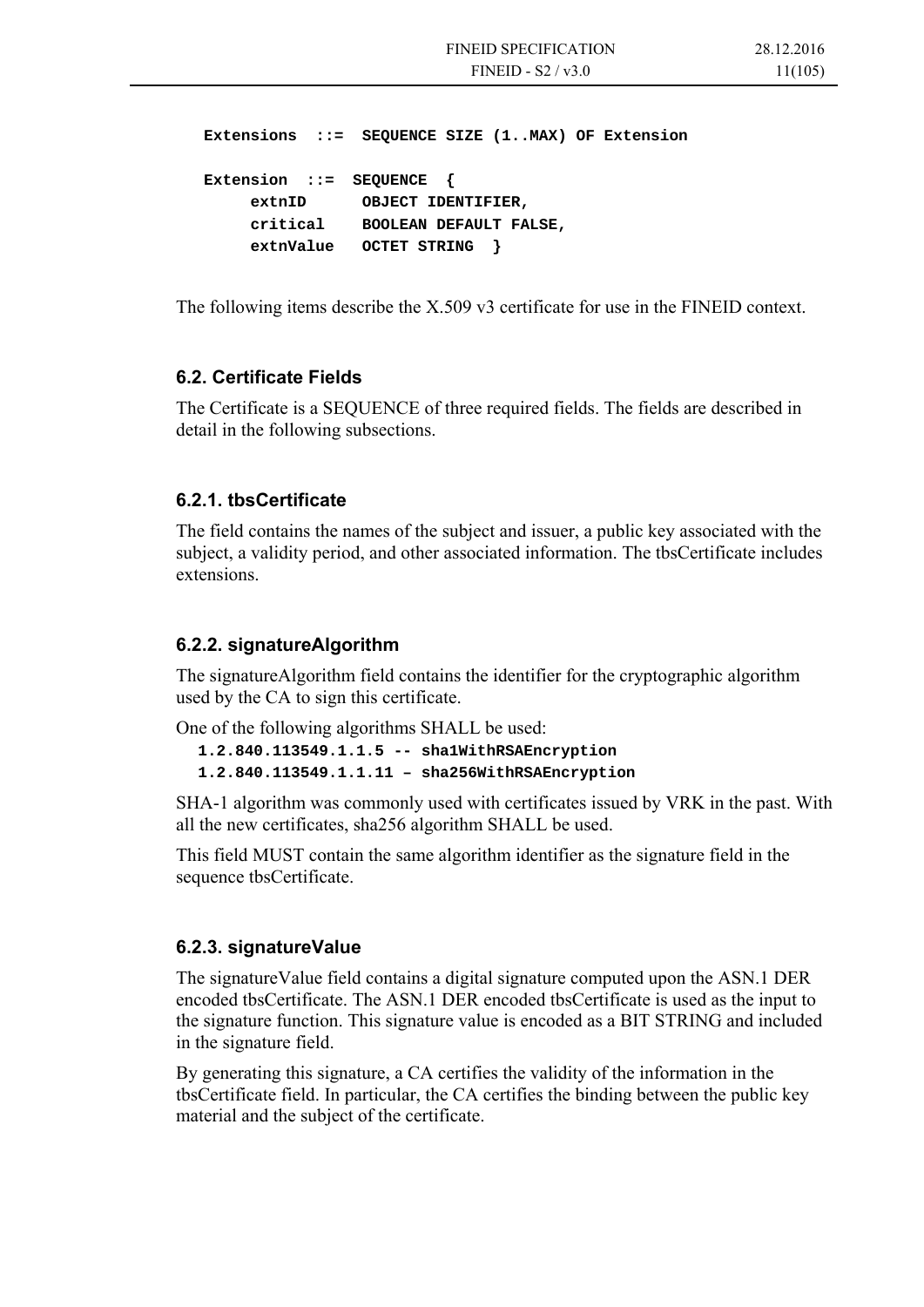#### **6.3. TBSCertificate**

The sequence TBSCertificate contains information associated with the subject of the certificate and the CA who issued it. Every TBSCertificate contains the names of the subject and issuer, a public key associated with the subject, a validity period, a version number, and a serial number; some MAY contain optional unique identifier fields. The remainder of this section describes the syntax and semantics of these fields. A TBSCertificate includes extensions. Extensions for the FINEID implementation are described in Section 6.3.8.

#### **6.3.1. version**

RFC 5280 defines **Version** type as follows:

Version ::= INTEGER  $\{ v1(0), v2(1), v3(2) \}$ 

Only version 3 certificates shall be used (the integer value is 2).

#### **6.3.2. serialNumber**

RFC 5280 defines **CertificateSerialNumber** type as follows:

```
CertificateSerialNumber ::= INTEGER
```
All certificates issued by one CA must have unique serial numbers (max. 20 octets).

#### **6.3.3. signature**

RFC 5280 defines **AlgorithmIdentifier** type as follows:

```
AlgorithmIdentifier ::= SEQUENCE { 
    algorithm OBJECT IDENTIFIER, 
    parameters ANY DEFINED BY algorithm OPTIONAL 
}
```
One of the following algorithms SHALL be used:

**1.2.840.113549.1.1.5 -- sha1WithRSAEncryption 1.2.840.113549.1.1.11 – sha256WithRSAEncryption** 

SHA-1 algorithm was commonly used with certificates issued by VRK in the past. With all the new certificates, sha256 algorithm SHALL be used.

#### **6.3.4. issuer**

The issuer field identifies the entity that has signed and issued the certificate. The issuer field is defined as the X.501 type Name. Name type is defined by RFC 5280 as follows: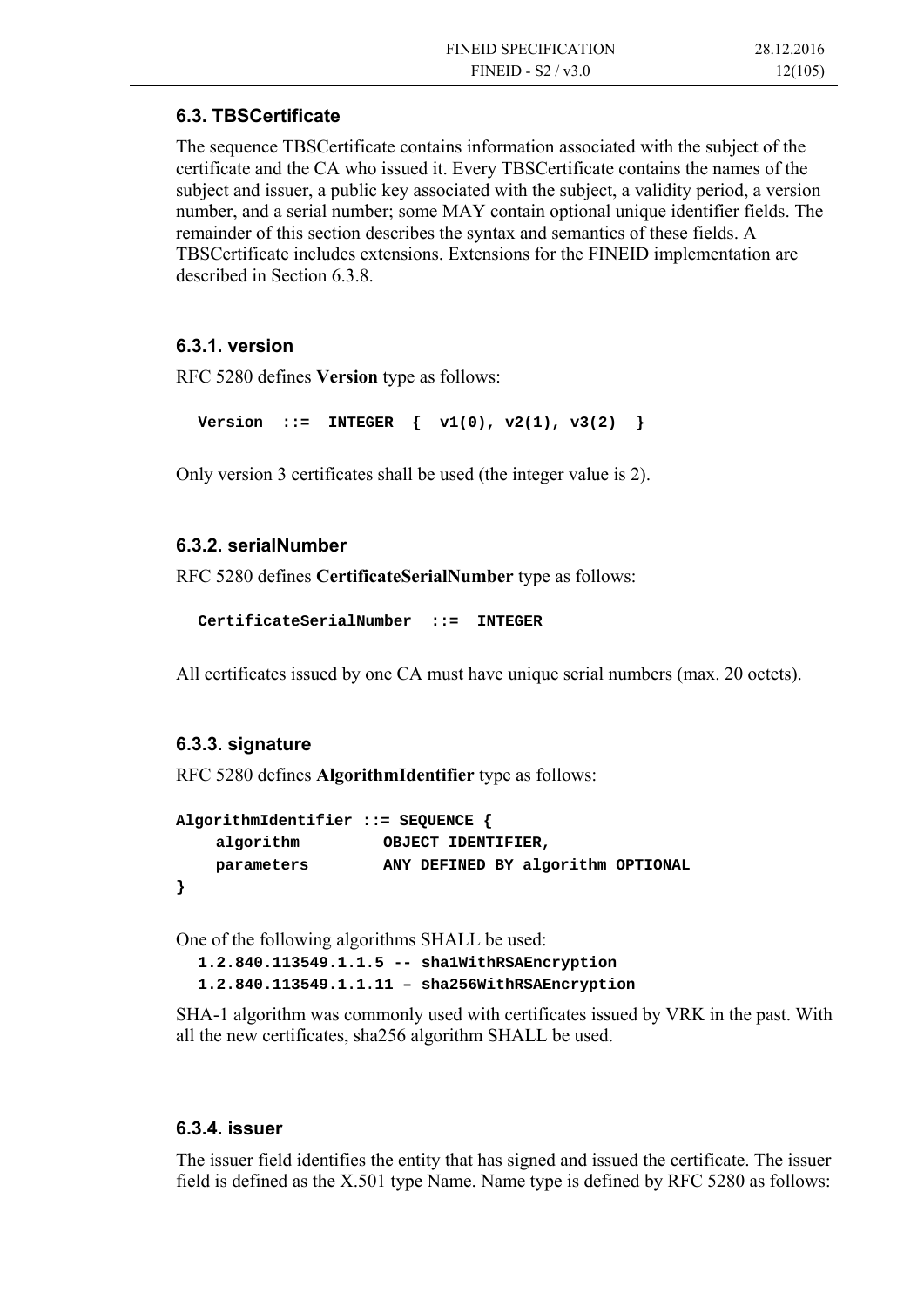```
Name ::= CHOICE { -- only one possibility for now -- 
     rdnSequence RDNSequence } 
   RDNSequence ::= SEQUENCE OF RelativeDistinguishedName 
   RelativeDistinguishedName ::= 
     SET SIZE (1..MAX) OF AttributeTypeAndValue 
   AttributeTypeAndValue ::= SEQUENCE { 
     type AttributeType, 
     value AttributeValue } 
   AttributeType ::= OBJECT IDENTIFIER 
   AttributeValue ::= ANY -- DEFINED BY AttributeType 
   DirectoryString ::= CHOICE { 
         teletexString TeletexString (SIZE (1..MAX)), 
         printableString PrintableString (SIZE (1..MAX)), 
         universalString UniversalString (SIZE (1..MAX)), 
         utf8String UTF8String (SIZE (1..MAX)), 
         bmpString BMPString (SIZE (1..MAX)) }
```
The DirectoryString shall be coded as UTF8String with ISO 8859-1 (ISO Latin-1) characters.

The issuer identity is represented by at least the following attributes:

| <b>Attribute</b>       | <b>OID</b>     | <b>Description</b>                                                                                                                                           | ASN.1 type      | <b>Example</b>                                         |
|------------------------|----------------|--------------------------------------------------------------------------------------------------------------------------------------------------------------|-----------------|--------------------------------------------------------|
| commonName             | {id-at 3 }     | An informative<br>unique (inside<br>organization) name<br>of the CA                                                                                          | PrintableString | 'VRK Gov. CA for<br>Citizen Qualified<br>Certificates' |
| organizationName       | { id-at $10$ } | An informative<br>unique name of the<br>issuing organization                                                                                                 | PrintableString | 'Vaestorekisterikeskus<br>CA'                          |
| organizationalUnitName | {id-at $11$ }  | An informative<br>name of the issuing<br>organizationUnit.<br>At FINEID context<br>it is used as<br>additional certificate<br>type description in<br>Finnish | PrintableString | 'Valtion<br>kansalaisvarmenteet'                       |
| stateOrProvinceName    | { id-at 8 }    | Name of state. At<br>FINEID context it is<br>used as long form of<br>issuers country<br>name                                                                 | PrintableString | 'Finland'                                              |
| countryName            | { id-at 6 }    | Abbreviation for<br>country                                                                                                                                  | PrintableString | 'FI'                                                   |

Additional attributes may be used.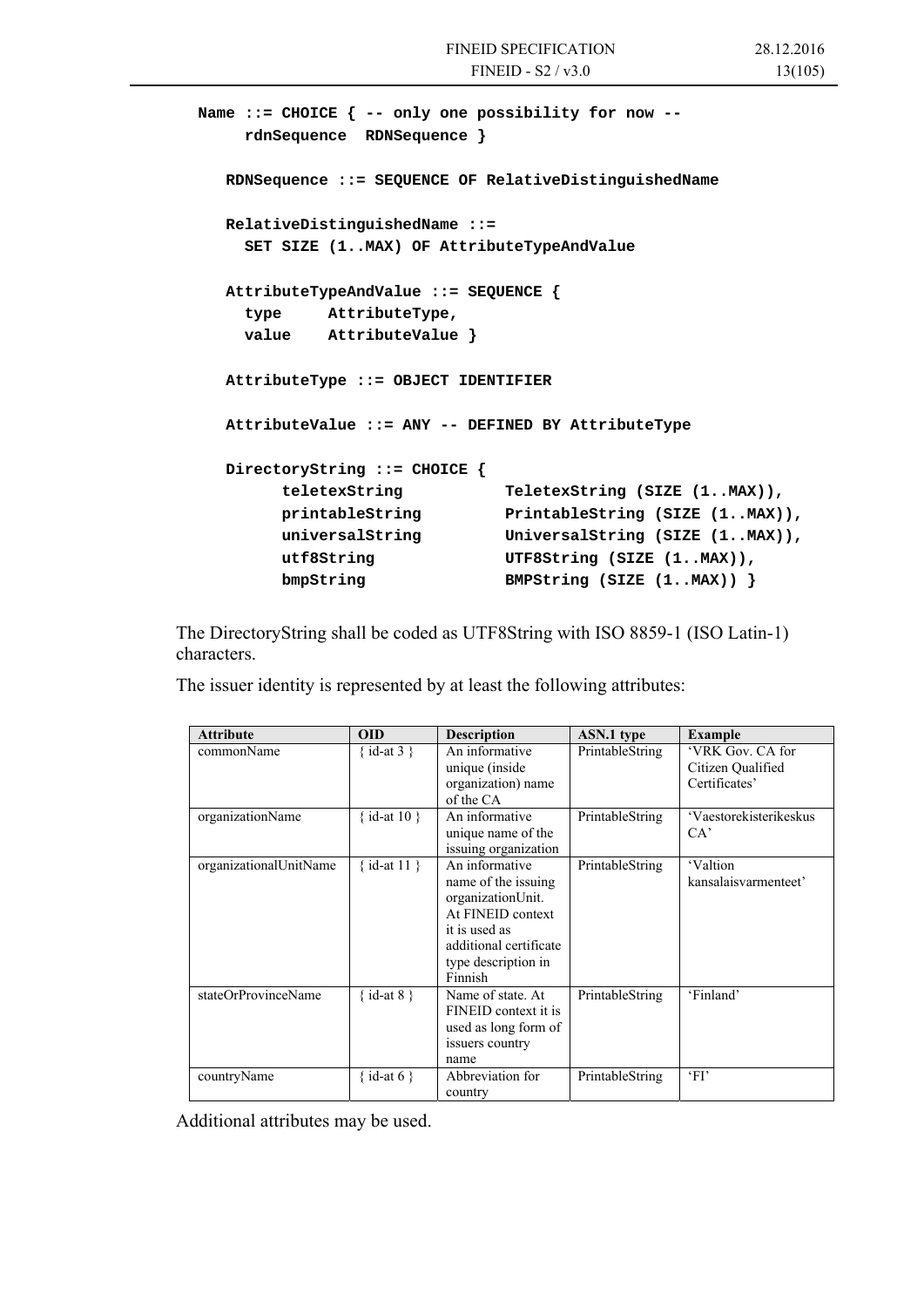All VRK's CA certificates have same issuer:

```
o=Vaestorekisterikeskus CA 
c=FI
```
Note: Population Register Centre's official Finnish name is "Väestörekisterikeskus" (VRK). For compatibility reasons word 'Väestörekisterikeskus' is written in certificates without diereses ('Vaestorekisterikeskus'). Letters 'CA' are also added to issuer organization name (o='Vaestorekisterikeskus' vs. 'o=Vaestorekisterikeskus CA'). This method keeps VRK as normal organization apart from VRK as Certification Authority.

#### **6.3.5. validity**

The certificate validity period is the time interval during which the CA warrants that it will maintain information about the status of the certificate. The field is represented as a SEQUENCE of two dates: the date on which the certificate validity period begins (notBefore) and the date on which the certificate validity period ends (notAfter).

RFC 5280 defines the **Validity** type as follows:

```
Validity ::= SEQUENCE { 
     notBefore Time, 
     notAfter Time } 
Time ::= CHOICE { 
     utcTime UTCTime, 
     generalTime GeneralizedTime }
```
The certificate validity period is the time interval during which the CA warrants that it will maintain information about the status of the certificate. The field is represented as a SEQUENCE of two dates: the date on which the certificate validity period begins (notBefore) and the date on which the certificate validity period ends (notAfter).

CAs conforming to this profile MUST always encode certificate validity dates through the year 2049 as UTCTime; certificate validity dates in 2050 or later MUST be encoded as GeneralizedTime.

The validity period for a certificate is the period of time from notBefore through notAfter, inclusive.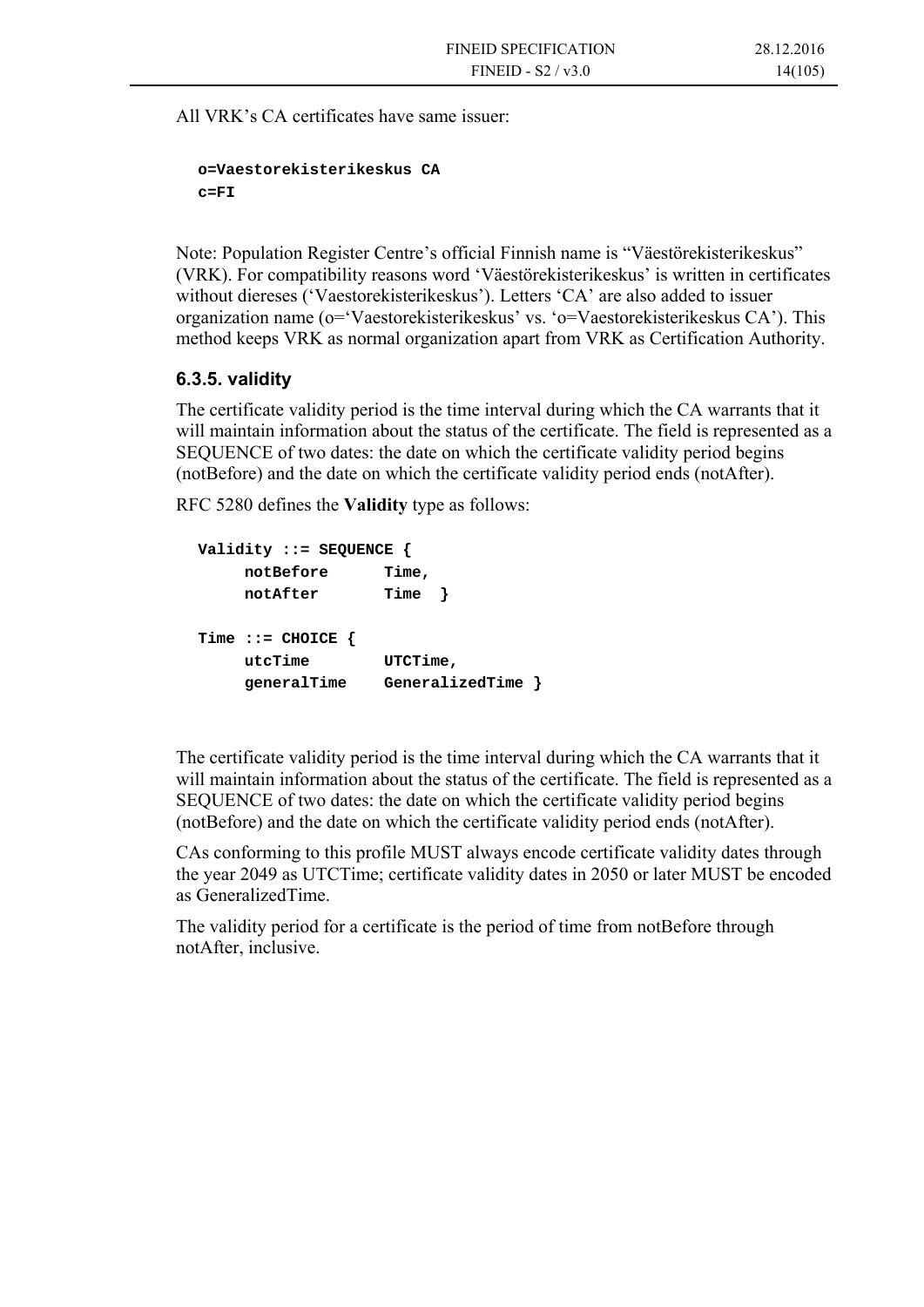UTCTime values shall be expressed in Greenwich Mean Time (GMT) and they shall include seconds as follows:

| YYMMDDhhmmssZ |                                          |  |  |  |  |
|---------------|------------------------------------------|--|--|--|--|
| YY            | two least significant digits of the year |  |  |  |  |
| MМ            | month $(01-12)$                          |  |  |  |  |
| DD            | day $(01-31)$                            |  |  |  |  |
| hh            | hour $(00-23)$                           |  |  |  |  |
| mm            | $minutes (00-59)$                        |  |  |  |  |
| SS            | $seconds(00-59)$                         |  |  |  |  |
| z             | indicates that the time is in GMT        |  |  |  |  |

Where YY is greater than or equal to 50, the year SHALL be interpreted as 19YY; and

Where YY is less than 50, the year SHALL be interpreted as 20YY.

Example: the time **18:57:20** on February 20, 2016, in Finland shall be represented as: **"**160220**165720**Z**"** 

Certificate's notBefore time expresses the moment when corresponding CRL-service is available. Validity period starts from that point.

Validity period shall be set according to the certificate policy.

#### **6.3.6. subject**

The subject field identifies the entity associated with the public key stored in the subject public key field. The subject name MAY be carried in the subject field and/or the subjectAltName extension.

The subject field shall be coded with the same rules as the issuer field.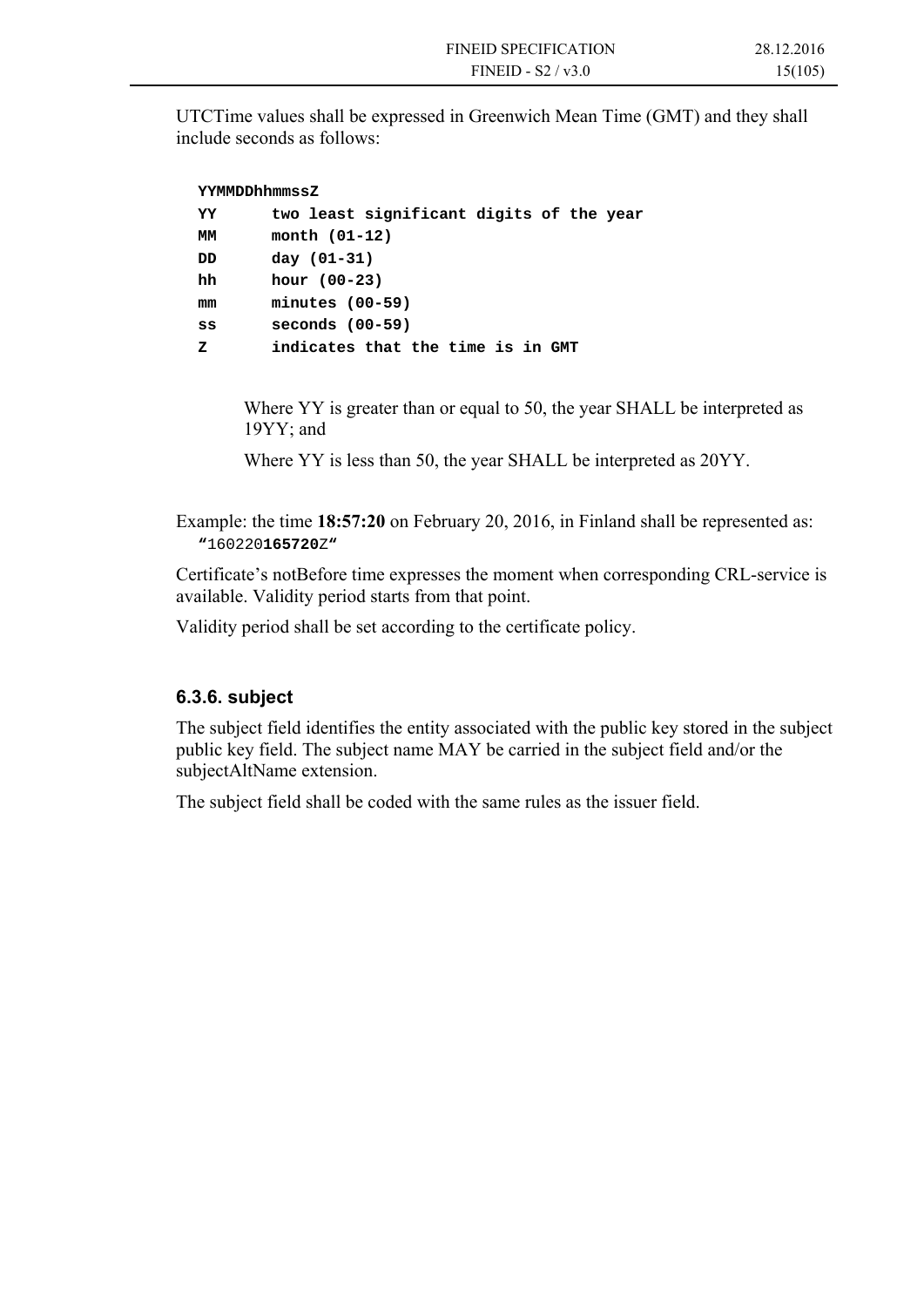#### **6.3.6.1. Citizen certificates**

| <b>Attribute</b> | <b>OID</b>          | <b>Description</b>     | ASN.1 type       | <b>Example</b>    |
|------------------|---------------------|------------------------|------------------|-------------------|
| commonName       | { id-at 3 }         | Combination of         | DirectoryString: | 'Törmänen Päivi   |
| (mandatory)      |                     | subject's surname      | UTF8String.      | 12345678N'        |
|                  |                     | givenName and          | (including ISO   | (UTF8String)      |
|                  |                     | serialNumber           | Latin 8859-1     |                   |
|                  |                     |                        | characters).     |                   |
| surname          | $\{ id$ -at 4 $\}$  | Family name of         | DirectoryString: | 'Virtanen'        |
| (mandatory)      |                     | subject                | UTF8String.      | (PrintableString) |
|                  |                     |                        | (including ISO)  |                   |
|                  |                     |                        | Latin 8859-1     | 'Törmänen'        |
|                  |                     |                        | characters).     | (UTF8String)      |
| givenName        | $\{ id$ -at 42 $\}$ | One of the first names | DirectoryString: | 'Hilkka'          |
| (mandatory)      |                     | of subject             | UTF8String.      | (PrintableString) |
|                  |                     |                        | (including ISO   |                   |
|                  |                     |                        | Latin 8859-1     | 'Päivi'           |
|                  |                     |                        | characters).     | (UTF8String)      |
| serialNumber     | { id-at 5 }         | Unique identifier of   | PrintableString  | '12345678N'       |
| (mandatory)      |                     | subject in Finland     |                  | (PrintableString) |
|                  |                     | (FINUID)               |                  |                   |
| countryName      | {id-at 6}           | Abbreviation for       | PrintableString  | FI                |
| (mandatory)      |                     | country                |                  | (PrintableString) |

Certificates issued as citizen certificates may contain the following attributes:

SubjectAltName extension MAY contain subject's email address (rfc822Name).

SerialNumber attribute contains a unique identifier (8 digits + checksum character) for a person that within Finland identifies the subject of certification from other persons having exactly the same name. The combination of serialNumber and other attributes of the subject name shall form a unique name for the subject within the CA. Common name is formed from surname, givenName and serialNumber.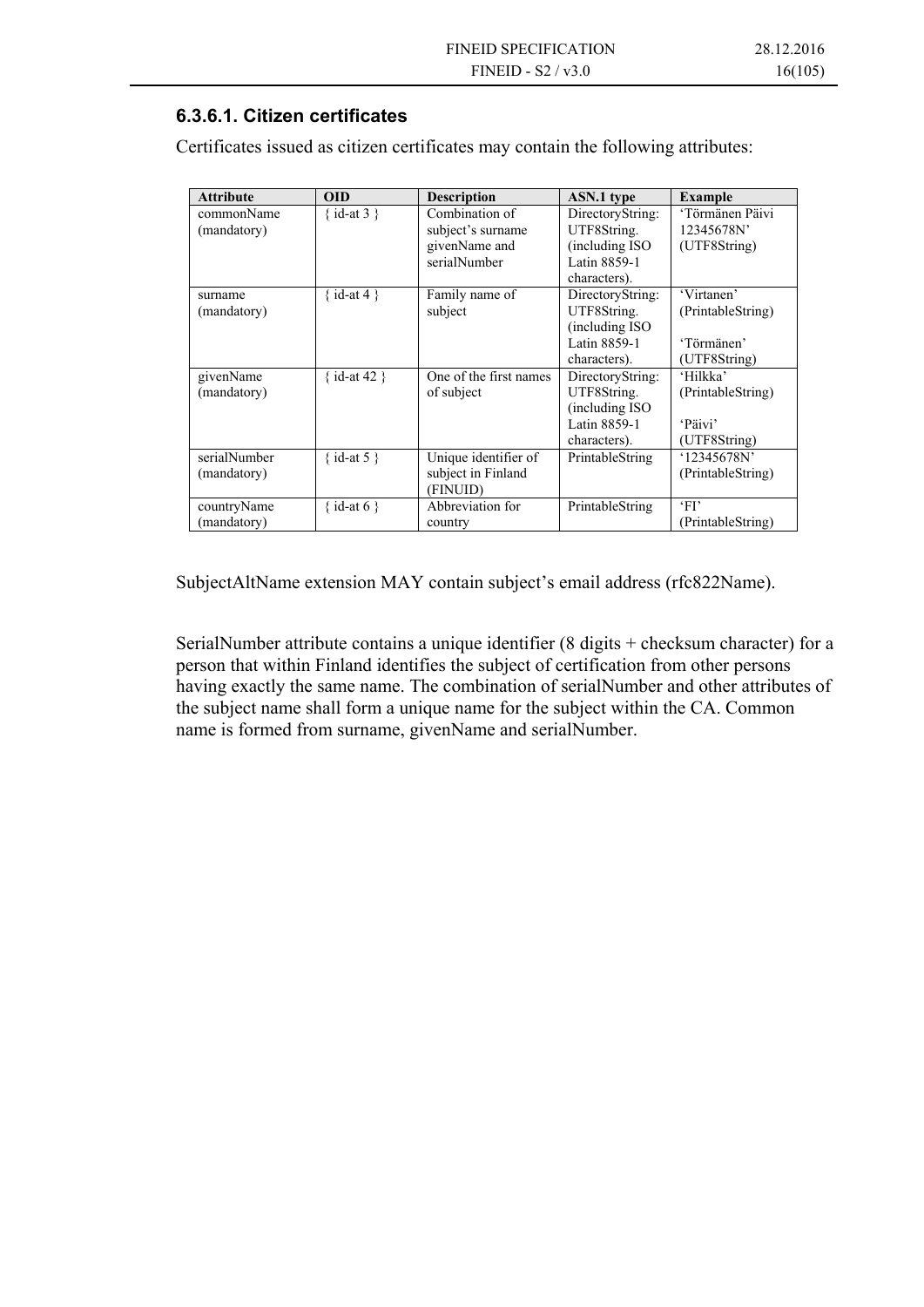#### **6.3.6.2. User certificates for organizational usage**

Certificates issued to persons for organizational usage may contain the following additional attributes:

| <b>Attribute</b>                      | <b>OID</b>       | <b>Description</b>                                                   | <b>ASN.1</b> type                                                                  | Example                                                                                |
|---------------------------------------|------------------|----------------------------------------------------------------------|------------------------------------------------------------------------------------|----------------------------------------------------------------------------------------|
| title (optional)                      | {id-at $12$ }    | Title of subject                                                     | DirectoryString:<br>UTF8String.<br>(including ISO)<br>Latin 8859-1<br>characters). | 'Projektisihteeri'<br>(PrintableString)<br>'Osastopäällikkö'<br>(UTF8String)           |
| organizationalUnit<br>Name (optional) | $\{ id-at 11 \}$ | An informative<br>unique name of<br>subject's<br>organizational unit | DirectoryString:<br>UTF8String.<br>(including ISO)<br>Latin 8859-1<br>characters). | 'Hallinto'<br>(PrintableString)<br>'Henkilöstö-<br>osasto <sup>2</sup><br>(UTF8String) |
| serialNumber<br>(mandatory)           | { $id$ -at 5 }   | Unique identifier of<br>subject within CA                            | PrintableString                                                                    | '23456789L'<br>(PrintableString)                                                       |
| organizationName<br>(mandatory)       | { id-at $10$ }   | An informative<br>unique name of<br>subject's organization           | DirectoryString:<br>UTF8String.<br>(including ISO)<br>Latin 8859-1<br>characters). | 'Yritys Oyj'<br>(PrintableString)<br>'Kehittämis-<br>ministeriö'<br>(UTF8String)       |

SubjectAltName extension MAY contain subject's email address (rfc822Name) and user principal name (UPN), for more details see section 6.3.8.5.

Additional attributes MAY be used.

SerialNumber attribute contains a unique identifier (8 digits + checksum character) that identifies the subject of certification from other persons having exactly the same name. In some contexts (e.g. employee certificates issued by a company) the serialNumber may not be by itself unique. However, the combination of serialNumber and other attributes of the subject name shall form a unique name for the subject within the CA. Common name is formed from surname, givenName and serialNumber.

#### **6.3.6.3. User certificates for Healthcare Professional usage**

Non-repudiation Digital Signature Certificates contain the following additional attributes:

| <b>Attribute</b> | <b>OID</b>   | <b>Description</b>     | <b>ASN.1</b> type | <b>Example</b>    |
|------------------|--------------|------------------------|-------------------|-------------------|
| title            | id-at $12$ } | Occupation title of    | DirectoryString:  | '001 lääkäri,     |
|                  |              | subject in Finnish and | UTF8String.       | läkare'           |
|                  |              | in Swedish             | (including ISO)   | (UTF8String)      |
|                  |              |                        | Latin 8859-1      |                   |
|                  |              |                        | characters).      | '005 farmaseutti, |
|                  |              |                        |                   | farmaceut'        |
|                  |              |                        |                   | (PrintableString) |
| pseudonym        | id-at $65$ } | Identification code of | PrintableString   | '123455'          |
| (optional)       |              | subject                |                   | (PrintableString) |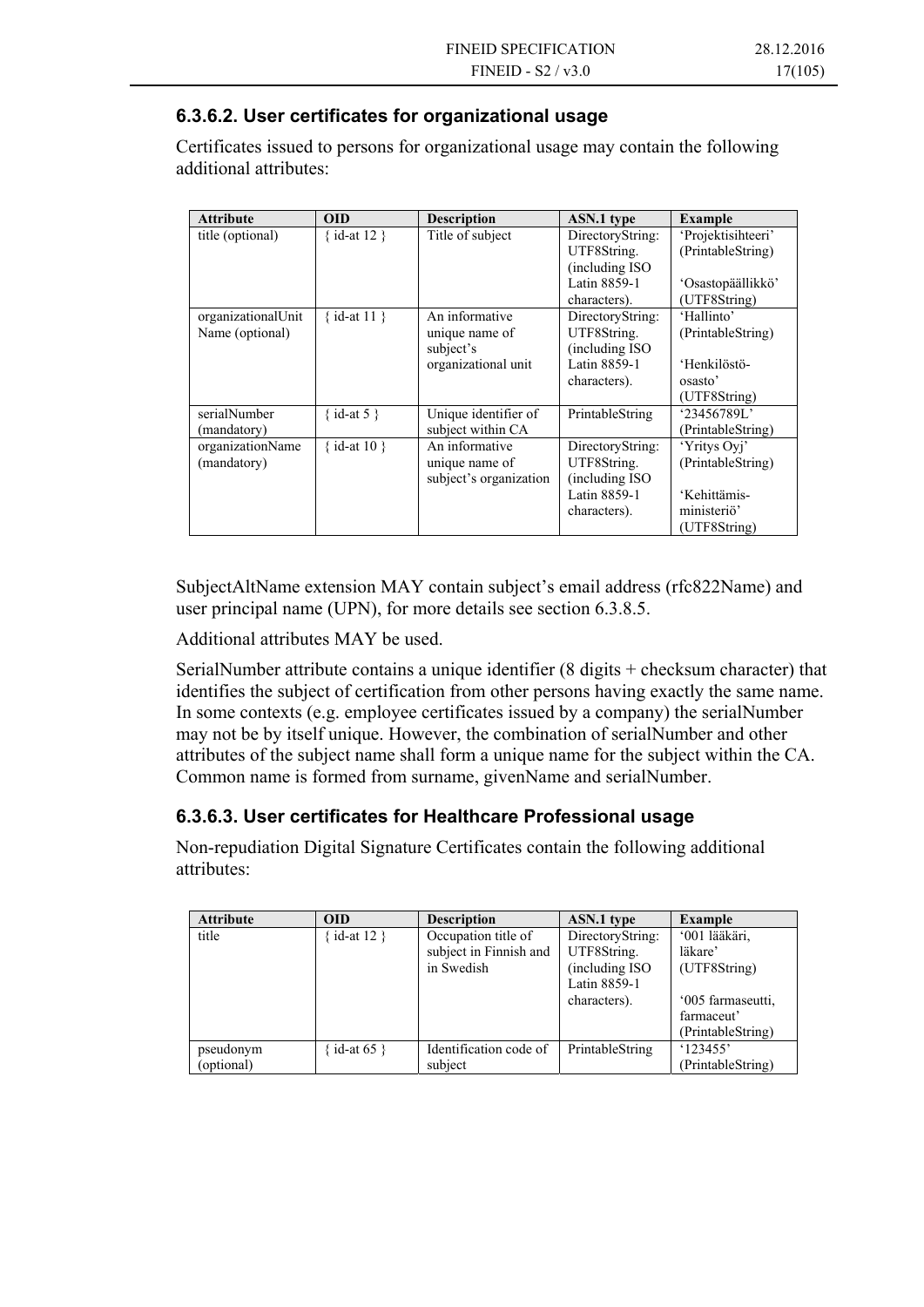#### **6.3.6.4. Service certificates**

VRK issues three types of service certificates: server certificates, system signature certificates and PKCS#12 based certificates for email services:

#### **6.3.6.4.1. Server certificates**

Server certificates may contain the following attributes:

| <b>Attribute</b>   | <b>OID</b>    | <b>Description</b>                              | <b>ASN.1</b> type               | <b>Example</b>          |
|--------------------|---------------|-------------------------------------------------|---------------------------------|-------------------------|
| commonName         | {id-at $3$ }  | Server name (URL or                             | DirectoryString:                | 'www.fineid.fi'         |
| (mandatory)        |               | IP address)                                     | PrintableString                 | (PrintableString)       |
| organizationalUnit | {id-at $11$ } | An informative                                  |                                 | 'Tietohallinto'         |
| Name (optional)    |               | unique name of                                  | DirectoryString:<br>UTF8String. | (PrintableString)       |
|                    |               | subject's                                       | (including ISO)                 |                         |
|                    |               | organizational unit                             | Latin 8859-1                    | 'Pääkonttori'           |
|                    |               |                                                 | characters).                    | (UTF8String)            |
| organizationName   | {id-at $10$ } | An informative                                  | DirectoryString:                | 'Yritys Oyj'            |
| (mandatory)        |               | unique name of                                  | UTF8String.                     | (PrintableString)       |
|                    |               | subject's organization                          | (including ISO)                 |                         |
|                    |               |                                                 | Latin 8859-1                    | 'Väestörekisterikeskus' |
|                    |               |                                                 | characters).                    | (UTF8String)            |
| serialNumber       | {id-at 5}     | An identity code                                | PrintableString                 | $\sqrt{0}$ 245437-2'    |
| (optional)         |               | issued for example to                           |                                 | (PrintableString)       |
|                    |               | companies, municipa-<br>lities and natural per- |                                 | 'FI02454372'            |
|                    |               | sons engaged in busi-                           |                                 | (PrintableString)       |
|                    |               | ness activities.                                |                                 |                         |
|                    |               |                                                 |                                 | 1.2.246.10.2454372      |
|                    |               |                                                 |                                 | (PrintableString)       |
| localityName       | {id-at $7$ }  | An informative name                             | DirectoryString:                | 'Helsinki'              |
| (optional)         |               | of city, county or                              | UTF8String.                     | (PrintableString)       |
|                    |               | other geographic                                | (including ISO                  |                         |
|                    |               | region.                                         | Latin 8859-1                    |                         |
| stateOrProvinceNa  |               | Name of state. At                               | characters).                    | 'Finland'               |
| me (optional)      | {id-at 8 }    | FINEID context it is                            | DirectoryString:<br>UTF8String. | (PrintableString)       |
|                    |               | used as long form of                            | (including ISO                  |                         |
|                    |               | subject's country                               | Latin 8859-1                    |                         |
|                    |               | name.                                           | characters).                    |                         |
| countryName        | { id-at 6 }   | Abbreviation for                                | PrintableString                 | 'FI' (PrintableString)  |
| (mandatory)        |               | country.                                        |                                 |                         |

SubjectAltName extension MAY contain subject's email address (rfc822Name) and SHALL contain subject's DNS name (dNSName).

Additional attributes MAY be used.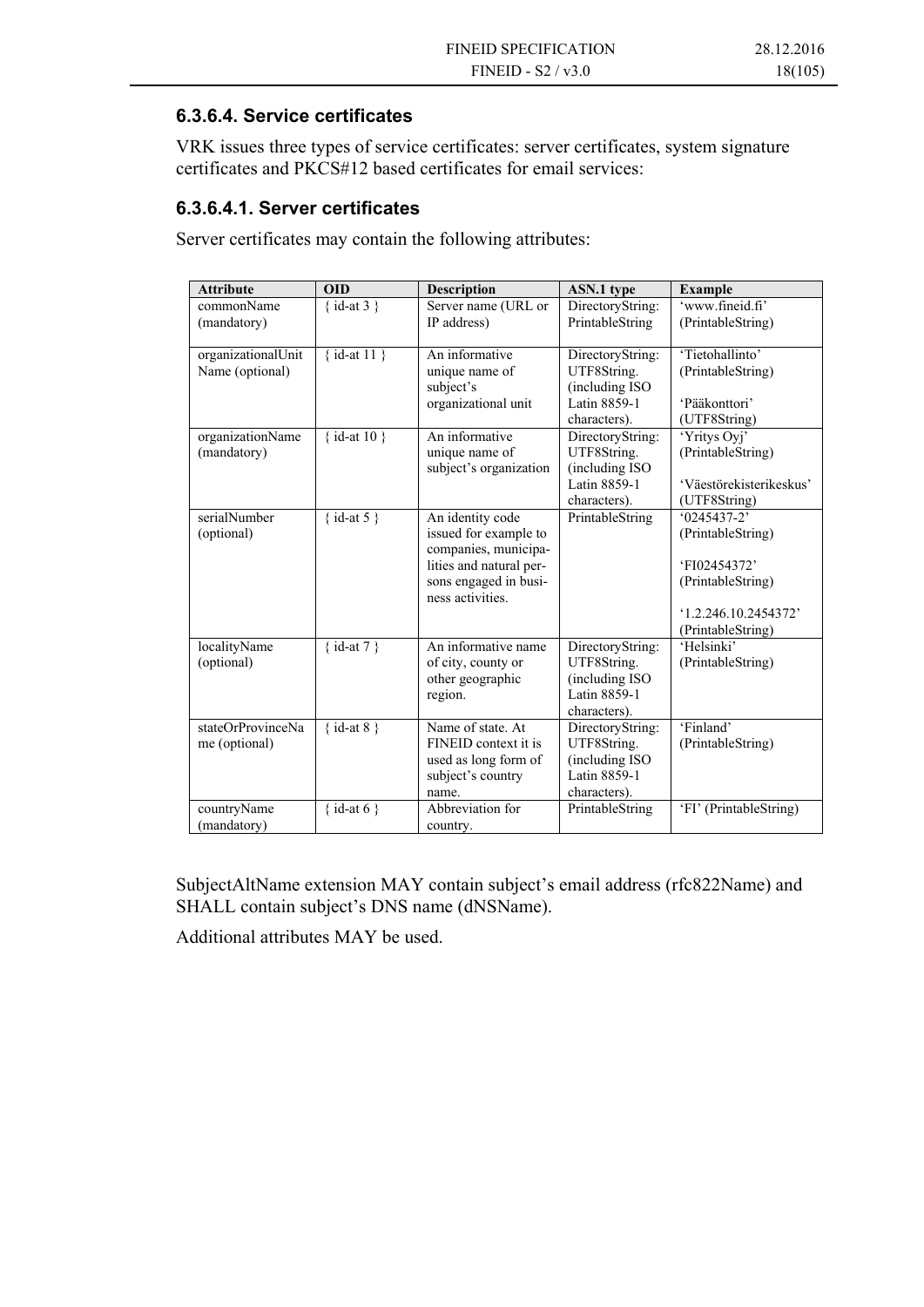#### **6.3.6.4.2. System signature certificates**

System signature certificates may contain the following attributes:

| <b>Attribute</b>                      | <b>OID</b>          | Description                                                              | ASN.1 type                                                                         | <b>Example</b>                       |
|---------------------------------------|---------------------|--------------------------------------------------------------------------|------------------------------------------------------------------------------------|--------------------------------------|
| commonName<br>(mandatory)             | $\{ id$ -at 3 $\}$  | Service name                                                             | DirectoryString:<br>UTF8String.                                                    | 'Reseptikeskus'<br>(PrintableString) |
|                                       |                     |                                                                          | (including ISO)<br>Latin 8859-1                                                    | 'Sanoman                             |
|                                       |                     |                                                                          | characters).                                                                       | välityspalvelu'                      |
|                                       |                     |                                                                          |                                                                                    | (UTF8String)                         |
| organizationalUnit<br>Name (optional) | $\{ id-at 11 \}$    | An informative<br>unique name of<br>subject's                            | DirectoryString:<br>UTF8String.<br>(including ISO)                                 | 'Tietohallinto'<br>(PrintableString) |
|                                       |                     | organizational unit                                                      | Latin 8859-1                                                                       | 'Pääkonttori'                        |
|                                       |                     |                                                                          | characters).                                                                       | (UTF8String)                         |
| organizationName<br>(mandatory)       | $\{ id$ -at 10 $\}$ | An informative<br>unique name of<br>subject's organization               | DirectoryString:<br>UTF8String.<br>(including ISO                                  | 'Yritys Oyj'<br>(PrintableString)    |
|                                       |                     |                                                                          | Latin 8859-1                                                                       | 'Väestörekisterikeskus'              |
|                                       |                     |                                                                          | characters).                                                                       | (UTF8String)                         |
| serialNumber<br>(mandatory)           | {id-at 5}           | An identity code<br>issued for example to<br>companies, municipa-        | PrintableString                                                                    | $'0245437-2'$<br>(PrintableString)   |
|                                       |                     | lities and natural per-                                                  |                                                                                    | 'FI02454372'                         |
|                                       |                     | sons engaged in busi-<br>ness activities.                                |                                                                                    | (PrintableString)                    |
|                                       |                     |                                                                          |                                                                                    | 1.2.246.10.2454372                   |
|                                       |                     |                                                                          |                                                                                    | (PrintableString)                    |
| localityName<br>(optional)            | {id-at $7$ }        | An informative name<br>of city, county or<br>other geographic<br>region. | DirectoryString:<br>UTF8String.<br>(including ISO)<br>Latin 8859-1<br>characters). | 'Helsinki'<br>(PrintableString)      |
| stateOrProvinceNa                     | $\{ id$ -at 8 $\}$  | Name of state. At                                                        | DirectoryString:                                                                   | 'Finland'                            |
| me (optional)                         |                     | FINEID context it is                                                     | UTF8String.                                                                        | (PrintableString)                    |
|                                       |                     | used as long form of                                                     | (including ISO)                                                                    |                                      |
|                                       |                     | subject's country                                                        | Latin 8859-1                                                                       |                                      |
|                                       | {id-at 6}           | name.<br>Abbreviation for                                                | characters).                                                                       | 'FI' (PrintableString)               |
| countryName<br>(mandatory)            |                     |                                                                          | PrintableString                                                                    |                                      |
|                                       |                     | country.                                                                 |                                                                                    |                                      |

SubjectAltName extension MAY contain subject's email address (rfc822Name).

Additional attributes MAY be used.

KeyUsage for system signature certificates is digitalSignature and nonRepudiation (0xC0)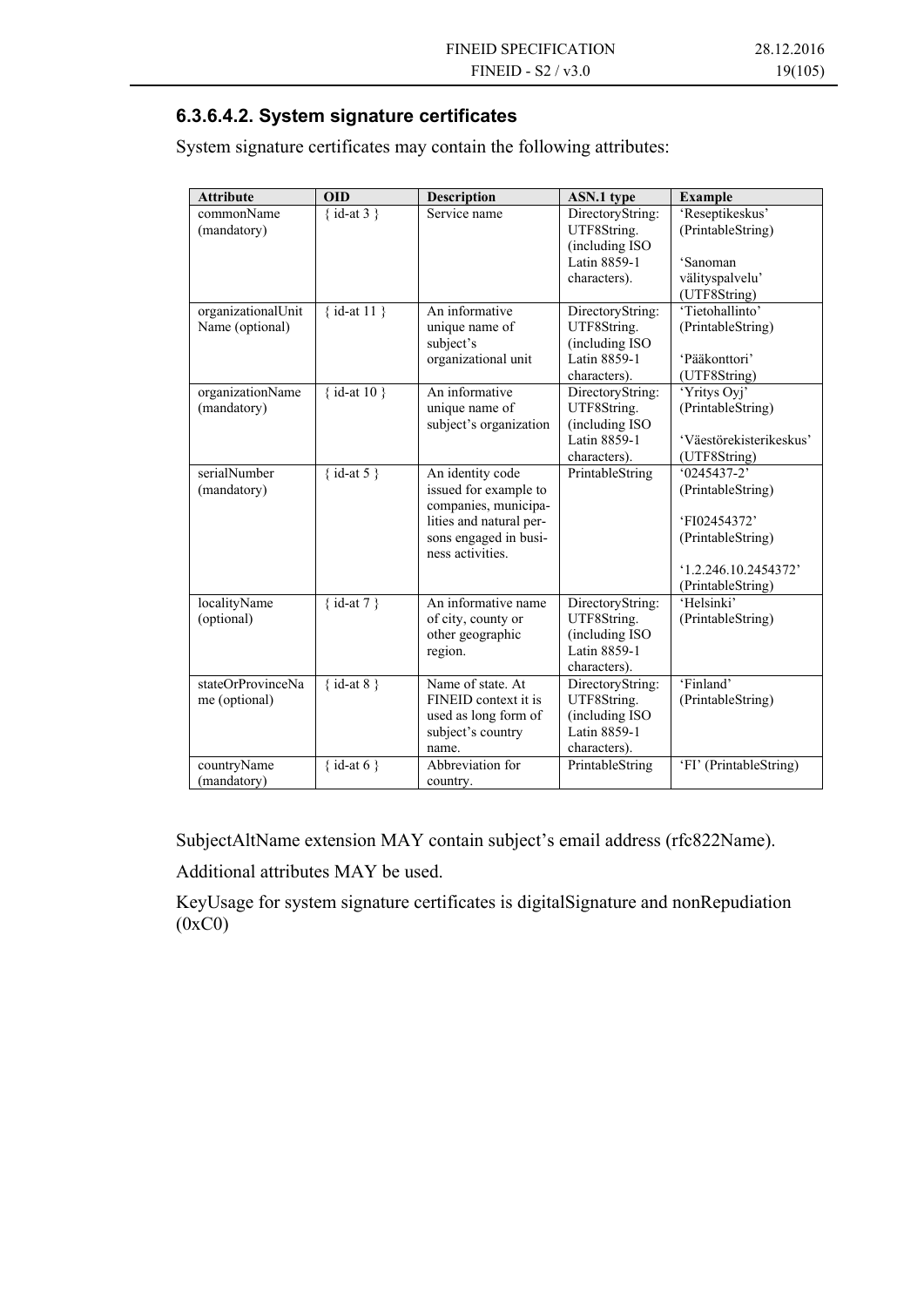#### **6.3.6.4.3. Service certificates for email usage**

Service certificates for email usage may contain the following attributes:

| <b>Attribute</b>                      | <b>OID</b>    | <b>Description</b>                                                                                                                                                                                                                                                                                                                                | ASN.1 type                                                                         | <b>Example</b>                                                                   |
|---------------------------------------|---------------|---------------------------------------------------------------------------------------------------------------------------------------------------------------------------------------------------------------------------------------------------------------------------------------------------------------------------------------------------|------------------------------------------------------------------------------------|----------------------------------------------------------------------------------|
| commonName<br>(mandatory)             | { $id-at 3$ } | Service name (name<br>of the email account<br>holder).                                                                                                                                                                                                                                                                                            | DirectoryString:<br>UTF8String.<br>(including ISO)<br>Latin 8859-1<br>characters). | 'Yritys Oyj'<br>(PrintableString)<br>'Maija<br>Meikäläinen'<br>(UTF8String)      |
| organizationName<br>(mandatory)       | {id-at $10$ } | An informative<br>unique name of<br>subject's<br>organization.                                                                                                                                                                                                                                                                                    | DirectoryString:<br>UTF8String.<br>(including ISO<br>Latin 8859-1<br>characters).  | 'Yritys Oyj'<br>(PrintableString)<br>'Kehittämis-<br>ministeriö'<br>(UTF8String) |
| organizationalUnit<br>Name (optional) | {id-at $11$ } | An informative<br>unique name of<br>subject's<br>organizational unit.                                                                                                                                                                                                                                                                             | DirectoryString:<br>UTF8String.<br>(including ISO)<br>Latin 8859-1<br>characters). | 'Tietohallinto'<br>(UTF8String)                                                  |
| serialNumber<br>(mandatory)           | {id-at 5}     | An identity code<br>issued for example to<br>companies, municipa-<br>lities and natural per-<br>sons engaged in busi-<br>ness activities. A<br>code, consisting of a<br>consecutive number<br>and a control number,<br>given to each party<br>liable to register and<br>by which the party<br>can be identified; is-<br>sued by NBPR<br>$(PRH)$ . | PrintableString                                                                    | $(0245437 - 2)$<br>(PrintableString)                                             |
| localityName<br>(optional)            | {id-at $7$ }  | An informative name<br>of city, county or<br>other geographic<br>region                                                                                                                                                                                                                                                                           | DirectoryString:<br>UTF8String.<br>(including ISO)<br>Latin 8859-1<br>characters). | 'Tampere'                                                                        |
| stateOrProvinceNa<br>me (optional)    | {id-at 8}     | Name of state. At<br>FINEID context it is<br>used as long form of<br>subject's country<br>name                                                                                                                                                                                                                                                    | PrintableString                                                                    | 'Finland'                                                                        |
| countryName<br>(mandatory)            | { id-at $6$ } | Abbreviation for<br>country                                                                                                                                                                                                                                                                                                                       | PrintableString                                                                    | FI<br>(PrintableString)                                                          |

SubjectAltName extension SHALL contain subject's email address (rfc822Name).

KeyUsage for email service certificates is digitalSignature, keyEncipherment, dataEncipherment (0xB0)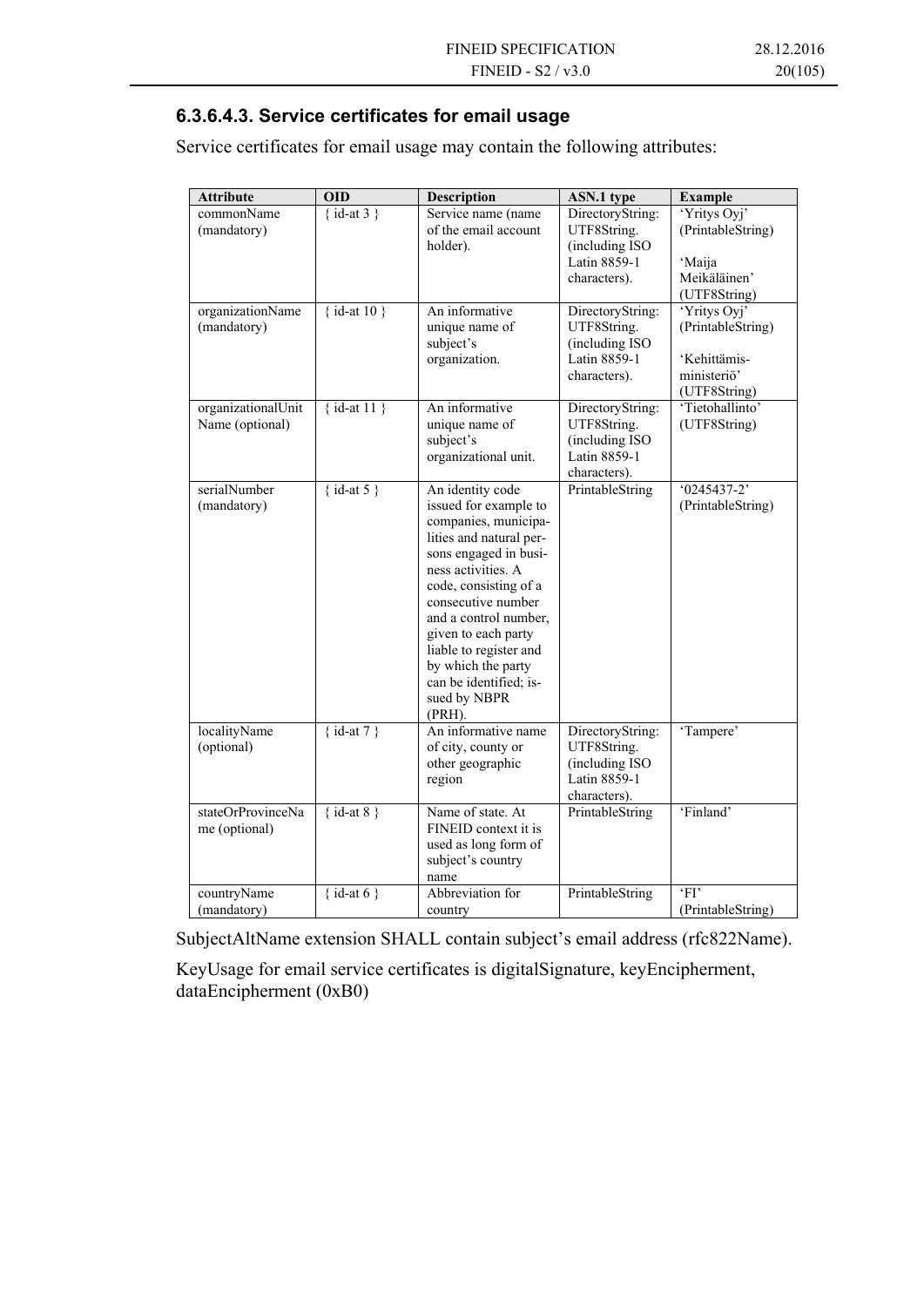#### **6.3.7. subjectPublicKeyInfo**

This field is used to carry the public key and identify the algorithm with which the key is used (e.g. RSA or ECC).

RFC 5280 defines the **SubjectPublicKeyInfo** type as follows:

**SubjectPublicKeyInfo ::= SEQUENCE { algorithm AlgorithmIdentifier, subjectPublicKey BIT STRING }** 

Following algorithm shall be used:

**1.2.840.113549.1.1.1 – rsaEncryption 1.2.840.10045.2.1 - id-ecPublicKey** 

In case of RSA, the value for the subjectPublicKey BIT STRING shall be the DERencoding of the ASN.1 type **RSAPublicKey** defined in PKCS #1 v1.5:

```
RSAPublicKey ::= SEQUENCE { 
   modulus INTEGER, 
   publicExponent INTEGER 
}
```
It should be noticed that if the most significant bit of the INTEGER value is set to 1, the value shall be interpreted as negative. If the modulus or public exponent should have the MSbit set to 1, an additional zero byte 00h shall be inserted as the most significant byte of the INTEGER value.

In case of ECC keys, the following curve shall be used:

**1.2.840.10045.3.1.7 - secp256r1** 

#### **6.3.8. Certificate extensions**

This field is a SEQUENCE of one or more certificate extensions. The extensions defined for X.509 v3 certificates provide methods for associating additional attributes with users or public keys and for managing a certification hierarchy. The X.509 v3 certificate format also allows communities to define private extensions to carry information unique to those communities. Each extension in a certificate is designated as either critical or non-critical. A certificate using system MUST reject the certificate if it encounters a critical extension it does not recognize; however, a non-critical extension MAY be ignored if it is not recognized. The following sections present recommended extensions used within FINEID certificates and standard locations for information.

RFC 5280 defines the **Extensions** type as follows:

**Extensions ::= SEQUENCE SIZE (1..MAX) OF Extension**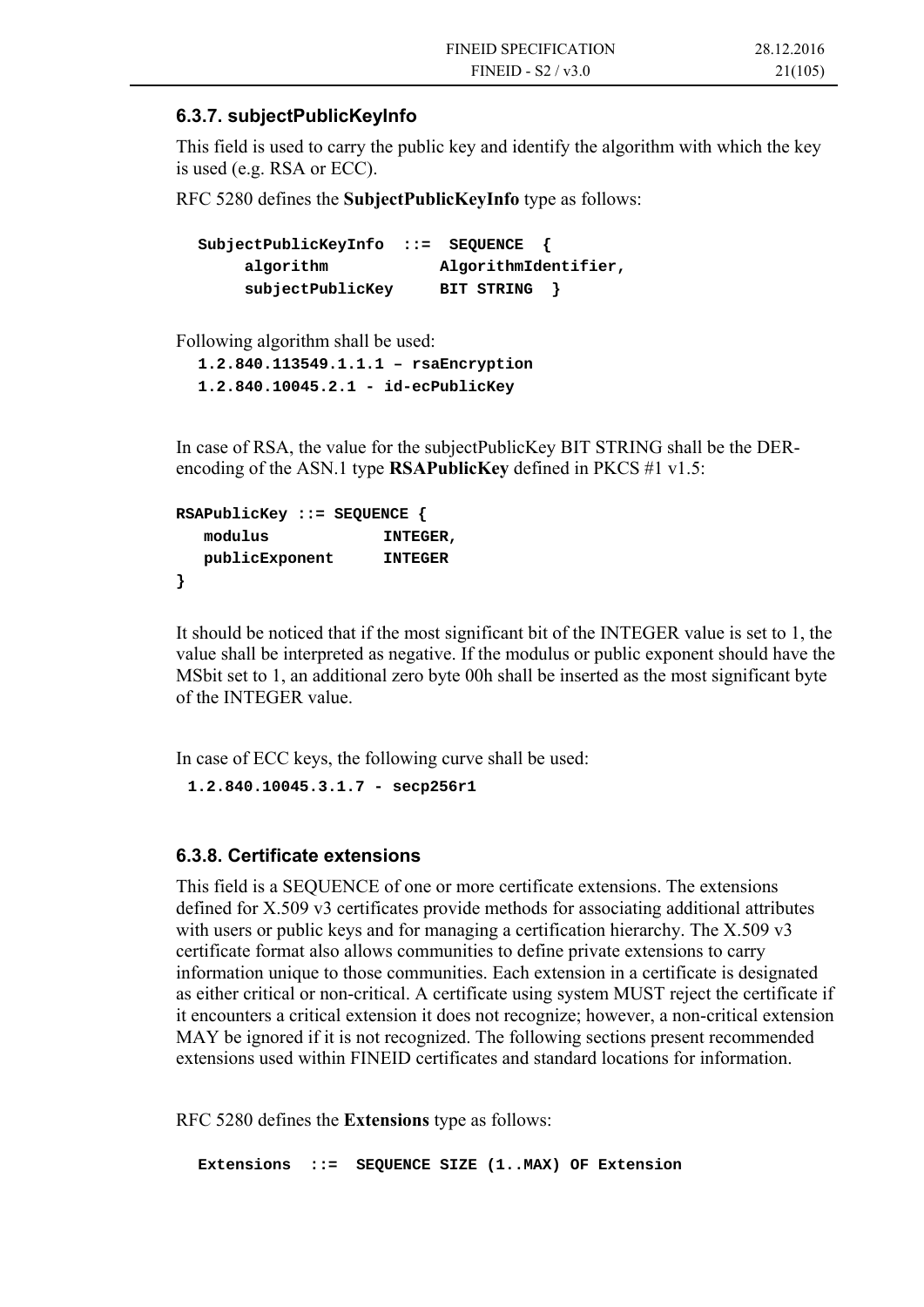```
Extension ::= SEQUENCE { 
     extnID OBJECT IDENTIFIER, 
     critical BOOLEAN DEFAULT FALSE, 
     extnValue OCTET STRING }
```
This FINEID S2 profile specifies some mandatory extensions in the table below. In addition, the criticality of each extension is also defined. The extensions that are not mandatory can be used with issuer's discretion (i.e. they are optional).

| <b>Extension name</b>      | <b>FINEID S2</b> |              | <b>Used in VRK-FINEID</b>    |
|----------------------------|------------------|--------------|------------------------------|
|                            | <b>Presence</b>  | Criticality  | environment                  |
| <b>Standard extensions</b> |                  |              |                              |
| authorityKeyIdentifier     | mandatory        | non-critical | used                         |
| subjectKeyIdentifier       | mandatory        | non-critical | used                         |
| keyUsage                   | mandatory        | critical     | used                         |
| certificatePolicies        | mandatory        | non-critical | used                         |
| subjectAltName             | optional         | non-critical | used                         |
| <b>basicConstraints</b>    | mandatory        | critical     | used                         |
| cRLDistributionPoints      | mandatory        | non-critical | used                         |
| extKeyUsage                | optional         | non-critical | used                         |
| <b>Private extensions</b>  |                  |              |                              |
| authorityInformationAccess | mandatory        | non-critical | used                         |
| netscape-cert-type         | optional         | non-critical | used, deprecated and not     |
|                            |                  |              | used in "G2/G3" certificates |
| <i>c</i> Statements        | mandatory        | non-critical | used in non-repudiation      |
|                            |                  |              | qualified certificates       |

Additional extensions not listed above may be used, but they shall not be marked critical.

Mandatory and optional extensions of FINEID S2 are described in more detail below.

#### **6.3.8.1. authorityKeyIdentifier**

The authority key identifier extension provides a means of identifying the public key corresponding to the private key used to sign a certificate.

RFC 5280 defines **authorityKeyIdentifier** extension as follows:

```
id-ce-authorityKeyIdentifier OBJECT IDENTIFIER ::= { id-ce 35 } 
   AuthorityKeyIdentifier ::= SEQUENCE { 
      keyIdentifier [0] KeyIdentifier OPTIONAL, 
      authorityCertIssuer [1] GeneralNames OPTIONAL, 
      authorityCertSerialNumber [2] CertificateSerialNumber 
                                                  OPTIONAL } 
   KeyIdentifier ::= OCTET STRING
```
According to RFC 5280 this field is used to identify the public key to be used to verify the signature on this certificate or CRL. It enables distinct keys used by the same CA to be distinguished (e.g., as key updating occurs).

Only the **keyIdentifier** element shall be used.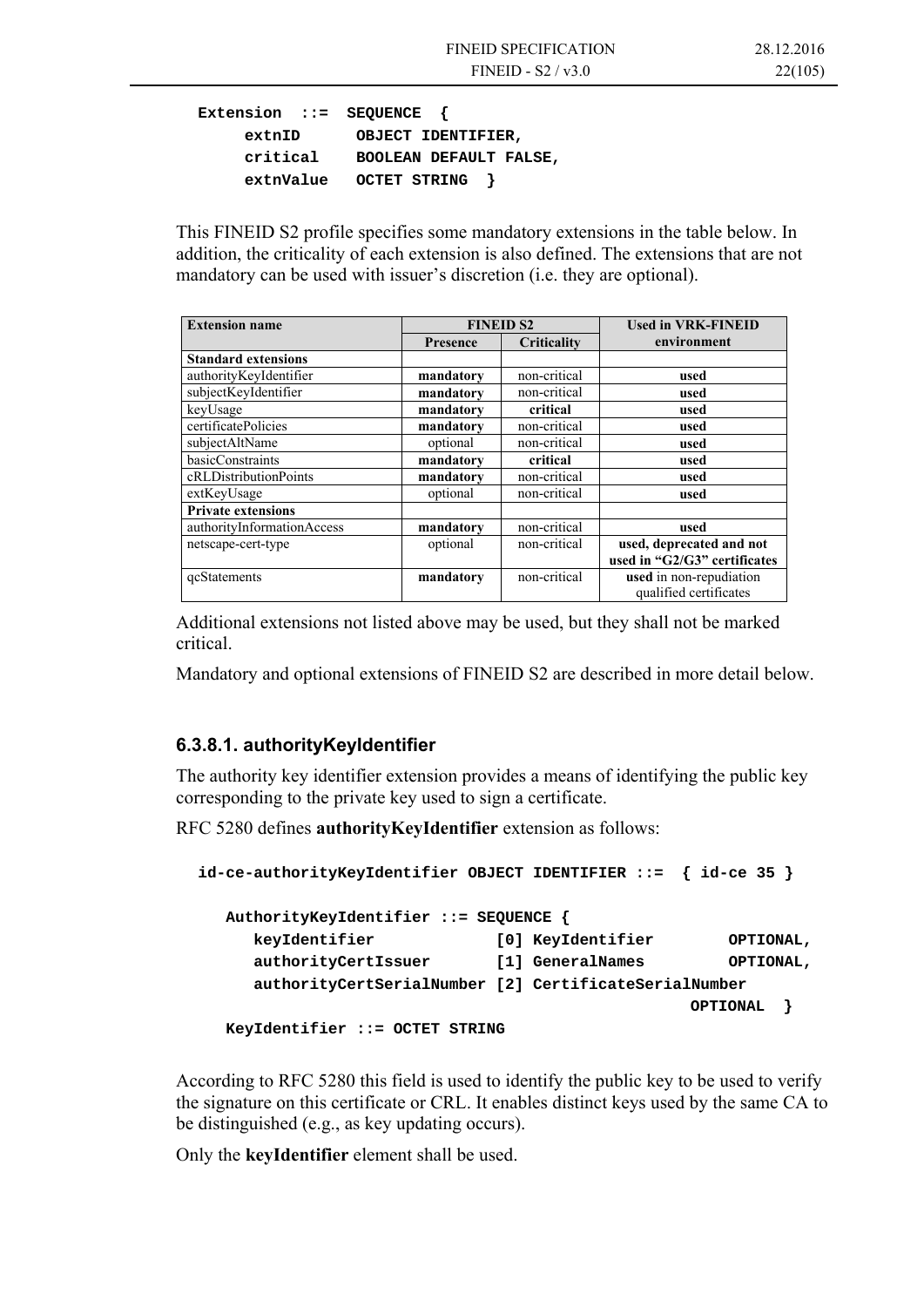This is a **non-critical** extension.

#### **6.3.8.2. subjectKeyIdentifier**

The subject key identifier extension provides a means of identifying certificates that contain a particular public key.

To facilitate certification path construction, this extension MUST appear in all conforming CA certificates, that is, all certificates including the basic constraints extension where the value of cA is TRUE. The value of the subject key identifier MUST be the value placed in the key identifier field of the Authority Key Identifier extension of certificates issued by the subject of this certificate.

For end entity certificates, the subject key identifier extension provides a means for identifying certificates containing the particular public key used in an application. Where an end entity has obtained multiple certificates, especially from multiple CAs, the subject key identifier provides a means to quickly identify the set of certificates containing a particular public key. To assist applications in identifying the appropriate end entity certificate, this extension SHOULD be included in all end entity certificates.

RFC 5280 defines **subjectKeyIdentifier** extension as follows:

```
 KeyIdentifier ::= OCTET STRING 
 id-ce-subjectKeyIdentifier OBJECT IDENTIFIER ::= { id-ce 14 } 
 SubjectKeyIdentifier ::= KeyIdentifier
```
According to RFC 5280 this field is used to identify the public key being certified. It enables distinct keys used by the same subject to be differentiated (e.g., as key updating occurs.).

This is a **non-critical** extension.

#### **6.3.8.3. keyUsage**

The key usage extension defines the purpose (e.g., encipherment, signature, certificate signing) of the key contained in the certificate. The usage restriction might be employed when a key that could be used for more than one operation is to be restricted. For example, when an RSA key should be used only to verify signatures on objects other than public key certificates and CRLs, the digitalSignature or nonRepudiation bits would be asserted.

Likewise, when an RSA key should be used only for key management, the keyEncipherment bit would be asserted.

This extension MUST appear in certificates that contain public keys that are used to validate digital signatures on other public key certificates or CRLs.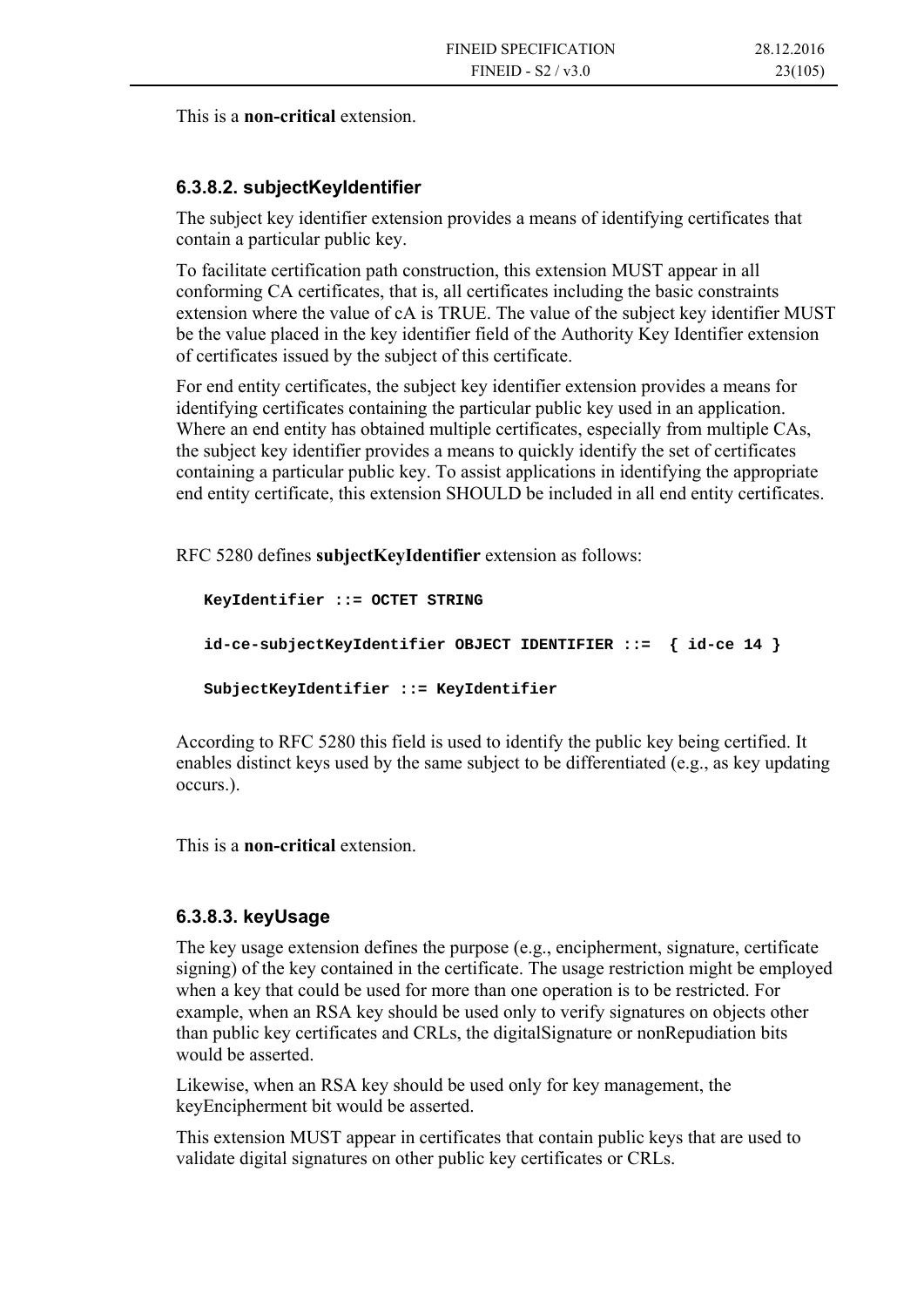RFC 5280 defines the **keyUsage** extension as follows:

```
id-ce-keyUsage OBJECT IDENTIFIER ::= { id-ce 15 }
```

| KeyUsage ::= BIT STRING $\{$ |         |
|------------------------------|---------|
| digitalSignature             | $(0)$ , |
| nonRepudiation               | $(1)$ , |
| keyEncipherment              | $(2)$ , |
| dataEncipherment             | $(3)$ , |
| keyAgreement                 | $(4)$ , |
| keyCertSign                  | $(5)$ , |
| cRLSign                      | $(6)$ , |
| encipherOnly                 | $(7)$ , |
| decipherOnly                 | (8)     |

According to RFC 5280 this field indicates the purpose for which the certified public key is used.

The following key usages may be used for end entity certificates:

| When digital signatures are used but no non-<br>repudiation services are required.                                                                         |
|------------------------------------------------------------------------------------------------------------------------------------------------------------|
| The public key shall be used to verify digital signatures<br>used to provide a non-repudiation service. This bit shall<br>not be combined with other bits. |
| The public key is used for key transport.                                                                                                                  |
| The public key is used for encrypting other user data<br>than keys.                                                                                        |
|                                                                                                                                                            |

This is a **critical** extension.

#### **6.3.8.4. certificatePolicies**

The certificate policies extension contains a sequence of one or more policy information terms, each of which consists of an object identifier (OID) and optional qualifiers.

Applications with specific policy requirements are expected to have a list of those policies, which they will accept, and to compare the policy OIDs in the certificate to that list.

RFC 5280 defines **certificatePolicies** extension as follows:

```
id-ce-certificatePolicies OBJECT IDENTIFIER ::= { id-ce 32 } 
    anyPolicy OBJECT IDENTIFIER ::= { id-ce-certificate-policies 0 } 
   CertificatePolicies ::= SEQUENCE SIZE (1..MAX) OF 
                                                PolicyInformation
```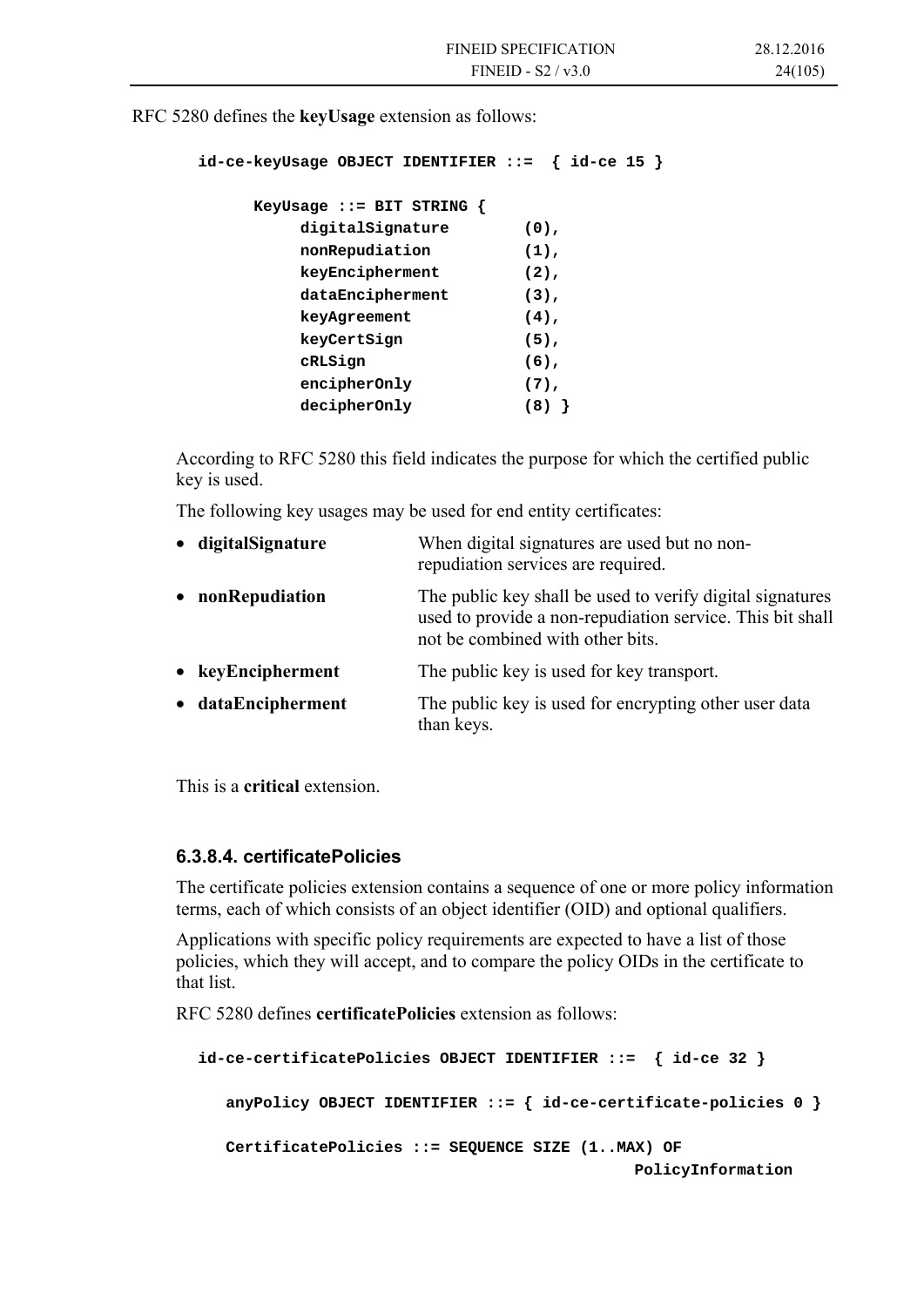```
 PolicyInformation ::= SEQUENCE { 
    policyIdentifier CertPolicyId, 
    policyQualifiers SEQUENCE SIZE (1..MAX) OF 
                           PolicyQualifierInfo OPTIONAL } 
 CertPolicyId ::= OBJECT IDENTIFIER 
 PolicyQualifierInfo ::= SEQUENCE { 
    policyQualifierId PolicyQualifierId, 
    qualifier ANY DEFINED BY policyQualifierId } 
 -- policyQualifierIds for Internet policy qualifiers 
 id-qt OBJECT IDENTIFIER ::= { id-pkix 2 } 
 id-qt-cps OBJECT IDENTIFIER ::= { id-qt 1 } 
 id-qt-unotice OBJECT IDENTIFIER ::= { id-qt 2 } 
 PolicyQualifierId ::= 
    OBJECT IDENTIFIER ( id-qt-cps | id-qt-unotice ) 
 Qualifier ::= CHOICE { 
    cPSuri CPSuri, 
    userNotice UserNotice } 
 CPSuri ::= IA5String 
 UserNotice ::= SEQUENCE { 
    noticeRef NoticeReference OPTIONAL, 
    explicitText DisplayText OPTIONAL} 
 NoticeReference ::= SEQUENCE { 
    organization DisplayText, 
    noticeNumbers SEQUENCE OF INTEGER } 
 DisplayText ::= CHOICE { 
    ia5String IA5String (SIZE (1..200)), 
    visibleString VisibleString (SIZE (1..200)), 
    bmpString BMPString (SIZE (1..200)), 
    utf8String UTF8String (SIZE (1..200)) }
```
In an end entity certificate, these policy information terms indicate the policy under which the certificate has been issued and the purposes for which the certificate may be used. In a CA certificate, these policy information terms limit the set of policies for certification paths which include this certificate.

This specification defines two policy qualifier types for use by certificate policy writers and certificate issuers. The qualifier types are the CPS Pointer and User Notice qualifiers.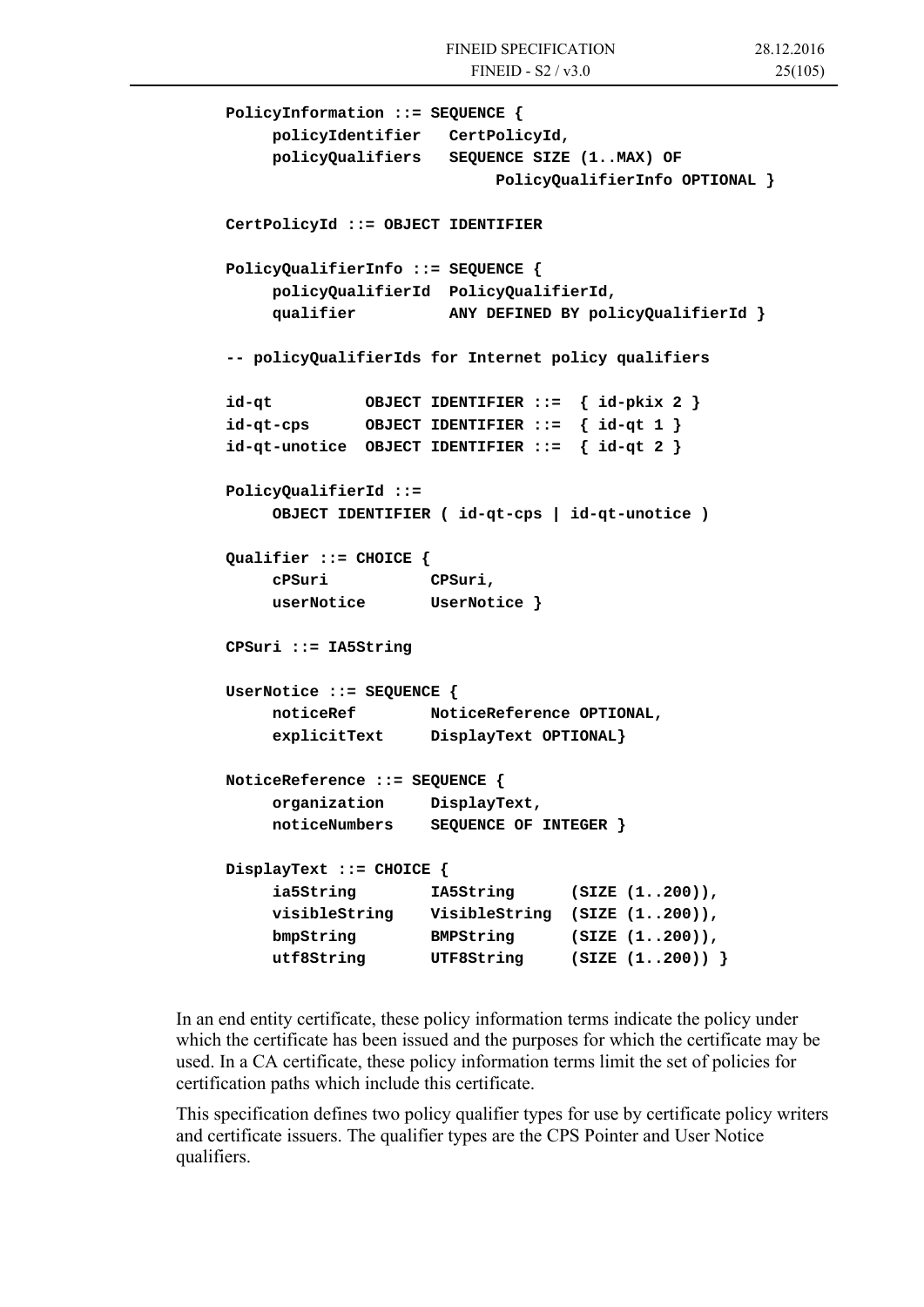The CPS Pointer qualifier contains a pointer to a Certification Practice Statement (CPS) published by the CA. The pointer is in the form of a URI.

User notice is intended for display to a relying party when a certificate is used. The application software SHOULD display all user notices in all certificates of the certification path used, except that if a notice is duplicated only one copy needs to be displayed.

#### **FINEID:**

The certificate policy of the CA defines whether this extension is single or multivalued.

This is a **non-critical** extension.

#### **6.3.8.5. subjectAltName**

The subject alternative names extension allows additional identities to be bound to the subject of the certificate. Defined options include an Internet electronic mail address, a DNS name, an IP address, and a uniform resource identifier (URI).

When the subjectAltName extension contains an Internet mail address, the address MUST be included as an rfc822Name. The format of an rfc822Name is an "addr-spec" as defined in RFC 822.

RFC 5280 defines **subjectAltName** extension as follows:

```
id-ce-subjectAltName OBJECT IDENTIFIER ::= { id-ce 17 } 
   SubjectAltName ::= GeneralNames 
   GeneralNames ::= SEQUENCE SIZE (1..MAX) OF GeneralName 
   GeneralName ::= CHOICE { 
       otherName [0] OtherName, 
       rfc822Name [1] IA5String, 
      dNSName [2] IA5String,
       x400Address [3] ORAddress, 
      directoryName [4] Name,
       ediPartyName [5] EDIPartyName, 
       uniformResourceIdentifier [6] IA5String, 
       iPAddress [7] OCTET STRING, 
       registeredID [8] OBJECT IDENTIFIER } 
   OtherName ::= SEQUENCE { 
       type-id OBJECT IDENTIFIER, 
       value [0] EXPLICIT ANY DEFINED BY type-id } 
   EDIPartyName ::= SEQUENCE { 
       nameAssigner [0] DirectoryString OPTIONAL, 
       partyName [1] DirectoryString }
```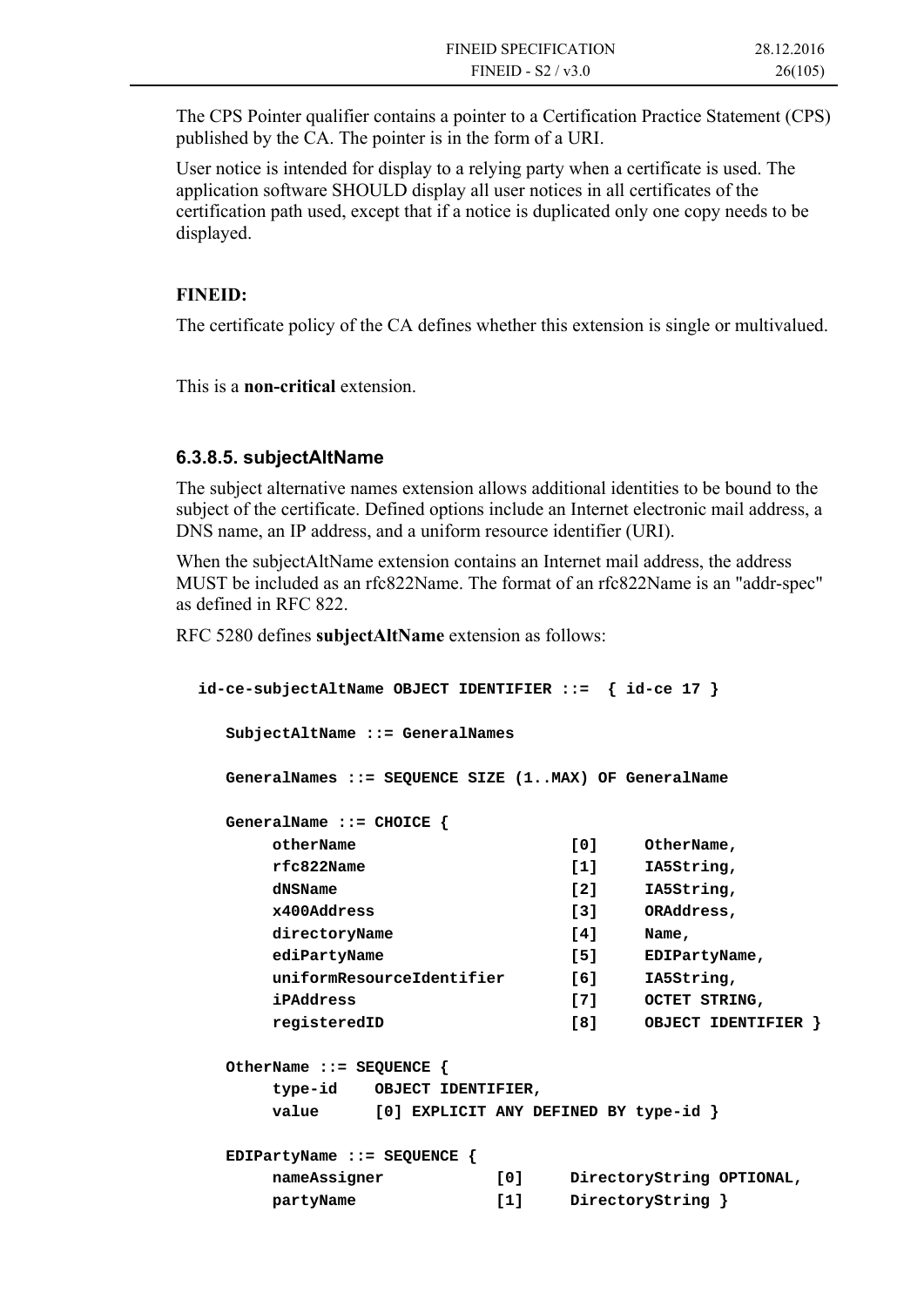To support proprietary Microsoft smart card logon functionality, authentication and encryption, certificate for organizational and healthcare professional usage contains also:

**Subject Alternative Name** = Other Name: Principal Name = (UPN)

The UPN OtherName OID is : "1.3.6.1.4.1.311.20.2.3" The UPN OtherName value: Must be ASN1-encoded UTF8 string

Principal Name may be same as rfc822Name (certificate holder's valid email address) but it may also be another name form of the certificate holder that is used to identify users in Active Directory.

For example:

 $UPN = user1$  (*a*) name.com UPN = 1234567890@teonet.fi

Note: non-repudiation certificates do NOT contain Principal Name field.

This is a **non-critical** extension.

#### **6.3.8.6. Basic Constraints**

The basic constraints extension identifies whether the subject of the certificate is a CA and the maximum depth of valid certification paths that include this certificate.

The cA boolean indicates whether the certified public key belongs to a CA.

The pathLenConstraint field is meaningful only if the cA boolean is asserted. In this case, it gives the maximum number of non-self-issued intermediate certificates that may follow this certificate in a valid certification path.

RFC 5280 defines **basicConstraints** extension as follows:

| $id-ce-basicConstraints$ OBJECT IDENTIFIER ::= $\{id-ce 19\}$ |                                |
|---------------------------------------------------------------|--------------------------------|
| BasicConstraints ::= SEQUENCE $\{$                            |                                |
| CA                                                            | <b>BOOLEAN DEFAULT FALSE,</b>  |
| pathLenConstraint                                             | INTEGER $(0MAX)$ OPTIONAL $\}$ |

This extension appears in all VRK's Root, intermediate CA and end entity certificates marked as **critical**.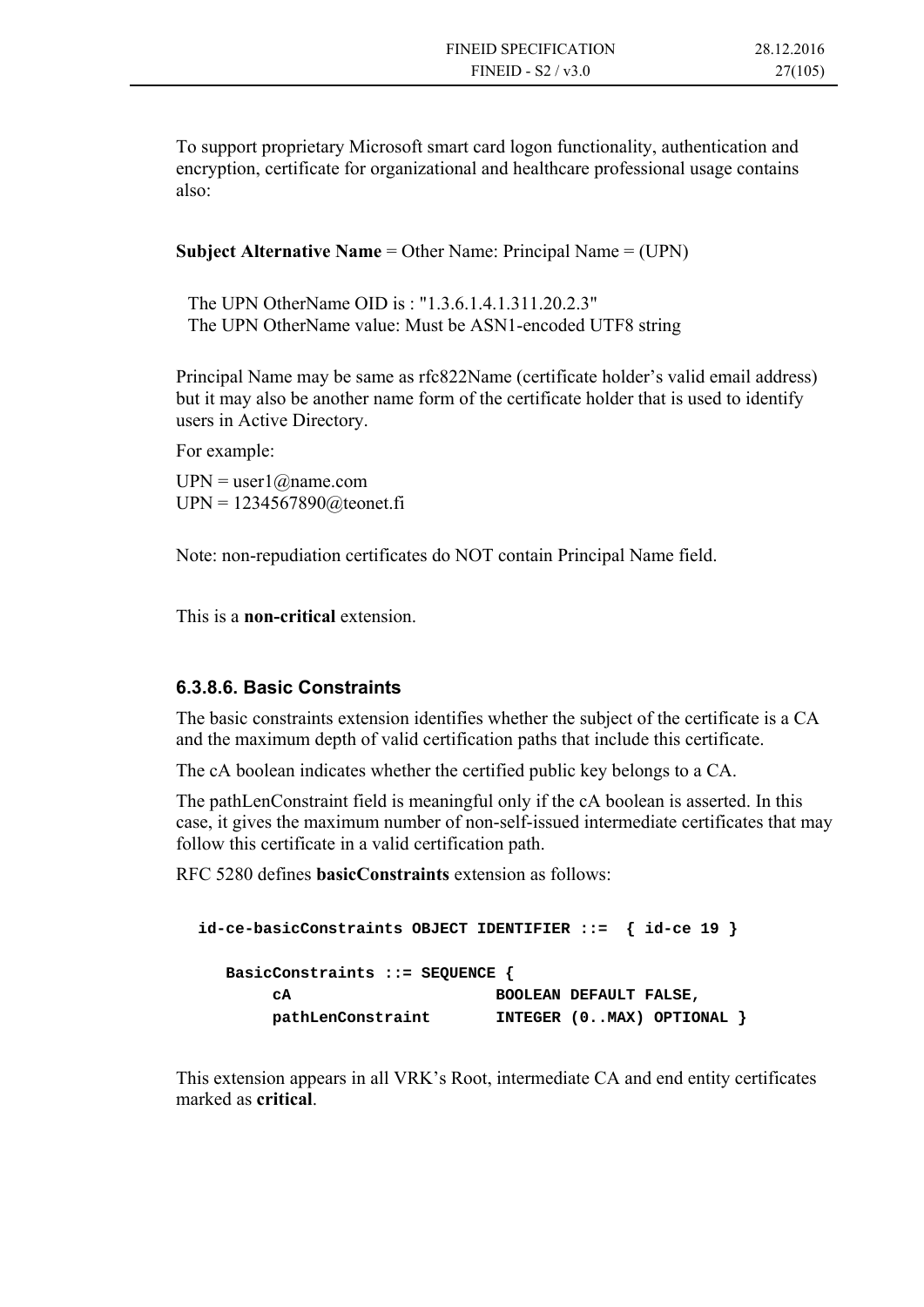#### **6.3.8.7. extendedKeyUsage**

This extension indicates one or more purposes for which the certified public key may be used, in addition to or in place of the basic purposes indicated in the key usage extension. In general, this extension will appear only in end entity certificates.

This extension is included into FINEID specification for software compatibility reasons only. Usage of this extension in software products is discouraged.

RFC 5280 defines **extendedKeyUsage** extension as follows:

```
id-ce-extKeyUsage OBJECT IDENTIFIER ::= { id-ce 37 } 
    ExtKeyUsageSyntax ::= SEQUENCE SIZE (1..MAX) OF KeyPurposeId 
    KeyPurposeId ::= OBJECT IDENTIFIER
```
The following key usage purposes are defined:

```
id-kp-serverAuth OBJECT IDENTIFIER ::= { id-kp 1 } 
   -- TLS WWW server authentication 
id-kp-clientAuth OBJECT IDENTIFIER ::= { id-kp 2 } 
   -- TLS WWW client authentication 
id-kp-codeSigning OBJECT IDENTIFIER ::= { id-kp 3 } 
   -- Signing of downloadable executable code 
id-kp-emailProtection OBJECT IDENTIFIER ::= { id-kp 4 } 
   -- E-mail protection 
id-kp-timeStamping OBJECT IDENTIFIER ::= { id-kp 8 } 
   -- Binding the hash of an object to a time 
id-kp-OCSPSigning OBJECT IDENTIFIER ::= { id-kp 9 } 
   -- Signing OCSP responses 
Smart Card Logon OBJECT IDENTIFIER ::= { 1.3.6.1.4.1.311.20.2.2 } 
   -- Smart Card logon
```
This is a **non-critical** extension.

#### **6.3.8.8. cRLDistributionPoints**

The CRL distribution points extension identifies how CRL information is obtained. The cRLDistributionPoints extension is a SEQUENCE of DistributionPoint.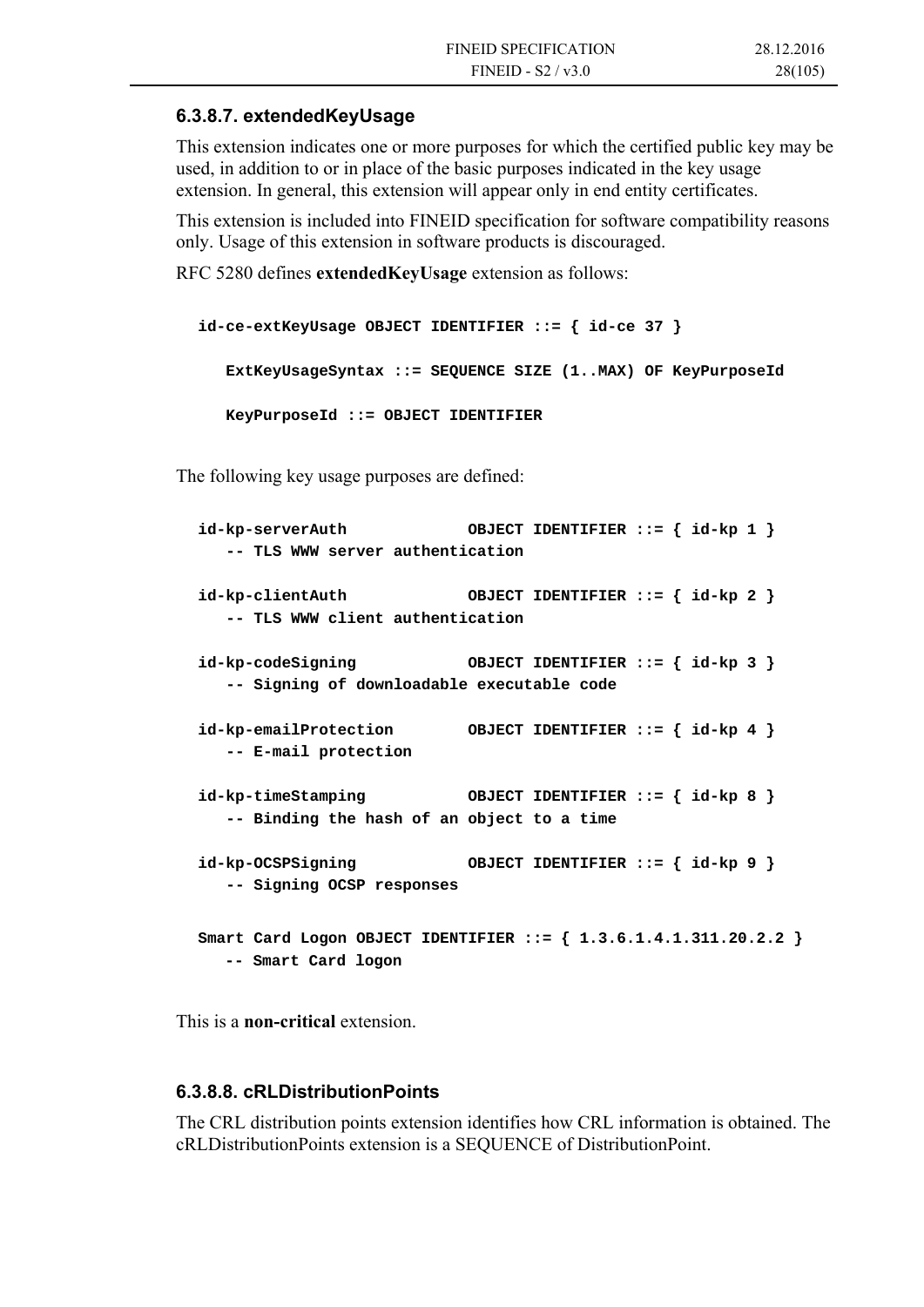If the DistributionPointName contains multiple values, each name describes a different mechanism to obtain the same CRL. For example, the same CRL could be available for retrieval through both LDAP and HTTP.

Further discussion of CRL management is contained in section 7.

RFC 5280 defines **cRLDistributionPoints** extension as follows:

```
id-ce-cRLDistributionPoints OBJECT IDENTIFIER ::= { id-ce 31 } 
   CRLDistributionPoints ::= SEQUENCE SIZE (1..MAX) OF 
                                         DistributionPoint 
   DistributionPoint ::= SEQUENCE { 
       distributionPoint [0] DistributionPointName 
                                              OPTIONAL, 
       reasons [1] ReasonFlags OPTIONAL, 
       cRLIssuer [2] GeneralNames OPTIONAL } 
   DistributionPointName ::= CHOICE { 
      fullName [0] GeneralNames,
       nameRelativeToCRLIssuer [1] RelativeDistinguishedName } 
   ReasonFlags ::= BIT STRING { 
       unused (0), 
       keyCompromise (1), 
       cACompromise (2), 
       affiliationChanged (3), 
       superseded (4), 
       cessationOfOperation (5), 
       certificateHold (6), 
       privilegeWithdrawn (7), 
       aACompromise (8) }
```
This field identifies how CRL information is obtained. It is anticipated that the distributionPoint element of DistributionPoint SEQUENCE will contain a uniformResourceIdentifier (URI, element [6] of GeneralName CHOICE) pointing to the appropriate CRL for this certificate.

#### **FINEID:**

Examples of the URI containing a LDAP query pointing to the CRL:

- http://proxy.fineid.fi/crl/vrktpc.crl
- ldap://ldap.fineid.fi:389/cn%3dVRK%20CA%20for%20Test%20Purposes,ou%3dT estivarmenteet,o%3dVaestorekisterikeskus%20TEST,dmdName%3dFINEID,c%3d FI?certificateRevocationList

This is a **non-critical** extension.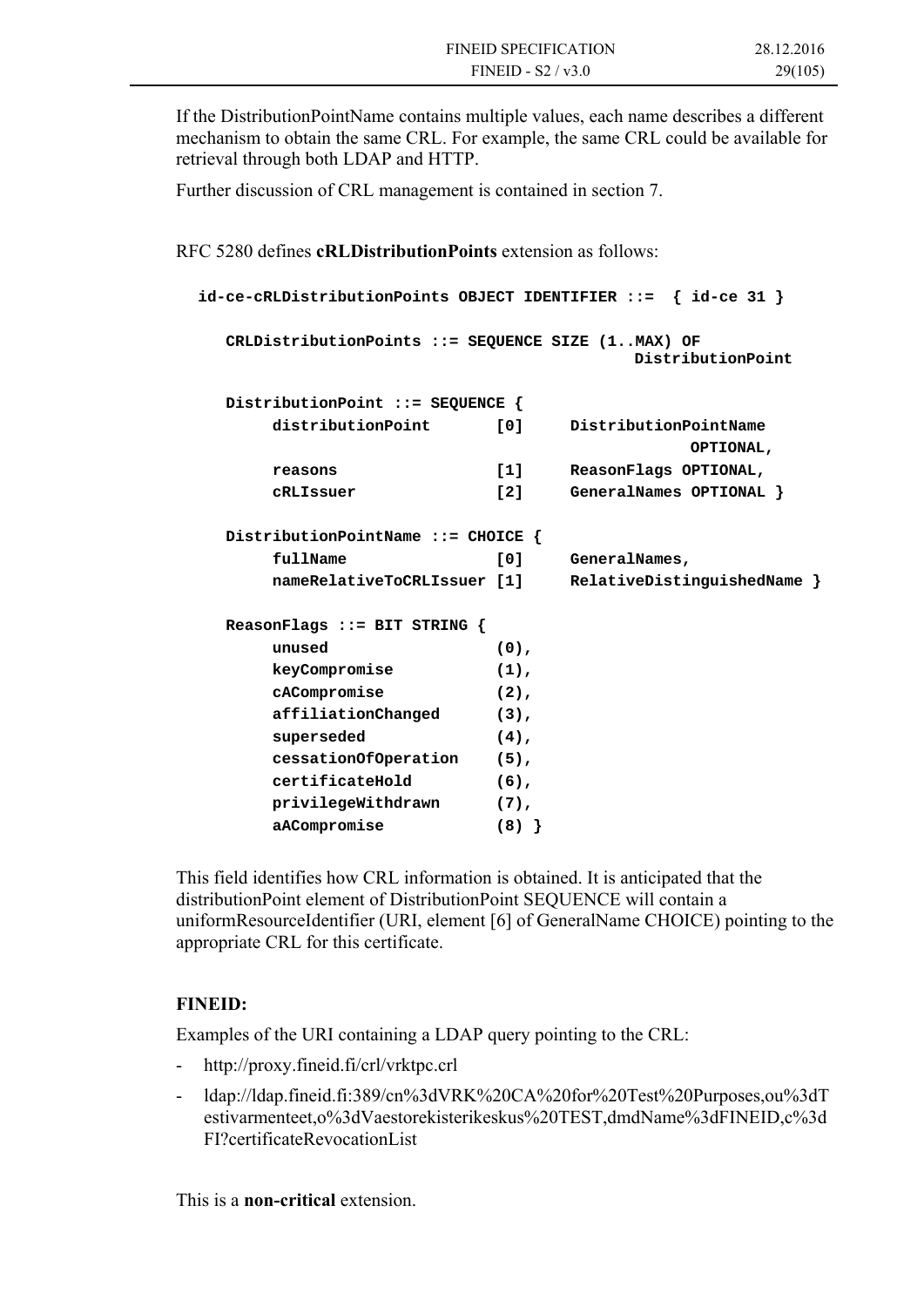#### **6.3.9. Private extensions**

This section defines extension for use in the Internet Public Key Infrastructure. This extension may be used to direct applications to on-line information about the issuing CA or the subject. As the information may be available in multiple forms, each extension is a sequence of IA5String values, each of which represents a URI. The URI implicitly specifies the location and format of the information and the method for obtaining the information.

An object identifier is defined for the private extension. The object identifier associated with the private extension is defined under the arc id-pe within the arc id-pkix. Any future extensions defined for the Internet PKI are also expected to be defined under the arc id-pe.

```
id-pkix OBJECT IDENTIFIER ::= 
                { iso(1) identified-organization(3) dod(6) 
                  internet(1) security(5) mechanisms(5) pkix(7) } 
       id-pe OBJECT IDENTIFIER ::= { id-pkix 1 }
```
#### **6.3.9.1. authorityInfoAccess**

The authority information access extension indicates how to access CA information and services for the issuer of the certificate in which the extension appears.

This profile defines two accessMethod OIDs: id-ad-caIssuers and id-ad-ocsp.

RFC 5280 defines **authorityInfoAccess** extension as follows:

```
id-pe-authorityInfoAccess OBJECT IDENTIFIER ::= { id-pe 1 } 
   AuthorityInfoAccessSyntax ::= 
            SEQUENCE SIZE (1..MAX) OF AccessDescription 
   AccessDescription ::= SEQUENCE { 
           accessMethod OBJECT IDENTIFIER, 
           accessLocation GeneralName } 
   id-ad OBJECT IDENTIFIER ::= { id-pkix 48 } 
   id-ad-caIssuers OBJECT IDENTIFIER ::= { id-ad 2 } 
   id-ad-ocsp OBJECT IDENTIFIER ::= { id-ad 1 }
```
The id-ad-caIssuers OID is used when the additional information lists CAs that have issued certificates superior to the CA that issued the certificate containing this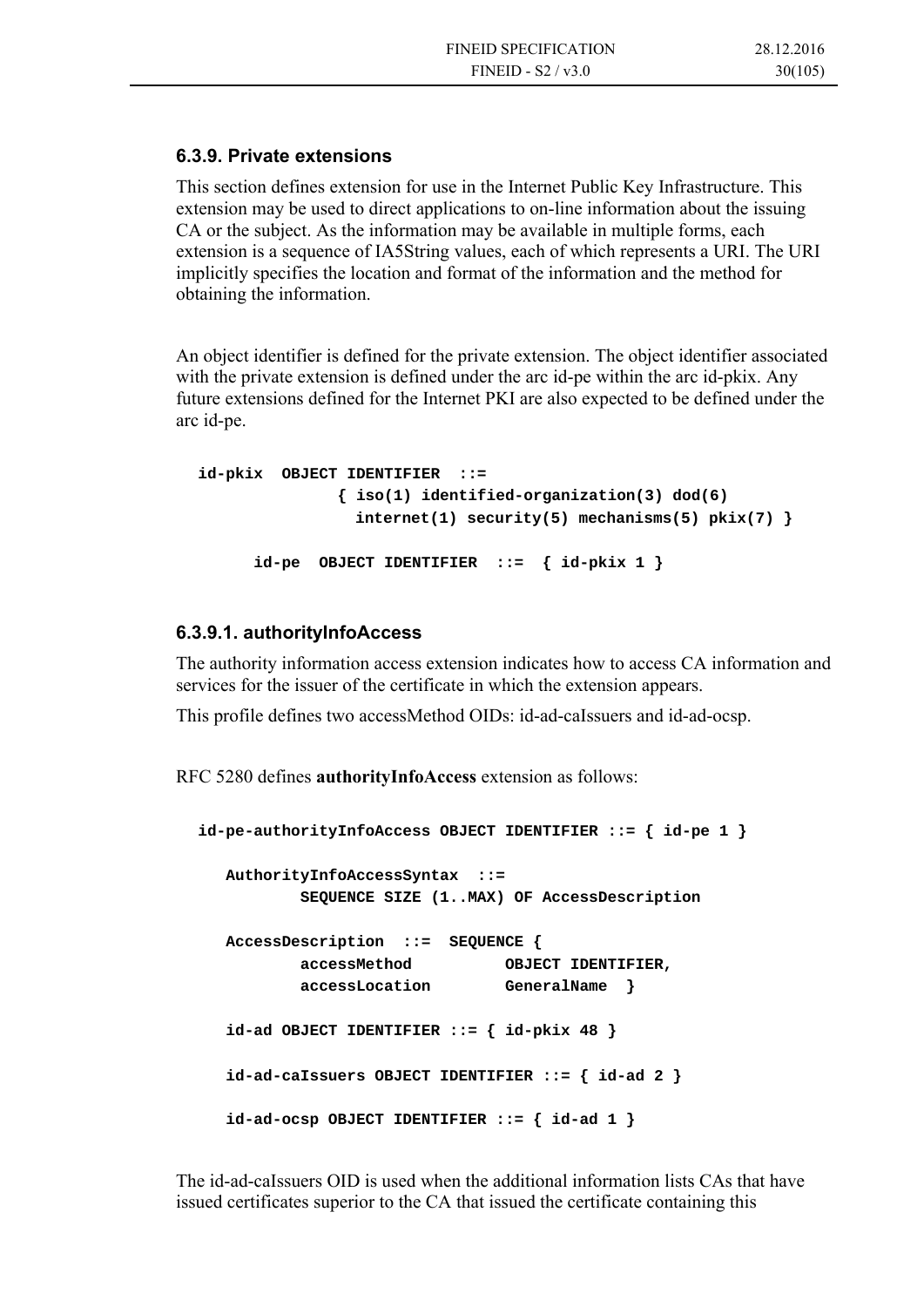extension. The referenced CA issuer's description is intended to help certificate users in the selection of a certification path that terminates at a point trusted by the certificate user.

This is a **non-critical** extension.

### **6.3.9.2. netscape-cert-type**

This is proprietary and deprecated Netscape extension and was used in FINEID context to increase compatibility with software products. Usage of this extension in software products is discouraged and is not used in "G2/G3"-certificates.

If the extension exists in a certificate, it will limit the usage of the certificate to those specified. If the extension is not present, the certificate can be used for all applications *except Object Signing*.

The value is a bit-string, where the individual bit positions are defined as:

| $bit-0$ | SSL client - this cert is certified for SSL client authentication use                                        |
|---------|--------------------------------------------------------------------------------------------------------------|
| $bit-1$ | SSL server - this cert is certified for SSL server authentication use                                        |
| $bit-2$ | S/MIME - this cert is certified for use by clients (New in PR3)                                              |
| $bit-3$ | Object Signing - this cert is certified for signing objects such as Java<br>applets and plugins (New in PR3) |
| $bit-4$ | Reserved - this bit is reserved for future use                                                               |
| $bit-5$ | SSL CA - this cert is certified for issuing certs for SSL use                                                |
| $bit-6$ | S/MIME CA - this cert is certified for issuing certs for S/MIME use<br>(New in PR3)                          |
| $bit-7$ | Object Signing CA - this cert is certified for issuing certs for Object<br>Signing (New in PR3)              |

This is a **non-critical** extension.

### **6.3.9.3. qcStatements**

Qualified Certificates Profile (IETF RFC 3739) defines qcStatements extension as follows:

```
qcStatements EXTENSION ::= { 
          SYNTAX QCStatements 
          IDENTIFIED BY id-pe-qcStatements } 
      id-pe-qcStatements OBJECT IDENTIFIER ::= { id-pe 3 } 
      QCStatements ::= SEQUENCE OF QCStatement
```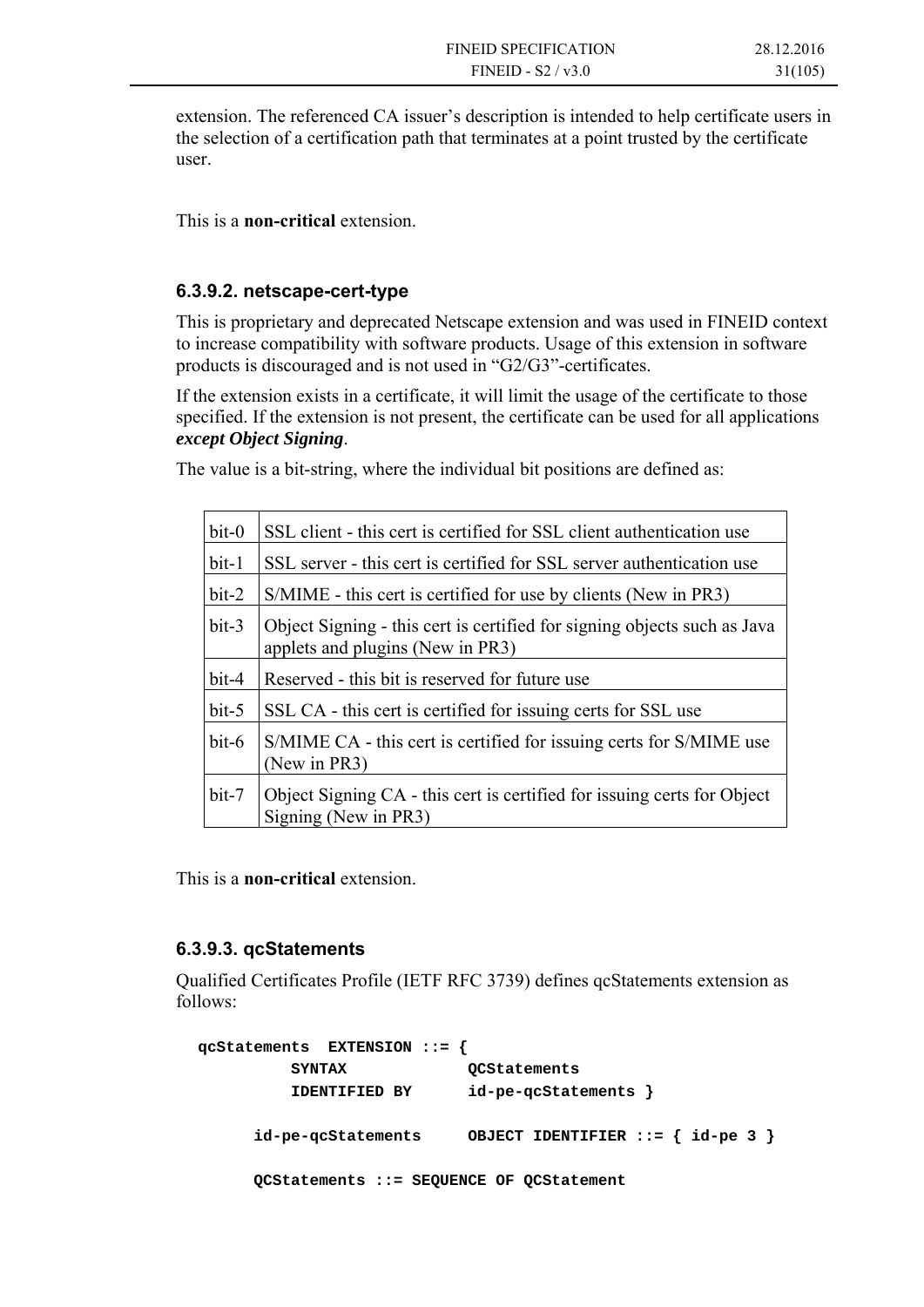```
 QCStatement ::= SEQUENCE { 
     statementId QC-STATEMENT.&Id({SupportedStatements}), 
     statementInfo QC-STATEMENT.&Type 
     ({SupportedStatements}{@statementId}) OPTIONAL }
```

```
 SupportedStatements QC-STATEMENT ::= { qcStatement-1,...}
```
According to Qualified Certificates Profile this section defines an extension for inclusion of predefined statements related to Qualified Certificates.

For example, a statement by the issuer that the certificate is issued as a Qualified Certificate is suitable for this extension. Other suitable statements for this extension are statements related to applicable legal jurisdiction within which the certificate is issued (e.g. a maximum reliance limit for the certificate indicating restrictions on CA's liability).

This extension is implemented in all non-repudiation certificates. VRK uses the following ETSI defined statement:

```
id-etsi-qcs-QcCompliance OBJECT IDENTIFIER ::= { id-etsi-qcs 1 }
```
VRK encourages software developers to add support for qualified certificate statements in future software releases.

More information about Qualified certificate profile and Qualified certificate policy statements can be found from ETSI documents:

### - **ETSI EN 319 412-5 V2.1.1, Certificate Profiles; Part 5: QCStatements**

This is a **non-critical** extension.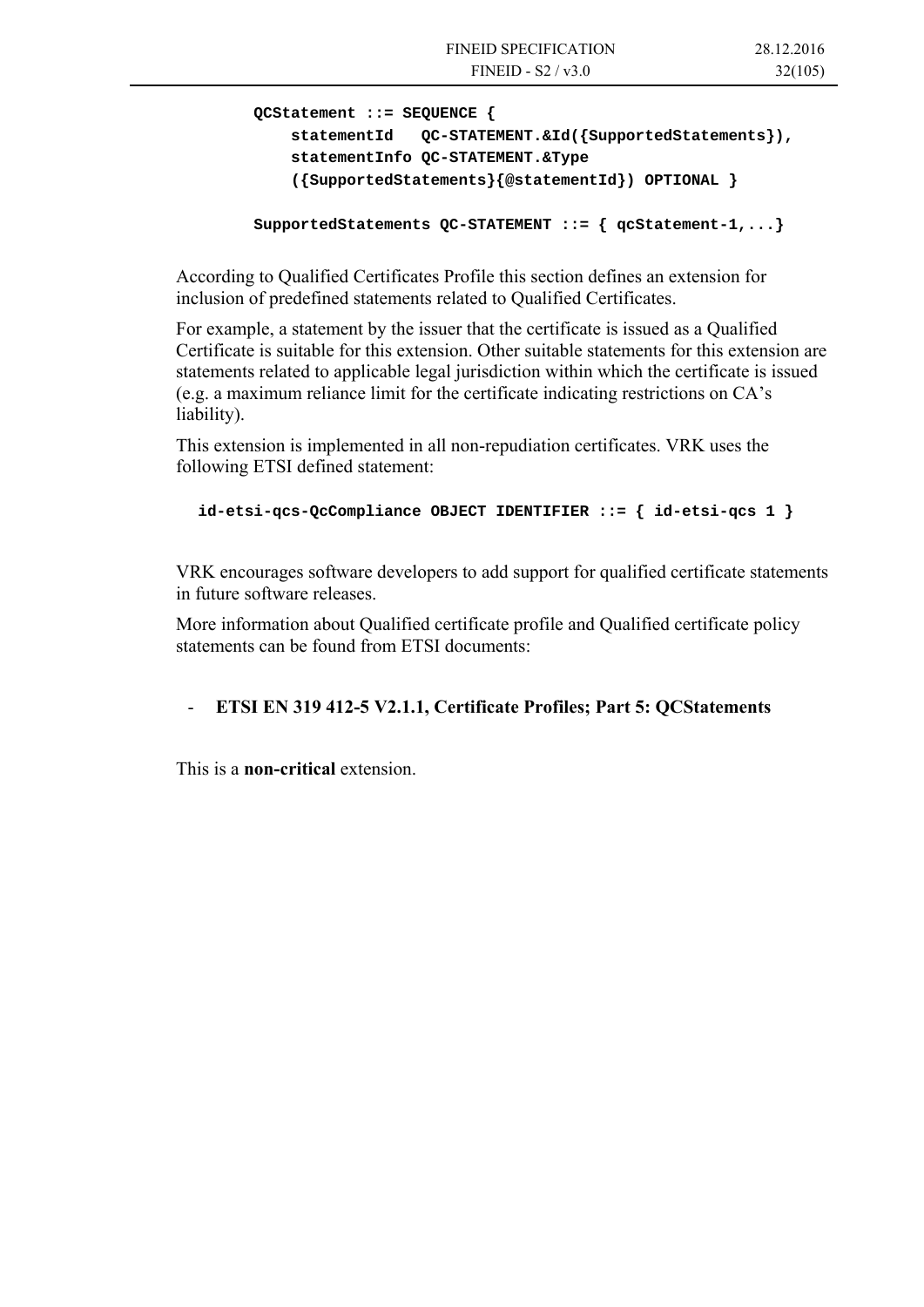## **7. Certificate and Authority Revocation Lists**

For complete description of CRL content and syntax, see IETF RFC 5280.

Those parts of RFC 5280 that are implemented by VRK are listed here.

The X.509 v2 CRL syntax is as follows. For signature calculation, the data that is to be signed is ASN.1 DER encoded. ASN.1 DER encoding is a tag, length, value encoding system for each element.

```
 CertificateList ::= SEQUENCE { 
       tbsCertList TBSCertList, 
       signatureAlgorithm AlgorithmIdentifier, 
       signatureValue BIT STRING } 
   TBSCertList ::= SEQUENCE { 
       version Version OPTIONAL, 
                                -- if present, MUST be v2 
       signature AlgorithmIdentifier, 
       issuer Name, 
      thisUpdate Time,
      nextUpdate Time OPTIONAL,
       revokedCertificates SEQUENCE OF SEQUENCE { 
            userCertificate CertificateSerialNumber, 
          revocationDate Time,
            crlEntryExtensions Extensions OPTIONAL 
                                      -- if present, MUST be v2 
                              } OPTIONAL, 
       crlExtensions [0] EXPLICIT Extensions OPTIONAL 
                                      -- if present, MUST be v2 
 } 
   -- Version, Time, CertificateSerialNumber, and Extensions 
   -- are all defined in section 7 
   -- AlgorithmIdentifier is defined in section 7
```
### **7.1. CertificateList Fields**

The CertificateList is a SEQUENCE of three required fields. The fields are described in detail in the following subsections.

### **7.1.1. tbsCertList**

The first field in the sequence is the tbsCertList. This field is itself a sequence containing the name of the issuer, issue date, issue date of the next list, the optional list of revoked certificates, and optional CRL extensions. When there are no revoked certificates, the revoked certificates list is absent. When one or more certificates are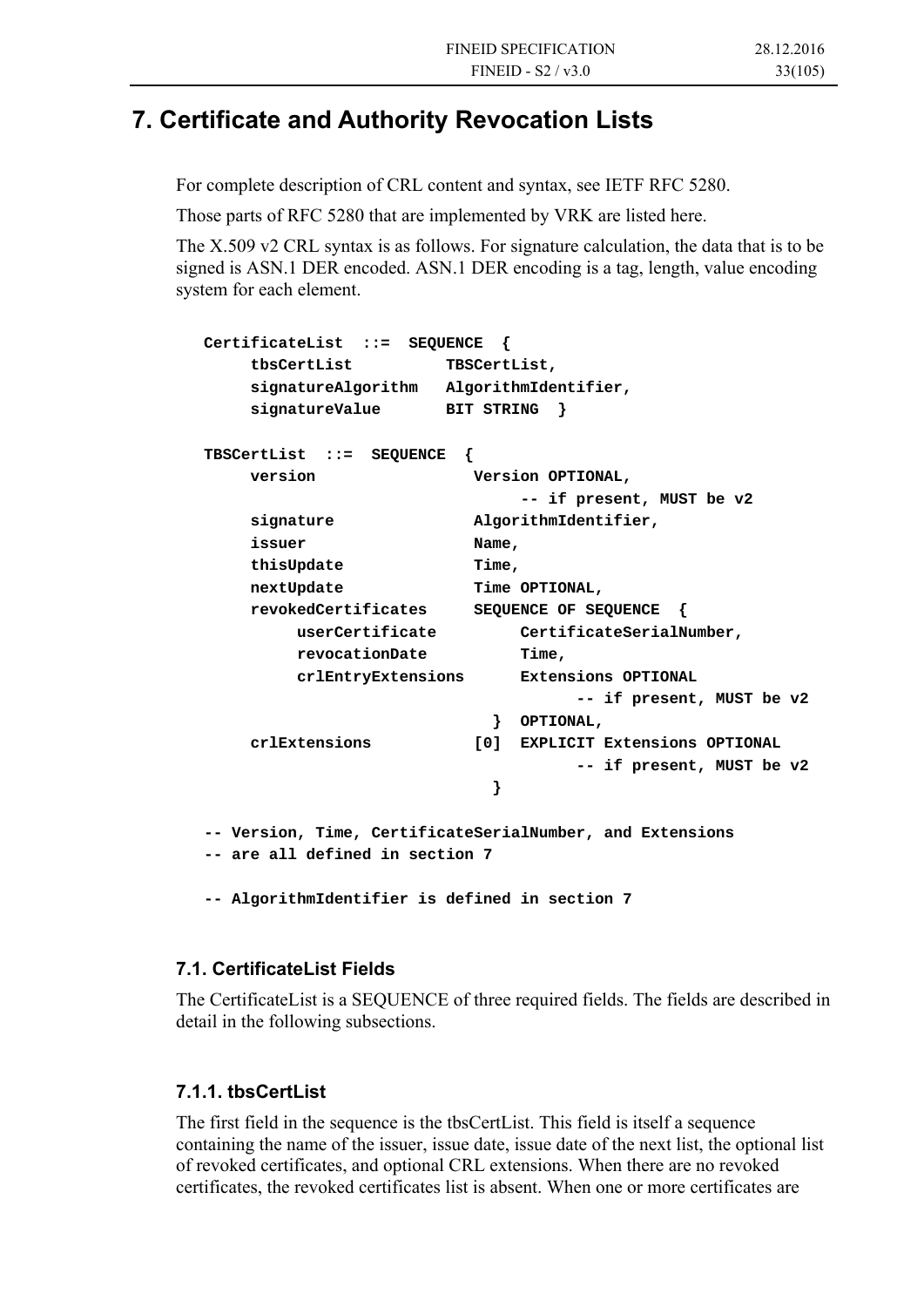revoked, each entry on the revoked certificate list is defined by a sequence of user certificate serial number, revocation date, and optional CRL entry extensions.

### **7.1.2. signatureAlgorithm**

The signatureAlgorithm field contains the algorithm identifier for the algorithm used by the CRL issuer to sign the CertificateList.

This field MUST contain the same algorithm identifier as the signature field in the sequence tbsCertList.

One of the following algorithms SHALL be used:

**1.2.840.113549.1.1.5 -- sha1WithRSAEncryption 1.2.840.113549.1.1.11 – sha256WithRSAEncryption** 

SHA-1 algorithm was commonly used by VRK in the past. Currently sha256 algorithm SHALL be used to sign the CertificateList.

### **7.1.3. signatureValue**

The signatureValue field contains a digital signature computed upon the ASN.1 DER encoded tbsCertList. The ASN.1 DER encoded tbsCertList is used as the input to the signature function. This signature value is encoded as a BIT STRING and included in the CRL signatureValue field.

### **7.2. Certificate List "To Be Signed"**

The certificate list to be signed, or TBSCertList, is a sequence of required and optional fields. The required fields identify the CRL issuer, the algorithm used to sign the CRL, the date and time the CRL was issued, and the date and time by which the CRL issuer will issue the next CRL.

Optional fields include lists of revoked certificates and CRL extensions. The revoked certificate list is optional to support the case where a CA has not revoked any unexpired certificates that it has issued. The profile requires conforming CRL issuers to use the CRL number and authority key identifier CRL extensions in all CRLs issued.

### **7.2.1. Version**

This optional field describes the version of the encoded CRL. This field MUST be present and MUST specify version 2 (the integer value is 1).

### **7.2.2. Signature**

This field contains the algorithm identifier for the algorithm used to sign the CRL.

This field MUST contain the same algorithm identifier as the signatureAlgorithm field in the sequence CertificateList.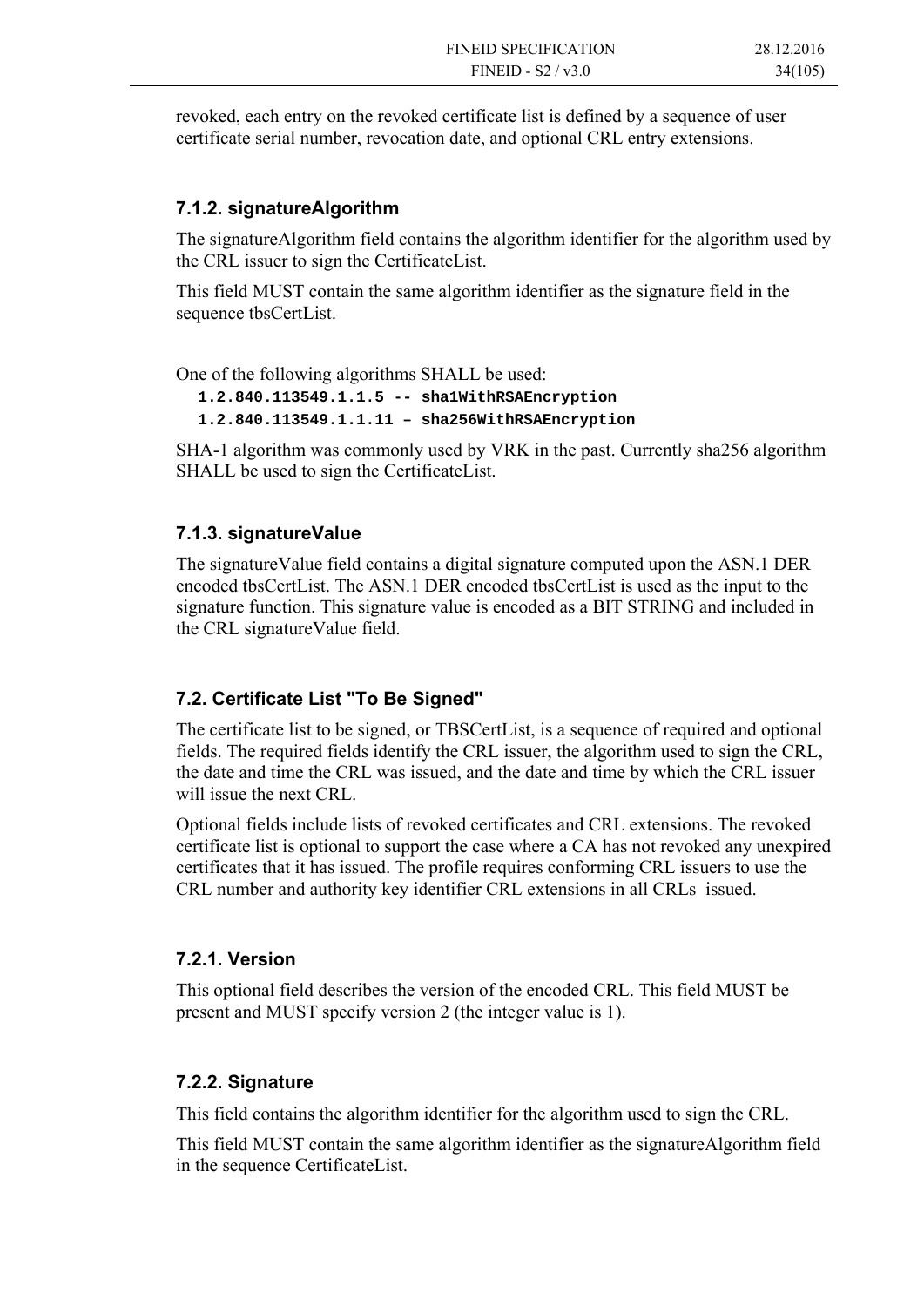One of the following algorithms SHALL be used:

**1.2.840.113549.1.1.5 -- sha1WithRSAEncryption 1.2.840.113549.1.1.11 – sha256WithRSAEncryption** 

SHA-1 algorithm was commonly used by VRK in the past. Currently sha256 algorithm SHALL be used to sign CertificateList.

### **7.2.3. Issuer Name**

The issuer name identifies the entity that has signed and issued the CRL. The issuer identity is carried in the issuer name field.

### **7.2.4. This Update**

This field indicates the issue date of this CRL. ThisUpdate may be encoded as UTCTime or GeneralizedTime.

CRL issuers conforming to this profile MUST encode thisUpdate as UTCTime for dates through the year 2049. CRL issuers conforming to this profile MUST encode thisUpdate as GeneralizedTime for dates in the year 2050 or later.

### **7.2.5. Next Update**

This field indicates the date by which the next CRL will be issued. The next CRL could be issued before the indicated date, but it will not be issued any later than the indicated date. CRL issuers SHOULD issue CRLs with a nextUpdate time equal to or later than all previous CRLs. nextUpdate may be encoded as UTCTime or GeneralizedTime.

CRL issuers conforming to this profile MUST encode nextUpdate as UTCTime for dates through the year 2049. CRL issuers conforming to this profile MUST encode nextUpdate as GeneralizedTime for dates in the year 2050 or later.

### **7.2.6. Revoked Certificates**

When there are no revoked certificates, the revoked certificates list MUST be absent. Otherwise, revoked certificates are listed by their serial numbers. Certificates revoked by the CA are uniquely identified by the certificate serial number. The date on which the revocation occurred is specified. The time for revocationDate MUST be expressed. Additional information may be supplied in CRL entry extensions.

### **7.3. Extensions**

This field is a sequence of one or more CRL extensions.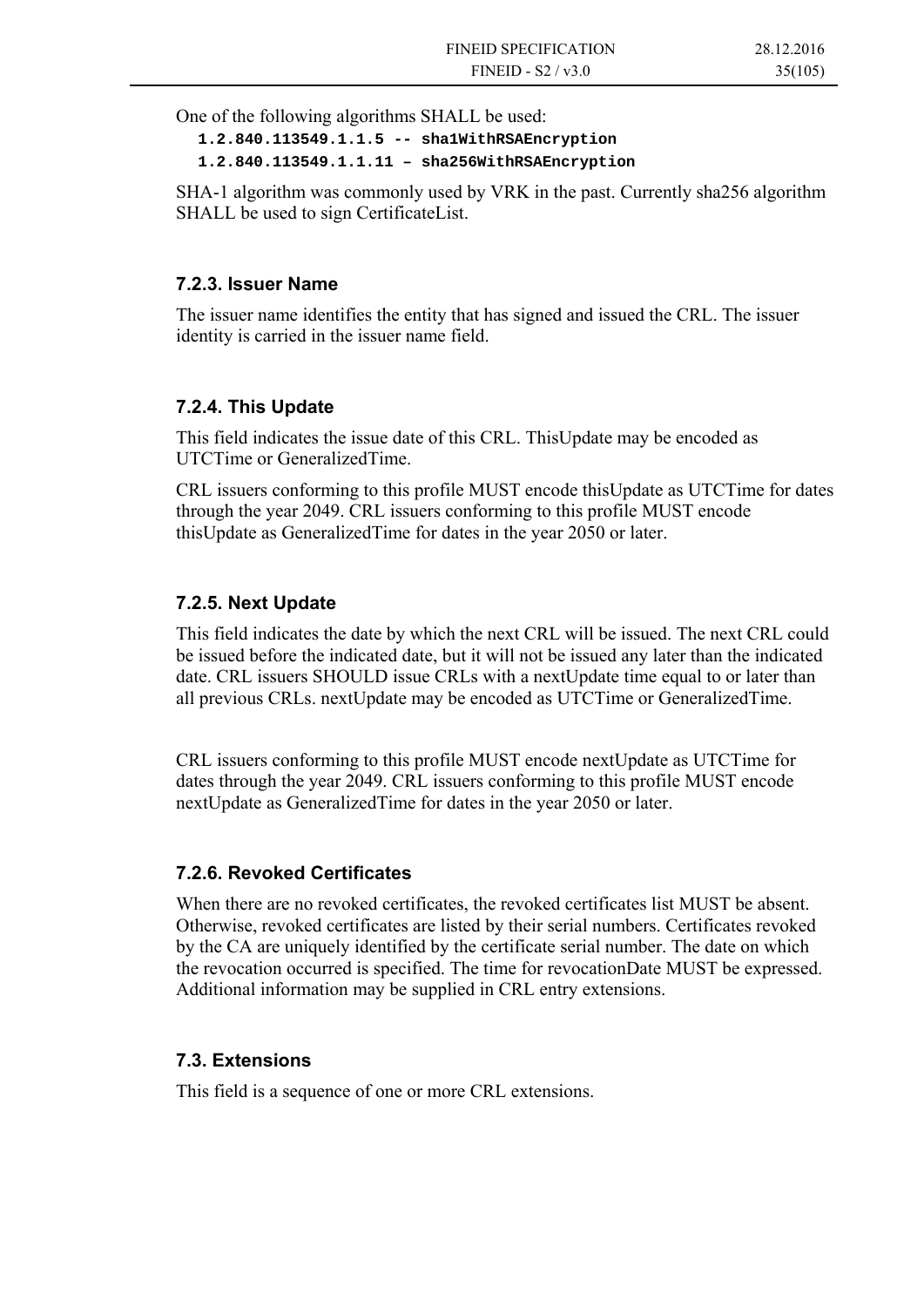### **7.3.1. CRL Extensions**

The extensions defined by ITU-T for X.509 v2 CRLs provide methods for associating additional attributes with CRLs. The X.509 v2 CRL format also allows communities to define private extensions to carry information unique to those communities. Each extension in a CRL may be designated as critical or non-critical. A CRL validation MUST fail if it encounters a critical extension which it does not know how to process. However, an unrecognized non-critical extension may be ignored. The following subsections present those extensions used within VRK CRLs.

### **7.3.1.1. Authority Key Identifier**

The authority key identifier extension provides a means of identifying the public key corresponding to the private key used to sign a CRL. The identification can be based on either the key identifier (the subject key identifier in the CRL signer's certificate) or on the issuer name and serial number. This extension is especially useful where an issuer has more than one signing key, either due to multiple concurrent key pairs or due to changeover.

### **7.3.1.2. CRL Number**

The CRL number is a non-critical CRL extension which conveys a monotonically increasing sequence number for a given CRL scope and CRL issuer. This extension allows users to easily determine when a particular CRL supersedes another CRL. CRL numbers also support the identification of complementary complete CRLs and delta CRLs.

Given the requirements above, CRL numbers can be expected to contain long integers. CRL verifiers MUST be able to handle CRLNumber values up to 20 octets.

```
 id-ce-cRLNumber OBJECT IDENTIFIER ::= { id-ce 20 } 
 CRLNumber ::= INTEGER (0..MAX)
```
### **7.3.1.3. Issuing Distribution Point**

The issuing distribution point is a critical CRL extension that identifies the CRL distribution point and scope for a particular CRL, and it indicates whether the CRL covers revocation for end entity certificates only, CA certificates only, attribute certificates only, or a limited set of reason codes. Although this extension is critical, conforming implementations are not required to support this extension.

If the distributionPoint field is absent, the CRL MUST contain entries for all revoked unexpired certificates issued by the CRL issuer, if any, within the scope of the CRL.

```
 id-ce-issuingDistributionPoint OBJECT IDENTIFIER ::= { id-ce 28 } 
 issuingDistributionPoint ::= SEQUENCE {
```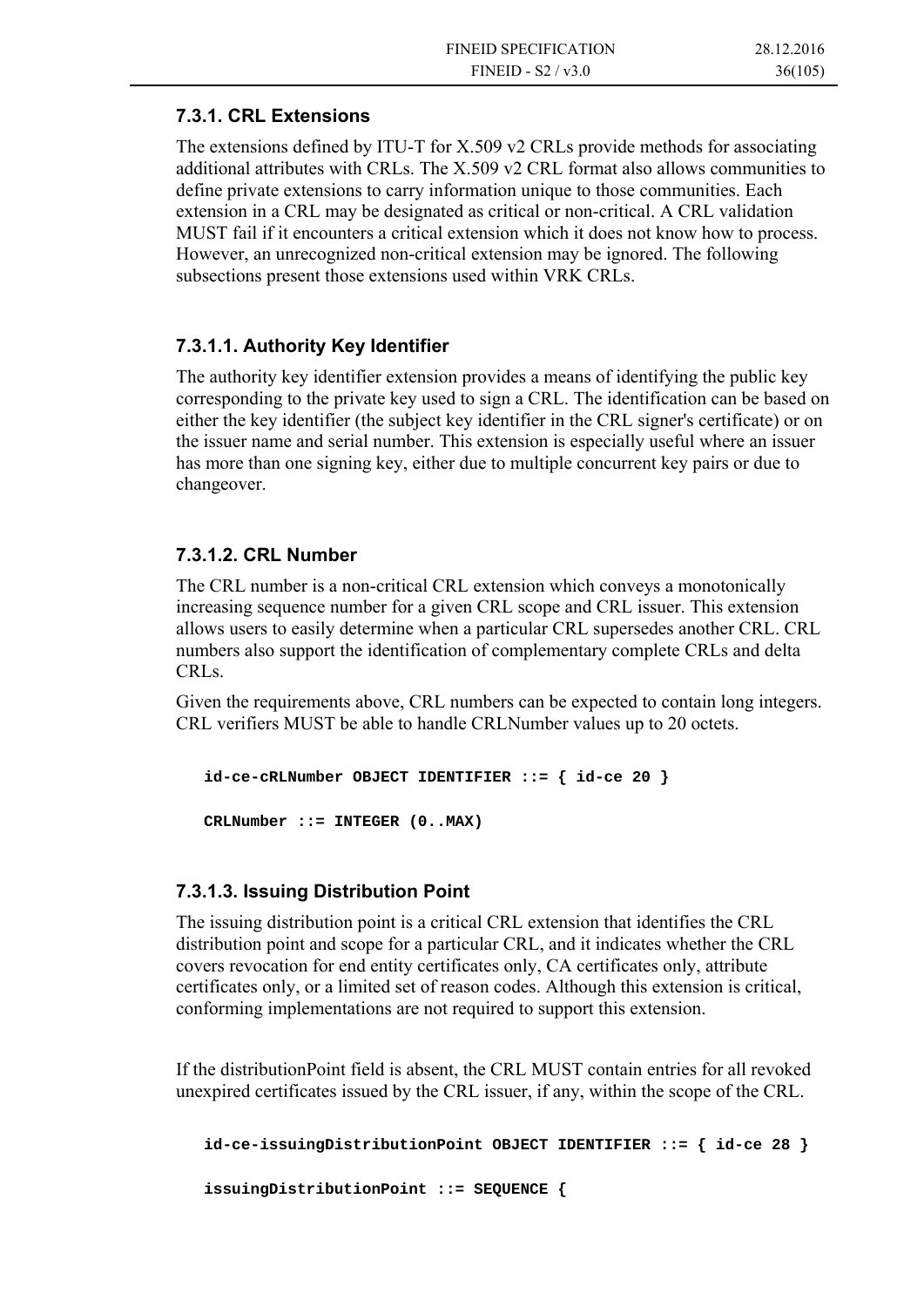|                       | <b>FINEID SPECIFICATION</b><br>28.12.2016<br>FINEID - $S2/v3.0$<br>37(105) |
|-----------------------|----------------------------------------------------------------------------|
| distributionPoint     | [0] DistributionPointName OPTIONAL,                                        |
| onlyContainsUserCerts | [1] BOOLEAN DEFAULT FALSE,                                                 |
| onlyContainsCACerts   | [2] BOOLEAN DEFAULT FALSE,                                                 |
| onlySomeReasons       | [3] ReasonFlags OPTIONAL,                                                  |
| indirectCRL           | [4] BOOLEAN DEFAULT FALSE,                                                 |
|                       | onlyContainsAttributeCerts [5] BOOLEAN DEFAULT FALSE                       |

### **7.3.2. CRL Entry Extensions**

The CRL entry extensions defined by ITU-T for X.509 v2 CRLs provide methods for associating additional attributes with CRL entries. Each extension in a CRL entry may be designated as critical or non-critical. A CRL validation MUST fail if it encounters a critical CRL entry extension which it does not know how to process. However, an unrecognized non-critical CRL entry extension may be ignored.

All CRL entry extensions used in this specification are non-critical. Support for these extensions is optional for conforming CRL issuers and applications. However, CRL issuers SHOULD include reason codes and invalidity dates whenever this information is available.

### **7.3.2.1. Reason Code**

The reasonCode is a non-critical CRL entry extension that identifies the reason for the certificate revocation. CRL issuers are strongly encouraged to include meaningful reason codes in CRL entries.

```
 id-ce-cRLReason OBJECT IDENTIFIER ::= { id-ce 21 } 
 -- reasonCode ::= { CRLReason } 
 CRLReason ::= ENUMERATED { 
     unspecified (0), 
     keyCompromise (1), 
     cACompromise (2), 
     affiliationChanged (3), 
     superseded (4), 
     cessationOfOperation (5), 
     certificateHold (6), 
     removeFromCRL (8), 
     privilegeWithdrawn (9), 
     aACompromise (10) }
```
### **7.3.2.2. Invalidity Date**

The invalidity date is a non-critical CRL entry extension that provides the date on which it is known or suspected that the private key was compromised or that the certificate otherwise became invalid. This date may be earlier than the revocation date in the CRL entry, which is the date at which the CA processed the revocation. When a revocation is first posted by a CRL issuer in a CRL, the invalidity date may precede the date of issue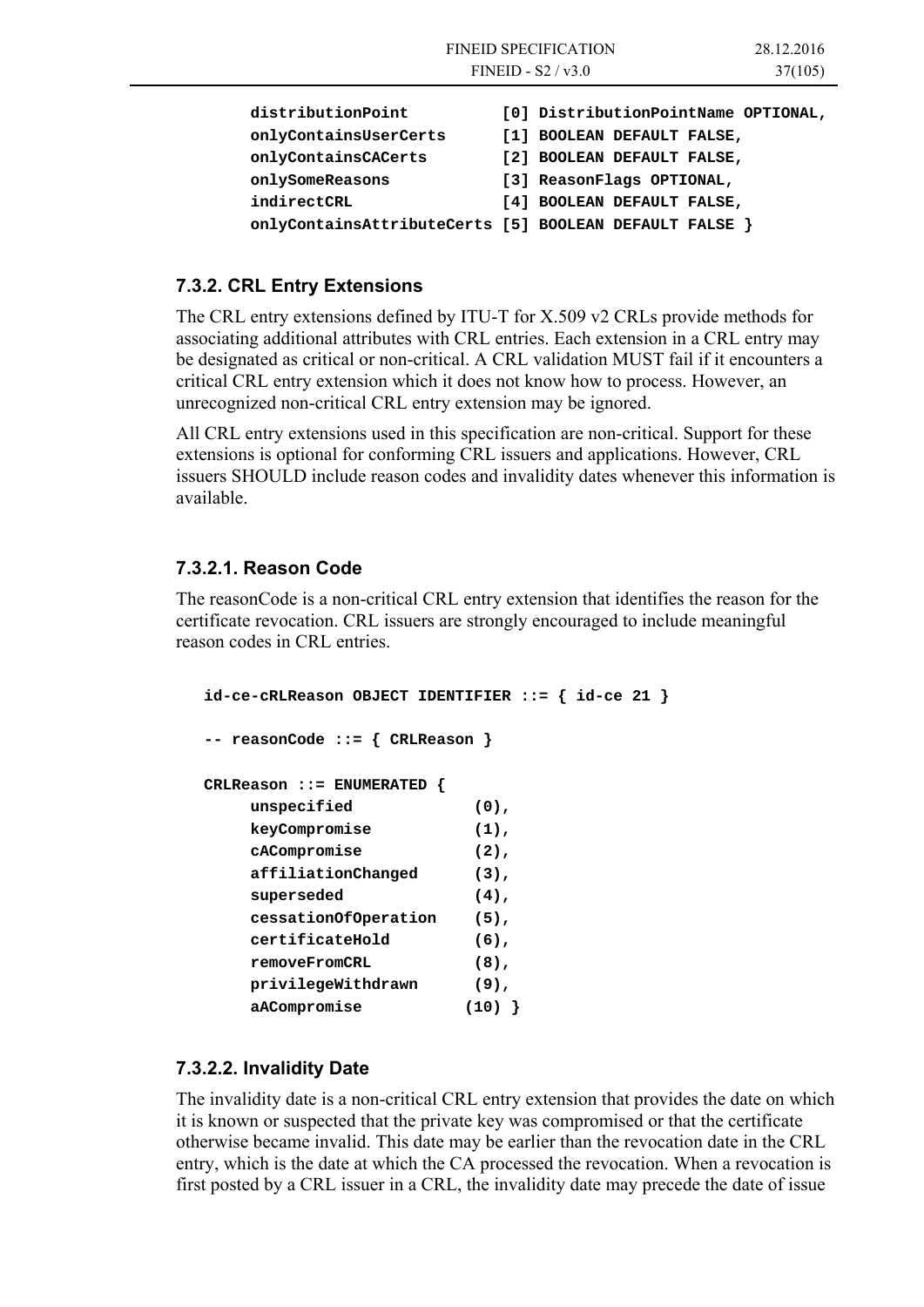of earlier CRLs, but the revocation date SHOULD NOT precede the date of issue of earlier CRLs.

The GeneralizedTime values included in this field MUST be expressed in Greenwich Mean Time (Zulu).

```
 id-ce-invalidityDate OBJECT IDENTIFIER ::= { id-ce 24 } 
 invalidityDate ::= GeneralizedTime
```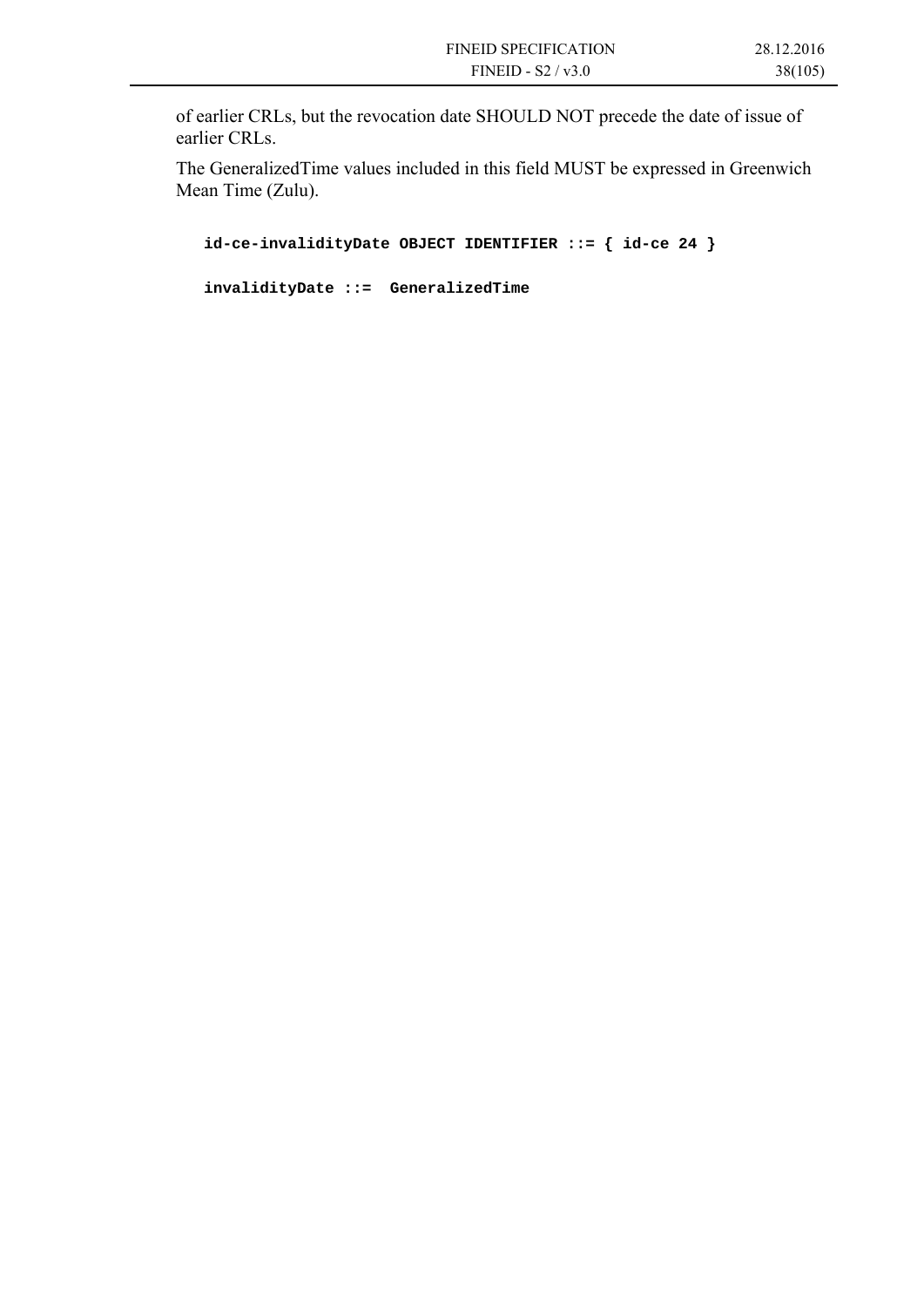## **8. Summary Tables**

### **8.1. Common subject and issuer attributes**

Detailed information can be found in RFCs 5280, 4512, 4519, 4523, 4524, and FINEID S5 specifications.

Contents of the attribute types are encoded as Printable Strings or UTF8 Strings using ISO Latin-1 (8859.1) character set.

For backward compatibility reasons software implementations SHALL support Latin-1 character set encoded as Teletext/T.61 and UTF8 string.

Software implementations SHALL recognize the following attributes.

```
id-at OBJECT IDENTIFIER ::= { joint-iso-ccitt(2) ds(5) 4 } 
id-ce OBJECT IDENTIFIER ::= {joint-iso-ccitt(2) ds(5) 29} 
id-at-commonName AttributeType ::= { id-at 3 } 
id-at-surname AttributeType ::= { id-at 4 } 
id-at-givenName AttributeType ::= { id-at 42 } 
id-at-serialNumber AttributeType ::= { id-at 5 } 
id-at-title AttributeType ::= { id-at 12 } 
id-at-pseudonym AttributeType ::= { id-at 65 } 
id-at-organizationalUnitName AttributeType ::= { id-at 11 } 
id-at-organizationName AttributeType ::= { id-at 10 } 
id-at-stateOrProvinceName AttributeType ::= { id-at 8 } 
id-at-localityName AttributeType ::= { id-at 7 } 
id-at-countryName AttributeType ::= { id-at 6 } 
id-at-dmdName AttributeType ::= { id-at 54 } 
id-ce-subjectAltName OBJECT IDENTIFIER ::= { id-ce 17 } 
    -- for email addresses
```
Other attributes might be used.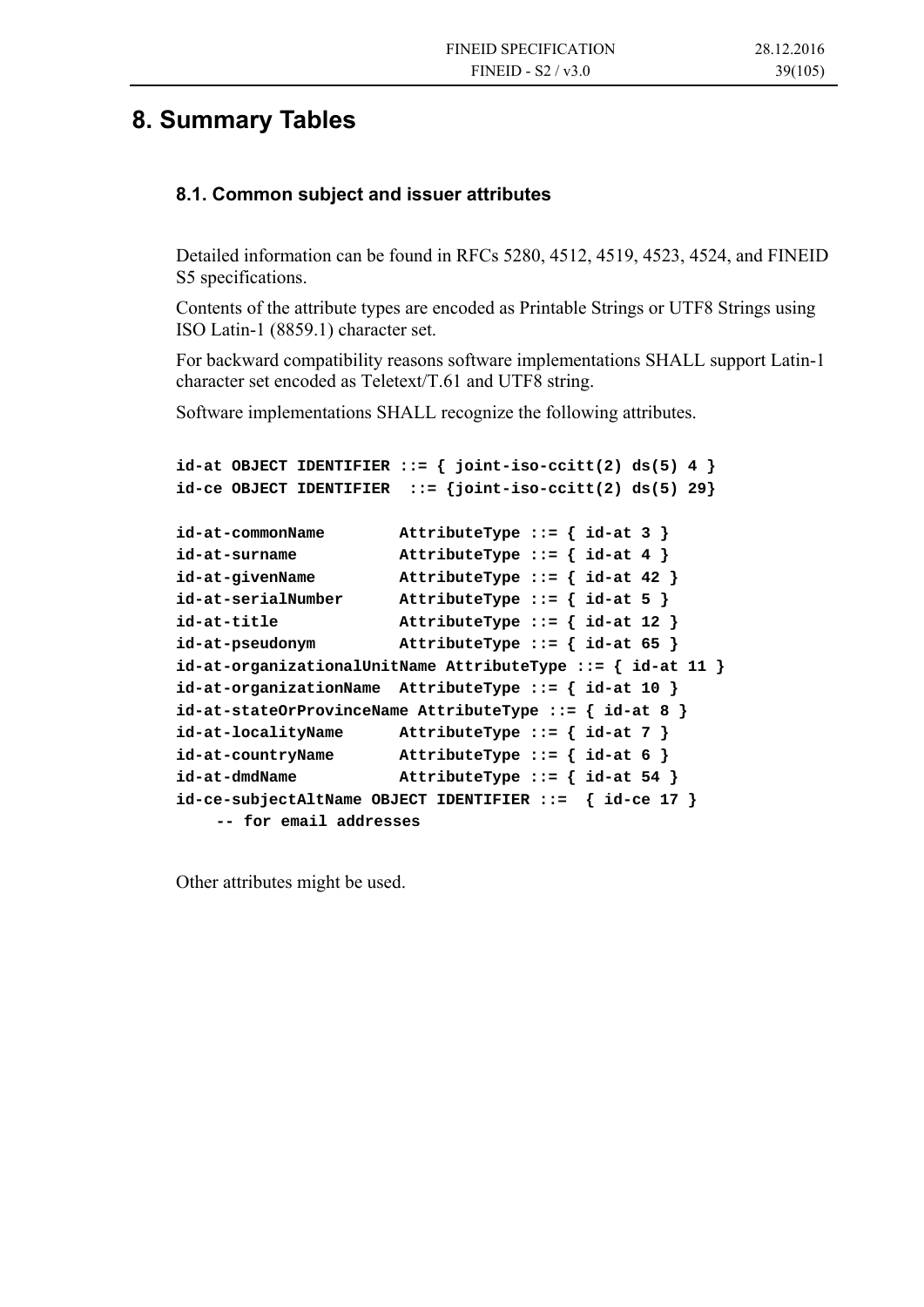# **9. Certificate information summary**

### **Root and CA certificates:**

| <b>Issuer Name</b>                                                                    | <b>Certificate</b><br>type | <b>Signed by</b>     | <b>Valid from</b> | <b>Valid until</b> | <b>Key</b><br>length |
|---------------------------------------------------------------------------------------|----------------------------|----------------------|-------------------|--------------------|----------------------|
| <b>VRK Gov. Root CA</b>                                                               | Root<br>certificate        | VRK Gov. Root<br>CA  | 18.12.2002        | 18.12.2023         | 2048                 |
| <b>VRK Gov. CA for Citizen</b><br><b>Qualified Certificates</b>                       | CA<br>certificate          | VRK Gov. Root<br>CA  | 10.01.2003        | 09.01.2019         | 2048                 |
| <b>VRK Gov. CA for Citizen</b><br>Qualified Certificates - G2                         | CA<br>certificate          | VRK Gov. Root<br>CA  | 21.11.2013        | 17.12.2023         | 4096                 |
| <b>VRK CA for Qualified</b><br><b>Certificates</b>                                    | CA<br>certificate          | VRK Gov. Root<br>CA  | 14.01.2003        | 13.01.2019         | 2048                 |
| <b>VRK CA for Qualified</b><br><b>Certificates - G2</b>                               | CA<br>certificate          | VRK Gov. Root<br>CA  | 21.11.2013        | 17.12.2023         | 4096                 |
| <b>VRK CA for Service</b><br><b>Providers</b>                                         | CA<br>certificate          | VRK Gov, Root<br>C A | 28.01.2003        | 27.01.2019         | 2048                 |
| <b>VRK CA for Service</b><br><b>Providers - G2</b>                                    | CA<br>certificate          | VRK Gov. Root<br>C A | 12.11.2013        | 17.12.2023         | 4096                 |
| <b>VRK CA for Service</b><br><b>Providers - G3</b>                                    | C A<br>certificate         | VRK Gov. Root<br>CA  | 07.12.2015        | 18.12.2023         | 4096                 |
| <b>VRK CA for Temporary</b><br><b>Certificates</b>                                    | CA<br>certificate          | VRK Gov, Root<br>CA  | 24.06.2008        | 13.01.2019         | 2048                 |
| <b>VRK CA for Healthcare</b><br><b>Service Providers</b>                              | CA<br>certificate          | VRK Gov. Root<br>C A | 27.10.2010        | 17.12.2023         | 2048                 |
| <b>VRK CA for Social Welfare</b><br>and Health Care Service<br><b>Providers</b>       | CA<br>certificate          | VRK Gov. Root<br>CA  | 07.12.2015        | 18.12.2023         | 4096                 |
| <b>VRK CA for Healthcare</b><br><b>Professionals Qualified</b><br><b>Certificates</b> | CA<br>certificate          | VRK Gov. Root<br>CA  | 27.10.2010        | 17.12.2023         | 2048                 |
| <b>VRK CA for Healthcare</b><br><b>Professionals Temporary</b><br><b>Certificates</b> | CA<br>certificate          | VRK Gov. Root<br>C A | 27.10.2010        | 17.12.2023         | 2048                 |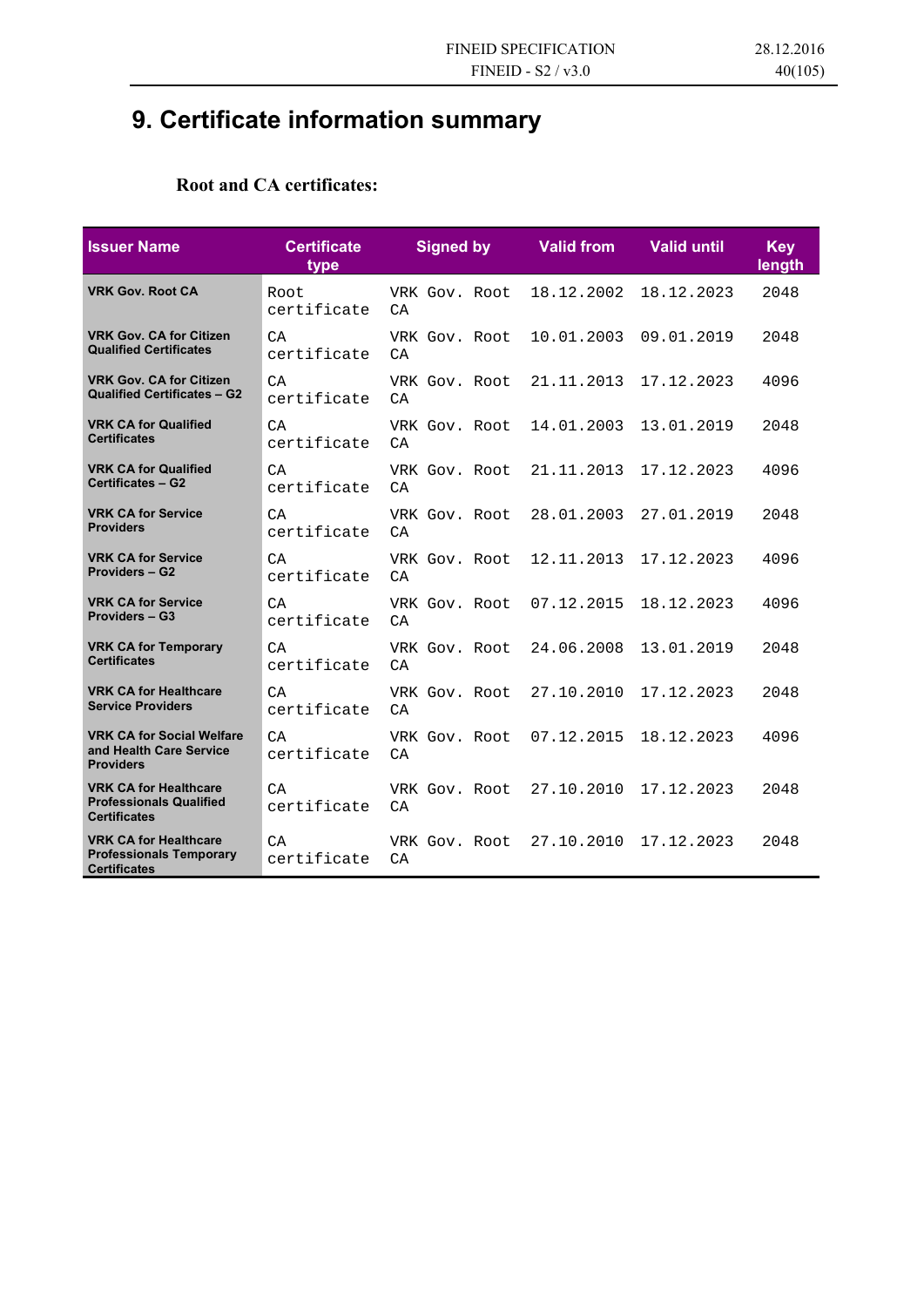## **End entity certificates:**

| <b>Issuer Name</b>                                                                    | <b>Certificate</b><br>type         | <b>Signed by</b>                                                       | <b>Validity period</b> | <b>Key</b><br>length |
|---------------------------------------------------------------------------------------|------------------------------------|------------------------------------------------------------------------|------------------------|----------------------|
| <b>VRK Gov. CA for Citizen</b><br><b>Qualified Certificates</b>                       | Personal<br>Citizen<br>certificate | VRK Gov. CA for<br>Citizen Qualified<br>Certificates                   | 5 years                | 2048                 |
| <b>VRK Gov. CA for Citizen</b><br>Qualified Certificates - G2                         | Personal<br>Citizen<br>certificate | VRK Gov. CA for<br>Citizen Qualified<br>Certificates - $G2$            | 5 years                | 2048                 |
| <b>VRK CA for Qualified</b><br><b>Certificates</b>                                    | Personal<br>certificate            | VRK CA for<br>Oualified<br>Certificates                                | max. 5 years           | 2048                 |
| <b>VRK CA for Qualified</b><br><b>Certificates - G2</b>                               | Personal<br>certificate            | VRK CA for<br>Qualified<br>Certificates $-$ G2                         | max. 5 years           | 2048                 |
| <b>VRK CA for Service</b><br><b>Providers</b>                                         | Service<br>certificate             | VRK CA for Service<br>Providers                                        | $1,2$ or 5 years       | 2048/<br>4096        |
| <b>VRK CA for Service</b><br><b>Providers - G2</b>                                    | Service<br>certificate             | VRK CA for Service<br>Providers - G2                                   | $1,2$ or 5 years       | 2048/<br>4096        |
| <b>VRK CA for Service</b><br><b>Providers - G3</b>                                    | Service<br>certificate             | VRK CA for Service<br>Providers $-$ G3                                 | $1,2$ or 5 years       | 2048/<br>4096        |
| <b>VRK CA for Temporary</b><br><b>Certificates</b>                                    | Personal<br>certificate            | VRK CA for<br>Temporary<br>Certificates                                | max. 3 months          | 2048                 |
| <b>VRK CA for Healthcare</b><br><b>Service Providers</b>                              | Service<br>certificate             | VRK CA for<br>Healthcare Service<br>Providers                          | max. 5 years           | 2048/<br>4096        |
| <b>VRK CA for Social Welfare</b><br>and Health Care Service<br><b>Providers</b>       | Service<br>certificate             | VRK CA for Social<br>Welfare and Health<br>Care Service<br>Providers   | max. 5 years           | 2048/<br>4096        |
| <b>VRK CA for Healthcare</b><br><b>Professionals Qualified</b><br><b>Certificates</b> | Personal<br>certificate            | VRK CA for<br>Healthcare<br>Professionals<br>Qualified<br>Certificates | 5 years<br>max.        | 2048                 |
| <b>VRK CA for Healthcare</b><br><b>Professionals Temporary</b><br><b>Certificates</b> | Personal<br>certificate            | VRK CA for<br>Healthcare<br>Professionals<br>Temporary<br>Certificates | max. 3 months          | 2048                 |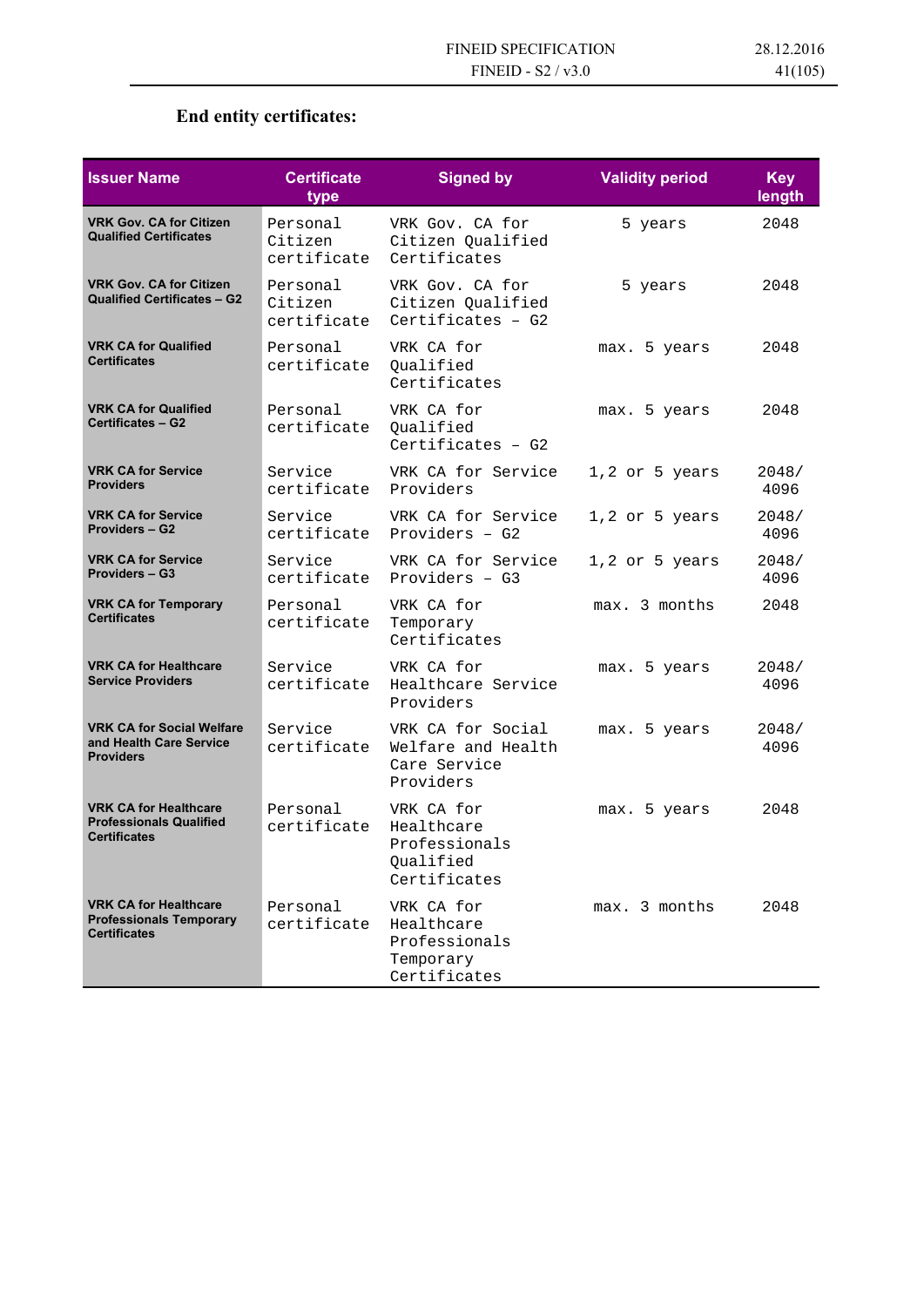### **Test Root and CA certificates:**

| <b>Issuer Name</b>                                                                          | <b>Certificate</b><br><b>type</b> | <b>Signed by</b>     | <b>Valid from</b> | <b>Valid until</b> | <b>Key</b><br>length |
|---------------------------------------------------------------------------------------------|-----------------------------------|----------------------|-------------------|--------------------|----------------------|
| <b>VRK TEST Root CA</b>                                                                     | TEST Root<br>certificate          | VRK TEST Root<br>C A | 17.12.2002        | 17.12.2023         | 2048                 |
| <b>VRK CA for Test Purposes</b>                                                             | TEST CA<br>certificate            | VRK TEST Root<br>C A | 13.01.2003        | 12.01.2019         | 2048                 |
| VRK CA for Test Purposes -<br>G <sub>2</sub>                                                | TEST CA<br>certificate            | VRK TEST Root<br>C A | 08.11.2013        | 16.12.2023         | 4096                 |
| VRK CA for Test Purposes -<br>G <sub>3</sub>                                                | TEST CA<br>certificate            | VRK TEST Root<br>CA  | 13.11.2015        | 17.12.2023         | 4096                 |
| <b>VRK TEST CA for</b><br><b>Temporary Certificates</b>                                     | TEST CA<br>certificate            | VRK TEST Root<br>C A | 23.01.2008        | 17.12.2023         | 2048                 |
| <b>VRK TEST CA for</b><br><b>Healthcare Professionals</b>                                   | TEST CA<br>certificate            | VRK TEST Root<br>CA  | 22.06.2010        | 22.06.2023         | 2048                 |
| <b>VRK TEST CA for</b><br><b>Healthcare Service</b><br><b>Providers</b>                     | TEST CA<br>certificate            | VRK TEST Root<br>CA  | 22.06.2010        | 22.06.2023         | 2048                 |
| <b>VRK TEST CA for Social</b><br><b>Welfare and Health Care</b><br><b>Service Providers</b> | TEST CA<br>certificate            | VRK TEST Root<br>CA  | 13.11.2015        | 17.12.2023         | 4096                 |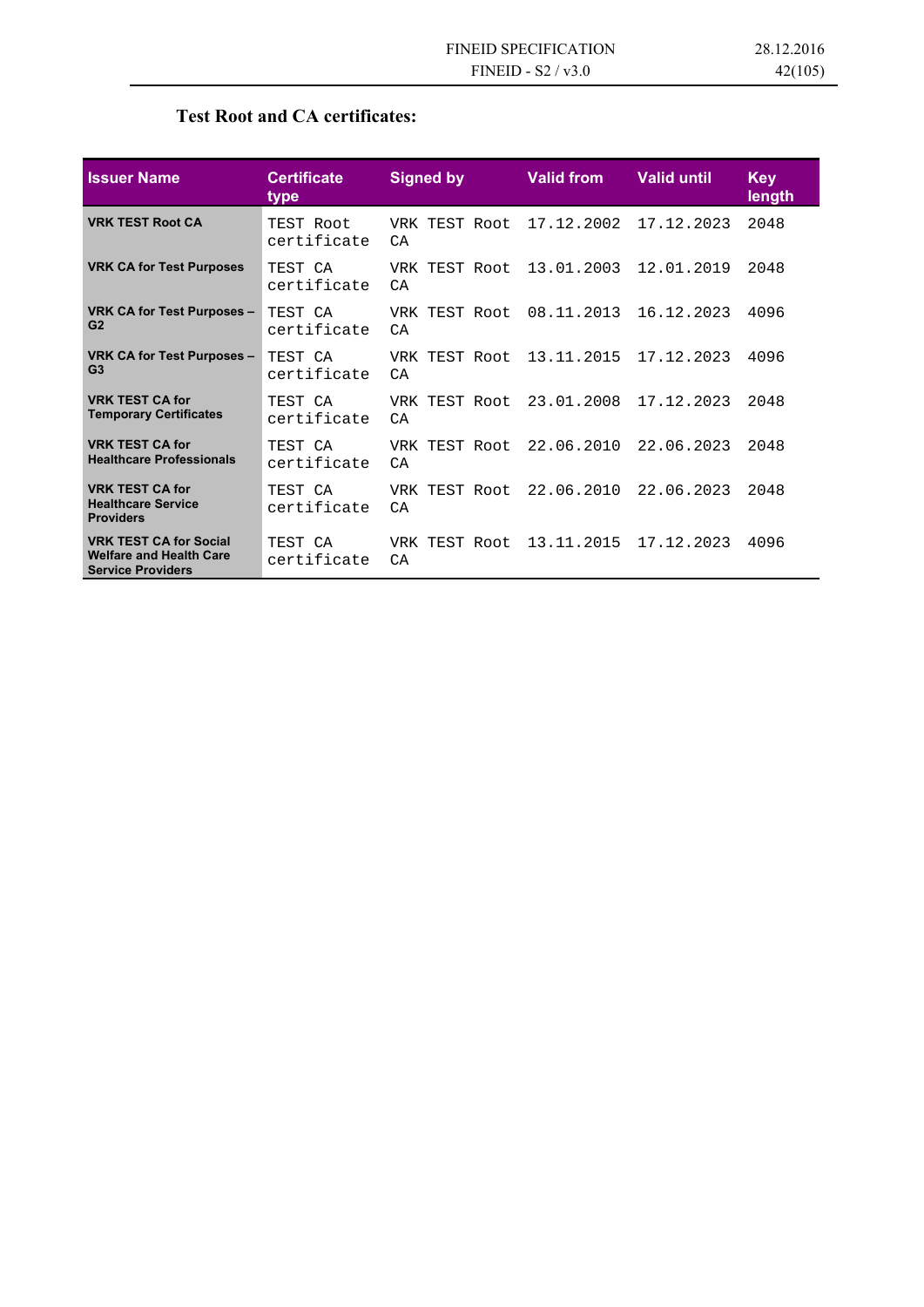## **Test end entity certificates:**

| <b>Issuer Name</b>                                                                          | <b>Certificate</b><br>type      | <b>Signed by</b>                                                                                   | <b>Validity period</b> | <b>Key</b><br>length |
|---------------------------------------------------------------------------------------------|---------------------------------|----------------------------------------------------------------------------------------------------|------------------------|----------------------|
| <b>VRK CA for Test Purposes</b>                                                             | Test<br>personal<br>certificate | VRK CA for Test<br>Purposes                                                                        | max. 5 years           | 2048                 |
| VRK CA for Test Purposes -<br>G <sub>2</sub>                                                | Test<br>personal<br>certificate | VRK CA for Test<br>Purposes $-$ G2                                                                 | max. 5 years           | 2048                 |
| VRK CA for Test Purposes -<br>G <sub>3</sub>                                                | Test<br>personal<br>certificate | VRK CA for Test<br>Purposes $- G3$                                                                 | max. 5 years           | 2048                 |
| <b>VRK CA for Test Purposes</b>                                                             | certificate                     | Test service VRK CA for Test<br>Purposes                                                           | max. 5 years           | 2048/<br>4096        |
| <b>VRK CA for Test Purposes -</b><br>G <sub>2</sub>                                         |                                 | Test service VRK CA for Test<br>certificate Purposes - G2                                          | max. 5 years           | 2048/<br>4096        |
| <b>VRK TEST CA for</b><br><b>Healthcare Professionals</b>                                   | Test<br>personal Healthcare     | VRK TEST CA for<br>certificate Professionals                                                       | max. 5 years           | 2048                 |
| <b>VRK TEST CA for</b><br><b>Healthcare Service</b><br><b>Providers</b>                     |                                 | Test service VRK TEST CA for<br>certificate Healthcare Service<br>Providers                        | max. 5 years           | 2048/<br>4096        |
| <b>VRK TEST CA for Social</b><br><b>Welfare and Health Care</b><br><b>Service Providers</b> |                                 | Test service VRK TEST CA for<br>certificate Social Welfare and<br>Health Care<br>Service Providers | max. 5 years           | 2048/<br>4096        |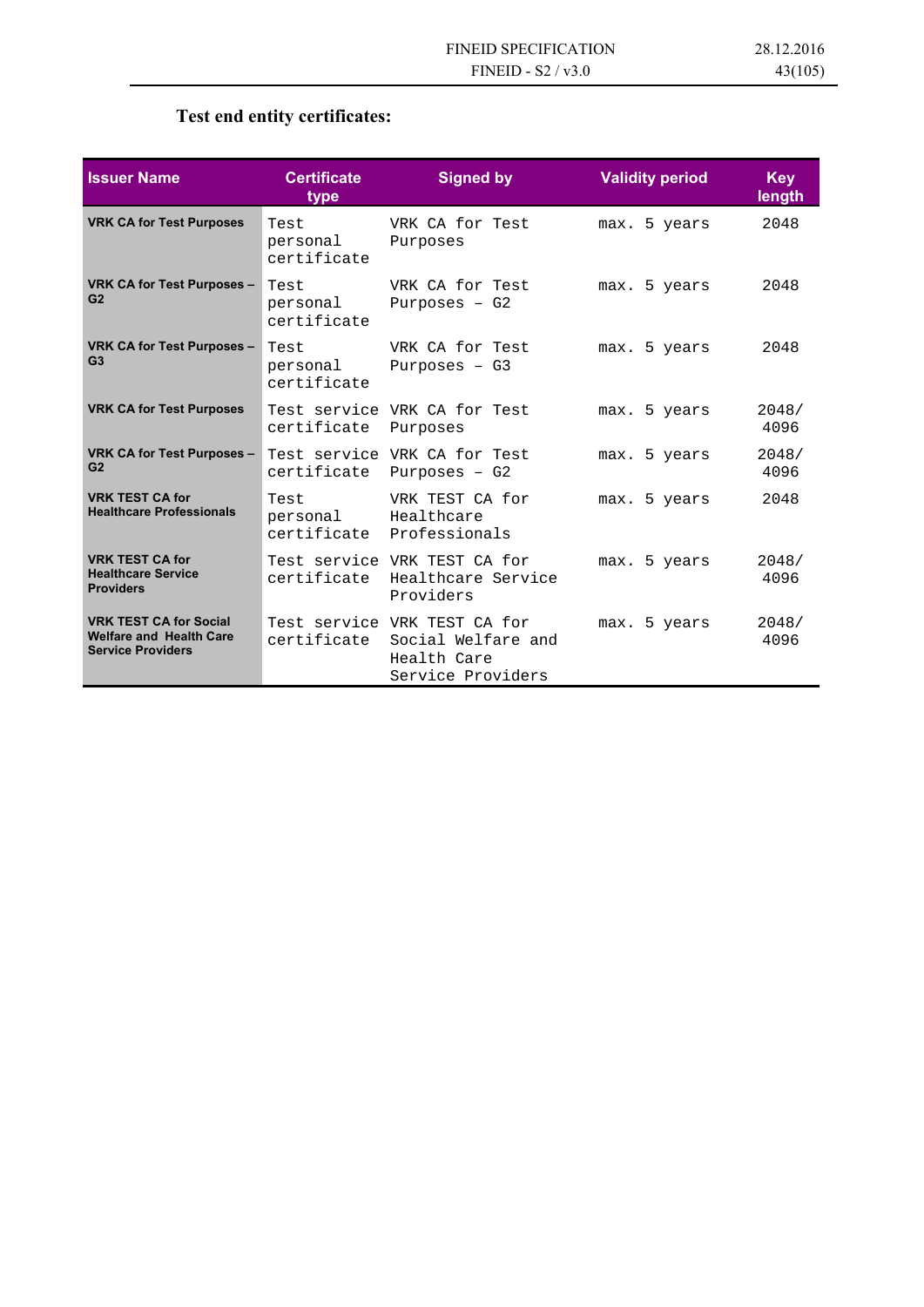### **9.1. Root and CA Certificate Fingerprints (signature hashes)**

### **Root and CA certificates:**

|                                                                             | <b>SHA-1 (160 bit)</b>                                                             | SHA-256 (256 bit)                                                                                                  |
|-----------------------------------------------------------------------------|------------------------------------------------------------------------------------|--------------------------------------------------------------------------------------------------------------------|
| <b>VRK Gov. Root CA</b>                                                     | FA: A7: D9: FB: 31: B7: 46: F2: 00: A8<br>5E:65:79:76:13:D8:16:E0:63:B5            | F0:08:73:3E:C5:00:DC:49:87:63<br>CC:92:64:C6:FC:EA:40:EC:22:00<br>0E: 92: 7D: 05: 3C: E9: C9: 0B: FA: 04<br>6C:B2  |
| <b>VRK Gov. CA for Citizen Qualified</b><br><b>Certificates</b>             | 40:D5:DE:E1:9E:C9:44:63:81:96<br>78:A1 FD:34:6B:A6:56:ED 00:0D                     | 36: C5: EB: DE: 1D: 6A: 9A: 0E: D4: E6<br>6B:61:4A:0C:7A:21:7A:07:7D:C6<br>38:EE:70:4F:BF:66:68:44:3B:59<br>54: B1 |
| <b>VRK Gov. CA for Citizen Qualified</b><br><b>Certificates - G2</b>        | 6F: D1: 63: 94: 96: 99: 75: 0D: 69: 51<br>D5:28:F8:57:B7:ED:95:50:F1:13            | 82:63:C4:EC:2B:EF:EB:26:BD:DB<br>33:F7:78:73:CC:8E:C5:9D:93:4A<br>16:28:2C:2B:08:48:CD:A2:AF:DA<br>8E:B5           |
| <b>VRK CA for Qualified Certificates</b>                                    | C2:4E:F0:75:7B:90:A9:29:78:2E<br>58: FF AC: 3E: 1E: D2: B8: 05: 94: 8B             | AE: 75: B2: 00: 65: 5E: 16: AF: C6: 35<br>01:2C:99:FE:50:3D:CO:70:EA:CA<br>88:A3:62:E8:2F:D7:40:EA:3C:F3<br>68:5E  |
| VRK CA for Qualified Certificates - G2                                      | $CE: 29: 25: 26: 56: 70: B3: E4: BD: FA$<br>52:B6:2A:65:D4:C9:43:46:E8:41          | A5:DF:C5:AD:09:B2:F6:6A:68:EF<br>0F:B3:B4:BD:AA:42:AA:3A:DD:6F<br>3E:7B:BF:CB:DF:D2:7F:C7:CC:D9<br>F3:DB           |
| <b>VRK CA for Service Providers</b>                                         | 57:93:F4:65:15:73:01:0B:C1:86<br>22:07:FC:90:83:17:4A:9C:8E:38                     | CA:BO:74:EG:1D:87:6A:OF:06:76<br>5B:70:8C:CE:6B:80:CF:3E:9A:73<br>0F:C3:2B:08:17:AC:B0:D2:93:8C<br>2C:67           |
| <b>VRK CA for Service Providers - G2</b>                                    | 56:E6:18:58:21:84:CC:CB:4C:44<br>8C:F1:4C:76:B1:6F:E8:25:E7:59                     | 41:D2:E6:F4:67:8D:24:28:04:50<br>83:AC:07:4A:2A:D6:0E:F2:F8:11<br>BA: 06: E1: 96: 3F: E3: 19: B2: FF: 67<br>C1:37  |
| VRK CA for Service Providers - G3                                           | FD:00:6B:D7:5C:5D:C1:CE:24:0F<br>3C:AD:EB:86:1C:35:8D:D6:9C:42                     | B7:50:A1:25:F5:FB:28:5B:FE:5C<br>C1: FF: 2D:97:13:88:75:DB:CE:CI<br>5A:B6:78:12:4C:27:0E:26:D8:C1<br>9A:8E         |
| <b>VRK CA for Temporary Certificates</b>                                    | 1C:04:7C:5E:05:CC:DF:99:F0:3D<br>6A: 8D: 80: B8: 8D: 66: E7: 04: D9: E2            | 8B:89:D1:26:D2:51:9D:E2:7D:FD<br>D0:72:FC:58:7F:39:B3:10:11:2E<br>EE:17:9D:C0:00:2C:FD:36:C2:CF<br>74:8A           |
| <b>VRK CA for Healthcare Professionals</b><br><b>Qualified Certificates</b> | 7B:03:65:FC:D3:1E:56:F9:43:2B<br>11:67:A6:D6:FB:EA:8E:9D:EE:09                     | C2:73:FA:D0:43:93:0E:B4:F5:F5<br>20:2F:5A:92:EA:D9:35:15:7F:DD<br>73:E2:9F:80:7A:95:B0:E4:2C:16<br>0F:99           |
| <b>VRK CA for Healthcare Professionals</b><br><b>Temporary Certificates</b> | 8D: EF: EB: 1B: AA: F9: BC: FF: D2: D9<br>$C7: C8: 41: 46: 2D: 52: 0C: 92: 35: C3$ | 60:EF:56:2D:61:9F:A7:4B:9B:2B<br>80:F8:6D:CD:9B:4D:36:AC:D6:FD<br>74: B1: 9A: 61: 6C: ED: F0: 81: 0F: 9F<br>66:79  |
| <b>VRK CA for Healthcare Service Providers</b>                              | C2:07:4F:87:AF:48:F7:02:63:E7<br>8B: 91:10: C8: 7D: 51: E0: CE: 3E: 14             | DC:A6:93:F3:A4:1D:AA:9C:75:C0<br>09:0A:A6:DE:70:16:73:CF:32:13<br>CD:60:8B:1E:75:4C:AF:EF:F5:16<br>87:AG           |
| VRK CA for Social Welfare and Health Care<br><b>Service Providers</b>       | F0:82:3B:E0:8C:B8:DE:C9:72:B7<br>EB: C0: 5A: 84: 91: B7: 12: EC: BF: AB            | 7D: CA: 92: 5E: 39: E2: A4: 5C: 8E: 61<br>FA:EB:7D:9A:87:01:DB:A0:D2:9F<br>FE:E9:79:74:65:20:7C:FA:0F:CB<br>4B:01  |

Current software products use typically SHA-1 or SHA-256 fingerprints.

Older software products might still use MD5 fingerprints but use of MD5 is discouraged, thus MD5 fingerprints are not anymore provided here.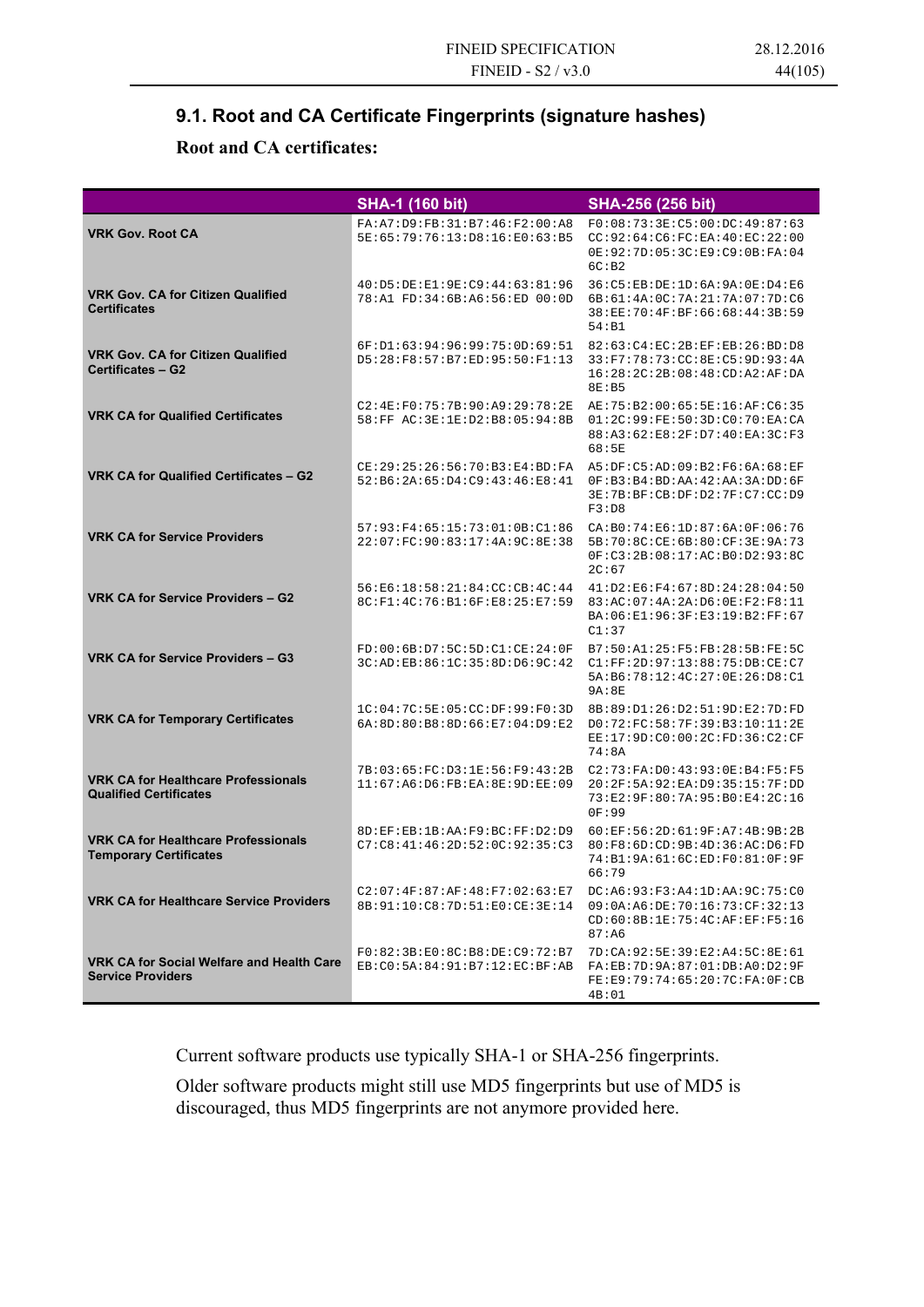### **Test Root and CA certificates:**

|                                                                                   | <b>SHA-1 (160 bit)</b>                                                  | <b>SHA-256 (256 bit)</b>                                                                                                   |
|-----------------------------------------------------------------------------------|-------------------------------------------------------------------------|----------------------------------------------------------------------------------------------------------------------------|
| <b>VRK TEST Root CA</b>                                                           | EC: BB: 5F: DD: DC: BF: 00:71: D6: AB<br>F9:12 67:4C:6D:B2:20:46:7A:20  | 0E:11:39:48:50:45:37:D4:1D:77<br>9A: 4E: 28: 11: 5D: D5: 3B: 8A: 7B: E9<br>00:56:A7:4E:97:15:12:1B:2A:2E<br>2B:07          |
| <b>VRK CA for Test Purposes</b>                                                   | AA:DC:EB:CE:AO:7D:AF:35:4D:50<br>23:99 DO:ED:CA:E1:0D:88 F7:78          | 43:6D:82:Cl:C4:CC:B5:A1:8D:58<br>CB:CB:EQ:9C:AE:7F:48:B0:6A:92<br>FC:60:25:B0:D6:66:E8:35:7B:AB<br>E2:E1                   |
| VRK CA for Test Purposes - G2                                                     | 6F:63:43:EB:F2:8B:90:4A:53:69<br>4A: 5B: 6E: C7: 60: 41: AF: 43: 9C: C5 | 82:15:1B:D1:6F:10:C2:DA:80:32<br>80:40:A6:A6:9D:8E:82:61:CB:1B<br>3B: 32: B3: B8: 84: 4E: AB: 3C: EF: 8C<br>43:20          |
| VRK CA for Test Purposes - G3                                                     | 45: BB: BD: 2E: F2: F7: 59: 79: 9A: EF<br>57:39:D7:C9:E0:79:96:EA:75:54 | 4A: 2C: 23: B4: 1E: 29: 65: 2B: 4B: D5<br>8D:CB:E9:42:13:D3:C0:48:65:87<br>58: FC: E6: 35: 97: 30: 0A: 1B: 6B: 4E<br>FC:2C |
| <b>VRK TEST CA for Healthcare Professionals</b>                                   | 08:08:3D:01:2B:4B:4C:EF:2B:D1<br>92:59:EA:0E:6B:F2:53:F3:3F:70          | 01:AE:5C:60:03:AA:DE:7D:09:A1<br>F6:75:8E:E3:54:11:FE:8A:55:31<br>58:30:89:38:51:26:83:19:D6:9D<br>71:9B                   |
| <b>VRK TEST CA for Healthcare Service</b><br><b>Providers</b>                     | 12:4A:Cl:4E:AD:41:80:3D:62:FE<br>03:91:8E:FD:AB:16:CA:51:19:36          | DD:A9:6B:64:B6:E1:C1:F5:80:EB<br>ED: B4: E5: FC: 5D: 5A: 7D: 30: 77: C5<br>0B:58:FB:02:E6:26:1A:A2:19:1B<br>E4:E8          |
| <b>VRK TEST CA for Social Welfare and Health</b><br><b>Care Service Providers</b> | 41:80:0E:6F:5E:92:32:82:CC:BC<br>5A:E5:F7:50:83:A5:D3:D5:AF:87          | BB:D9:7D:8B:49:FF:E9:0F:65:95<br>08:07:2E:FC:80:72:33:02:27:FB<br>53:78:90:43:2C:84:06:04:FD:F8<br>80:A8                   |

Current software products use typically SHA-1 or SHA-256 fingerprints.

Older software products might still use MD5 fingerprints but use of MD5 is discouraged, thus MD5 fingerprints are not anymore provided here.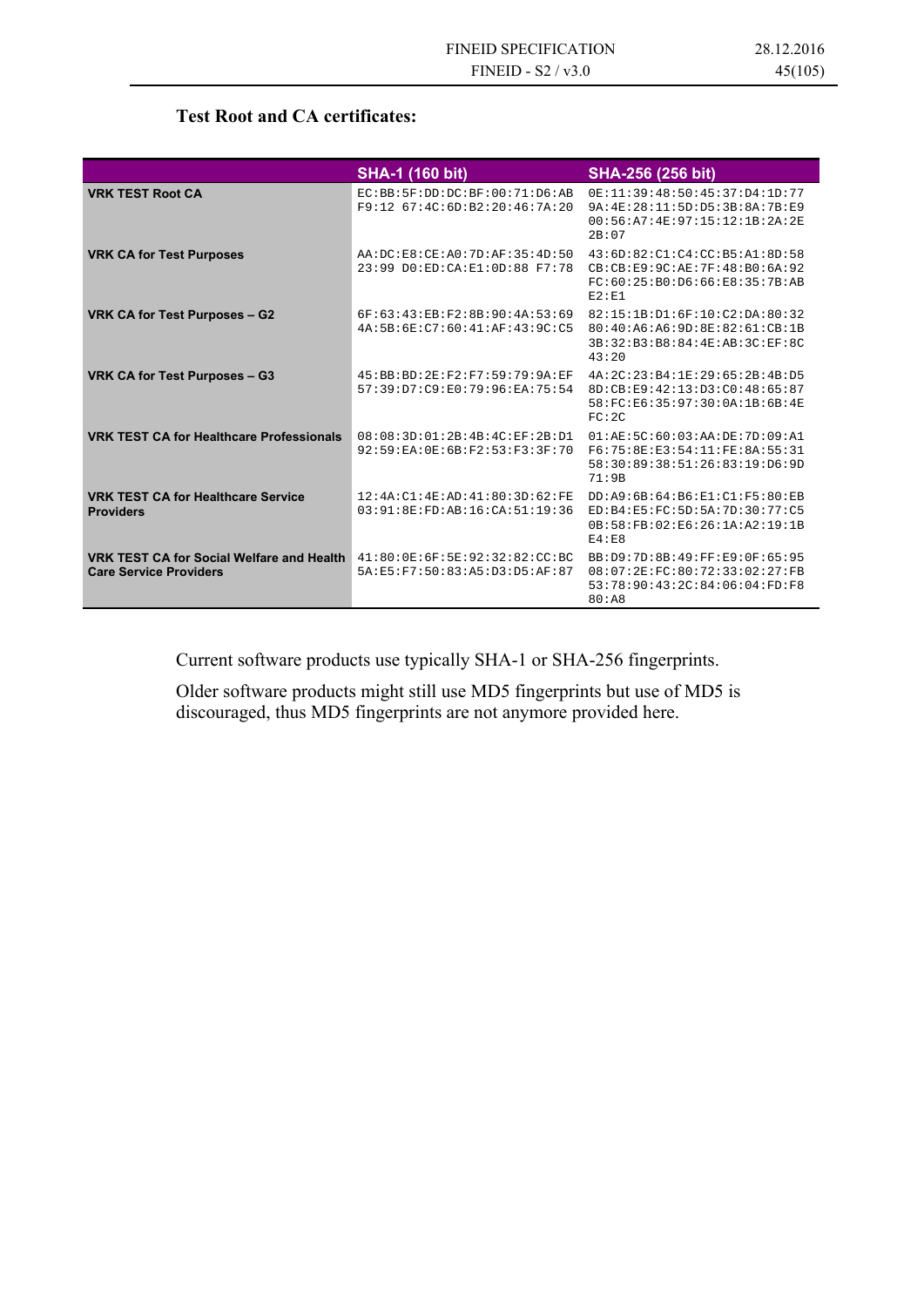## **9.2. Root and CA Certificate AIA and CDP uris**

### **Root and CA certificates:**

| CA                                                                          | <b>Authority Information Access-calssuers</b> |
|-----------------------------------------------------------------------------|-----------------------------------------------|
| <b>VRK Gov. Root CA</b>                                                     | http://proxy.fineid.fi/ca/vrkrootc.crt        |
| <b>VRK Gov. CA for Citizen Qualified Certificates</b>                       | http://proxy.fineid.fi/ca/vrkcqc.crt          |
| VRK Gov. CA for Citizen Qualified Certificates - G2                         | http://proxy.fineid.fi/ca/vrkcqc2.crt         |
| <b>VRK CA for Qualified Certificates</b>                                    | http://proxy.fineid.fi/ca/vrkcqc.crt          |
| VRK CA for Qualified Certificates - G2                                      | http://proxy.fineid.fi/ca/vrkcqc2.crt         |
| <b>VRK CA for Service Providers</b>                                         | http://proxy.fineid.fi/ca/vrksp.crt           |
| VRK CA for Service Providers - G2                                           | http://proxy.fineid.fi/ca/vrksp2.crt          |
| VRK CA for Service Providers - G3                                           | http://proxy.fineid.fi/ca/vrksp3.crt          |
| <b>VRK CA for Temporary Certificates</b>                                    | http://proxy.fineid.fi/ca/vrktc.crt           |
| <b>VRK CA for Healthcare Professionals Qualified Certificates</b>           | http://proxy.fineid.fi/ca/vrkhcp.crt          |
| <b>VRK CA for Healthcare Professionals Temporary</b><br><b>Certificates</b> | http://proxy.fineid.fi/ca/vrkhctc.crt         |
| <b>VRK CA for Healthcare Service Providers</b>                              | http://proxy.fineid.fi/ca/vrkhcsp.crt         |
| VRK CA for Social Welfare and Health Care Service<br><b>Providers</b>       | http://proxy.fineid.fi/ca/vrkshsp.crt         |

### **Test Root and CA certificates:**

| $C_{\mathsf{A}}$                                                           | <b>Authority Information Access-calssuers</b> |
|----------------------------------------------------------------------------|-----------------------------------------------|
| <b>VRK TEST Root CA</b>                                                    | http://proxy.fineid.fi/ca/vrktestc.crt        |
| <b>VRK CA for Test Purposes</b>                                            | http://proxy.fineid.fi/ca/vrktp.crt           |
| VRK CA for Test Purposes - G2                                              | http://proxy.fineid.fi/ca/vrktp2.crt          |
| VRK CA for Test Purposes - G3                                              | http://proxy.fineid.fi/ca/vrktp3.crt          |
| <b>VRK TEST CA for Healthcare Professionals</b>                            | http://proxy.fineid.fi/ca/vrkthcp.crt         |
| <b>VRK TEST CA for Healthcare Service Providers</b>                        | http://proxy.fineid.fi/ca/vrkthsp.crt         |
| VRK TEST CA for Social Welfare and Health Care Service<br><b>Providers</b> | http://proxy.fineid.fi/ca/vrktshsp.crt        |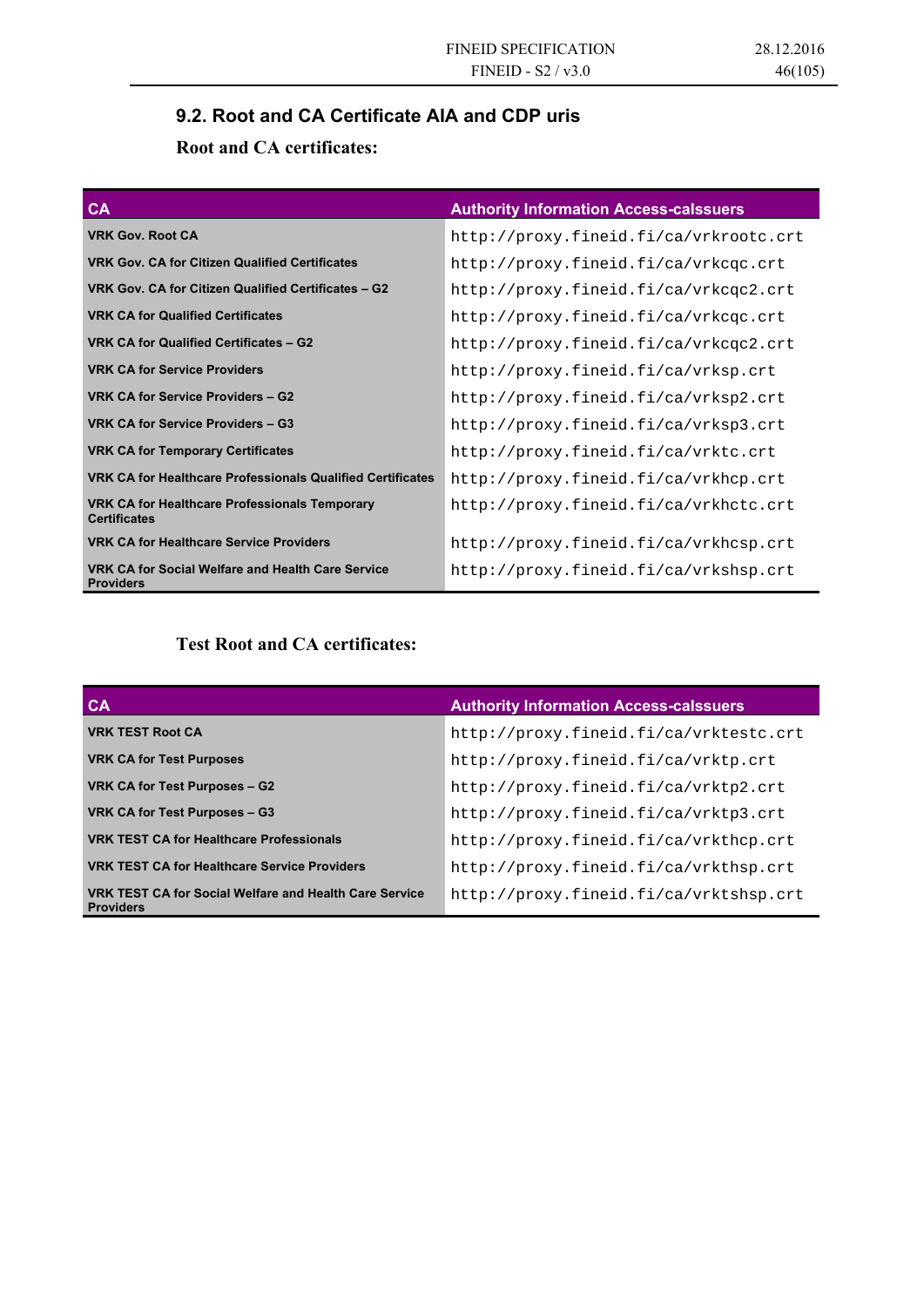### **Root and CA certificates:**

| <b>CA</b>                                                                   | <b>ARL/CRL distribution points</b>      |
|-----------------------------------------------------------------------------|-----------------------------------------|
| <b>VRK Gov. Root CA</b>                                                     | http://proxy.fineid.fi/arl/vrkroota.crl |
| <b>VRK Gov. CA for Citizen Qualified Certificates</b>                       | http://proxy.fineid.fi/crl/vrkcqcc.crl  |
| VRK Gov. CA for Citizen Qualified Certificates - G2                         | http://proxy.fineid.fi/crl/vrkcqc2c.crl |
| <b>VRK CA for Qualified Certificates</b>                                    | http://proxy.fineid.fi/crl/vrkqcc.crl   |
| VRK CA for Qualified Certificates - G2                                      | http://proxy.fineid.fi/crl/vrkgc2c.crl  |
| <b>VRK CA for Service Providers</b>                                         | http://proxy.fineid.fi/crl/vrkspc.crl   |
| VRK CA for Service Providers - G2                                           | http://proxy.fineid.fi/crl/vrksp2c.crl  |
| VRK CA for Service Providers - G3                                           | http://proxy.fineid.fi/crl/vrksp3c.crl  |
| <b>VRK CA for Temporary Certificates</b>                                    | http://proxy.fineid.fi/crl/vrktcc.crl   |
| <b>VRK CA for Healthcare Professionals Qualified</b><br><b>Certificates</b> | http://proxy.fineid.fi/crl/vrkhcpc.crl  |
| VRK CA for Healthcare Professionals Temporary<br><b>Certificates</b>        | http://proxy.fineid.fi/crl/vrkhctcc.crl |
| <b>VRK CA for Healthcare Service Providers</b>                              | http://proxy.fineid.fi/crl/vrkhcspc.crl |
| VRK CA for Social Welfare and Health Care Service<br><b>Providers</b>       | http://proxy.fineid.fi/crl/vrkshspc.crl |

## **Test Root and CA certificates:**

| <b>CA</b>                                                                         | <b>ARL/CRL distribution points</b>       |
|-----------------------------------------------------------------------------------|------------------------------------------|
| <b>VRK TEST Root CA</b>                                                           | http://proxy.fineid.fi/arl/vrktesta.crl  |
| <b>VRK CA for Test Purposes</b>                                                   | http://proxy.fineid.fi/crl/vrktpc.crl    |
| VRK CA for Test Purposes - G2                                                     | http://proxy.fineid.fi/crl/vrktp2c.crl   |
| VRK CA for Test Purposes - G3                                                     | http://proxy.fineid.fi/crl/vrktp3c.crl   |
| <b>VRK TEST CA for Healthcare Professionals</b>                                   | http://proxy.fineid.fi/crl/vrkthcpc.crl  |
| <b>VRK TEST CA for Healthcare Service Providers</b>                               | http://proxy.fineid.fi/crl/vrkthspc.crl  |
| <b>VRK TEST CA for Social Welfare and Health Care</b><br><b>Service Providers</b> | http://proxy.fineid.fi/crl/vrktshspc.crl |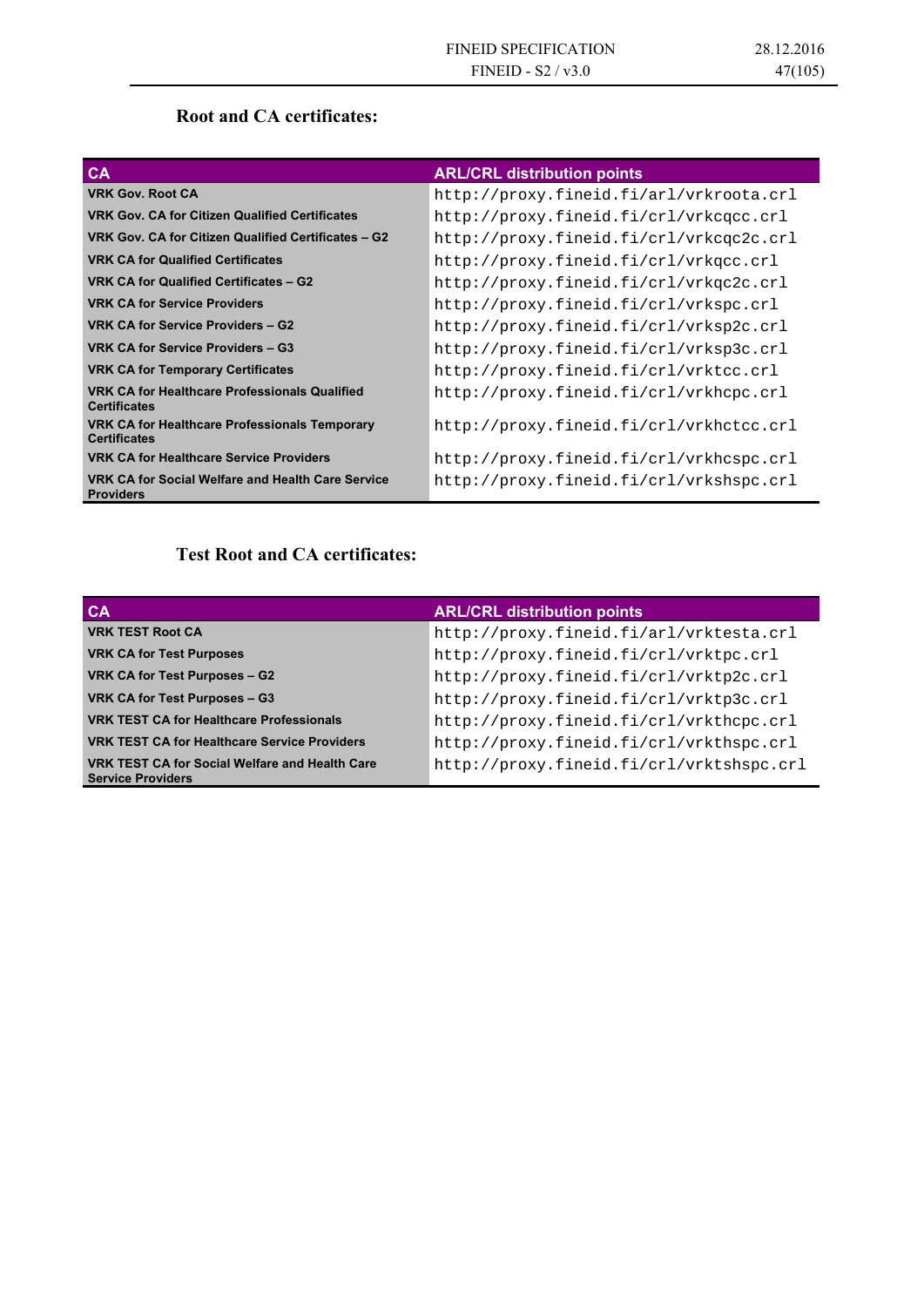### **9.3. CA Certificate OCSP URLs**

| <b>CA</b>                                                             | <b>Authority Information Access-calssuers</b> |
|-----------------------------------------------------------------------|-----------------------------------------------|
| <b>VRK Gov. CA for Citizen Qualified Certificates</b>                 | http://ocsp.fineid.fi/vrkcgc                  |
| VRK Gov. CA for Citizen Qualified Certificates - G2                   | http://ocsp.fineid.fi/vrkcqc2                 |
| <b>VRK CA for Qualified Certificates</b>                              | http://ocsp.fineid.fi/vrkcqc                  |
| VRK CA for Qualified Certificates - G2                                | http://ocsp.fineid.fi/vrkcqc2                 |
| <b>VRK CA for Service Providers</b>                                   | http://ocsp.fineid.fi/vrksp                   |
| VRK CA for Service Providers - G2                                     | http://ocsp.fineid.fi/vrksp2                  |
| VRK CA for Service Providers - G3                                     | http://ocsp.fineid.fi/vrksp3                  |
| <b>VRK CA for Temporary Certificates</b>                              | http://ocsp.fineid.fi/vrktc                   |
| <b>VRK CA for Healthcare Professionals Qualified Certificates</b>     | http://ocsp.fineid.fi/vrkhcp                  |
| VRK CA for Healthcare Professionals Temporary<br><b>Certificates</b>  | http://ocsp.fineid.fi/vrkhctc                 |
| <b>VRK CA for Healthcare Service Providers</b>                        | http://ocsp.fineid.fi/vrkhcsp                 |
| VRK CA for Social Welfare and Health Care Service<br><b>Providers</b> | http://ocsp.fineid.fi/vrkshsp                 |

### **Test CA certificates:**

| $C_{\mathsf{A}}$                                                           | <b>Authority Information Access-calssuers</b> |
|----------------------------------------------------------------------------|-----------------------------------------------|
| <b>VRK CA for Test Purposes</b>                                            | http://ocsptest.fineid.fi/vrktp               |
| VRK CA for Test Purposes - G2                                              | http://ocsptest.fineid.fi/vrktp2              |
| VRK CA for Test Purposes - G3                                              | http://ocsptest.fineid.fi/vrktp3              |
| <b>VRK TEST CA for Healthcare Professionals</b>                            | http://ocsptest.fineid.fi/vrkthcp             |
| <b>VRK TEST CA for Healthcare Service Providers</b>                        | http://ocsptest.fineid.fi/vrkthsp             |
| VRK TEST CA for Social Welfare and Health Care Service<br><b>Providers</b> | http://ocsptest.fineid.fi/vrktshsp            |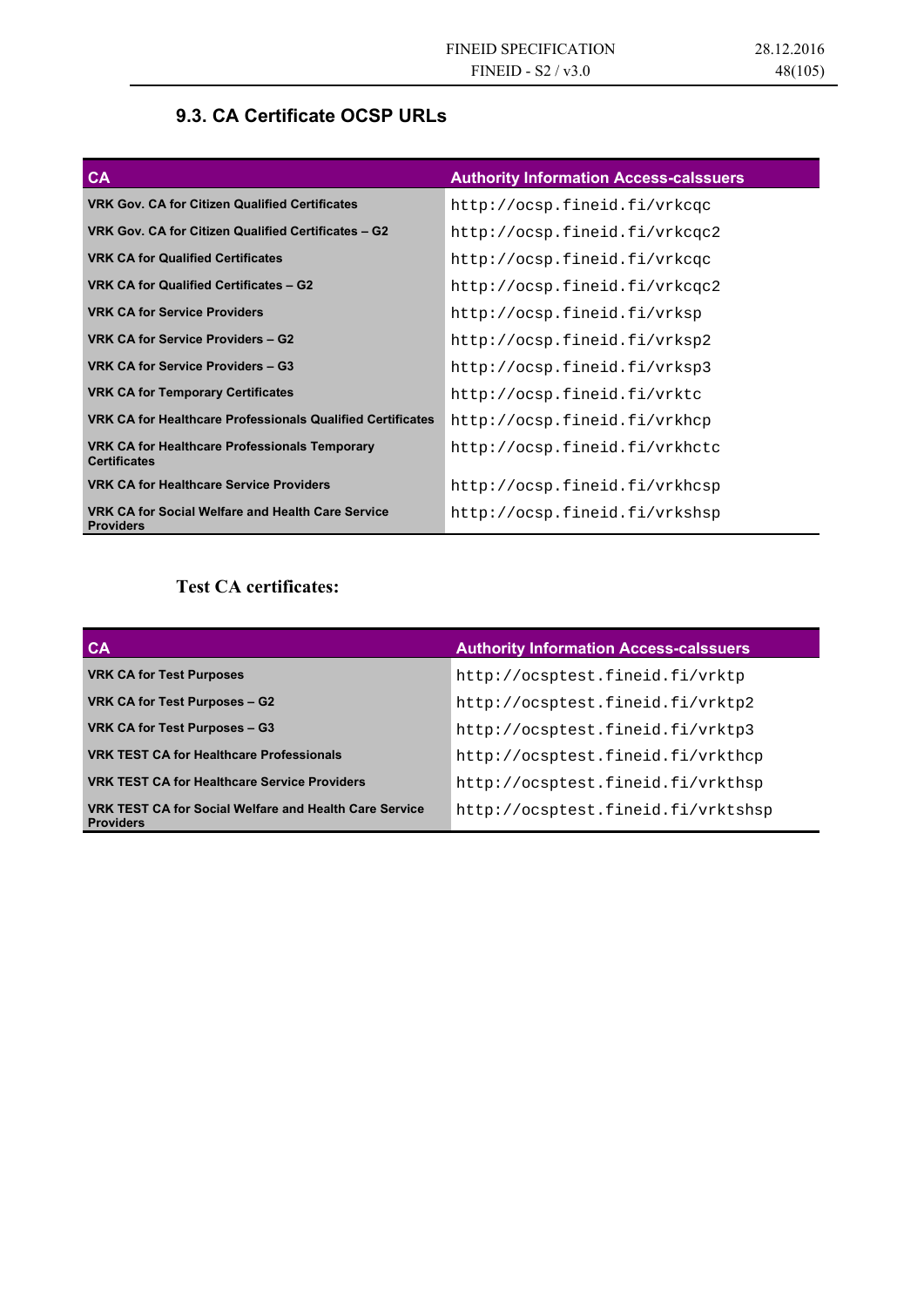## **10. Root, CA and End Entity Certificate examples and example of Certificate Revocation List**

Some examples of different types of certificates are provided here for a reference. Please note that even though in the examples of Citizen certificate and User certificate for Organizational Use SHA1WithRSA signatures are present, all of the newly created certificates use SHA256WithRSA and no new certificates with SHA1WithRSA are issued anymore.

### **10.1. Root Certificate**

```
SEQUENCE { 
    SEQUENCE { 
       CONTEXT-SPECIFIC [ 0 ] { 
          INTEGER { 2 } -- x509v3 certificate 
       }, 
       INTEGER { 120000 }, -- Certificate serial number 
       SEQUENCE { 
          OBJECT IDENTIFIER { "1.2.840.113549.1.1.5" }, -- SHA-1 with RSA Encryption 
          NULL { "NULL" } 
       }, 
       SEQUENCE { 
          SET { 
             SEQUENCE { 
                OBJECT IDENTIFIER { "2.5.4.6" }, -- id-at-countryName 
                PrintableString { "FI" } 
 } 
          }, 
          SET { 
             SEQUENCE { 
                OBJECT IDENTIFIER { "2.5.4.8" }, -- id-at-stateOrProvinceName 
                PrintableString { "Finland" } 
 } 
          }, 
          SET { 
             SEQUENCE { 
                OBJECT IDENTIFIER { "2.5.4.10" }, -- id-at-organizationName 
                PrintableString { "Vaestorekisterikeskus TEST" } 
 } 
          }, 
          SET { 
             SEQUENCE { 
                OBJECT IDENTIFIER { "2.5.4.11" }, -- id-at-organizationalUnitName 
                PrintableString { "Certification Authority Services" } 
 } 
          }, 
          SET { 
             SEQUENCE {
```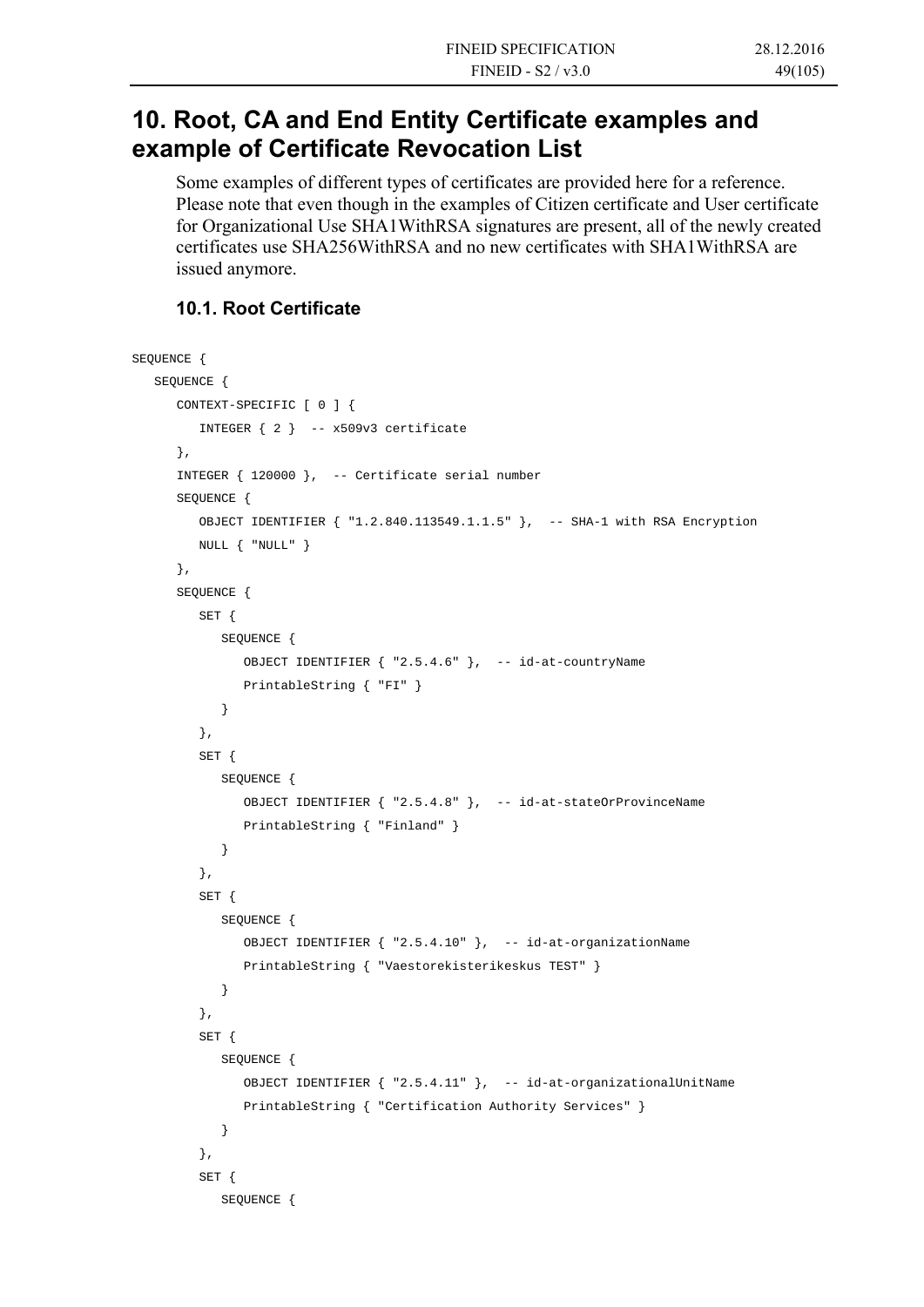```
 OBJECT IDENTIFIER { "2.5.4.11" }, -- id-at-organizationalUnitName 
                PrintableString { "Varmennepalvelut" } 
             } 
          }, 
          SET { 
             SEQUENCE { 
                OBJECT IDENTIFIER { "2.5.4.3" }, -- id-at-commonName 
                PrintableString { "VRK TEST Root CA" } 
             } 
 } 
       }, 
       SEQUENCE { 
         UTCTime { "021217190044Z" }, -- not before
         UTCTime { "231217185850Z" } -- not after 
      }, 
       SEQUENCE { 
          SET { 
             SEQUENCE { 
                OBJECT IDENTIFIER { "2.5.4.6" }, -- id-at-countryName 
                PrintableString { "FI" } 
             } 
          }, 
          SET { 
             SEQUENCE { 
                OBJECT IDENTIFIER { "2.5.4.8" }, -- id-at-stateOrProvinceName 
                PrintableString { "Finland" } 
             } 
          }, 
          SET { 
             SEQUENCE { 
                OBJECT IDENTIFIER { "2.5.4.10" }, -- id-at-organizationName 
                PrintableString { "Vaestorekisterikeskus TEST" } 
             } 
          }, 
          SET { 
             SEQUENCE { 
                OBJECT IDENTIFIER { "2.5.4.11" }, -- id-at-organizationalUnitName 
                PrintableString { "Certification Authority Services" } 
 } 
          }, 
          SET { 
             SEQUENCE { 
                OBJECT IDENTIFIER { "2.5.4.11" }, -- id-at-organizationalUnitName 
                PrintableString { "Varmennepalvelut" } 
 } 
          }, 
          SET { 
             SEQUENCE {
```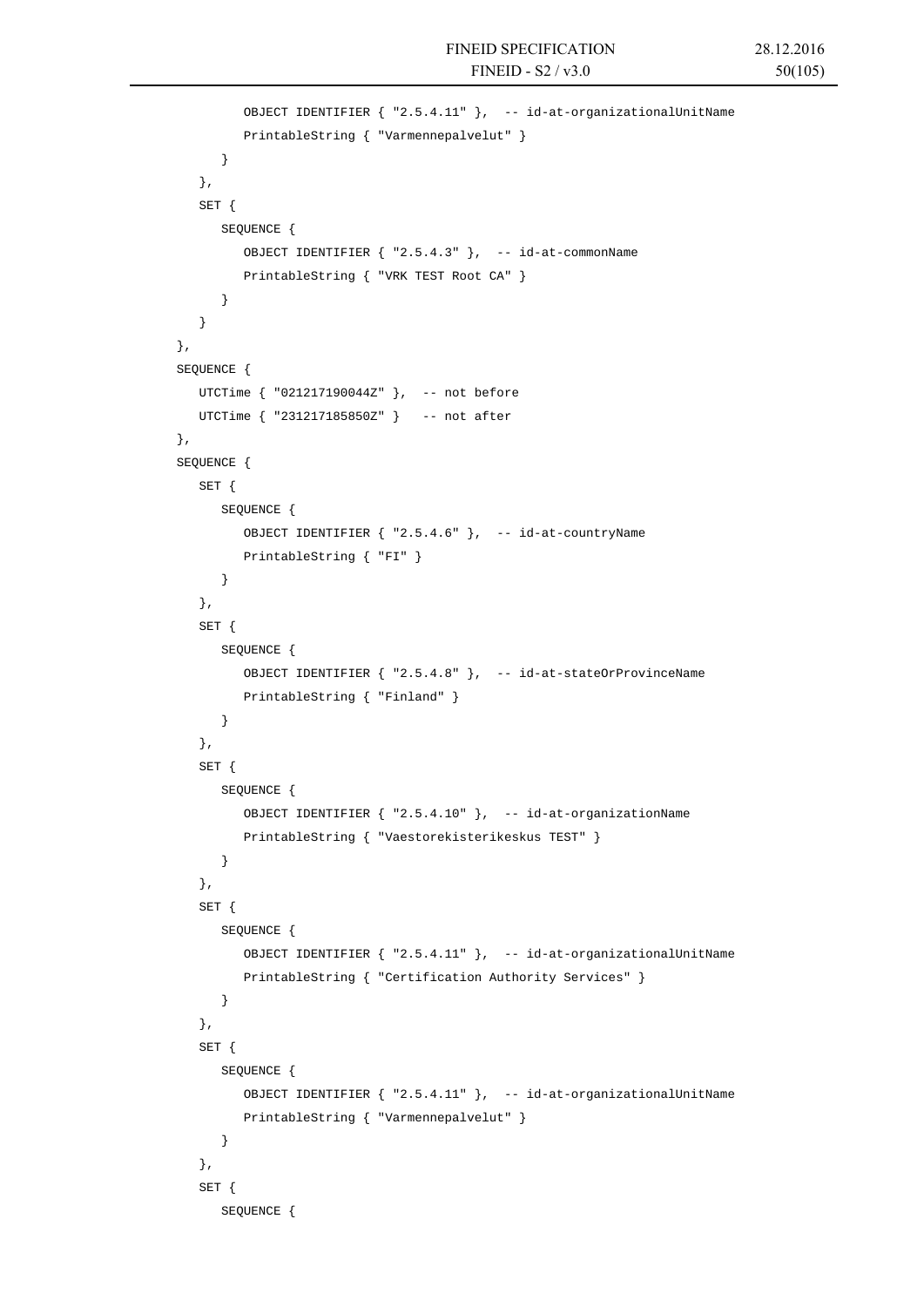```
 OBJECT IDENTIFIER { "2.5.4.3" }, -- id-at-commonName 
                PrintableString { "VRK TEST Root CA" } 
            } 
 } 
      }, 
      SEQUENCE { 
         SEQUENCE { 
            OBJECT IDENTIFIER { "1.2.840.113549.1.1.1" }, -- RSA encryption 
            NULL { "NULL" } 
         }, 
         BIT STRING [ "PRIMITIVE" ] { 
            #00, 
            SEQUENCE { 
                INTEGER { 
                   #00D4C5A379A4D050AA1B409BF5DE557FAA6C5D882F0880BA692DEBC03C 
                   25CACA3B13AE51E5DCDDFE9258AFE7FB2D3064EFF1AFF73889B1252537EF 
                   AFED90DF70B96788074B637026D2BEFDF6E2C2B67AEBB1D49022B5D6A7A1 
                   602E1D15E47B2B4D7128C1A8B03BA3A7F9ECE9EB25760062D3FDF418D885 
                   54AB3B29FD7D42303EBC6C0C56D0DD35505D8892ED631C55EB4832987BC3 
                   F3627083550576F975076124479CAB35DCC135B79E44617A70111B2C952F 
                   AC790D079CFCAE7836AAACFAAE6B9205697B4AA0A1411BFFA8FF3C533FA7 
                   65A6A5DD30A383E21A19BA14461D68756FAEFC9C101952F30AEB6356ACA2 
                   A8C30FC2EEB9354083BE8127C5E215A8F24B 
                }, 
               INTEGER \{65537\} -- exponent
 } 
         } 
      }, 
      CONTEXT-SPECIFIC [ 3 ] { 
         SEQUENCE { 
            SEQUENCE { 
                OBJECT IDENTIFIER { "2.5.29.19" }, -- Basic Constraints 
                BOOLEAN { 
                   #FF -- critical 
                }, 
                OCTET STRING [ "PRIMITIVE" ] { 
                   SEQUENCE { 
                     BOOLEAN { 
                         #FF -- CA Certificate=True 
 } 
 } 
 } 
             }, 
            SEQUENCE { 
                OBJECT IDENTIFIER { "2.16.840.1.113730.1.1" }, -- Netscape certificate type 
               OCTET STRING [ "PRIMITIVE" ] { 
                  BIT STRING { 
                      #00,
```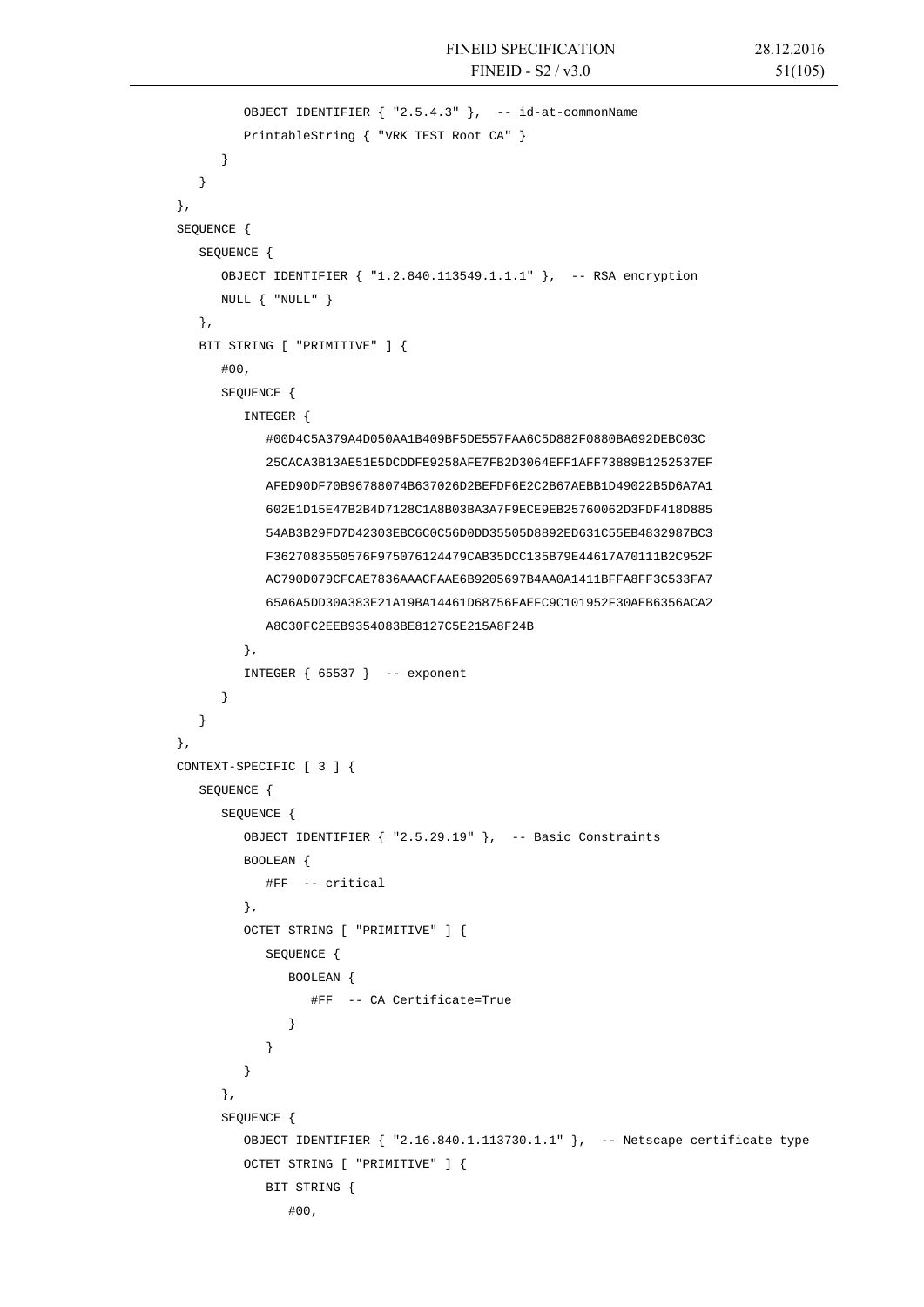```
 #07 -- Object signing CA, S/MIME CA, SSL CA 
 } 
 } 
            }, 
            SEQUENCE { 
               OBJECT IDENTIFIER { "2.5.29.15" }, -- Key Usage 
               BOOLEAN { 
                  #FF -- critical 
               }, 
               OCTET STRING [ "PRIMITIVE" ] { 
                  BIT STRING { 
                     #01, 
                     #C6 -- digitalSignature, nonRepudiation, keyCertSign, cRLSign 
 } 
 } 
            }, 
            SEQUENCE { 
               OBJECT IDENTIFIER { "2.5.29.14" }, -- Subject Key Identifier 
               OCTET STRING [ "PRIMITIVE" ] { 
                  OCTET STRING { 
                     #DEDE500B1767C337A9C998883448C93179EB6DA1 
 } 
 } 
 } 
 } 
      } 
   }, 
   SEQUENCE { 
      OBJECT IDENTIFIER { "1.2.840.113549.1.1.5" }, -- SHA-1 with RSA Encryption 
      NULL { "NULL" } 
   }, 
   BIT STRING { 
      #00, 
      #54A87EDD1EA0DFF5F579CB1A158A2E0BDE47F79391A257EDAA7ADDF7DF 
      B6795E932F5EC5848016E9F9B3C470EFF05FF162DFB4C6BF62F1A97D5EB8 
      6B372ACDAB36CA8DC728ABD33C739E8096E6E6D312DEA562F0F19FEA3C58 
      70F78015730383D4807B1E862F1239BA85DF959DD38838FAE02BC24B11CF 
      093C1EDB26E9AD5AD1B62E8BC023B58843931A3BF1B944B156144A732C19 
      5209F5A1599C8A6EB702FBDF0DC0FC62DC7CC5394F3E789B4E4433970696 
      30217E9038AD92C15B90E51D59856858591BE2F8ACFC161CE99CA317559B 
      D7211836F55F2F8FF5EE48999D91B12CD6CCE18826DAF50467CB9A944B57 
      7C509FBFD0C0F0C7952147DADA94C7E939 
   }
```
}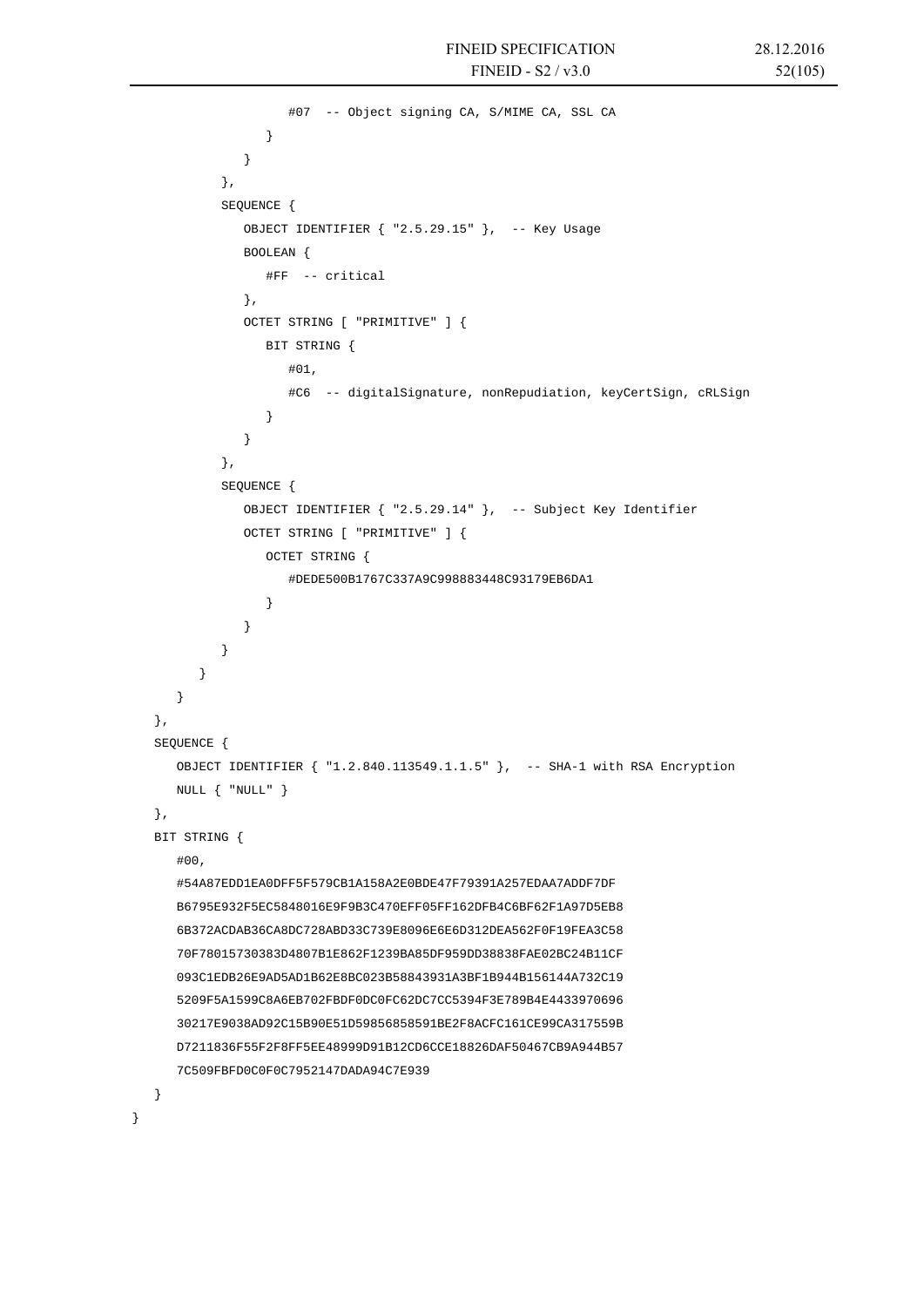### **10.2. CA Certificate**

```
SEQUENCE { 
   SEQUENCE { 
       CONTEXT_SPECIFIC [ 0 ] { 
        INTEGER = 2i -- x509v3 certificate
       }, 
       INTEGER = 127666; -- Certificate serial number 
       SEQUENCE { 
          OBJECT_IDENTIFIER { "1.2.840.113549.1.1.11" }, -- SHA-256 with RSA Encryption 
        NULL = "NULL"; }, 
       SEQUENCE { 
          SET { 
             SEQUENCE { 
                OBJECT_IDENTIFIER = "2.5.4.6"; -- id-at-countryName 
                PrintableString = "FI"; 
             } 
          }, 
          SET { 
             SEQUENCE { 
                OBJECT_IDENTIFIER = "2.5.4.8"; -- id-at-stateOrProvinceName 
                PrintableString { "Finland" } 
 } 
          }, 
          SET { 
             SEQUENCE { 
                OBJECT_IDENTIFIER = "2.5.4.10"; -- id-at-organizationName 
                PrintableString { "Vaestorekisterikeskus TEST" } 
 } 
          }, 
          SET { 
             SEQUENCE { 
                OBJECT_IDENTIFIER = "2.5.4.11"; -- id-at-organizationalUnitName 
                PrintableString { "Certification Authority Services" } 
 } 
          }, 
          SET { 
             SEQUENCE { 
                OBJECT_IDENTIFIER = "2.5.4.11"; -- id-at-organizationalUnitName 
                PrintableString { "Varmennepalvelut" } 
             } 
          }, 
          SET { 
             SEQUENCE { 
                OBJECT_IDENTIFIER = "2.5.4.3"; -- id-at-commonName 
                PrintableString { "VRK TEST Root CA" }
```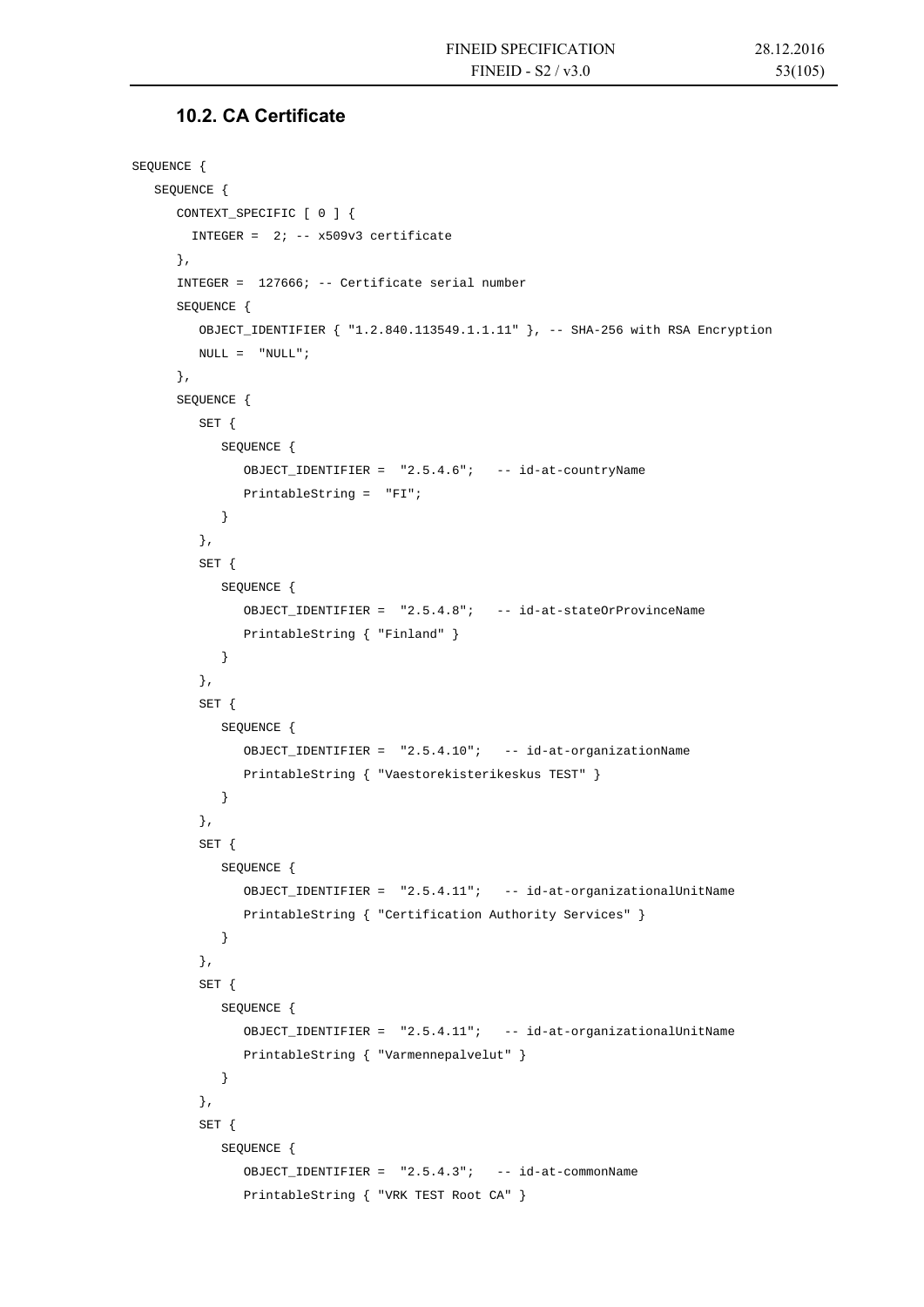```
 } 
          } 
      }, 
       SEQUENCE { 
          UTCTime { "151113103903Z" }, -- not before 
          UTCTime { "231217185850Z" } -- not after 
       }, 
       SEQUENCE { 
          SET { 
             SEQUENCE { 
                OBJECT_IDENTIFIER = "2.5.4.6"; -- id-at-countryName 
                PrintableString = "FI"; 
 } 
          }, 
          SET { 
             SEQUENCE { 
                OBJECT_IDENTIFIER = "2.5.4.10"; -- id-at-organizationName 
                PrintableString { "Vaestorekisterikeskus TEST" } 
 } 
          }, 
          SET { 
             SEQUENCE { 
                OBJECT_IDENTIFIER = "2.5.4.11"; -- id-at-organizationalUnitName 
                PrintableString { "Testivarmenteet" } 
 } 
          }, 
          SET { 
             SEQUENCE { 
                OBJECT_IDENTIFIER = "2.5.4.3"; -- id-at-commonName 
                PrintableString { "VRK CA for Test Purposes - G3" } 
 } 
          } 
       }, 
       SEQUENCE { 
          SEQUENCE { 
             OBJECT_IDENTIFIER { "1.2.840.113549.1.1.1" }, -- RSA encryption 
            \begin{array}{ccc} \text{NULL} & = & \text{"NULL"} \; ; \end{array} }, 
          BIT_STRING [ PRIMITIVE ] { 
             #00, 
             SEQUENCE { 
                INTEGER { 
                    #00BA386FFCF493A01D94F76463720D2DFF8075FEE1BB06E30E981A39FA 
                   EAEBE6C4043D27A89539617A985F486117CD3030E4D6D35F91D5DDCBA252 
                   7C945B06A11D1564C62BB364C4C170DB112131B019EF1B67A930A0F60C9B 
                   F7CB361651046DB81DCD16981FD6E90C3515DC4277D96AF90C7684633FFC 
                   E49E613273438991C0667C7776C836A2098A6D1405E243E63DEFD5FBC58D 
                    6D14CAB2668FFC0D31FA21202D778FB9E98A1402809E85570FC34B4A5DB9
```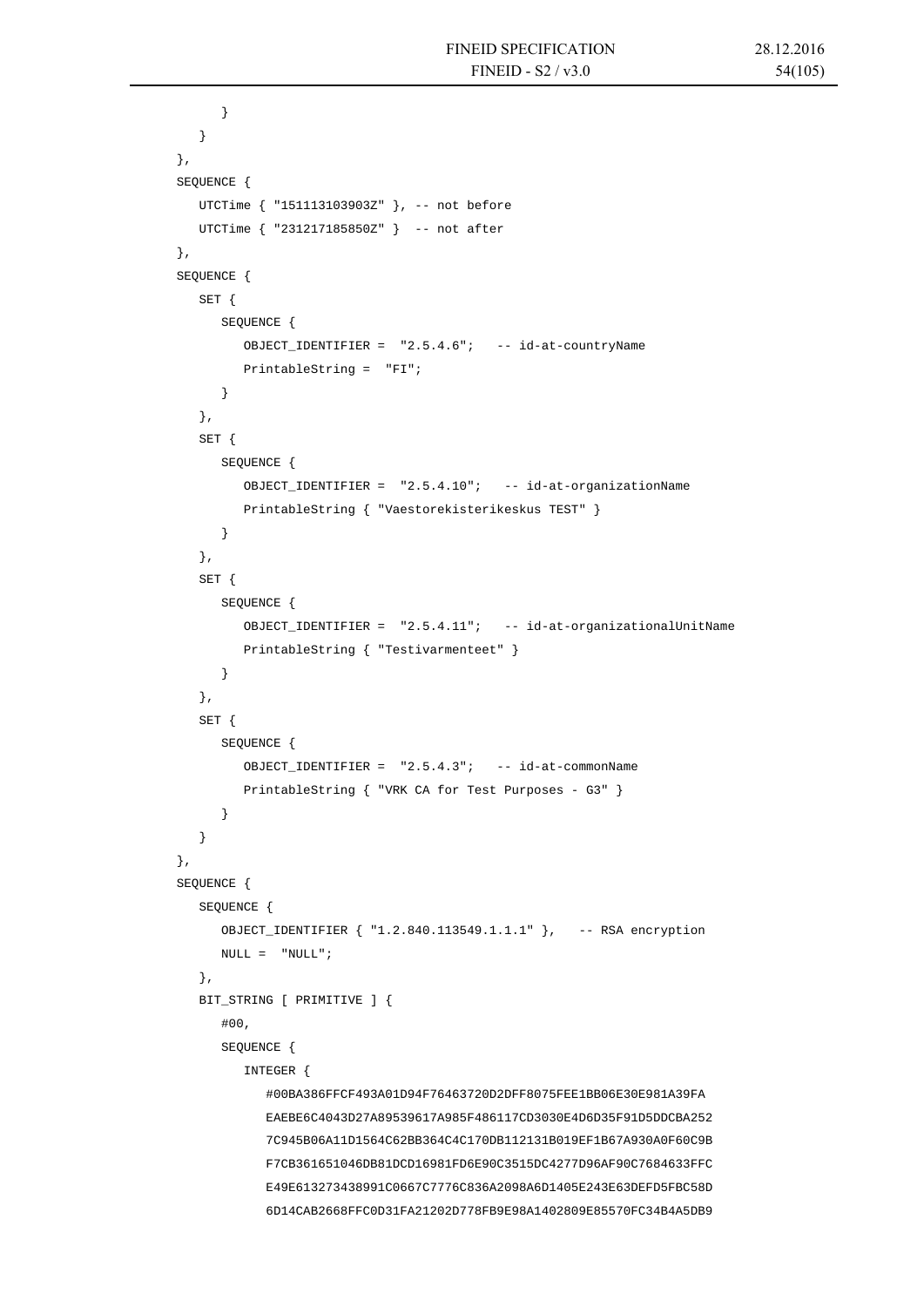```
 77F894F4084A7426739FBBDFDF03CADEC892ECE1380828568FE4A8957E0A 
                  8894F99D9F74449DBE2E1B06D0578A35C5355A6F26BE1452FA2BF2956D53 
                  B0DE55B5798B36502EBA2A12FE69F6F5E9E67D3BA226DFE9CAE881440851 
                  AD7E11F9F98207A70ECA14257AA3E22A37BBF7E06663C1CCF1091E59A810 
                  C4CE76895914F8CAA011AEB7F7B56084AA2C2F46EB4BDEAD2F55F120172E 
                  A8C5BD62349D1069AAFF3FDF9DB4D1FFCD3EAB2C250490D0CD849207B8A1 
                  E4129CC3FDAD58CF5CF85130CA682F3944A62B2B3FB841F5A2CB3804E972 
                  B1A824C65970E800D89A91AC53BB8B87C6CEBE5CF88B57B4BAA27FD75988 
                  5E345126993C09AC3680B570C7F6CF587419E83FEE1F74BFB32114C01CD6 
                  EBB0EF089AA5A0C1BCBE3EB572FA19B6B3469573892101467A64350ACAE8 
                  B0B0CBEC6EAED1CD1B0178CFC658AF49F7457E989C37051884C41949B15F 
                  21B55187 
               }, 
              INTEGER = 65537; -- exponent
 } 
 } 
 } 
      }, 
      CONTEXT_SPECIFIC [ 3 ] { 
         SEQUENCE { 
            SEQUENCE { 
               OBJECT_IDENTIFIER = "2.5.29.35"; -- Authority Key Identifier 
               OCTET_STRING [ PRIMITIVE ] { 
                  SEQUENCE { 
                     CONTEXT_SPECIFIC [ 0, "IMPLICIT" ] { 
#DEDE500B1767C337A9C998883448C93179EB6DA1 } 
 } 
 } 
            }, 
            SEQUENCE { 
               OBJECT_IDENTIFIER = "2.5.29.14"; -- Subject Key Identifier 
               OCTET_STRING [ PRIMITIVE ] { 
                  OCTET_STRING { 
                     #5BCE869CC75343E602B9FB716C8C6DA320E5B1F8 
 } 
 } 
            }, 
            SEQUENCE { 
               OBJECT_IDENTIFIER = "2.5.29.15"; -- Key Usage 
               BOOLEAN = #FF; -- critical 
              OCTET STRING [ PRIMITIVE ] {
                  BIT_STRING { 
                    #01, 
                    #06 -- keyCertSign, cRLSign 
 } 
 } 
            }, 
            SEQUENCE {
```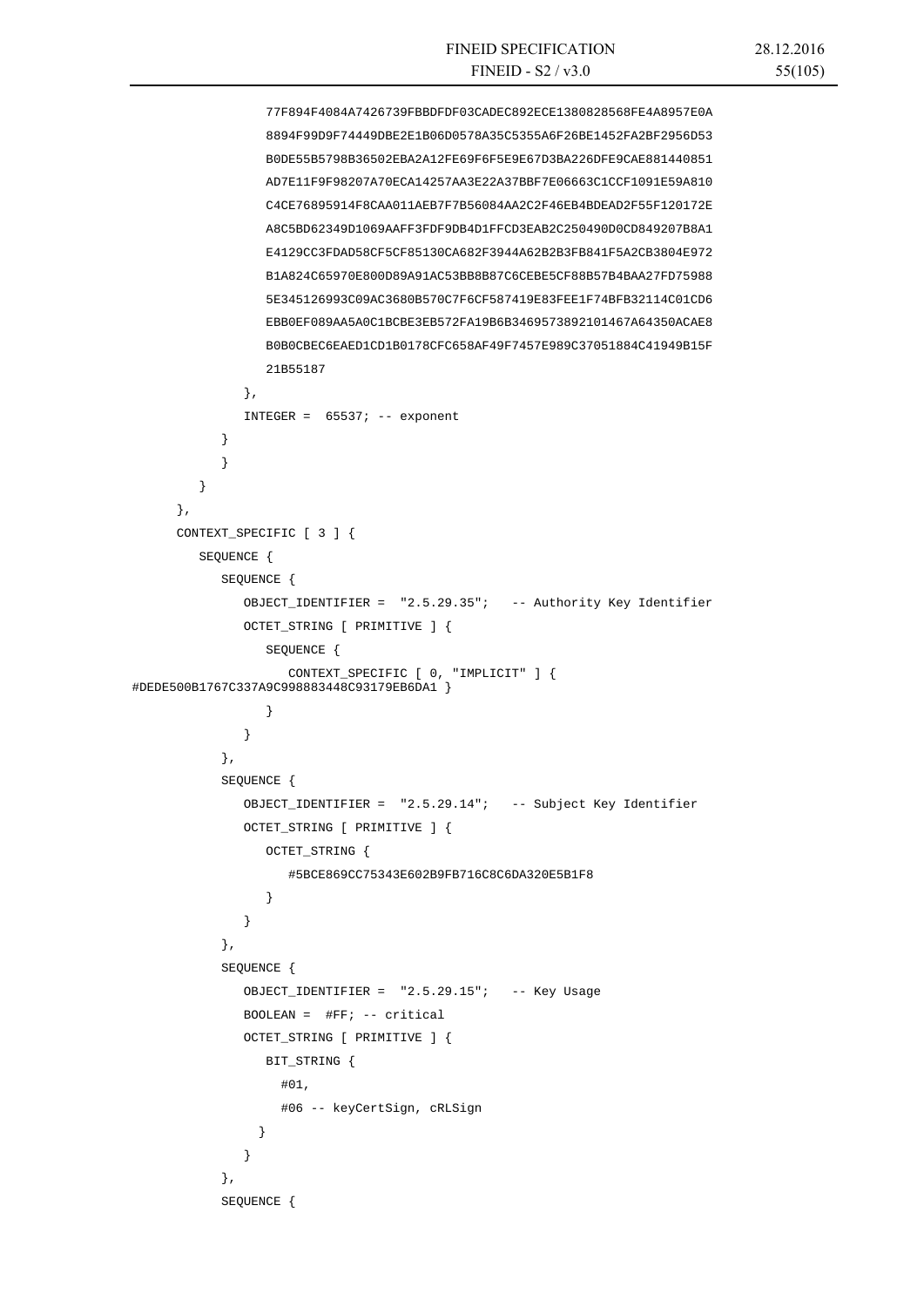```
 OBJECT_IDENTIFIER = "2.5.29.32"; -- Certificate Policies 
            OCTET STRING [ PRIMITIVE ] {
               SEQUENCE { 
                  SEQUENCE { 
                    OBJECT_IDENTIFIER { "1.2.246.517.99.10.31.1" }, -- VRK Test G3 CPS 
                    SEQUENCE { 
                       SEQUENCE { 
                         OBJECT_IDENTIFIER { "1.3.6.1.5.5.7.2.2" }, -- User notice 
                         SEQUENCE { 
                           VisibleString { 
                              "Varmennepolitiikka on saatavilla - Certifikat policy 
finns - Certificate policy is available http://www.fineid.fi/cps99" 
 } 
 } 
 }, 
                       SEQUENCE { 
                         OBJECT_IDENTIFIER { "1.3.6.1.5.5.7.2.1" }, -- CPS 
                         IA5String { "http://www.fineid.fi/cps99/" } 
 } 
 } 
 } 
 } 
 } 
          }, 
          SEQUENCE { 
             OBJECT_IDENTIFIER = "2.5.29.19"; -- Basic Constraints 
             BOOLEAN = #FF; -- critical 
             OCTET_STRING [ PRIMITIVE ] { 
               SEQUENCE { 
                 BOOLEAN = #FF; -- CA Certificate=True 
                 INTEGER = 0; -- pathLenConstraint 
 } 
 } 
          }, 
          SEQUENCE { 
             OBJECT_IDENTIFIER = "2.5.29.31"; -- CRL Distribution Points 
             OCTET_STRING [ PRIMITIVE ] { 
               SEQUENCE { 
                 SEQUENCE { 
                    CONTEXT_SPECIFIC [ 0 ] { 
                       CONTEXT_SPECIFIC [ 0 ] { 
                         CONTEXT_SPECIFIC [ 6, "IMPLICIT" ] { 
"http://proxy.fineid.fi/arl/vrktesta.crl" }
 } 
 } 
 } 
 } 
 }
```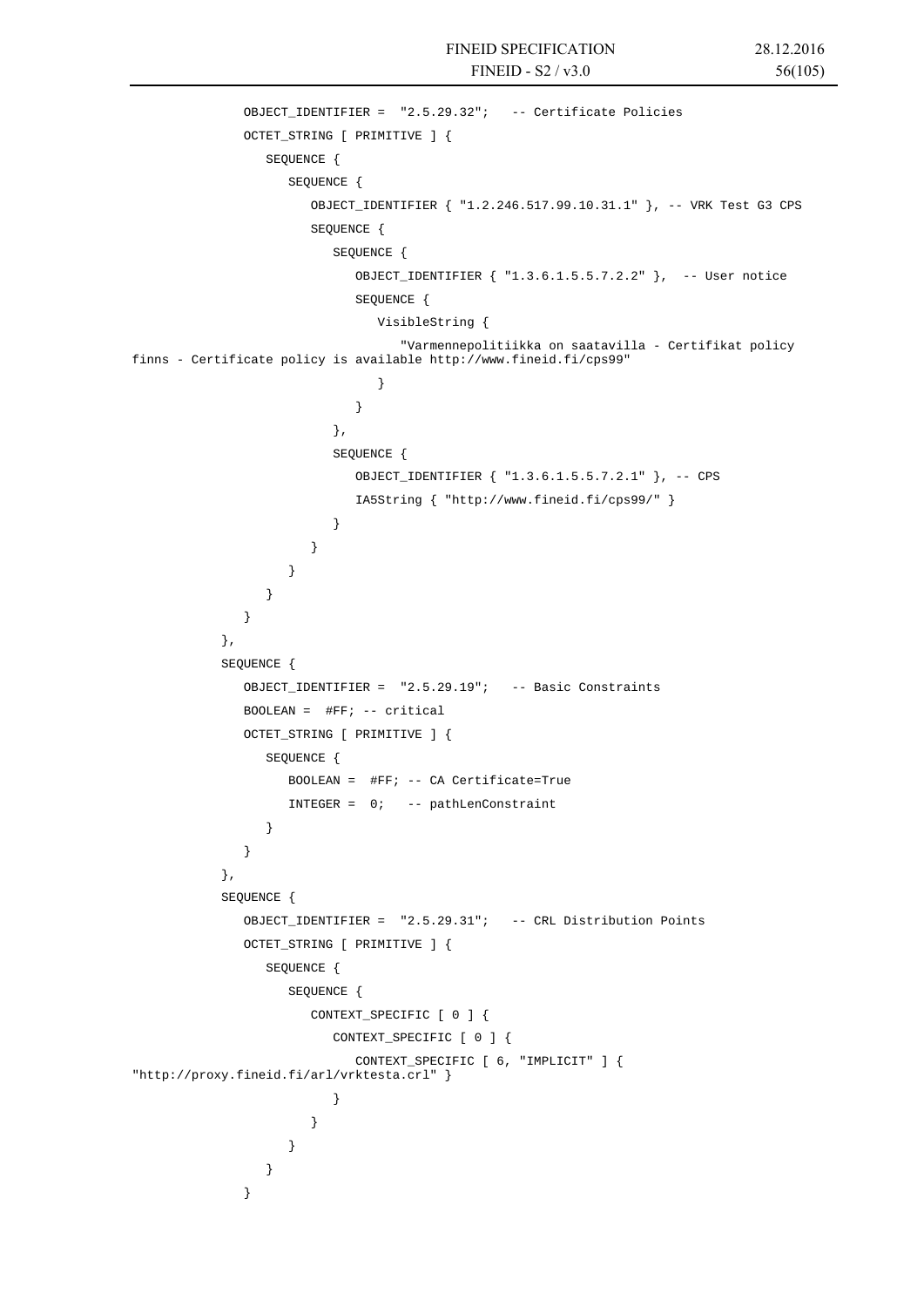```
 }, 
            SEQUENCE { 
               OBJECT_IDENTIFIER { "1.3.6.1.5.5.7.1.1" }, -- Authority Info Access 
               OCTET_STRING [ PRIMITIVE ] { 
                  SEQUENCE { 
                     SEQUENCE { 
                        OBJECT_IDENTIFIER { "1.3.6.1.5.5.7.48.2" }, -- CA Issuers 
                        CONTEXT_SPECIFIC [ 6, "IMPLICIT" ] { 
"http://proxy.fineid.fi/ca/vrktestc.crt" } 
 } 
 } 
 } 
 } 
 } 
      } 
   }, 
   SEQUENCE { 
      OBJECT_IDENTIFIER { "1.2.840.113549.1.1.11" }, -- SHA-256 with RSA Encryption 
     NULL = "NULL"; }, 
   BIT_STRING { 
      #00, 
      #08577D12B4677D2E7ED0C9F9712E375565E6F8E5D7ECEBC30E7514718C 
      37ABDA5D0DBAF51499CB5B5A0112438ADB94595908AA3A973A77FB61BD6F 
      B72BA1DFD8727C8FD34FC909FF4FAABB17654F130F5A7A09E3F311B25BC4 
      91C253DBC3D5B847B4903BAAFDCC83FE8C046949304CFB5F103829759182 
      04972E6CCC16C6D2FB3B8C318688F8D5C425CECE2C71766104D1BF6424BD 
      5220600EEDB57AF6400324A4A3CEB7144C5A21E23421934ED60EA61BAA30 
      17B9782CDF25CFFD41003D2AABAC0991A4AD69A57677E393B0931BA0EAA9 
      65DD98498A56EB845B449541823861547E827CD43226674839E1158FEE49 
      68417986B20C176DD2393C5ED05942A055 
   } 
     }
```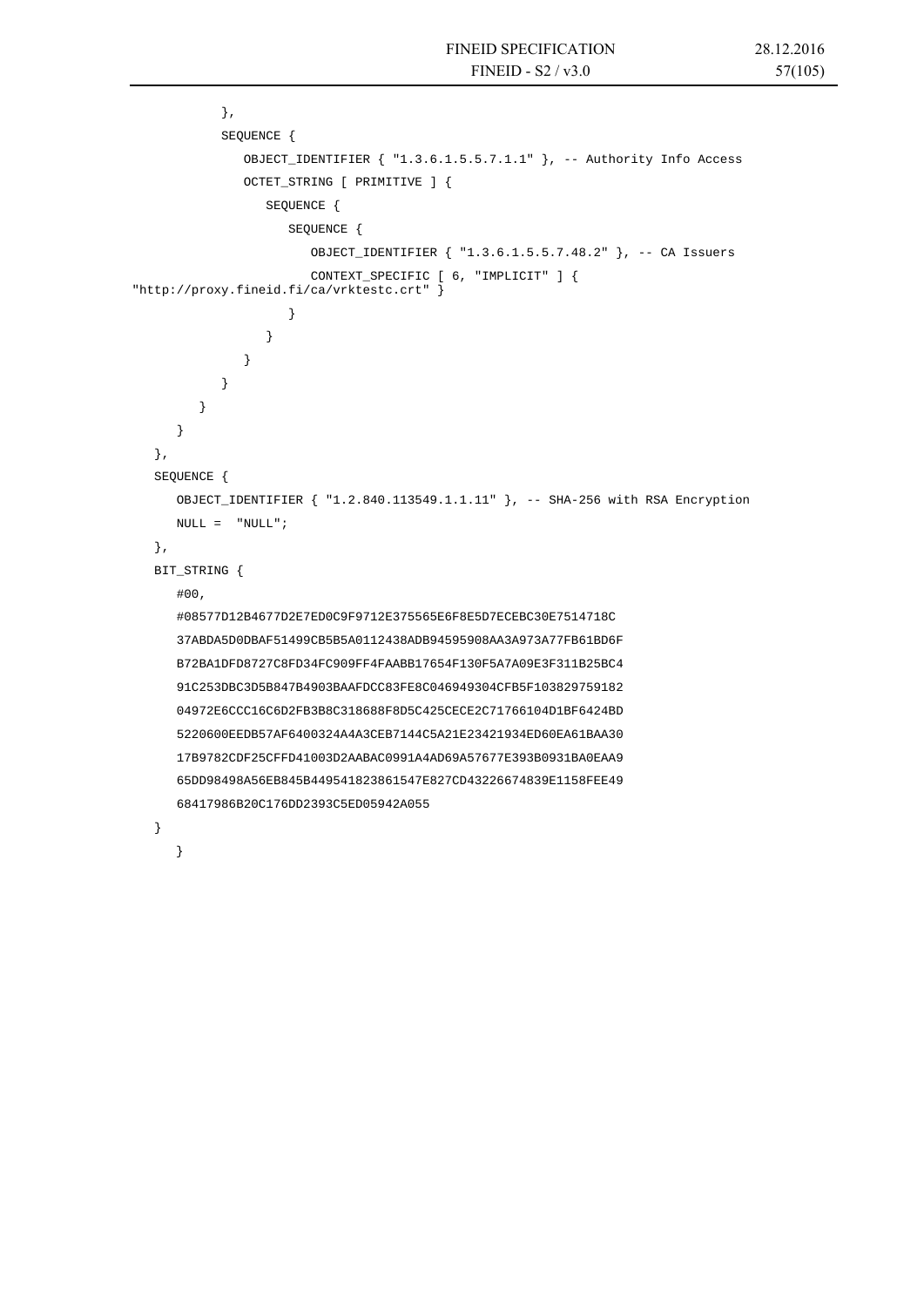### **10.3. Citizen Certificate - Authentication & Encryption**

```
SEQUENCE { 
    SEQUENCE { 
       CONTEXT_SPECIFIC [ 0 ] { 
       INTEGER = 2i -- x509v3 certificate
       }, 
       INTEGER = 101001326; -- Certificate serial number 
       SEQUENCE { 
         OBJECT IDENTIFIER \{  "1.2.840.113549.1.1.11" \}, -- SHA-256 with RSA Encryption
         NULL = "NULL"; }, 
       SEQUENCE { 
          SET { 
             SEQUENCE { 
                OBJECT_IDENTIFIER = "2.5.4.6"; -- id-at-countryName 
                PrintableString = "FI"; 
 } 
          }, 
          SET { 
             SEQUENCE { 
                OBJECT_IDENTIFIER = "2.5.4.10"; -- id-at-organizationName 
                PrintableString { "Vaestorekisterikeskus TEST" } 
 } 
          }, 
          SET { 
             SEQUENCE { 
                OBJECT_IDENTIFIER = "2.5.4.11"; -- id-at-organizationalUnitName 
                PrintableString { "Testivarmenteet" } 
             } 
          }, 
          SET { 
             SEQUENCE { 
                OBJECT_IDENTIFIER = "2.5.4.3"; -- id-at-commonName 
                PrintableString { "VRK CA for Test Purposes - G3" } 
             } 
 } 
       }, 
       SEQUENCE { 
         UTCTime { "161019080245Z" }, -- not before
          UTCTime { "211010205959Z" } -- not after 
       }, 
       SEQUENCE { 
          SET { 
             SEQUENCE { 
                OBJECT_IDENTIFIER = "2.5.4.6"; -- id-at-countryName
```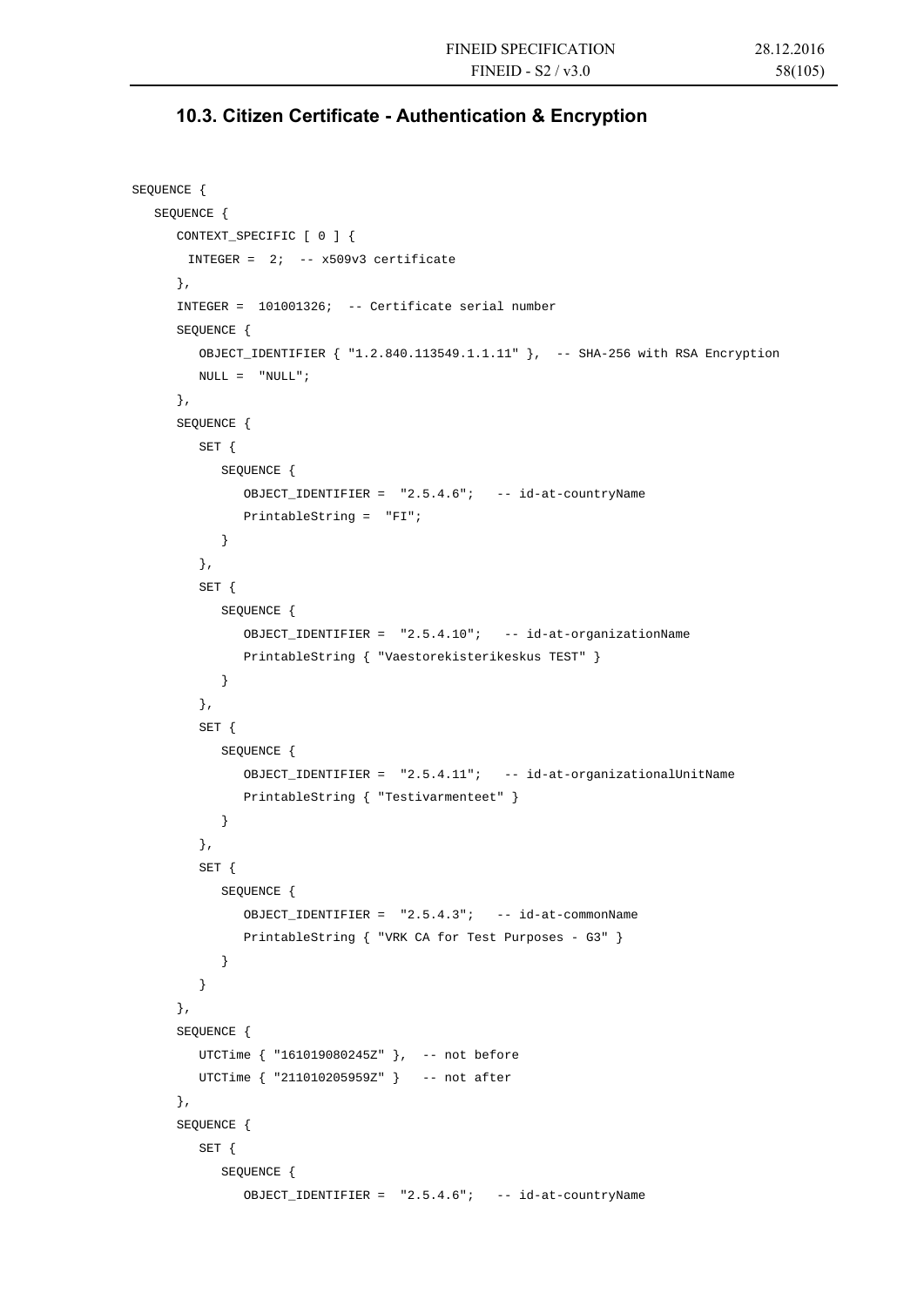```
 PrintableString = "FI"; 
 } 
         }, 
          SET { 
             SEQUENCE { 
                OBJECT_IDENTIFIER = "2.5.4.5"; -- id-at-serialNumber 
                PrintableString { "123456789" } 
 } 
          }, 
          SET { 
             SEQUENCE { 
                OBJECT_IDENTIFIER = "2.5.4.42"; -- id-at-givenName 
                PrintableString { "IIKKA" } 
             } 
         }, 
         SET { 
             SEQUENCE { 
                OBJECT_IDENTIFIER = "2.5.4.4"; -- id-at-surName 
                UTF8String { "SPECIMEN-BACÄNO" } 
 } 
         }, 
         SET { 
             SEQUENCE { 
               OBJECT IDENTIFIER = "2.5.4.3"; -- id-at-commonName
                UTF8String { "SPECIMEN-BACÄNO IIKKA 123456789" } 
 } 
 } 
      }, 
      SEQUENCE { 
         SEQUENCE { 
             OBJECT_IDENTIFIER { "1.2.840.113549.1.1.1" }, -- RSA encryption 
            \texttt{NULL} = \texttt{``NULL''} }, 
          BIT_STRING [ PRIMITIVE ] { 
             #00, 
             SEQUENCE { 
                INTEGER { 
                   #00BEF0A2C04A0D23F504E5A68AC1EC08ACF51728EFC39AA4D74847F391 
                   BFE0C1C4E8CEC5DA21846FA0A6B53AEC98E990CBBD8F79697CD8388D5962 
                   E454FA2BA88026709D46D34BA37CCC07D99E613A231F96147DD5654C8F51 
                   379B28D80937D7F81102505B13F682D44C47A4A6D443AFEAE74456C958A9 
                   7EBD293FFCF098AE386C08F51A47ADC39405B4412E87D40803088F34B2B3 
                   3D65B7A5FC2E16B6871A7BE21AE9ED3F2D962939AD9DAB05DD6DD4124ED0 
                   956BB1517EE2159E0E08100C5F0DE83ACC759558BDAFFB7E469A48E6D936 
                   ADBF1DAAD05275782683300E25414CA1D12E5BB0D2CA92E2049BD22DE3FE 
                   D77B9B661A2DF23D8385A6E1FF8D27853B57 
                }, 
               INTEGER = 65537;
```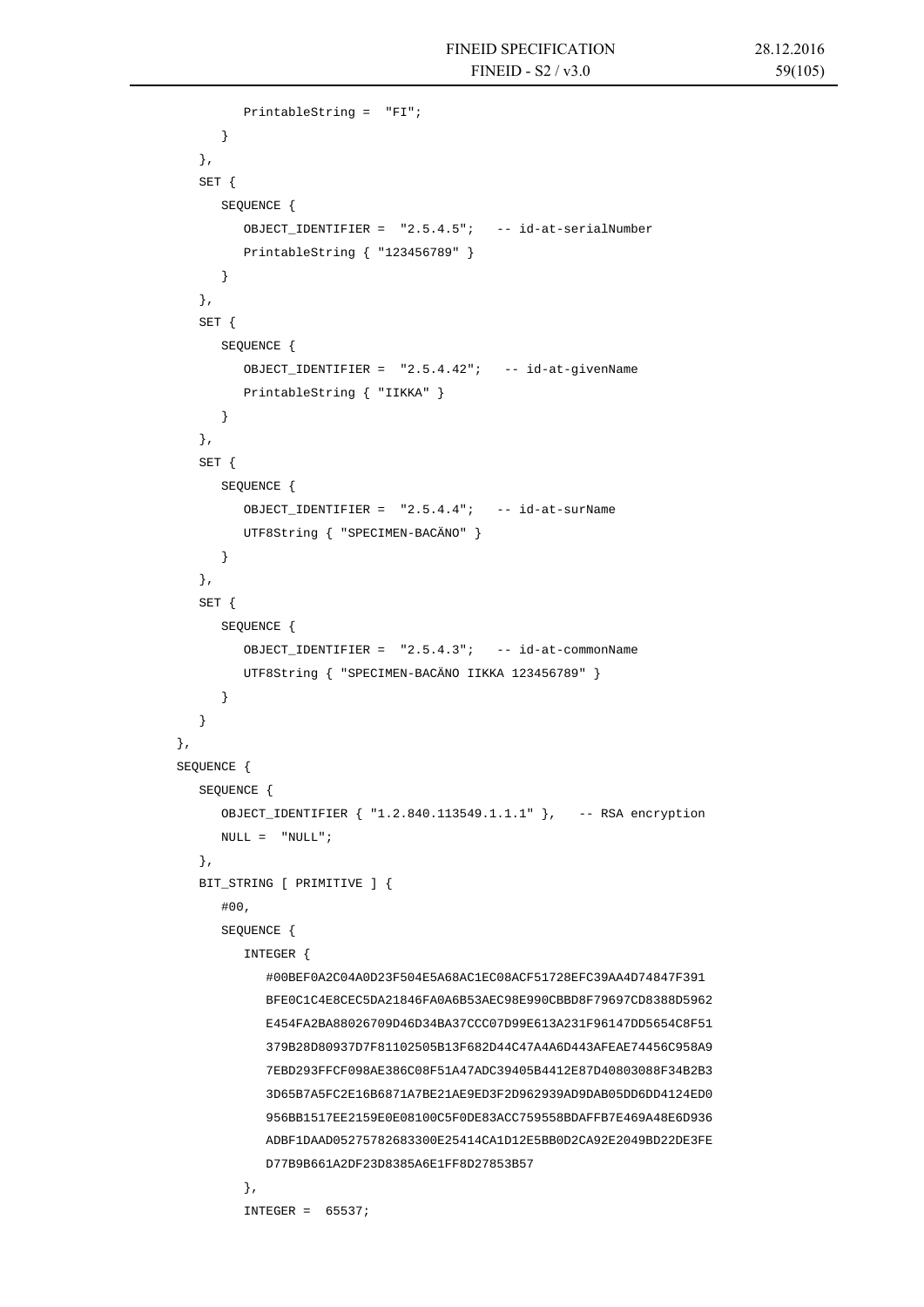```
 } 
         } 
      }, 
      CONTEXT_SPECIFIC [ 3 ] { 
         SEQUENCE { 
           SEQUENCE { 
              OBJECT_IDENTIFIER = "2.5.29.35"; -- Authority Key Identifier 
              OCTET_STRING [ PRIMITIVE ] { 
                 SEQUENCE { 
                   CONTEXT_SPECIFIC [ 0, "IMPLICIT" ] { 
#5BCE869CC75343E602B9FB716C8C6DA320E5B1F8 } 
 } 
 } 
           }, 
           SEQUENCE { 
              OBJECT_IDENTIFIER = "2.5.29.14"; -- Subject Key Identifier 
              OCTET_STRING [ PRIMITIVE ] { OCTET_STRING { 
#C30EEE8FAE497A6132AFBD711E9763F735A70D7D } } 
            }, 
           SEQUENCE { 
              OBJECT_IDENTIFIER = "2.5.29.15"; -- Key Usage 
             BOOLEAN = \#FF; -- critical
              OCTET_STRING [ PRIMITIVE ] { 
                 BIT_STRING { #04, #B0 } -- digitalSignature, keyEncipherment, 
dataEncipherment 
 } 
           }, 
           SEQUENCE { 
              OBJECT_IDENTIFIER = "2.5.29.32"; -- Certificate Policies 
              OCTET_STRING [ PRIMITIVE ] { 
                 SEQUENCE { 
                   SEQUENCE { 
                      OBJECT_IDENTIFIER { "1.2.246.517.99.10.32.1" }, -- Test Purposes G3 
CPS 
                      SEQUENCE { 
                         SEQUENCE { 
                            OBJECT_IDENTIFIER { "1.3.6.1.5.5.7.2.1" }, -- CPS 
                            IA5String { "http://www.fineid.fi/cps99/" } 
 }, 
                        SEQUENCE {
                            OBJECT_IDENTIFIER { "1.3.6.1.5.5.7.2.2" }, -- User notice 
                            SEQUENCE { 
                              VisibleString { 
                                 "Varmennepolitiikka on saatavilla - Certifikat policy 
finns - Certificate policy is available http://www.fineid.fi/cps99" 
 } 
 } 
 } 
 } 
 }
```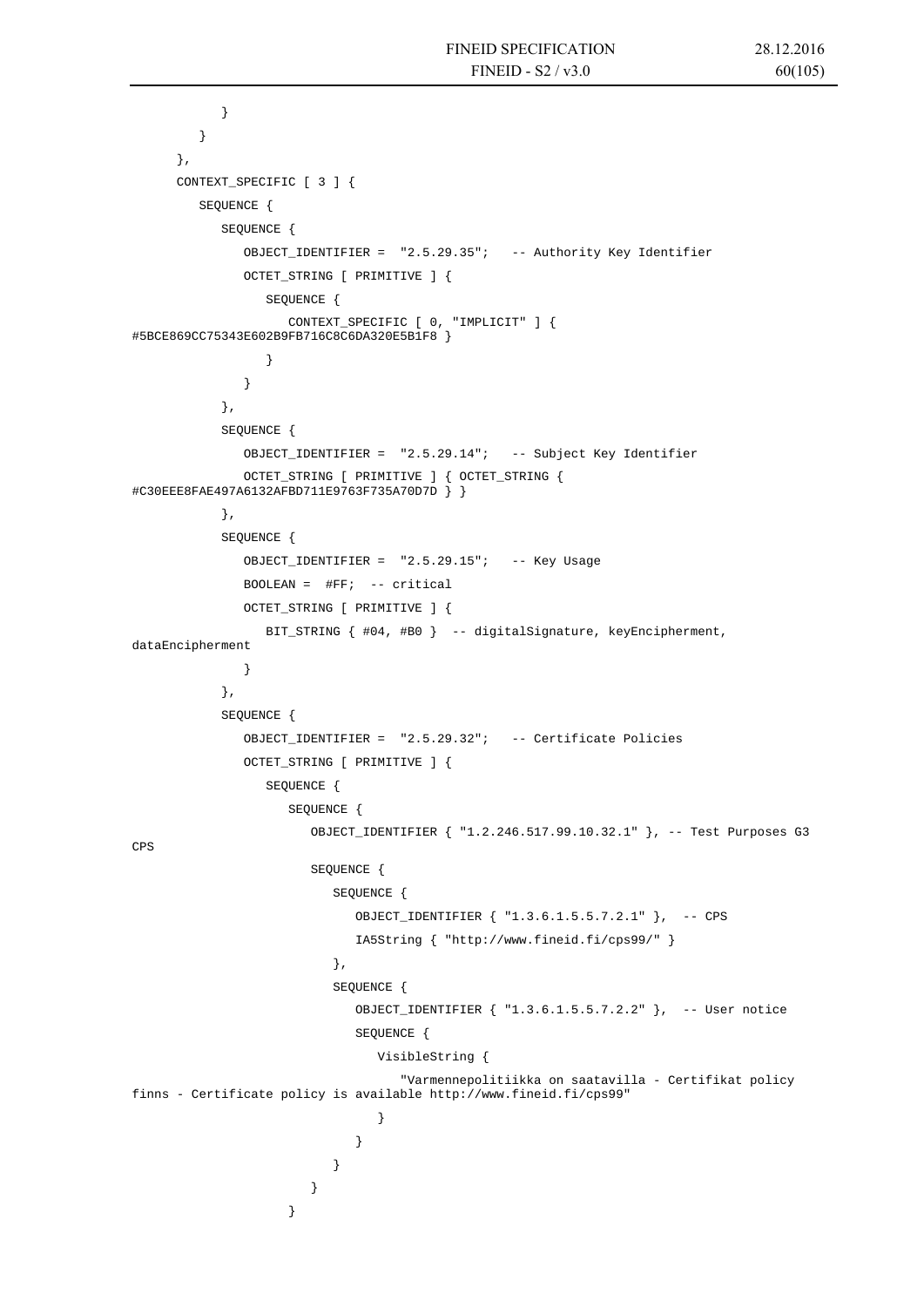```
 } 
 } 
           }, 
           SEQUENCE { 
             OBJECT_IDENTIFIER = "2.5.29.19"; -- Basic Constraints 
            BOOLEAN = \#FF; -- critical
             OCTET_STRING [ PRIMITIVE ] { 
               SEQUENCE \{ BOOLEAN = #00; \} -- CA Certificate=False
 } 
           }, 
           SEQUENCE { 
             OBJECT_IDENTIFIER = "2.5.29.31"; -- CRL Distribution Points 
             OCTET_STRING [ PRIMITIVE ] { 
                SEQUENCE { 
                  SEQUENCE { 
                     CONTEXT_SPECIFIC [ 0 ] { 
                        CONTEXT_SPECIFIC [ 0 ] { 
                          CONTEXT_SPECIFIC [ 6, "IMPLICIT" ] { 
"http://proxy.fineid.fi/crl/vrktp3c.crl" } 
 } 
 } 
 } 
 } 
 } 
           }, 
           SEQUENCE { 
             OBJECT_IDENTIFIER { "1.3.6.1.5.5.7.1.1" }, -- authorityInfoAccess 
             OCTET_STRING [ PRIMITIVE ] { 
                SEQUENCE { 
                  SEQUENCE { 
                     OBJECT_IDENTIFIER { "1.3.6.1.5.5.7.48.2" }, -- caIssuers 
                     CONTEXT_SPECIFIC [ 6, "IMPLICIT" ] { 
"http://proxy.fineid.fi/ca/vrktp3.crt" } 
 }, 
                  SEQUENCE { 
                     OBJECT_IDENTIFIER { "1.3.6.1.5.5.7.48.1" }, -- OCSP 
                     CONTEXT_SPECIFIC [ 6, "IMPLICIT" ] { 
"http://ocsptest.fineid.fi/vrktp3" } 
 } 
 } 
 } 
 } 
 } 
      } 
   }, 
   SEQUENCE { 
     OBJECT_IDENTIFIER { "1.2.840.113549.1.1.11" }, -- sha256withRSA 
    NULL = "NULL"; },
```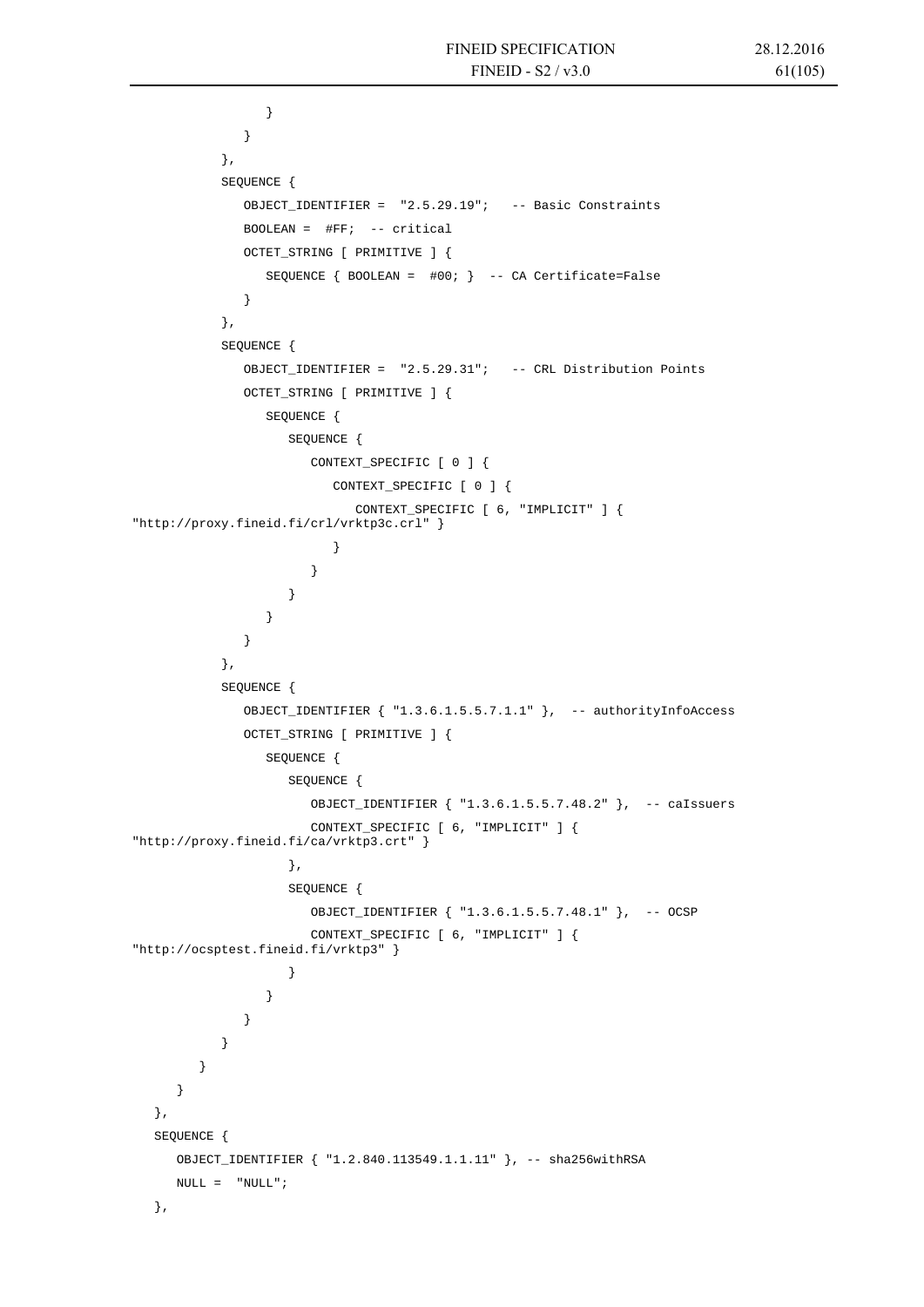#### BIT\_STRING {

#00,

}

}

 #0B27944ED1F792144B0E282B92CFEC705C203A2A5C083DB5BB789C9AA3 1F49C3F11DF06DBB129A414BA301AC8A6B477C59E178189A08B821C245BB 5D81DDE3157E290DEADA994C1A91F8A4C59D68882112E3C8B837563F9764 E06BBD5B8C52F43F782987D2A4BCD162EC3182F72A8A9F981754D1B72810 13813779BE5040A76F6A9F3C79E78615FAE8323D9058C0F2AE77B0BB0B04 A7303C57C24758D40B28E3CD2CF98986ED7F85F62F9718D50D0AC031E96A 4C2C9A60E49FF21FEDAA74F66B650792E6804CEA68FADAA1A85F94B26819 CAFA08183DEC99824C2CCEE9A3A9F7DCEB7620960C66D2D4C1BF27CDA5D4 34B7311C2D29E5A827EE3D377105C7BC4DECBB93C430D2FB3F2EACC80BAF 2A5F9A6BC42355238C905D9269D92DA9E42509C5AC62FF799BA8CC1F2F42 EFAEABF0DF3CA8A3FDD7F1F34F3067A42843A92530288E94B7561B3416AC 5875046CD65BC07C6B9E58F86C940F1A83DC21B829723A5CA6C9F5134336 72D0C8AB942CC2BD67D1C6E5D3E0D83F23569271BDE00EBBA6D4C9AD5EF5 A82A761EF3920F2E713971C36F3F267672352C03C283EFC7F1C73DED1E4A DB14AB469BE0429ECD68FF5DF85A162CD40CDCCD58991183FB381B0BA812 35D457AEA9BFB186EFBA0A175B9D7FAB02037F0CED07956DED4144A87DF2 B783C94E7C79BA3D39564FE3E25A37C18D3D51EFED47E35B9CA0391ADFB3 1E4F03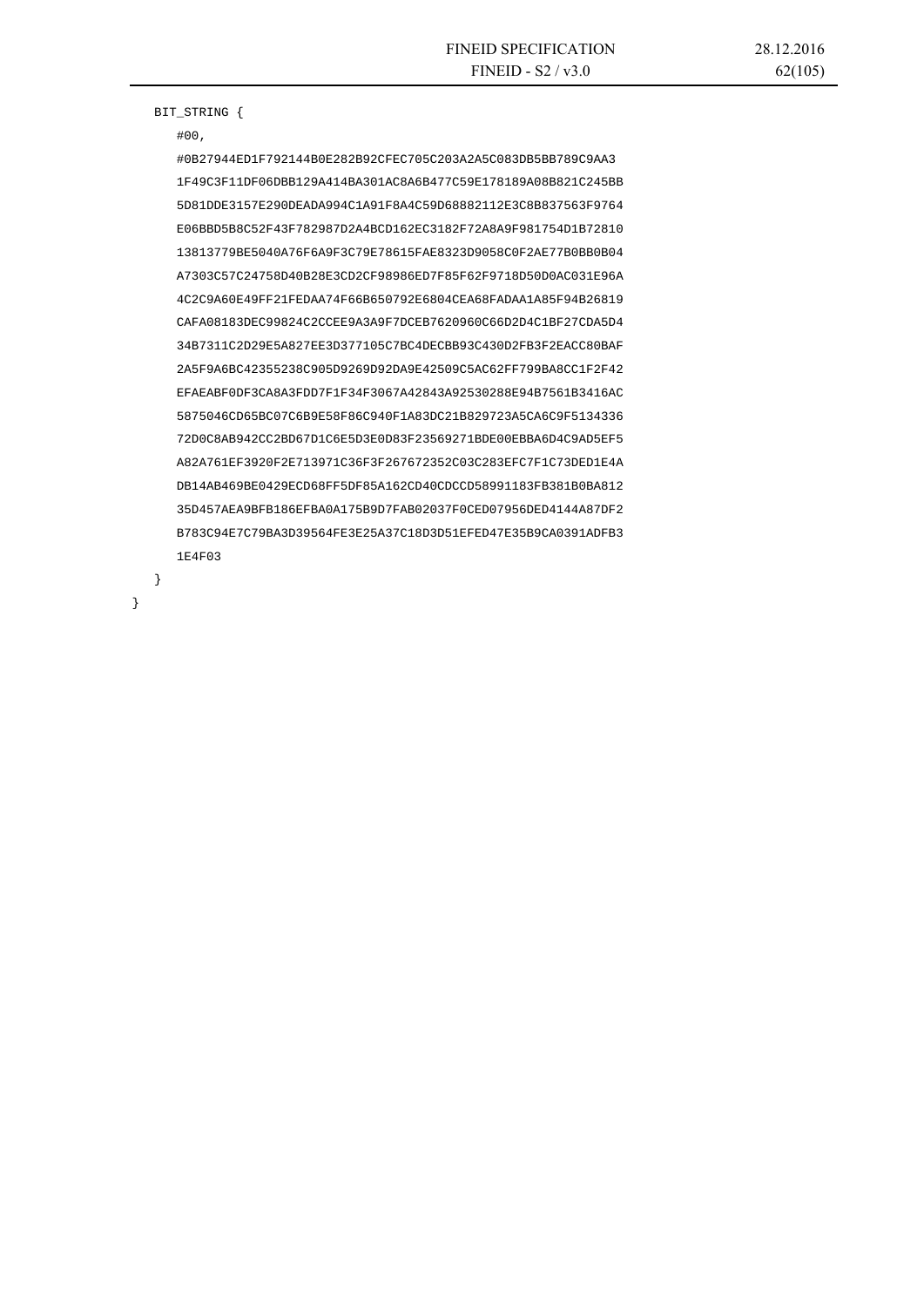### **10.4. Citizen Certificate - Non Repudiation (RSA)**

```
SEQUENCE { 
    SEQUENCE { 
       CONTEXT_SPECIFIC [ 0 ] { 
       INTEGER = 2i -- x509v3 certificate
      }, 
       INTEGER = 101001327; -- Certificate serial number 
       SEQUENCE { 
          OBJECT_IDENTIFIER { "1.2.840.113549.1.1.11" }, -- SHA-256 with RSA Encryption 
         NULL = "NULL"; }, 
       SEQUENCE { 
          SET { 
             SEQUENCE { 
                OBJECT_IDENTIFIER = "2.5.4.6"; -- id-at-countryName 
                PrintableString = "FI"; 
             } 
          }, 
          SET { 
             SEQUENCE { 
                OBJECT_IDENTIFIER = "2.5.4.10"; -- id-at-organizationName 
                PrintableString { "Vaestorekisterikeskus TEST" } 
 } 
          }, 
          SET { 
             SEQUENCE { 
                OBJECT_IDENTIFIER = "2.5.4.11"; -- id-at-organizationalUnitName 
                PrintableString { "Testivarmenteet" } 
             } 
          }, 
          SET { 
             SEQUENCE { 
               OBJECT IDENTIFIER = "2.5.4.3"; -- id-at-commonName
                PrintableString { "VRK CA for Test Purposes - G3" } 
 } 
 } 
       }, 
       SEQUENCE { 
         UTCTime { "161019080248Z" }, -- not before
          UTCTime { "211010205959Z" } -- not after 
       }, 
       SEQUENCE { 
          SET { 
             SEQUENCE { 
                OBJECT_IDENTIFIER = "2.5.4.6"; -- id-at-countryName 
                PrintableString = "FI";
```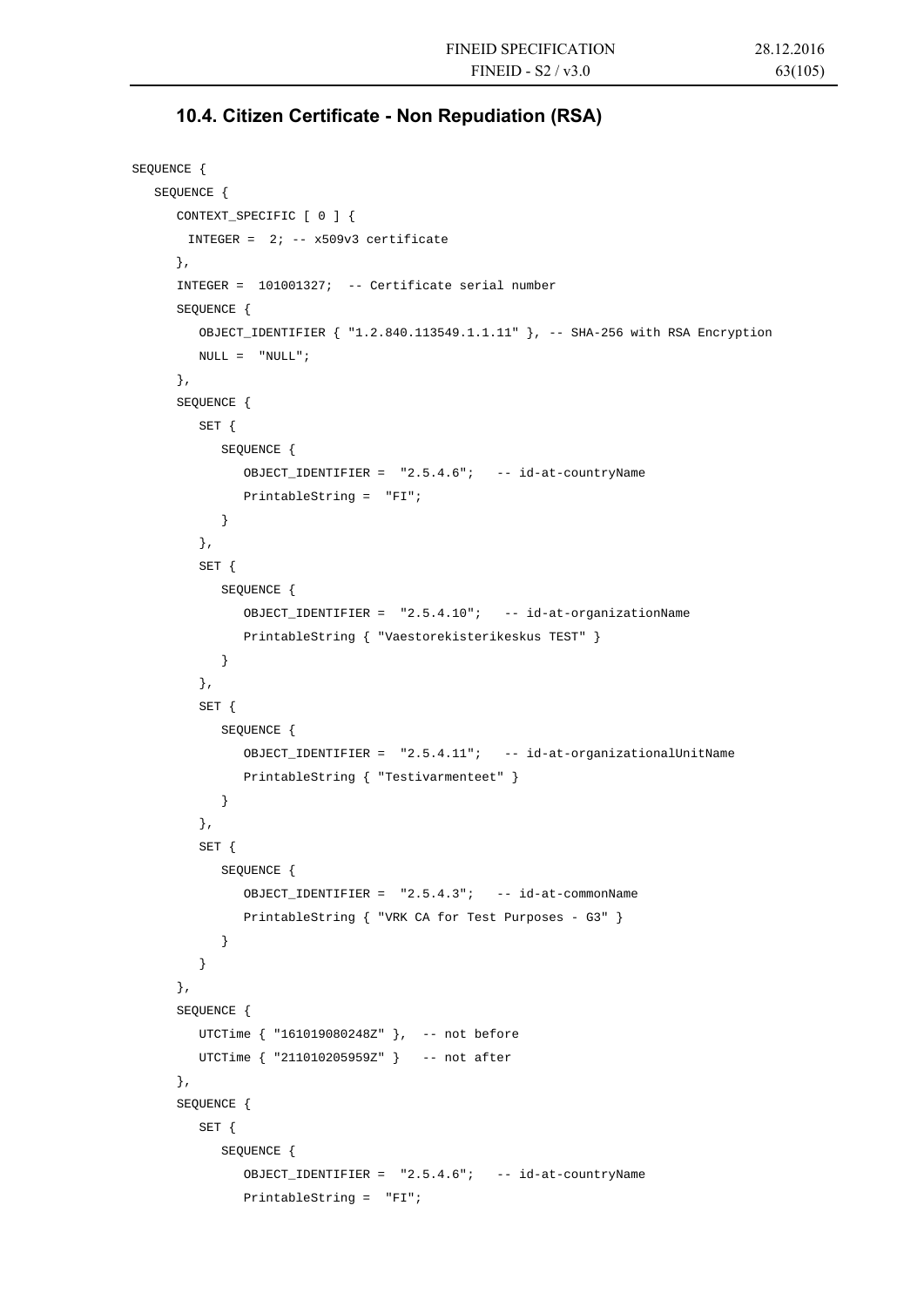```
 } 
          }, 
          SET { 
             SEQUENCE { 
               OBJECT IDENTIFIER = "2.5.4.5"; -- id-at-serialNumber
                PrintableString { "123456789" } 
 } 
          }, 
          SET { 
             SEQUENCE { 
                OBJECT_IDENTIFIER = "2.5.4.42"; -- id-at-givenName 
                PrintableString { "IIKKA" } 
 } 
          }, 
          SET { 
             SEQUENCE { 
               OBJECT IDENTIFIER = "2.5.4.4"; -- id-at-surName
                UTF8String { "SPECIMEN-BACÄNO" } 
 } 
          }, 
          SET { 
             SEQUENCE { 
                OBJECT_IDENTIFIER = "2.5.4.3"; -- id-at-commonName 
                UTF8String { "SPECIMEN-BACÄNO IIKKA 123456789" } 
 } 
          } 
       }, 
       SEQUENCE { 
          SEQUENCE { 
             OBJECT_IDENTIFIER { "1.2.840.113549.1.1.1" }, -- RSA encryption 
            \begin{array}{rcl} \textsc{NULL} & = & \textsc{``NULL''} \; ; \end{array} }, 
          BIT_STRING [ PRIMITIVE ] { 
             #00, 
             SEQUENCE { 
                INTEGER { 
                   #00DA10F8C69F1BBA5B4DD36D429F04453E4333CA17995F30EAD3BEF4ED 
                   78DE56FBACA952A887E18902D998D8E8FD9D15DCADEC0687AD9C201D9494 
                   A8DD90C4591E86AC3A2C88FB10AC3AA103F806FEFDE4B26903A4FAB7FB67 
                   0FCA9D915683BA7CA650396F932EE5A4BD0243508CF8B919837F0E4CAD0A 
                   E495AF05B95C4878F98039D4C07F14E6963FEC48060466029DEE8718FDAA 
                   78A05F530E8C21483E28DA759E235B46FDFEFFEE1A2E2CCF34B06C1B8569 
                   D255805A21CA49F03F8079987D6ADF02653A5B4ABA916CEE112B36FC6F2D 
                   A4BCA946D8F13E275E8B1282F439BC16028FB86FDC575A57A9C777662A8F 
                   7D7FCF60E735DBD212A1741302F646F1A511 
                }, 
               INTEGER = 65537; }
```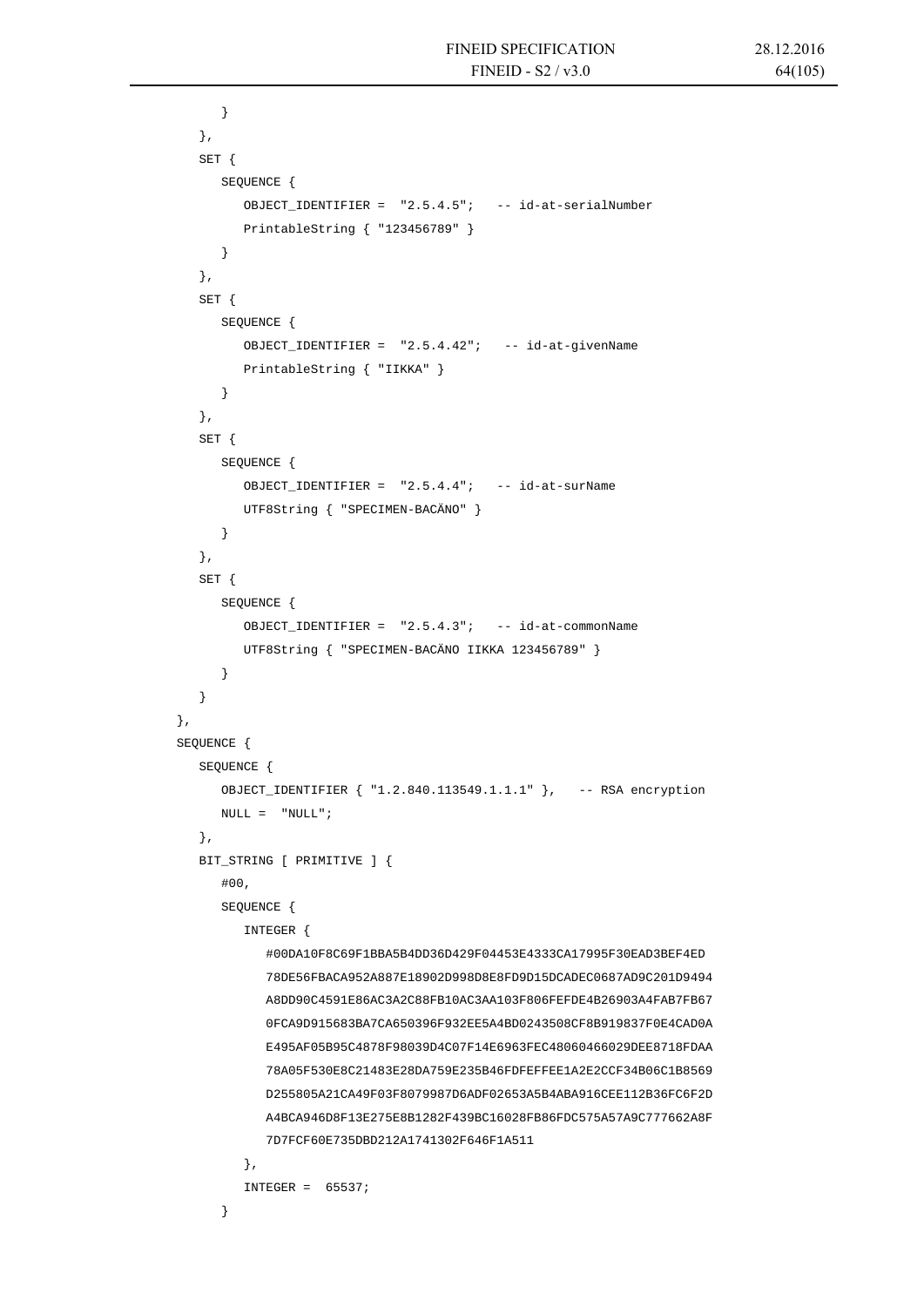```
 } 
      }, 
      CONTEXT_SPECIFIC [ 3 ] { 
         SEQUENCE { 
           SEQUENCE { 
              OBJECT_IDENTIFIER = "2.5.29.35"; -- Authority Key Identifier 
              OCTET_STRING [ PRIMITIVE ] { 
                 SEQUENCE { 
                   CONTEXT_SPECIFIC [ 0, "IMPLICIT" ] { 
#5BCE869CC75343E602B9FB716C8C6DA320E5B1F8 } 
 } 
 } 
           }, 
           SEQUENCE { 
              OBJECT_IDENTIFIER = "2.5.29.14"; -- Subject Key Identifier 
              OCTET_STRING [ PRIMITIVE ] { OCTET_STRING { 
#E391D694D40D15B9883D372D0E00DD2C6F7F84EB } } 
           }, 
           SEQUENCE { 
             OBJECT IDENTIFIER = "2.5.29.15"; -- Key Usage
              BOOLEAN = #FF; -- critical 
              OCTET_STRING [ PRIMITIVE ] { 
                 BIT_STRING { #06, #40 } -- nonRepudiation 
 } 
           }, 
           SEQUENCE { 
              OBJECT_IDENTIFIER = "2.5.29.32"; -- Certificate Policies 
             OCTET STRING [ PRIMITIVE ] {
                 SEQUENCE { 
                   SEQUENCE { 
                      OBJECT_IDENTIFIER { "1.2.246.517.99.10.32.1" }, -- Test Purposes G3 
CPS 
                      SEQUENCE { 
                         SEQUENCE { 
                           OBJECT_IDENTIFIER { "1.3.6.1.5.5.7.2.1" }, -- CPS 
                           IA5String { "http://www.fineid.fi/cps99/" } 
 }, 
                         SEQUENCE { 
                           OBJECT_IDENTIFIER { "1.3.6.1.5.5.7.2.2" }, -- User notice 
                           SEQUENCE { 
                              VisibleString { 
                                 "Varmennepolitiikka on saatavilla - Certifikat policy 
finns - Certificate policy is available http://www.fineid.fi/cps99" 
 } 
 } 
 } 
 } 
 } 
 }
```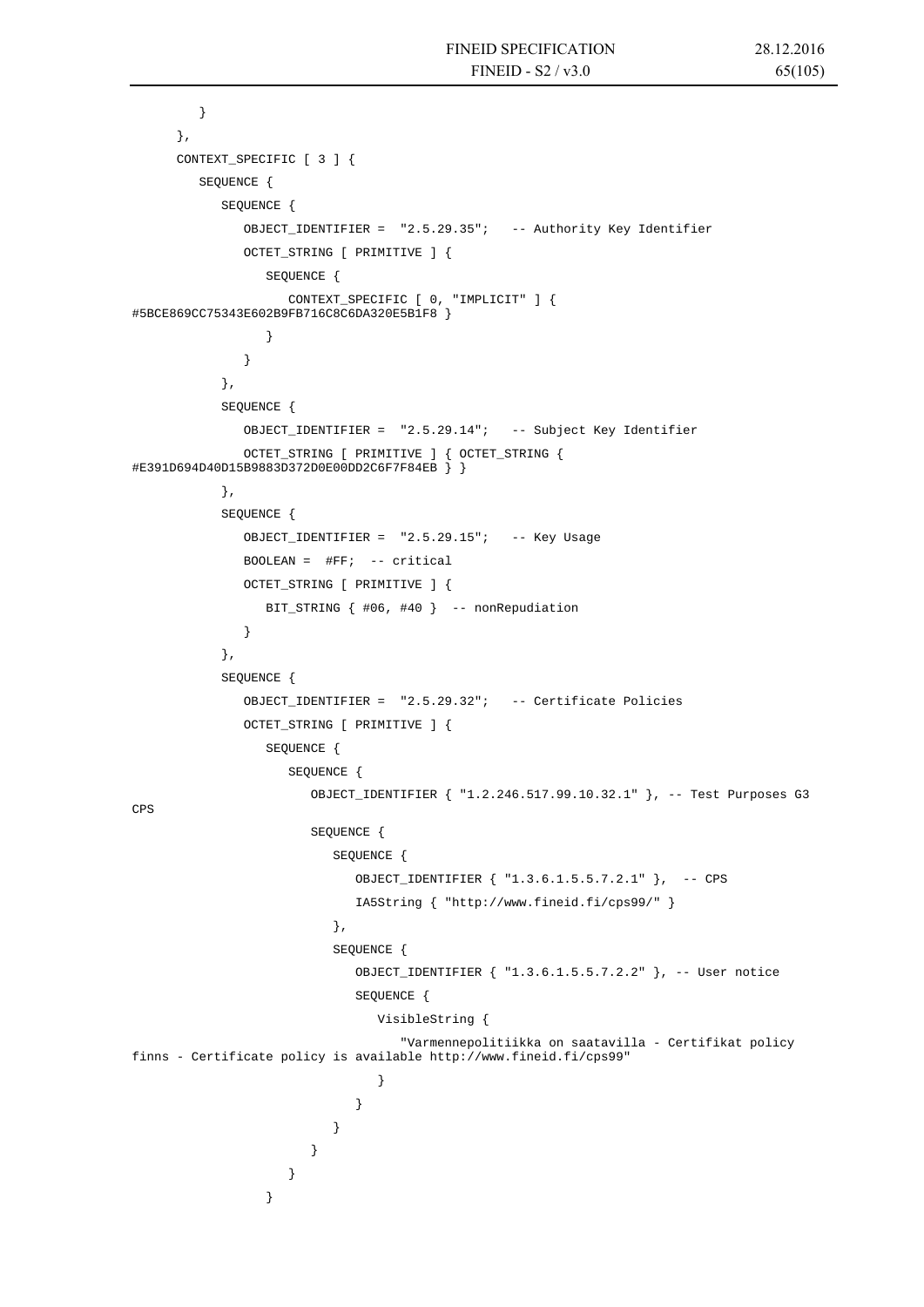```
 } 
           }, 
           SEQUENCE { 
             OBJECT_IDENTIFIER = "2.5.29.19"; -- Basic Constraints 
            BOOLEAN = \#FF; -- critical
             OCTET_STRING [ PRIMITIVE ] { 
               SEQUENCE \{ BOOLEAN = #00; \} -- CA Certificate=False
 } 
           }, 
           SEQUENCE { 
             OBJECT_IDENTIFIER = "2.5.29.31"; -- CRL Distribution Points 
             OCTET_STRING [ PRIMITIVE ] { 
                SEQUENCE { 
                   SEQUENCE { 
                     CONTEXT_SPECIFIC [ 0 ] { 
                        CONTEXT_SPECIFIC [ 0 ] { 
                          CONTEXT_SPECIFIC [ 6, "IMPLICIT" ] { 
"http://proxy.fineid.fi/crl/vrktp3c.crl" } 
 } 
 } 
 } 
 } 
 } 
           }, 
           SEQUENCE { 
             OBJECT_IDENTIFIER { "1.3.6.1.5.5.7.1.1" }, -- CA Information Access 
            OCTET STRING [ PRIMITIVE ] {
                SEQUENCE { 
                   SEQUENCE { 
                     OBJECT_IDENTIFIER { "1.3.6.1.5.5.7.48.2" }, -- caIssuers 
                     CONTEXT_SPECIFIC [ 6, "IMPLICIT" ] { 
"http://proxy.fineid.fi/ca/vrktp3.crt" } 
 }, 
                   SEQUENCE { 
                     OBJECT_IDENTIFIER { "1.3.6.1.5.5.7.48.1" }, -- OCSP 
                     CONTEXT_SPECIFIC [ 6, "IMPLICIT" ] { 
"http://ocsptest.fineid.fi/vrktp3" }
 } 
 } 
 } 
           }, 
           SEQUENCE { 
             OBJECT_IDENTIFIER { "1.3.6.1.5.5.7.1.3" }, -- qcStatements 
             OCTET_STRING [ PRIMITIVE ] { 
                SEQUENCE { 
                   SEQUENCE { OBJECT_IDENTIFIER { "0.4.0.1862.1.1" } } -- qcs-QcCompliance 
 } 
 } 
 }
```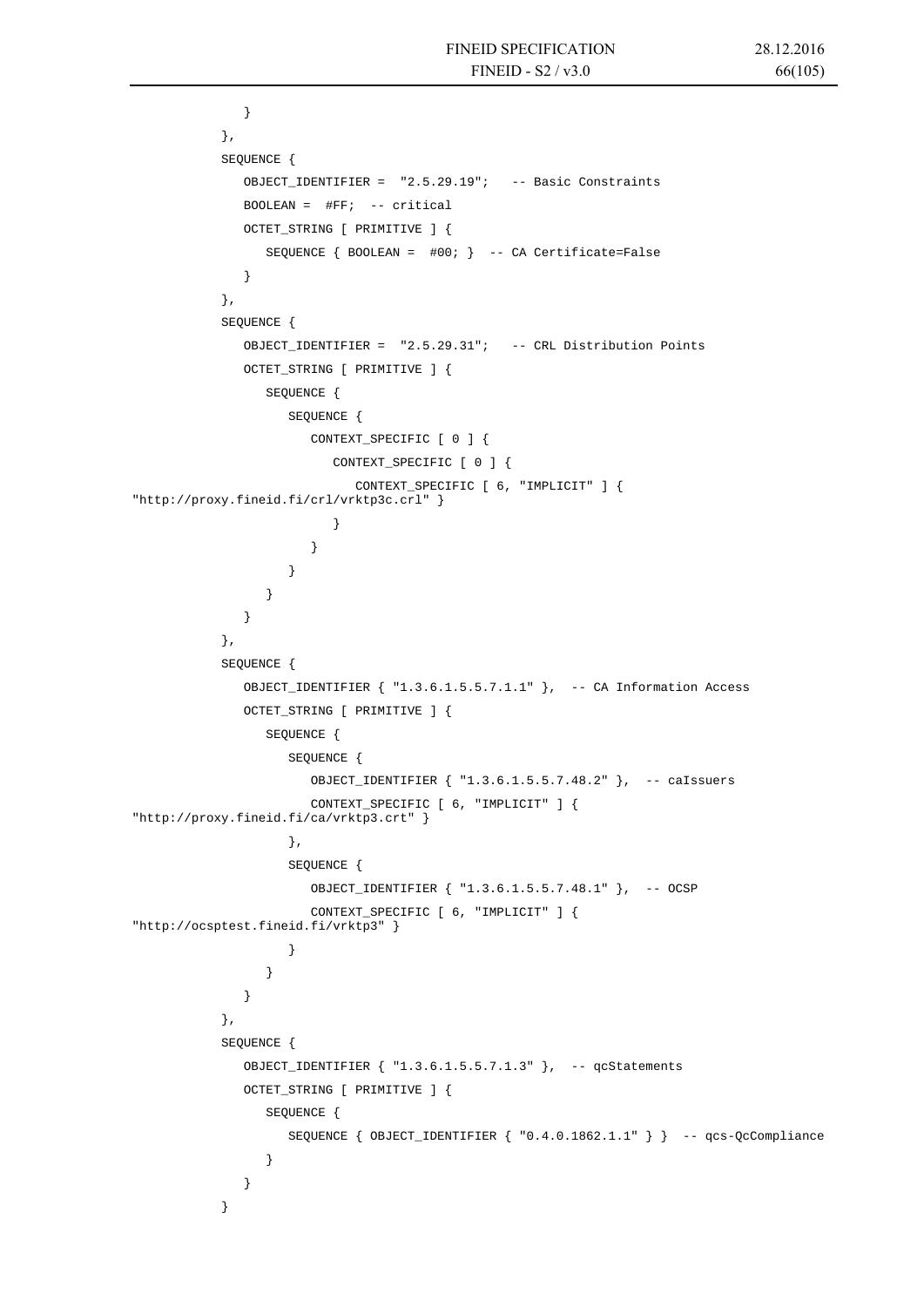```
 } 
       } 
    }, 
    SEQUENCE { 
       OBJECT_IDENTIFIER { "1.2.840.113549.1.1.11" }, -- sha256WithRSAEncryption 
      \begin{array}{rcl} \text{NULL} & = & \text{"NULL"} \end{array} }, 
   BIT_STRING { 
       #00, 
       #B2B37D7B588845E7CF87823B4EAD4F4AC7040859B2DF2EA4456EEF00E2 
       98C12E222F36953532C93887E57C0C68148BBA00CB381F21039C7ADA5ABE 
       9793A6F4A5AB5848ACBF73C82A89EBCA3387DBCC8E1978DA63E3B0F6F4D5 
       1FFBD4930F54C72782CDE5A49D890FC0940557F072AA6946B86C3ECFF51B 
       DC14A1CCF13B175C635476437C47F8832C99B384F34EAF9D7FCDACD5E955 
       38C8C6A9C24DAF4B271B05DF28CCFBFD7BCCB987AC59F580CCF652312DED 
       7E05052968EA84E3182D078A92494DF5D0154E2236BEF7D166FDCC8F91BE 
       461A4659C68F2AE0E7614207B2A26B3B3D28D7A3522E29F0AF461AD802B2 
       A3D14DB4E7B72CCB299A41D4319338CB3C60E0DC81F912183DF3E6073688 
       E442176505656F68DC5E7F2831CE9A5B1D6573E11E0335133DB8757E3CBF 
       E4B5CF6B2C782389BE401EDFF9CB4A632947A0A1FF645F9E7D3F22F79A30 
       F6E325E77688BC6CB957C39A27A108850AFBE9C539E647619BB5BE72BE77 
       96955E102DC916BD1E81E14B406F4D17B0B2A57E49E43D70113F8EF21E9B 
       F1FD375FB37AC377D15BF169685E9C5150F497A5129F4A489D5642B56421 
       DD532F0332125339B4585EFBC1D50B89C3787BC8C0B9368E0AE28667C16D 
       1898539016BDD1FE7C3CDDDF5B769AA0D4C332383CF5DA2B698FAEF15199 
       8CF507F9B73B69FDCFB215F9216639613FB9C1AFEEE9F1279F2C511F48AD 
       2D1830 
    }
```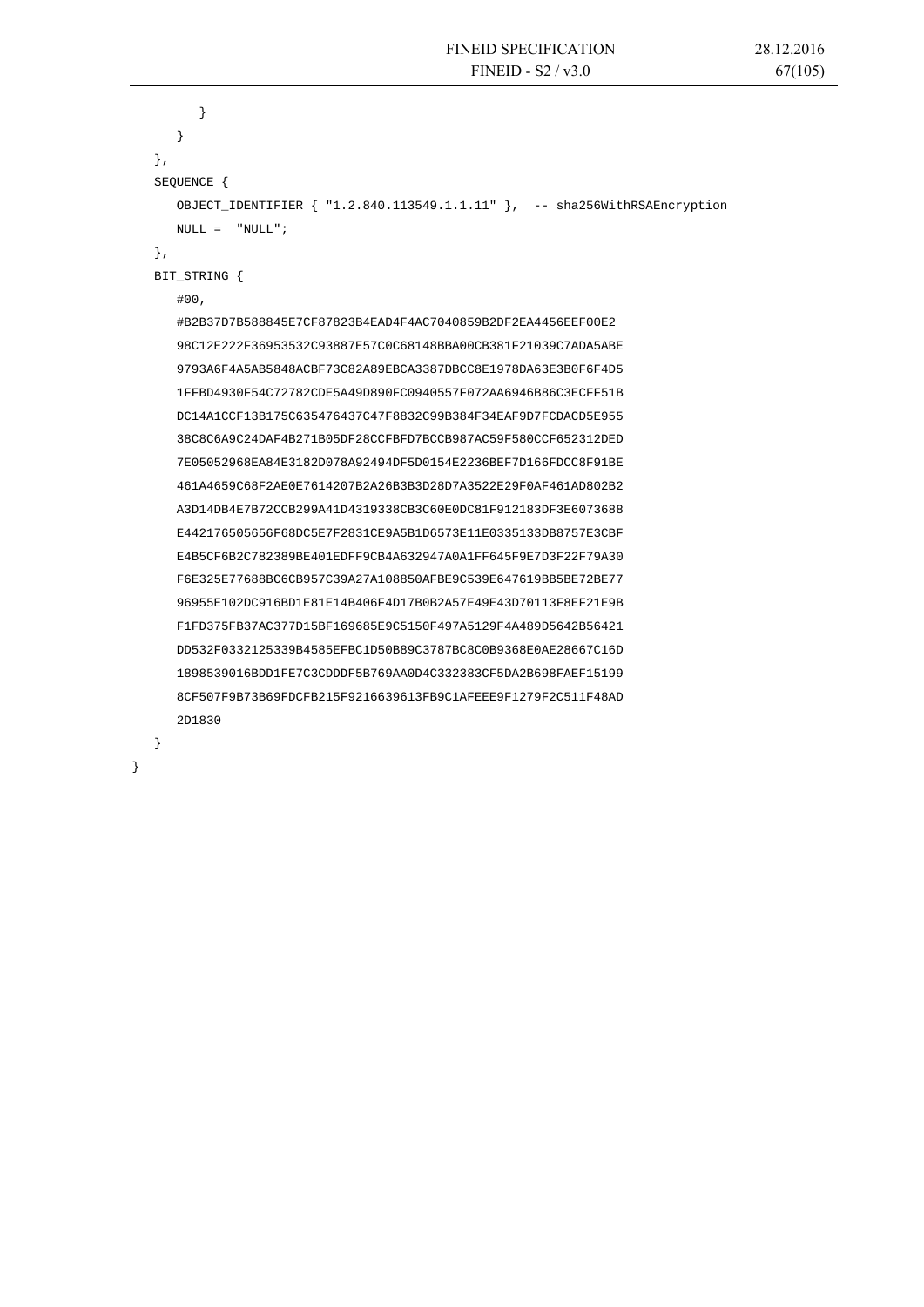# **10.5. Citizen Certificate - Non Repudiation (ECC)**

```
SEQUENCE { 
   SEQUENCE { 
       CONTEXT_SPECIFIC [ 0 ] { 
       INTEGER = 2i -- x509v3 certificate
      }, 
       INTEGER = 101001328; -- Certificate serial number 
       SEQUENCE { 
          OBJECT_IDENTIFIER { "1.2.840.113549.1.1.11" }, -- SHA-256 with RSA Encryption 
        NULL = "NULL"; }, 
       SEQUENCE { 
          SET { 
             SEQUENCE { 
                OBJECT_IDENTIFIER = "2.5.4.6"; -- id-at-countryName 
                PrintableString = "FI"; 
             } 
          }, 
          SET { 
             SEQUENCE { 
                OBJECT_IDENTIFIER = "2.5.4.10"; -- id-at-organizationName 
                PrintableString { "Vaestorekisterikeskus TEST" } 
 } 
          }, 
          SET { 
            SEOUENCE {
                OBJECT_IDENTIFIER = "2.5.4.11"; -- id-at-organizationalUnitName 
                PrintableString { "Testivarmenteet" } 
 } 
          }, 
          SET { 
             SEQUENCE { 
                OBJECT_IDENTIFIER = "2.5.4.3"; -- id-at-commonName 
                PrintableString { "VRK CA for Test Purposes - G3" } 
 } 
          } 
       }, 
       SEQUENCE { 
         UTCTime { "161019080252Z" }, -- not before 
          UTCTime { "211010205959Z" } -- not after 
       }, 
       SEQUENCE { 
          SET { 
             SEQUENCE { 
                OBJECT_IDENTIFIER = "2.5.4.6"; -- id-at-countryName 
                PrintableString = "FI";
```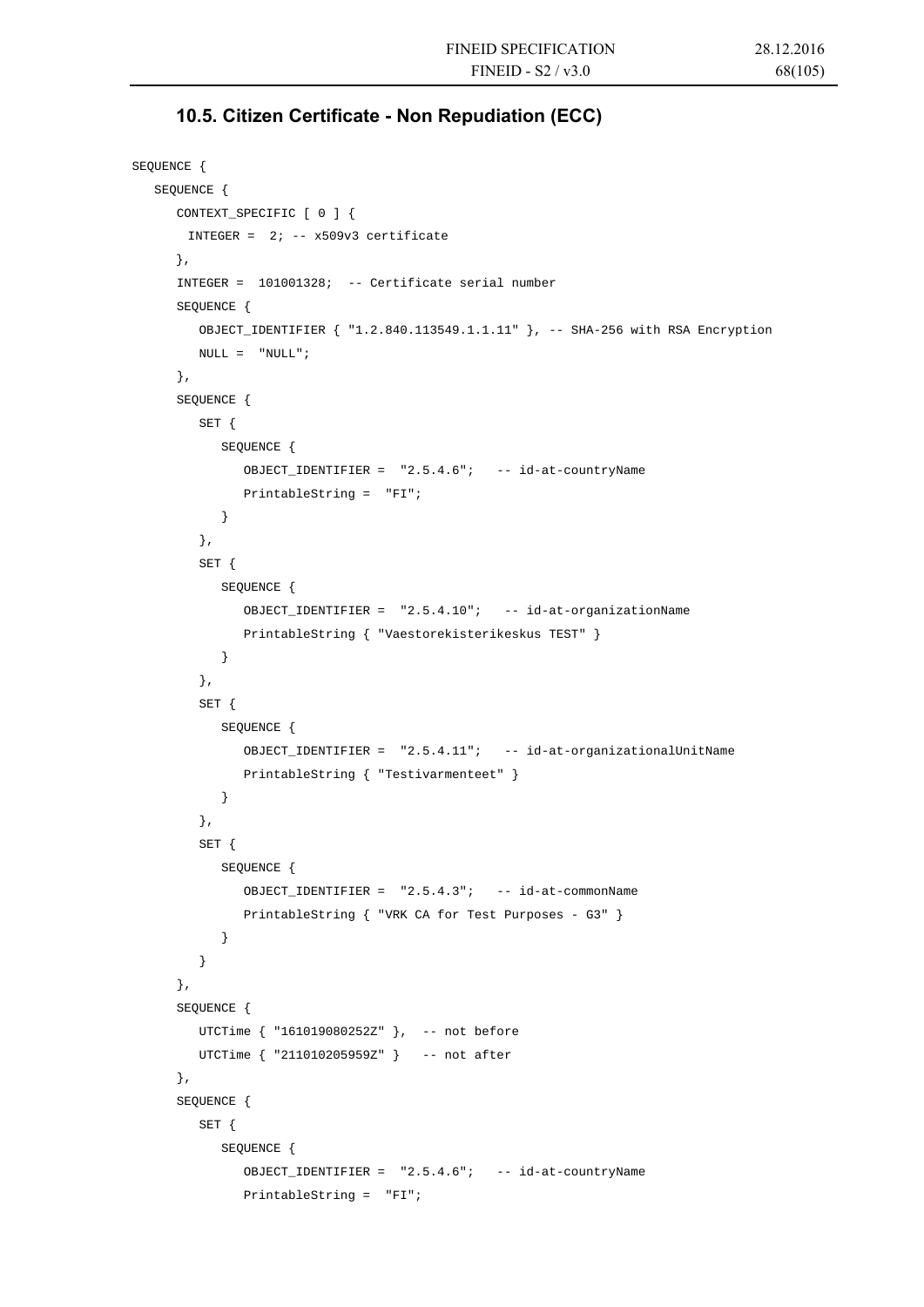```
 } 
          }, 
         SET { 
            SEQUENCE { 
              OBJECT IDENTIFIER = "2.5.4.5"; -- id-at-serialNumber
               PrintableString { "123456789" } 
 } 
          }, 
         SET { 
            SEQUENCE { 
               OBJECT_IDENTIFIER = "2.5.4.42"; -- id-at-givenName 
               PrintableString { "IIKKA" } 
 } 
          }, 
         SET { 
            SEQUENCE { 
              OBJECT IDENTIFIER = "2.5.4.4"; -- id-at-surName
               UTF8String { "SPECIMEN-BACÄNO" } 
 } 
         }, 
         SET { 
            SEQUENCE { 
               OBJECT_IDENTIFIER = "2.5.4.3"; -- id-at-commonName 
               UTF8String { "SPECIMEN-BACÄNO IIKKA 123456789" } 
 } 
          } 
      }, 
       SEQUENCE { 
         SEQUENCE { 
            OBJECT_IDENTIFIER { "1.2.840.10045.2.1" }, -- Elliptic curve cryptography 
            OBJECT_IDENTIFIER { "1.2.840.10045.3.1.7" } -- 256bit curve szOID_ECC_CURVE_P256 
         }, 
         BIT_STRING { 
            #00, 
             #04AF5CA6E95DCDF9E5EB187E4E4C7EDE66C552F19037A5000EC4C09B15 
            798AC23F776BB8320AF54B5A8BFA88096E1F7F8B65B66A1A1E3187F3B6DD 
            745788FBB734 
         } 
       }, 
       CONTEXT_SPECIFIC [ 3 ] { 
         SEQUENCE { 
            SEQUENCE { 
                OBJECT_IDENTIFIER = "2.5.29.35"; -- Authority Key Identifier 
                OCTET_STRING [ PRIMITIVE ] { 
                   SEQUENCE { 
                     CONTEXT_SPECIFIC [ 0, "IMPLICIT" ] { 
#5BCE869CC75343E602B9FB716C8C6DA320E5B1F8 } 
 }
```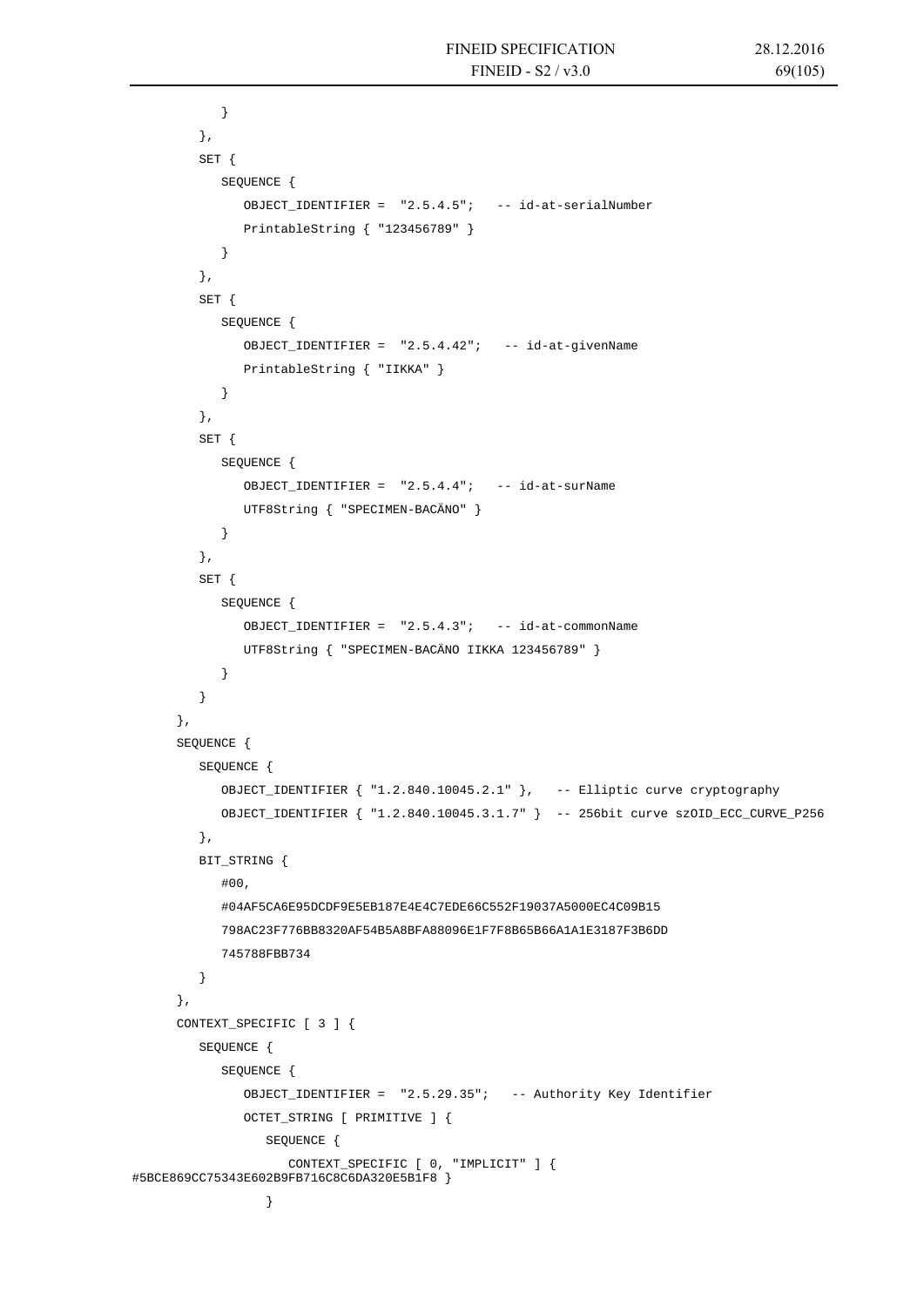```
 } 
           }, 
           SEQUENCE { 
              OBJECT_IDENTIFIER = "2.5.29.14"; -- Subject Key Identifier 
              OCTET_STRING [ PRIMITIVE ] { OCTET_STRING { 
#6680C4916CC5BCC14C3B6C4B4A2D1200732A8C66 } } 
           }, 
          SEQUENCE {
              OBJECT_IDENTIFIER = "2.5.29.15"; -- Key Usage 
             BOOLEAN = \#FF; -- critical
              OCTET_STRING [ PRIMITIVE ] { 
                BIT_STRING { #06, #40 } -- nonRepudiation 
 } 
           }, 
           SEQUENCE { 
              OBJECT_IDENTIFIER = "2.5.29.32"; -- Certificate Policies 
              OCTET_STRING [ PRIMITIVE ] { 
                SEQUENCE { 
                  SEQUENCE {
                      OBJECT_IDENTIFIER { "1.2.246.517.99.10.32.1" }, -- Test Purposes G3 
CPS 
                      SEQUENCE { 
                        SEQUENCE { 
                           OBJECT_IDENTIFIER { "1.3.6.1.5.5.7.2.1" }, -- CPS 
                           IA5String { "http://www.fineid.fi/cps99/" } 
 }, 
                         SEQUENCE { 
                           OBJECT_IDENTIFIER { "1.3.6.1.5.5.7.2.2" }, -- User notice 
                           SEQUENCE { 
                              VisibleString { 
                                 "Varmennepolitiikka on saatavilla - Certifikat policy 
finns - Certificate policy is available http://www.fineid.fi/cps99" 
 } 
 } 
 } 
 } 
 } 
 } 
 } 
           }, 
           SEQUENCE { 
              OBJECT_IDENTIFIER = "2.5.29.19"; -- Basic Constraints 
              BOOLEAN = #FF; -- critical 
              OCTET_STRING [ PRIMITIVE ] { 
                SEQUENCE { BOOLEAN = #00; } -- CA Certificate=False 
 } 
           }, 
           SEQUENCE { 
              OBJECT_IDENTIFIER = "2.5.29.31"; -- CRL Distribution Points
```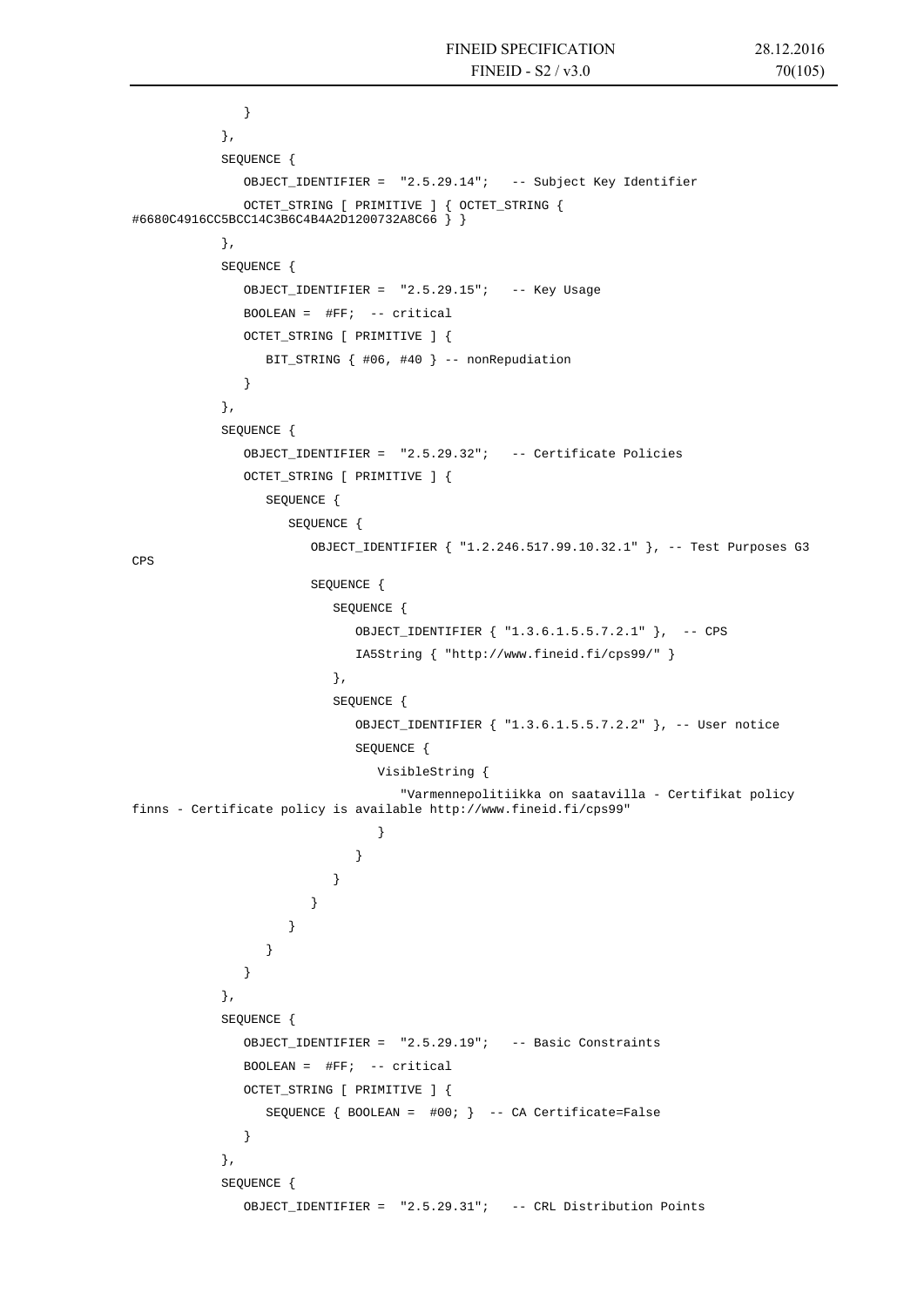```
 OCTET_STRING [ PRIMITIVE ] { 
                 SEQUENCE { 
                    SEQUENCE { 
                      CONTEXT_SPECIFIC [ 0 ] { 
                        CONTEXT SPECIFIC [ 0 ] {
                            CONTEXT_SPECIFIC [ 6, "IMPLICIT" ] { 
"http://proxy.fineid.fi/crl/vrktp3c.crl" } 
 } 
 } 
 } 
 } 
 } 
            }, 
           SEQUENCE { 
              OBJECT_IDENTIFIER { "1.3.6.1.5.5.7.1.1" }, -- CA Information Access 
              OCTET_STRING [ PRIMITIVE ] { 
                 SEQUENCE { 
                    SEQUENCE { 
                      OBJECT_IDENTIFIER { "1.3.6.1.5.5.7.48.2" }, -- CA Issuers 
                      CONTEXT_SPECIFIC [ 6, "IMPLICIT" ] { 
"http://proxy.fineid.fi/ca/vrktp3.crt" } 
\}, \{ SEQUENCE { 
                      OBJECT_IDENTIFIER { "1.3.6.1.5.5.7.48.1" }, -- OCSP 
                      CONTEXT_SPECIFIC [ 6, "IMPLICIT" ] { 
"http://ocsptest.fineid.fi/vrktp3" }
 } 
 } 
 } 
           }, 
           SEQUENCE { 
              OBJECT_IDENTIFIER { "1.3.6.1.5.5.7.1.3" }, -- qcStatements 
              OCTET_STRING [ PRIMITIVE ] { 
                 SEQUENCE { 
                    SEQUENCE { OBJECT_IDENTIFIER { "0.4.0.1862.1.1" } } -- QcCompliance 
 } 
 } 
 } 
         } 
      } 
   }, 
   SEQUENCE { 
      OBJECT_IDENTIFIER { "1.2.840.113549.1.1.11" }, -- sha256WithRSAEncryption 
     \texttt{NULL} = \texttt{``NULL''} \; ; }, 
   BIT_STRING { 
      #00, 
      #6D4284098F09783CA288408C78666CFBBE24BC79E0B0B4AAD3CDADD7E2 
      881ADC175DA260C47AD89A7569259A8AC996532BD09414D8DC79291D8030
```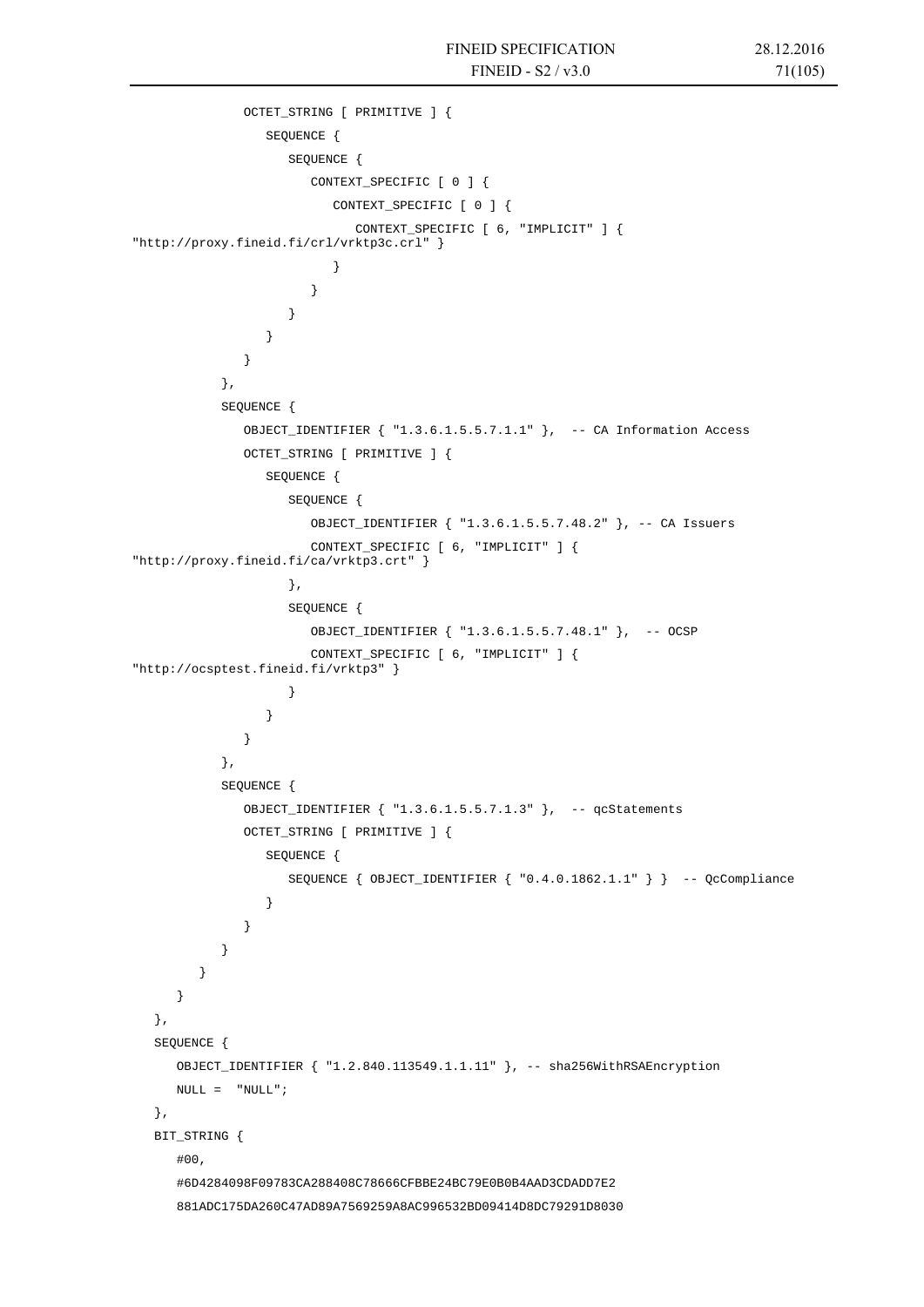DD4D03CB3801DCB8543BF3C4DE9772C11AADFE1462C80F37A249EEDDE474 33024AFBFB48E221E81424BCAE306364E740DABD0B5BFD52C029E728D655 DD8D76B4F28BDD06F95CBBCEFC9ED8D081AF01A660BF2D1E4F6B19BB95B4 43D34B70A15BC0D6779A26E117960A35E84146048525DCE2E84B7C187864 4D5DB77321FB90AB353DD4C2F08B9DF771CD2F3B3B5AC07D44273ED12853 848255C8A9FD4ECC859D7EBF019CD8046F6770D7FAE9F4FC324D43EBE176 59E6E0542CEB3B7A141AA58162827E89D92298F2C22A5652CF3AC6BA3B38 2BA3FDE54423455D7FFDAA35A0D26E894EC179779A33E19F02401E59D59F FF4BFE4547186C93A87F24C380D3219F15CDDDB10A96BC108FAAD8716C76 1AB748B83A21E00F7FA78FC918EFB947142F1D60CE0BFF8141156D07EA86 680CF1B46DA88437E9492BE7F6463E52B5EF15D2E7FCFA592CC4981DC1AA 1BE43D52088AC5610289A260C7BA47286A72B7E64A8F6664ED17E0965343 91C7894579AF30C9C1E95E7099A28056D43360052A8E2D873990BDB3E438 38FD8B498EBBD01F34D0DC18DB94D71C55CEEEEDCF1105BA0842CA472E2C 9DF8C7F9F4DC3EFD2CA356FD13E72864ABABBA66DC5DD949DE6A5191F8E4 6ADD54

}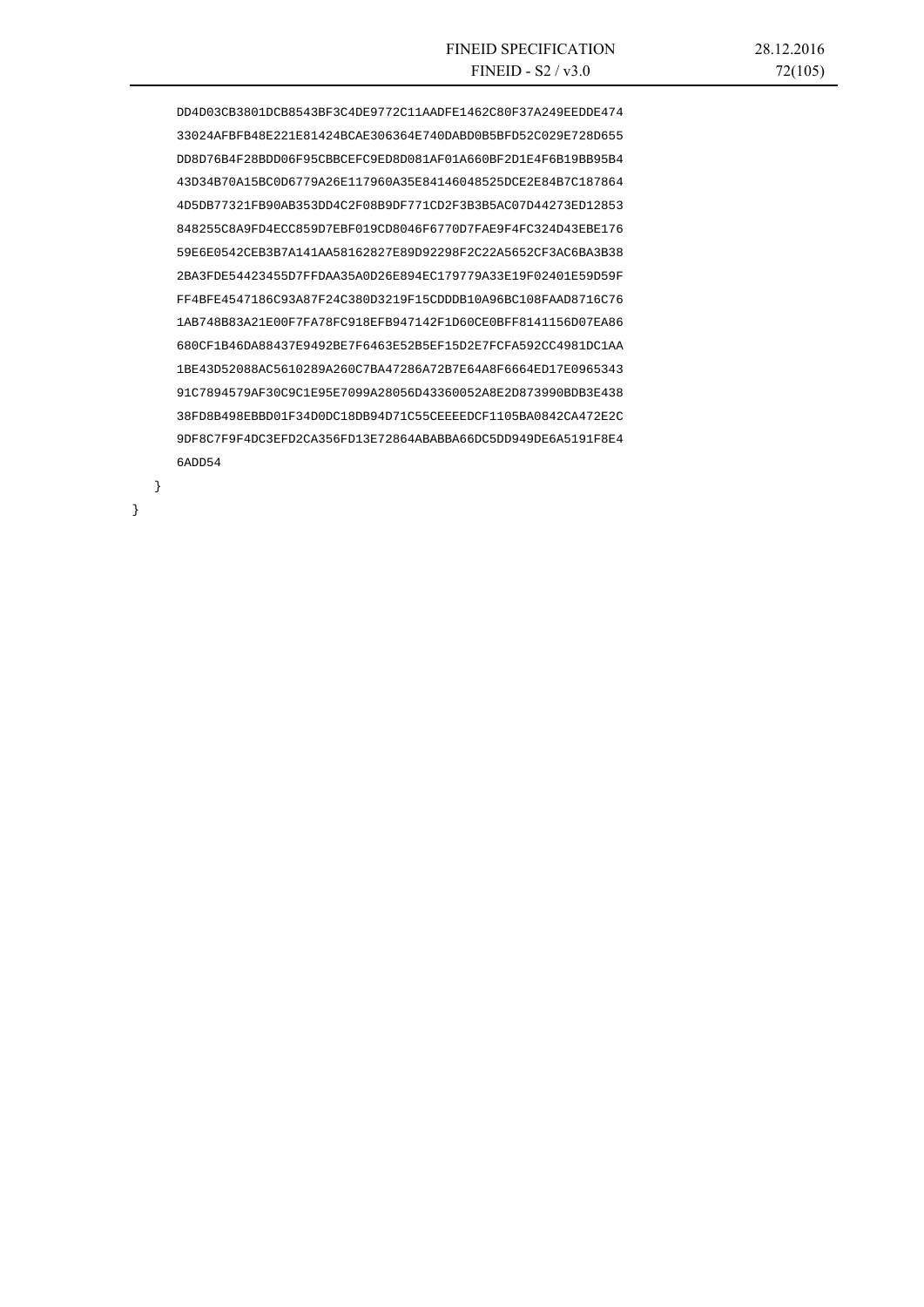# **10.6. User Certificate for Organizational usage - Authentication & Encryption**

```
SEQUENCE { 
   SEQUENCE { 
      CONTEXT_SPECIFIC [ 0 ] { 
      INTEGER = 2i -- x509v3 certificate
      }, 
       INTEGER = 100117246; -- Certificate serial number 
       SEQUENCE { 
          OBJECT_IDENTIFIER { "1.2.840.113549.1.1.5" }, -- SHA-1 with RSA Encryption 
         NULL = "NULL"; }, 
       SEQUENCE { 
          SET { 
             SEQUENCE { 
                OBJECT_IDENTIFIER = "2.5.4.6"; -- id-at-countryName 
                PrintableString = "FI"; 
             } 
          }, 
          SET { 
             SEQUENCE { 
                OBJECT_IDENTIFIER = "2.5.4.8"; -- id-at-stateOrProvinceName 
                PrintableString { "Finland" } 
             } 
          }, 
          SET { 
             SEQUENCE { 
                OBJECT_IDENTIFIER = "2.5.4.10"; -- id-at-organizationName 
                PrintableString { "Vaestorekisterikeskus TEST" } 
 } 
          }, 
          SET { 
             SEQUENCE { 
                OBJECT_IDENTIFIER = "2.5.4.11"; -- id-at-organizationalUnitName 
                PrintableString { "Testivarmenteet" } 
 } 
          }, 
          SET { 
             SEQUENCE { 
                OBJECT_IDENTIFIER = "2.5.4.3"; -- id-at-commonName 
                PrintableString { "VRK CA for Test Purposes" } 
             } 
 } 
       }, 
      SEQUENCE {
          UTCTime { "110310104516Z" }, -- not before
```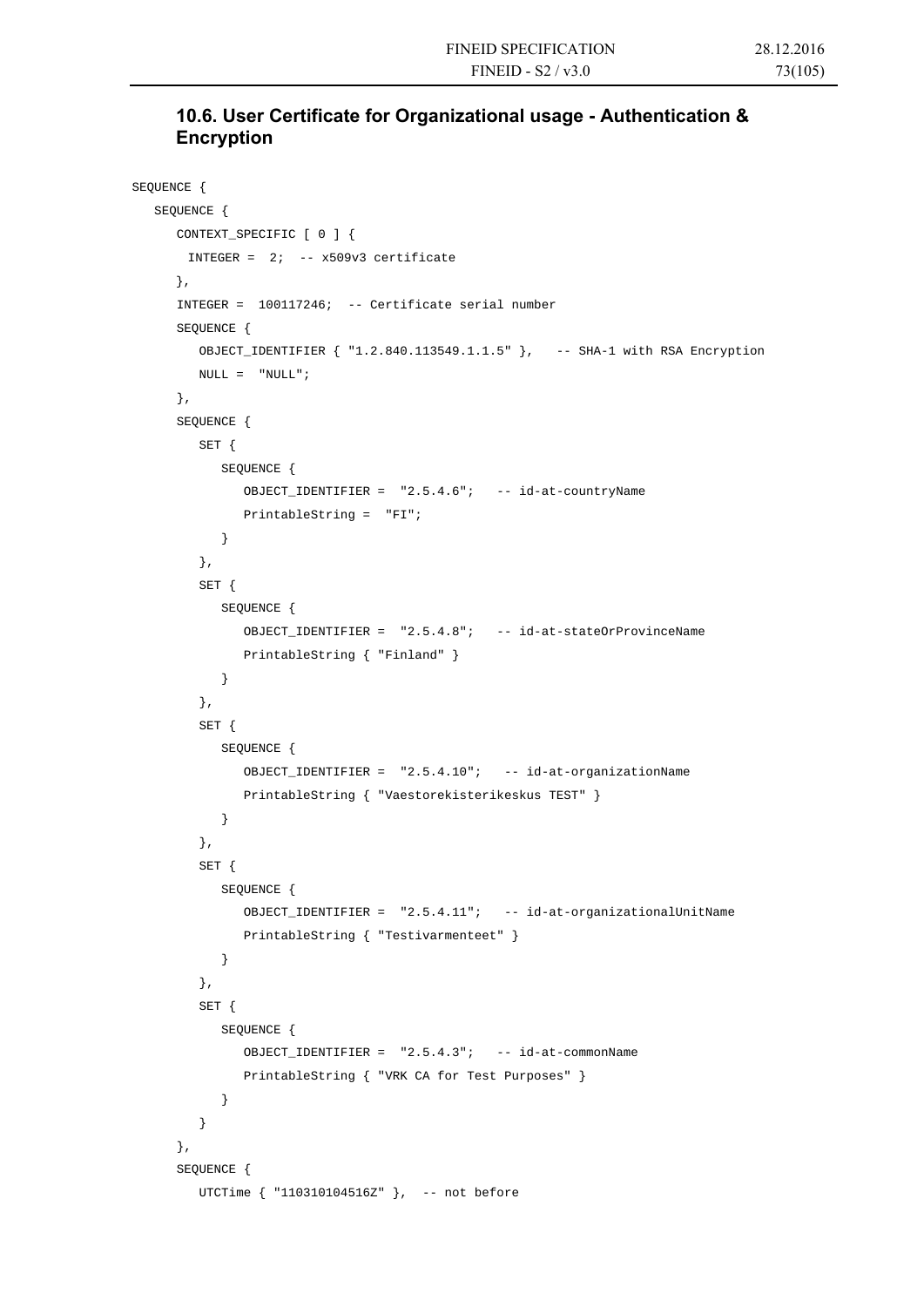```
 UTCTime { "160310215959Z" } -- not after 
       }, 
      SEQUENCE { 
          SET { 
             SEQUENCE { 
                OBJECT_IDENTIFIER = "2.5.4.6"; -- id-at-countryName 
                PrintableString = "FI"; 
             } 
          }, 
          SET { 
            SEQUENCE { 
               OBJECT_IDENTIFIER = "2.5.4.11"; -- id-at-organizationalUnitName 
                PrintableString { "Testaus ja Kokeilu" } 
             } 
          }, 
          SET { 
            SEQUENCE { 
               OBJECT_IDENTIFIER = "2.5.4.10"; -- id-at-organizationName 
                PrintableString { "Oy Testi Ab" } 
            } 
          }, 
          SET { 
             SEQUENCE { 
                OBJECT_IDENTIFIER = "2.5.4.12"; -- id-at-title 
                UTF8String { "Testauspäällikkö" } 
             } 
          }, 
          SET { 
            SEQUENCE { 
               OBJECT_IDENTIFIER = "2.5.4.5"; -- id-at-serialNumber 
                PrintableString { "997548070" } 
 } 
          }, 
          SET { 
            SEQUENCE { 
               OBJECT_IDENTIFIER = "2.5.4.42"; -- id-at-givenName 
                UTF8String { "2k-avaimetåäö009" } 
             } 
          }, 
          SET { 
            SEQUENCE { 
               OBJECT_IDENTIFIER = "2.5.4.4"; -- id-at-surName 
                UTF8String { "JAVA-PRÅVSTRÖM-ORG" } 
             } 
          }, 
          SET { 
             SEQUENCE { 
                OBJECT_IDENTIFIER = "2.5.4.3"; -- id-at-commonName
```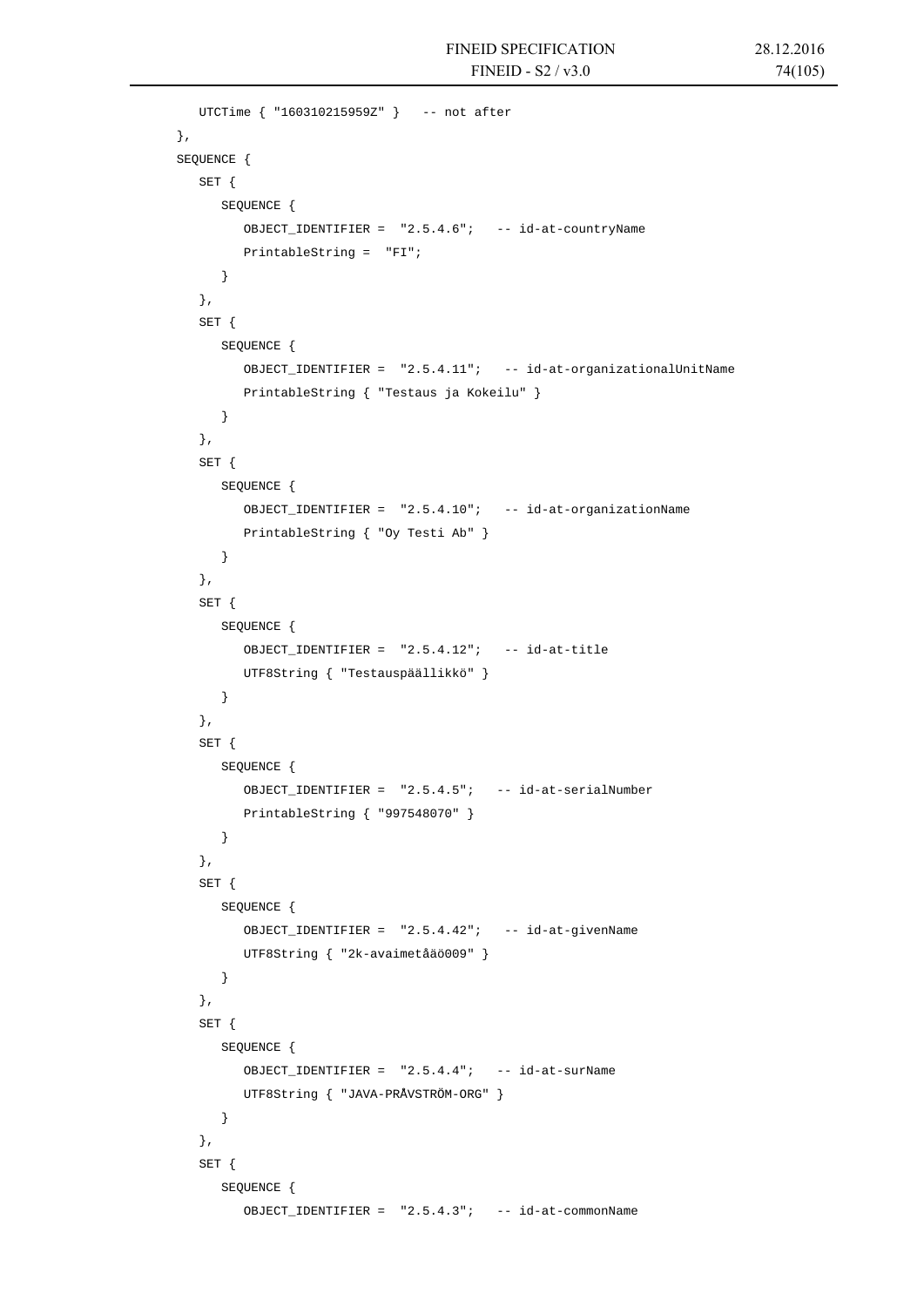```
 UTF8String { 
                   "JAVA-PRÅVSTRÖM-ORG 2k-avaimetåäö009 997548070" 
 } 
 } 
 } 
      }, 
      SEQUENCE { 
         SEQUENCE { 
            OBJECT_IDENTIFIER { "1.2.840.113549.1.1.1" }, -- RSA encryption 
           \texttt{NULL} = \texttt{``NULL''} }, 
         BIT_STRING [ PRIMITIVE ] { 
             #00, 
            SEQUENCE { 
                INTEGER { 
                   #00AE1EA04708B7593EBDBB3B05B30E1E0EDE9871D959A458B8A3DF6653 
                   CB25E7CF0209748D1B60E1C928598EB63961F2E1EE9F965C02F2219170F3 
                   233FD4F2410A393FD0B7E1B2ED8D76AD33FDB2A3746137BC8D3115BDEAAB 
                   D4DAE3F916804AB3E3D06CFB495FB99688E73F3364DC8A4C06C4BAF252E2 
                   46BD5DFDE458A577482A2E7BC9A9ACB95CD3DA202BC3D273F79B02B08AFC 
                   24503C9AADF80FB2BDAE0F12E285AB6591FC211441946365A396E147CC93 
                   6927E36316988364BB0044FE49D83B96D4088FD6D1BBA5BA7BE3A7082B4D 
                   AF5A94ABDC6674E09997ADAD73F81E0723EC8C26E83F2C969A8A99835891 
                   ADAE11196F48E6DE7FA4983DD35E2D036277 
                }, 
               INTEGER = 65537; -- exponent
             } 
 } 
      }, 
      CONTEXT_SPECIFIC [ 3 ] { 
          SEQUENCE { 
            SEQUENCE { 
                OBJECT_IDENTIFIER = "2.5.29.19"; -- Basic Constraints 
               BOOLEAN = \#FF: -- criticalOCTET_STRING [ PRIMITIVE ] { 
                   SEQUENCE { BOOLEAN = #00; } -- CA Certificate=False 
 } 
             }, 
            SEQUENCE { 
                OBJECT_IDENTIFIER = "2.5.29.32"; -- Certificate Policies 
               OCTET STRING [ PRIMITIVE ] {
                   SEQUENCE { 
                      SEQUENCE { 
                         OBJECT_IDENTIFIER { "1.2.246.517.99.10.3.1" },-- VRK Test CPS 
                         SEQUENCE { 
                            SEQUENCE { 
                               OBJECT_IDENTIFIER { "1.3.6.1.5.5.7.2.2" },-- User notice 
                               SEQUENCE {
```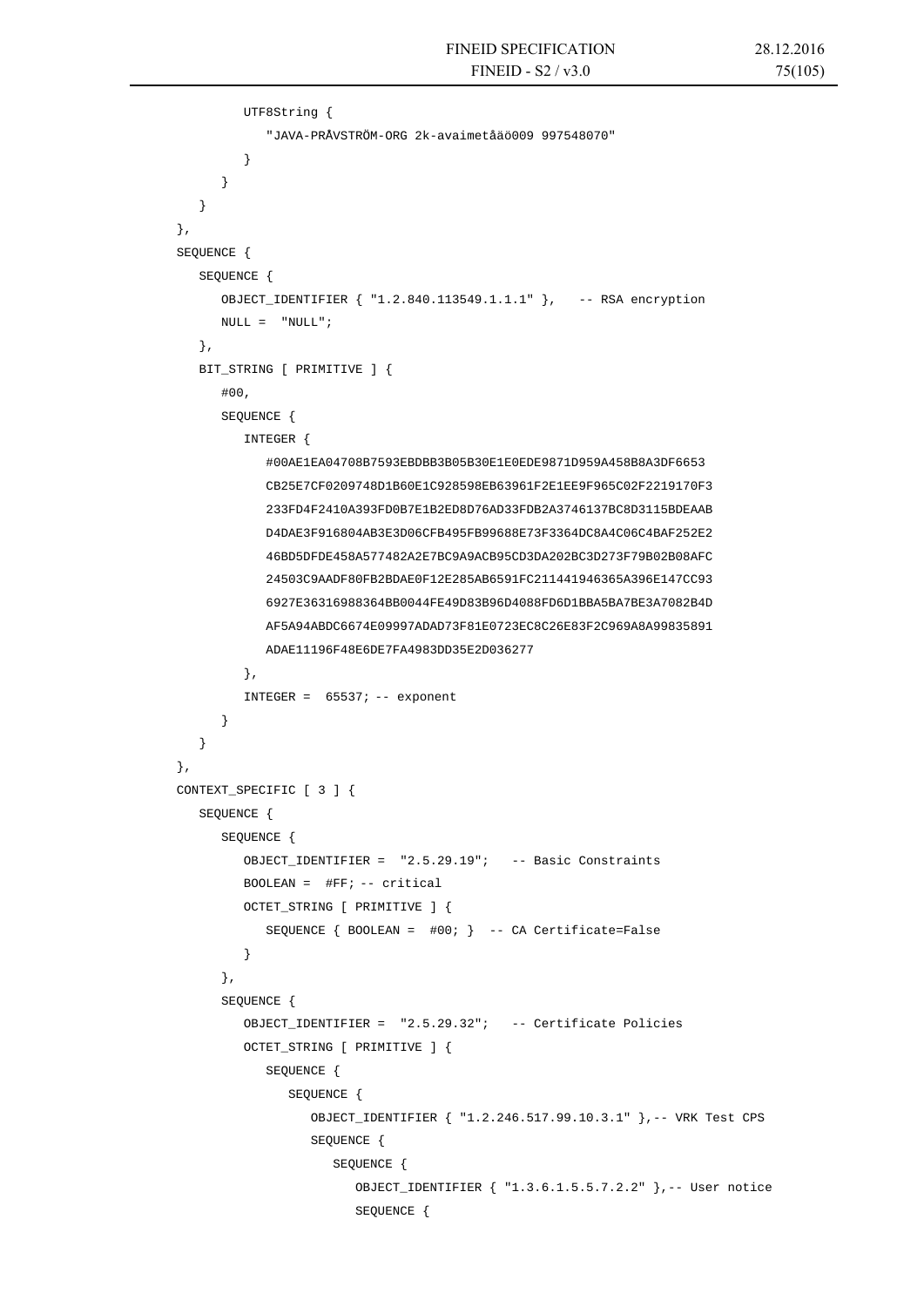```
 VisibleString { 
                              "Tutustu varmennepolitiikkaan - se certifikat policy 
http://www.fineid.fi/cps99" 
 } 
 } 
 }, 
                       SEQUENCE { 
                         OBJECT_IDENTIFIER { "1.3.6.1.5.5.7.2.1" }, -- CPS 
                         IA5String { "http://www.fineid.fi/cps99/" } 
 } 
 } 
 } 
 } 
 } 
           }, 
          SEQUENCE { 
             OBJECT_IDENTIFIER { "1.3.6.1.5.5.7.1.1" }, -- Authority Info Access 
             OCTET_STRING [ PRIMITIVE ] { 
               SEQUENCE { 
                  SEQUENCE { 
                    OBJECT_IDENTIFIER { "1.3.6.1.5.5.7.48.2" }, -- CA Issuers 
                    CONTEXT_SPECIFIC [ 6, "IMPLICIT" ] { 
"http://proxy.fineid.fi/ca/vrktp.crt" } 
 } 
 } 
 } 
          }, 
          SEQUENCE { 
             OBJECT_IDENTIFIER = "2.5.29.17"; -- Subject Alternative Name 
             OCTET_STRING [ PRIMITIVE ] { 
               SEQUENCE { 
                  CONTEXT_SPECIFIC [ 1, "IMPLICIT" ] { "2kavaimet009.java-
pravstrom@testi.fi" }, 
                  CONTEXT_SPECIFIC [ 0 ] { 
                    OBJECT_IDENTIFIER { "1.3.6.1.4.1.311.20.2.3" }, -- MS User Principal 
Name (UPN) 
                    CONTEXT_SPECIFIC [ 0 ] { 
                       UTF8String { "2kavaimet009.java-pravstrom@testi.fi" } 
 } 
 } 
 } 
 } 
           }, 
          SEQUENCE { 
             OBJECT_IDENTIFIER { "2.16.840.1.113730.1.1" }, -- Netscape certificate type 
             OCTET_STRING [ PRIMITIVE ] { 
               BIT_STRING { #05, #A0 } -- S/MIME client, SSL client auth 
 } 
           },
```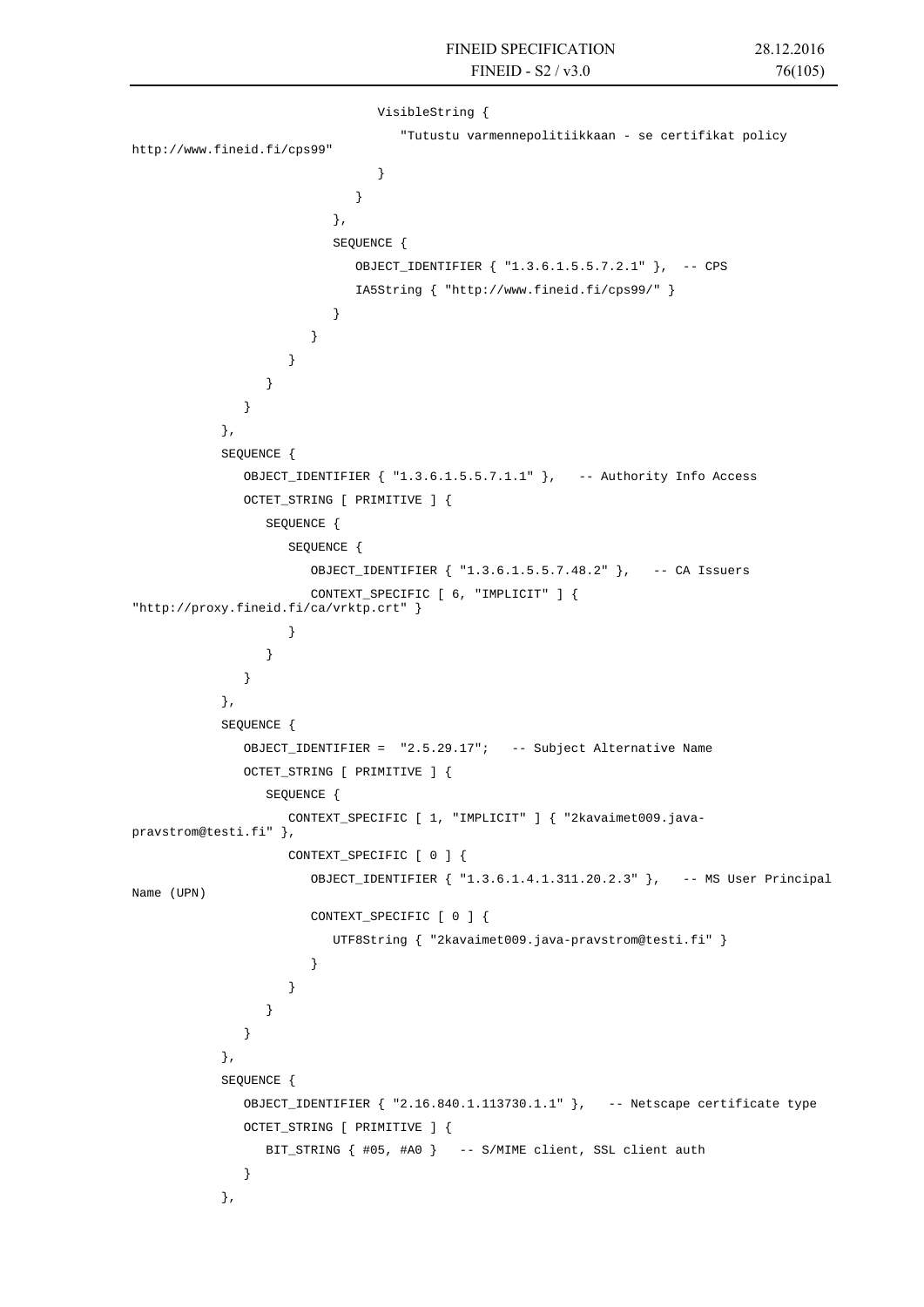```
 SEQUENCE { 
             OBJECT IDENTIFIER = "2.5.29.15"; -- Key Usage
             BOOLEAN = \#FF; -- critical
              OCTET_STRING [ PRIMITIVE ] { 
                 BIT_STRING { #04, #B0 } -- digitalSignature, keyEncipherment, 
dataEncipherment 
 } 
           }, 
           SEQUENCE { 
              OBJECT_IDENTIFIER = "2.5.29.37"; -- Extended Key Usage 
              OCTET_STRING [ PRIMITIVE ] { 
                 SEQUENCE { 
                   OBJECT_IDENTIFIER { "1.3.6.1.5.5.7.3.2" }, -- Client authentication 
                   OBJECT_IDENTIFIER { "1.3.6.1.5.5.7.3.4" }, -- eMail protection 
                   OBJECT_IDENTIFIER { "1.3.6.1.4.1.311.20.2.2" } -- MS SmartCard Logon 
 } 
 } 
           }, 
           SEQUENCE { 
              OBJECT_IDENTIFIER = "2.5.29.35"; -- Authority Key Identifier 
              OCTET_STRING [ PRIMITIVE ] { 
                 SEQUENCE { 
                   CONTEXT_SPECIFIC [ 0, "IMPLICIT" ] { 
#7231188759FE93E79E55F9C04AE18FF34A96580E } 
 } 
 } 
           }, 
           SEQUENCE { 
              OBJECT_IDENTIFIER = "2.5.29.31"; -- CRL Distribution Points 
              OCTET_STRING [ PRIMITIVE ] { 
                 SEQUENCE { 
                   SEQUENCE { 
                      CONTEXT_SPECIFIC [ 0 ] { 
                         CONTEXT_SPECIFIC [ 0 ] { 
                           CONTEXT_SPECIFIC [ 6, "IMPLICIT" ] { 
"http://proxy.fineid.fi/crl/vrktpc.crl" } 
 } 
 } 
                   }, 
                  SEQUENCE {
                      CONTEXT_SPECIFIC [ 0 ] { 
                         CONTEXT_SPECIFIC [ 0 ] { 
                           CONTEXT_SPECIFIC [ 6, "IMPLICIT" ] { 
"ldap://ldap.fineid.fi:389/cn%3dVRK%20CA%20for%20Test%20Purposes,ou%3dTestivarmenteet,o%3dVaes
torekisterikeskus%20TEST,dmdName%3dFINEID,c%3dFI?certificateRevocationList" 
 } 
 } 
 } 
 }
```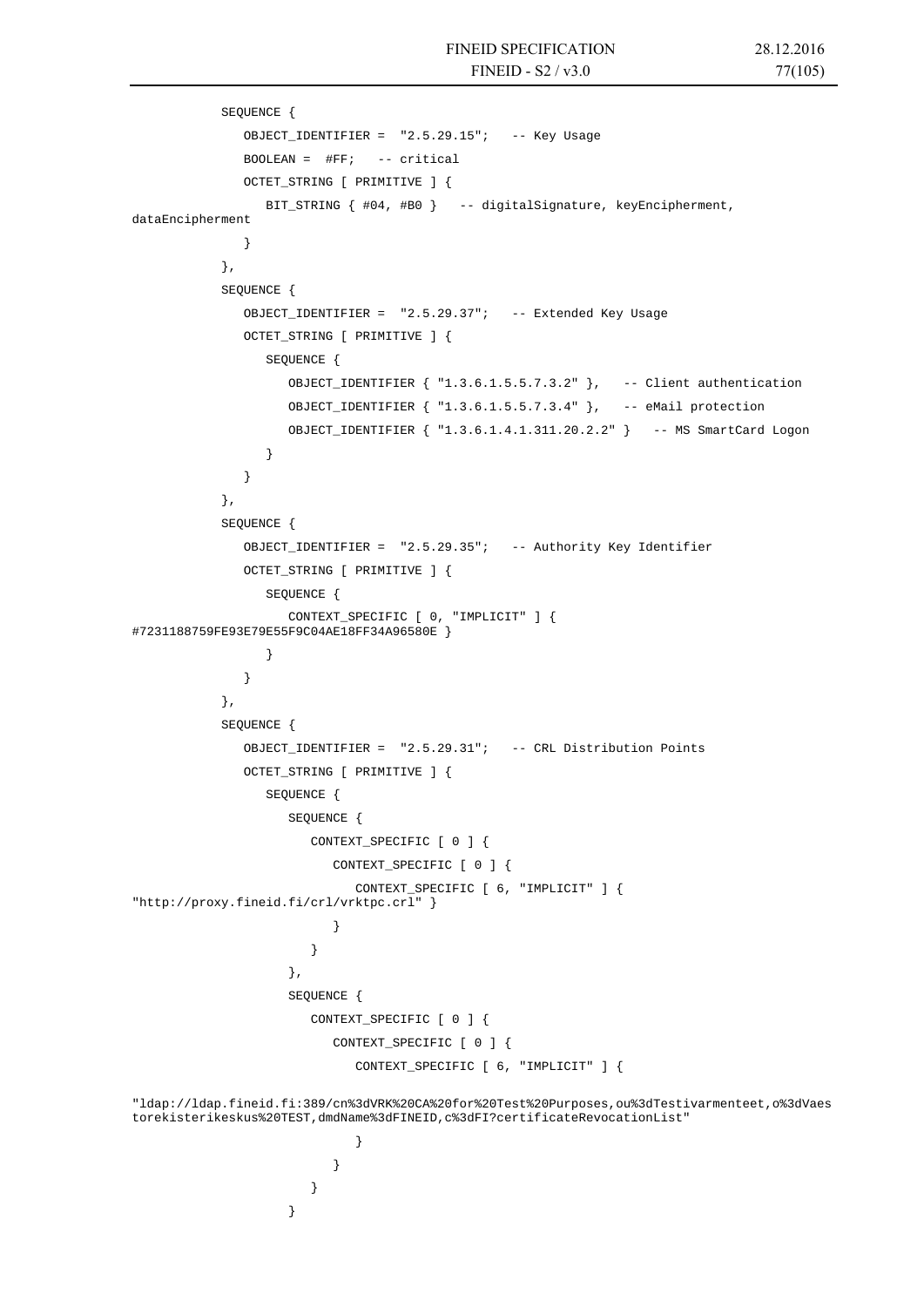```
 } 
 } 
            }, 
            SEQUENCE { 
               OBJECT_IDENTIFIER = "2.5.29.14"; -- Subject Key Identifier 
 OCTET_STRING [ PRIMITIVE ] { OCTET_STRING { 
#75CDE567FBB276199CC32622F3A3F760129C640B } } 
 } 
 } 
      } 
   }, 
   SEQUENCE { 
      OBJECT_IDENTIFIER { "1.2.840.113549.1.1.5" }, -- SHA-1 with RSA Encryption 
     NULL = "NULL"; }, 
   BIT_STRING { 
      #00, 
      #47269597C8CC644F6356162CBFA42D158A4DF8DD1FA4A2A11B7C98A8F4 
      771D00BFB9D4AFDE8D6E8A1F7A79CE6D4D7AC367855B5F07C6E5A0D3C9DD 
      D5DF21B9608C41AA1D69F42426F868E73DE62DFAF4B6FAC833DDDEB58CB5 
      AD10AFAF0F0AD14EE97528A294C58508C5073C720C1EF7069A4DAA256863 
      199DA85B8F84C4EF9649DF3FFB64544CFD2EDD04004C2D44D91EB471F027 
      5483B67ABD040E8EAEFD3D3B161E591027CBE389B4E9AD86BF501EFD8D0E 
      0D8238F87E0914AF43D7D60A65D85AD0D308F26BCE77299A3A81732EC2C3 
      ADD00EA473D34C54BB30EBD7AC782703451CE9E24E9F1F59734BBB516BC5 
      D650FFD5178806BBE0F3E48EB1EC4BBE55 
   }
```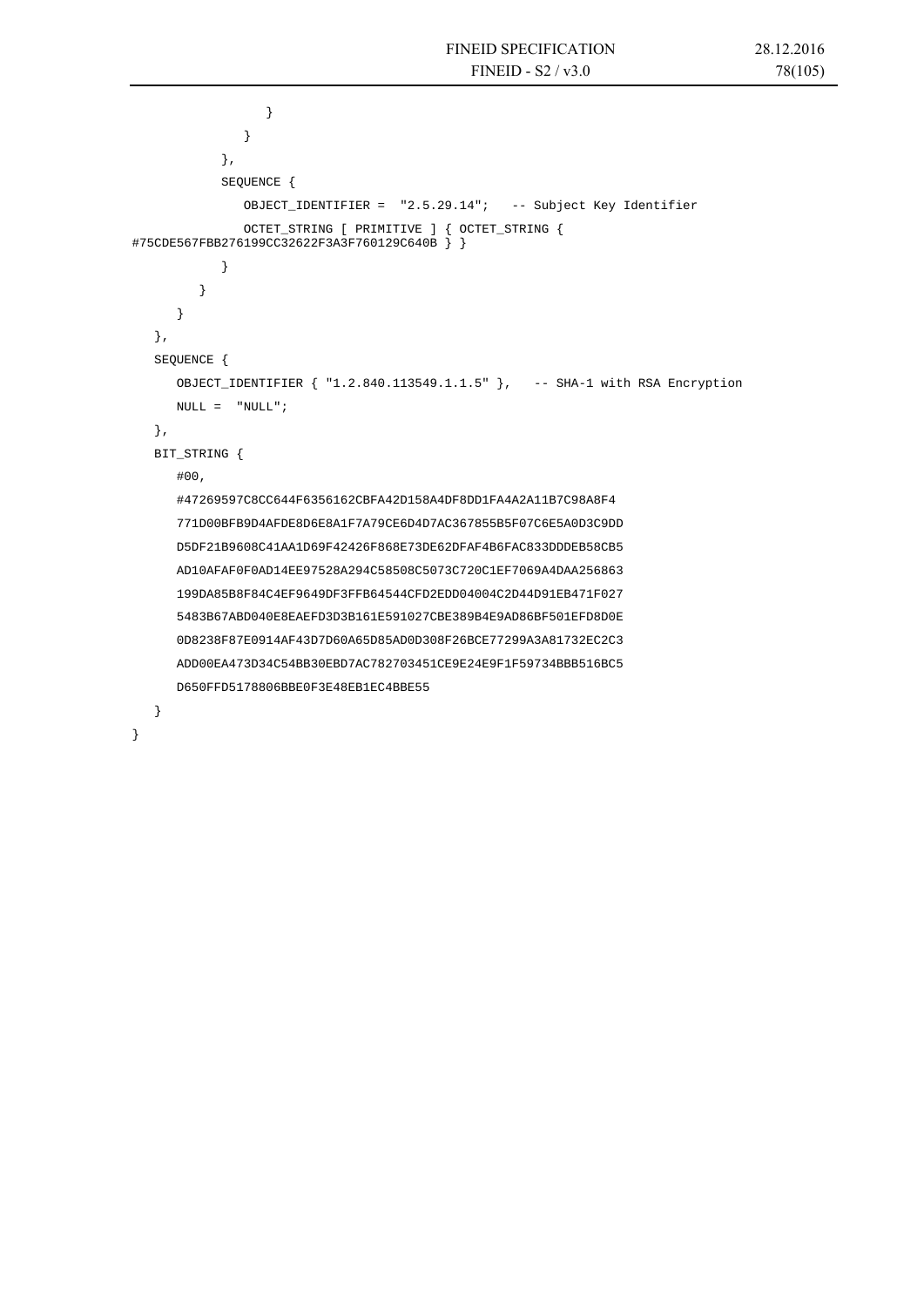# **10.7. User Certificate for Organizational usage – Non Repudiation**

```
SEQUENCE { 
   SEQUENCE { 
      CONTEXT_SPECIFIC [ 0 ] { 
       INTEGER = 2i -- x509v3 certificate
     }, 
       INTEGER = 100117243; -- Certificate serial number 
       SEQUENCE { 
         OBJECT_IDENTIFIER { "1.2.840.113549.1.1.5" }, -- SHA-1 with RSA Encryption 
        NULL = "NULL"; }, 
       SEQUENCE { 
         SET { 
             SEQUENCE { 
               OBJECT_IDENTIFIER = "2.5.4.6"; -- id-at-countryName 
               PrintableString = "FI"; 
             } 
         }, 
         SET { 
             SEQUENCE { 
               OBJECT_IDENTIFIER = "2.5.4.8"; -- id-at-stateOrProvinceName 
               PrintableString { "Finland" } 
 } 
          }, 
         SET { 
             SEQUENCE { 
               OBJECT_IDENTIFIER = "2.5.4.10"; -- id-at-organizationName 
                PrintableString { "Vaestorekisterikeskus TEST" } 
 } 
         }, 
          SET { 
            SEQUENCE { 
               OBJECT_IDENTIFIER = "2.5.4.11"; -- id-at-organizationalUnitName 
                PrintableString { "Testivarmenteet" } 
 } 
         }, 
         SET { 
            SEQUENCE { 
               OBJECT_IDENTIFIER = "2.5.4.3"; -- id-at-commonName 
               PrintableString { "VRK CA for Test Purposes" } 
             } 
 } 
       }, 
       SEQUENCE { 
         UTCTime { "110310104502Z" }, -- not before 
         UTCTime { "160310215959Z" } -- not after
```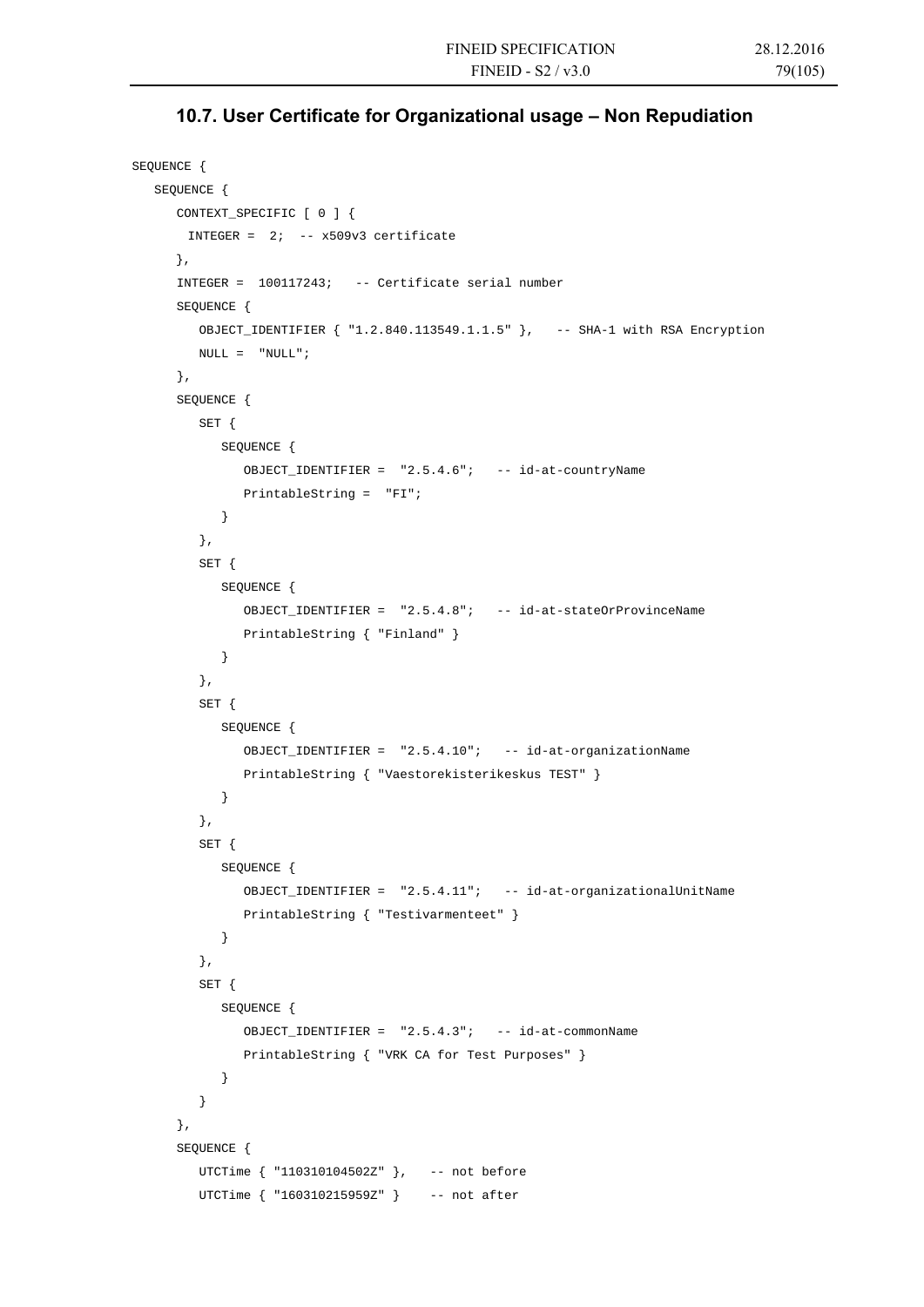```
 }, 
       SEQUENCE { 
          SET { 
             SEQUENCE { 
                OBJECT_IDENTIFIER = "2.5.4.6"; -- id-at-countryName 
                PrintableString = "FI"; 
 } 
          }, 
          SET { 
             SEQUENCE { 
               OBJECT_IDENTIFIER = "2.5.4.11"; -- id-at-organizationalUnitName 
                PrintableString { "Testaus ja Kokeilu" } 
 } 
          }, 
          SET { 
             SEQUENCE { 
               OBJECT_IDENTIFIER = "2.5.4.10"; -- id-at-organizationName 
                PrintableString { "Oy Testi Ab" } 
             } 
          }, 
          SET { 
             SEQUENCE { 
               OBJECT_IDENTIFIER = "2.5.4.12"; -- id-at-title 
                UTF8String { "Testauspäällikkö" } 
             } 
          }, 
          SET { 
             SEQUENCE { 
               OBJECT_IDENTIFIER = "2.5.4.5"; -- id-at-serialNumber 
                PrintableString { "997548070" } 
             } 
          }, 
          SET { 
             SEQUENCE { 
                OBJECT_IDENTIFIER = "2.5.4.42"; -- id-at-givenName 
                UTF8String { "2k-avaimetåäö009" } 
             } 
          }, 
          SET { 
             SEQUENCE { 
                OBJECT_IDENTIFIER = "2.5.4.4"; -- id-at-surName 
                UTF8String { "JAVA-PRÅVSTRÖM-ORG" } 
             } 
          }, 
          SET { 
             SEQUENCE { 
                OBJECT_IDENTIFIER = "2.5.4.3"; -- id-at-commonName 
                UTF8String {
```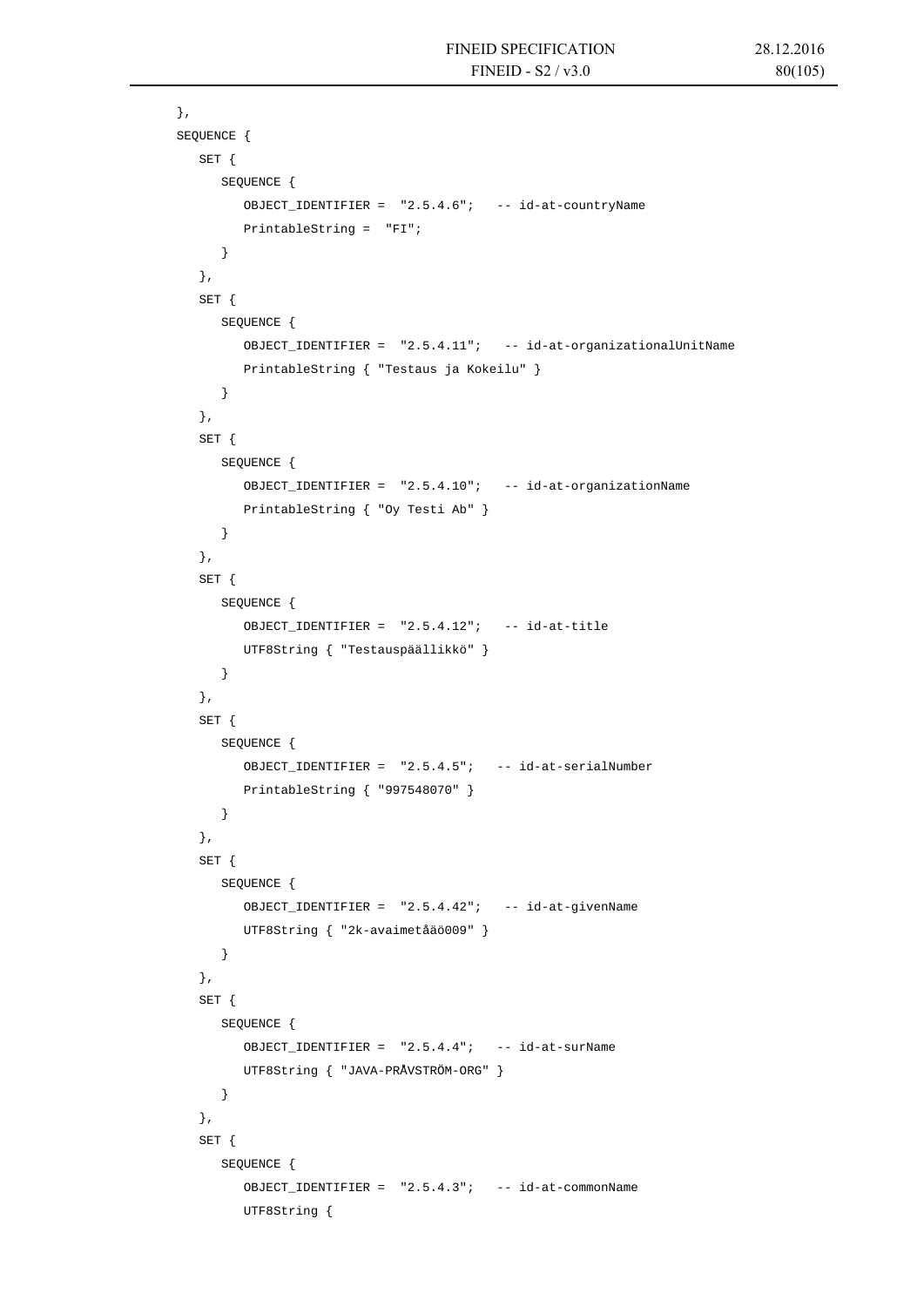```
 "JAVA-PRÅVSTRÖM-ORG 2k-avaimetåäö009 997548070" 
 } 
 } 
 } 
       }, 
       SEQUENCE { 
          SEQUENCE { 
             OBJECT_IDENTIFIER { "1.2.840.113549.1.1.1" }, -- RSA encryption 
            \begin{array}{ccc} \text{NULL} & = & \text{"NULL"} \; ; \end{array} }, 
         BIT_STRING [ PRIMITIVE ] { 
             #00, 
             SEQUENCE { 
                INTEGER { 
                   #00B1DDF366C658AEA3D904B9FD5C8B2F0BE359A371F1B123B43632694F 
                   01837D4F72824266055D3AA610142AF692A83F585F76E414A9032DE16BEA 
                   63676A45B8B51E3057B8228A35BFEAC7D69C69F4569035A6D24817E4930A 
                   4E1170F93825D6A47A9DA9E38EFA1F4FCDD4FB0001874D33156D090510CC 
                   1C21E5B72C9802D51866679C241547619361CCA508A7BFC49D5DC39CAE96 
                   40D87F9549B33E0F8B964CFCA85143B65229459B5D1FA9730A08658E3233 
                   F0BEA7D874147E164A317E949B4CB564834C3C88F7343F89AA8C9BA7E3F8 
                   0527C3DA7A4CE5A16A96CC2BCB2DC53D8F1AED5FC41D3460D202F9CED370 
                   D18D4BECA5C179A03134159E4CBEE6B2DA6B 
                }, 
               INTER = 65537; -- exponential } 
 } 
       }, 
       CONTEXT_SPECIFIC [ 3 ] { 
         SEQUENCE { 
             SEQUENCE { 
                OBJECT_IDENTIFIER = "2.5.29.19"; -- Basic Constraints 
               BOOLEAN = \#FF; -- critical
                OCTET_STRING [ PRIMITIVE ] { 
                   SEQUENCE { BOOLEAN = #00; } -- CA Certificate=False 
 } 
             }, 
             SEQUENCE { 
                OBJECT_IDENTIFIER = "2.5.29.32"; -- Certificate Policies 
                OCTET_STRING [ PRIMITIVE ] { 
                   SEQUENCE { 
                      SEQUENCE { 
                         OBJECT_IDENTIFIER { "1.2.246.517.99.10.3.1" }, -- VRK Test CPS 
                         SEQUENCE { 
                             SEQUENCE { 
                                OBJECT_IDENTIFIER { "1.3.6.1.5.5.7.2.2" }, -- User notice 
                                SEQUENCE { 
                                   VisibleString {
```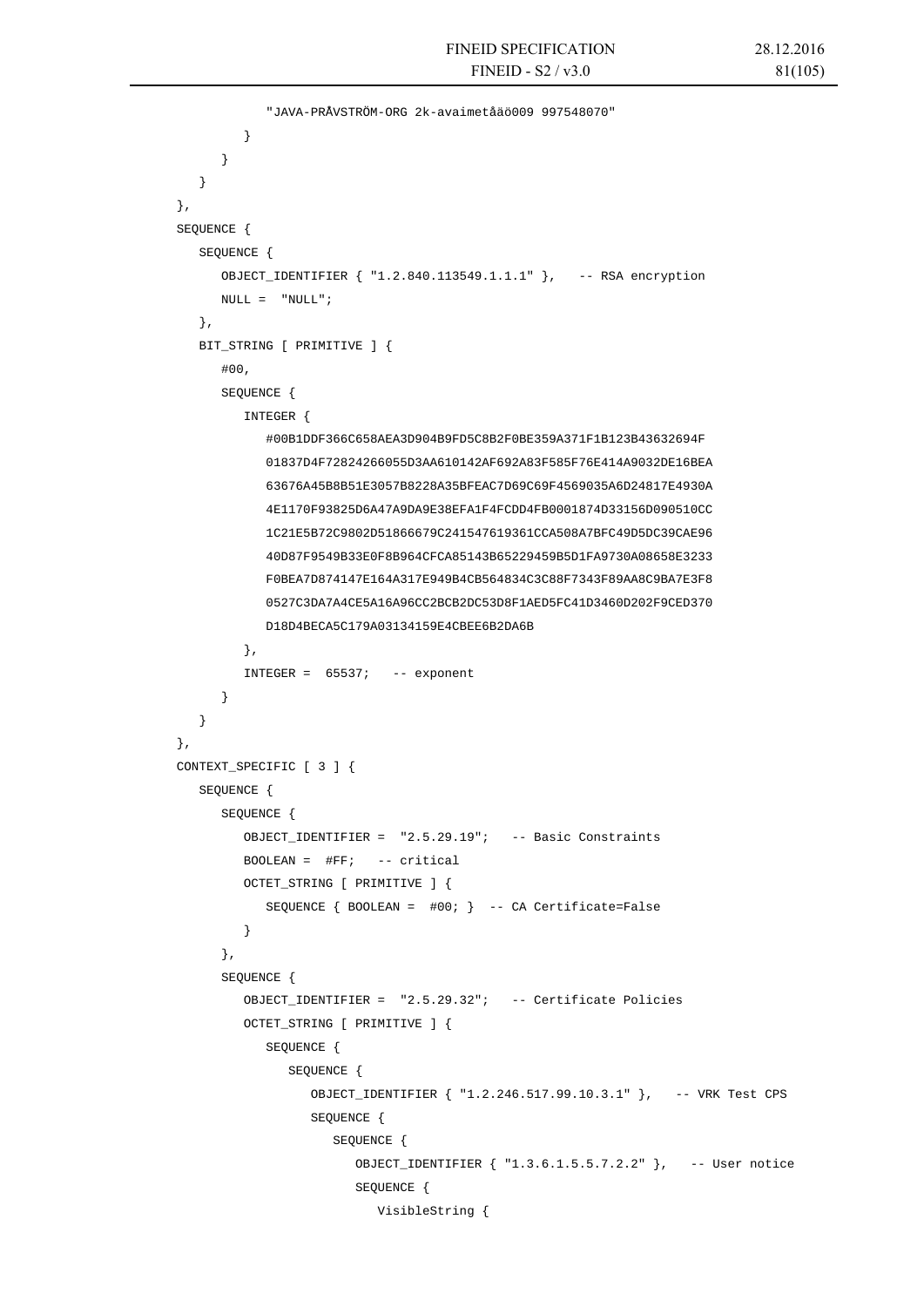```
 "Tutustu varmennepolitiikkaan - se certifikat policy 
http://www.fineid.fi/cps99" 
 } 
 } 
 }, 
                       SEQUENCE { 
                         OBJECT_IDENTIFIER { "1.3.6.1.5.5.7.2.1" }, -- CPS 
                         IA5String { "http://www.fineid.fi/cps99/" } 
 } 
 } 
 } 
 } 
 } 
          }, 
          SEQUENCE { 
             OBJECT_IDENTIFIER { "1.3.6.1.5.5.7.1.1" }, -- Authority Info Access 
             OCTET_STRING [ PRIMITIVE ] { 
               SEQUENCE { 
                 SEQUENCE {
                    OBJECT_IDENTIFIER { "1.3.6.1.5.5.7.48.2" }, -- CA Issuers 
                    CONTEXT_SPECIFIC [ 6, "IMPLICIT" ] { 
"http://proxy.fineid.fi/ca/vrktp.crt" } 
 } 
 } 
 } 
          }, 
          SEQUENCE { 
             OBJECT_IDENTIFIER = "2.5.29.17"; -- Subject Alternative Name 
             OCTET_STRING [ PRIMITIVE ] { 
               SEQUENCE { 
                  CONTEXT_SPECIFIC [ 1, "IMPLICIT" ] { "2kavaimet009.java-
pravstrom@testi.fi" } 
 } 
 } 
           }, 
          SEQUENCE { 
             OBJECT_IDENTIFIER { "1.3.6.1.5.5.7.1.3" }, id-pe-qcStatements 
             OCTET_STRING [ PRIMITIVE ] { 
               SEQUENCE { 
                  SEQUENCE { OBJECT_IDENTIFIER { "0.4.0.1862.1.1" } } -- QcCompliance 
 } 
 } 
          }, 
          SEQUENCE { 
             OBJECT_IDENTIFIER = "2.5.29.15"; -- Key Usage 
            BOOLEAN = \#FF; -- critical
             OCTET_STRING [ PRIMITIVE ] { 
               BIT_STRING { #06, #40 } -- nonRepudiation 
 }
```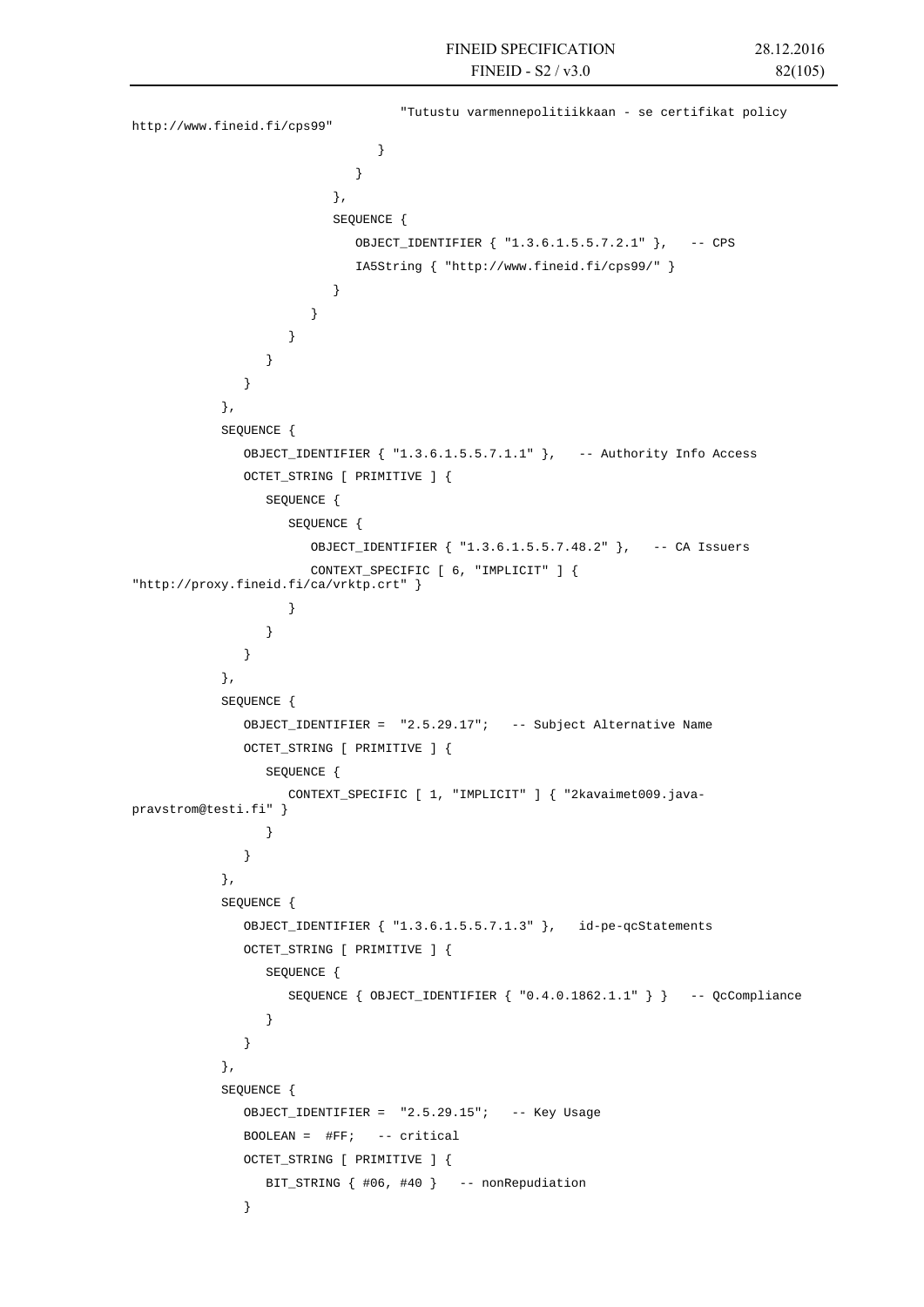```
 }, 
           SEQUENCE { 
              OBJECT_IDENTIFIER = "2.5.29.35"; -- Authority Key Identifier 
              OCTET_STRING [ PRIMITIVE ] { 
                 SEQUENCE { 
                   CONTEXT_SPECIFIC [ 0, "IMPLICIT" ] { 
#7231188759FE93E79E55F9C04AE18FF34A96580E } 
 } 
 } 
           }, 
           SEQUENCE { 
              OBJECT_IDENTIFIER = "2.5.29.31"; -- CRL Distribution Points 
              OCTET_STRING [ PRIMITIVE ] { 
                 SEQUENCE { 
                   SEQUENCE { 
                      CONTEXT_SPECIFIC [ 0 ] { 
                         CONTEXT_SPECIFIC [ 0 ] { 
                            CONTEXT_SPECIFIC [ 6, "IMPLICIT" ] { 
"http://proxy.fineid.fi/crl/vrktpc.crl" } 
 } 
 } 
\}, \{ SEQUENCE { 
                      CONTEXT_SPECIFIC [ 0 ] { 
                         CONTEXT_SPECIFIC [ 0 ] { 
                            CONTEXT_SPECIFIC [ 6, "IMPLICIT" ] { 
"ldap://ldap.fineid.fi:389/cn%3dVRK%20CA%20for%20Test%20Purposes,ou%3dTestivarmenteet,o%3dVaes
torekisterikeskus%20TEST,dmdName%3dFINEID,c%3dFI?certificateRevocationList" 
 } 
 } 
 } 
 } 
 } 
 } 
           }, 
           SEQUENCE { 
              OBJECT_IDENTIFIER = "2.5.29.14"; -- Subject Key Identifier 
             OCTET STRING [ PRIMITIVE ] { OCTET STRING {
#B9E412BA3FF517026EF91ADB67D3EF7357536F26 } } 
 } 
 } 
      } 
   }, 
   SEQUENCE { 
      OBJECT_IDENTIFIER { "1.2.840.113549.1.1.5" }, -- SHA-1 with RSA Encryption 
     \begin{array}{ccc} \text{NULL} & = & \text{"NULL"} \end{array} }, 
   BIT_STRING { 
      #00,
```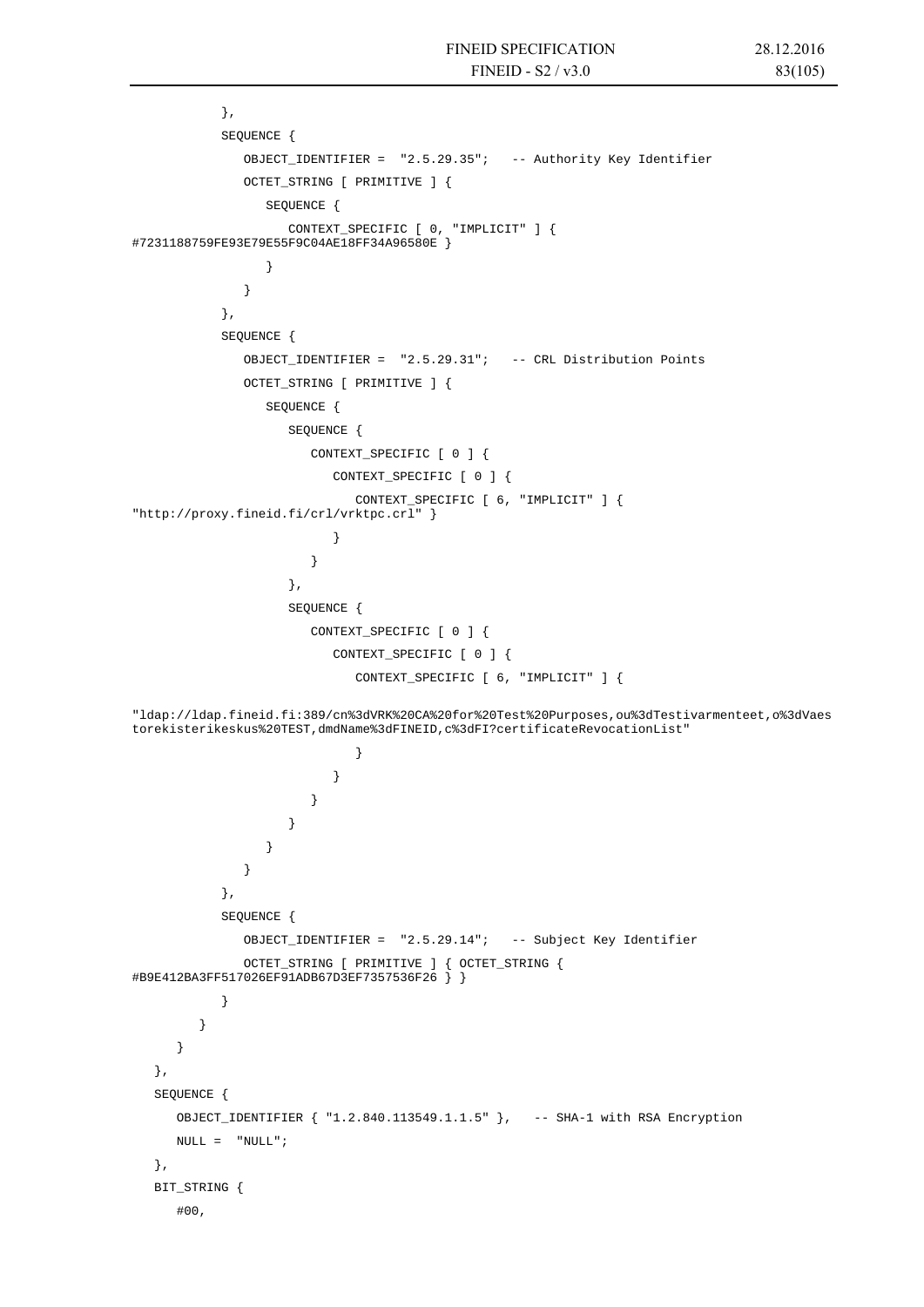#8B888CCA8D8D983C06896DA5B225FE1050577181E7B46204D744C4CB66 46C320FACC4F3F0BDE3D68A7E134D2937D6AB1EF15CFE3CA34B6D726E977 34A67AA9B0446A52BB83A4C7E627EABC6633D1EB727586C1EDFD5887438C 612A916F70DE499B2D7571377F91B418D47334F95CC862B7763B1BCEAB7A 8726D0FF047E67EDCEFF7066FC32BB3D5637071604F1C9EC2308EEE27662 AB6A06CABD4E4E474E6D84930140D926C166029CC4BCF11210EC5ECC2FA3 F0CF627C8F5E00F37F7EC2719D2120DB30D62938BE4F8B0B9857D0EC8D4C 7940FF402667E361B1E9FFDA5E77C3F35130D2CFADB806DBE949E3F75D6E 2C02F1055FADA2F393B806A39C1B6B2D59

}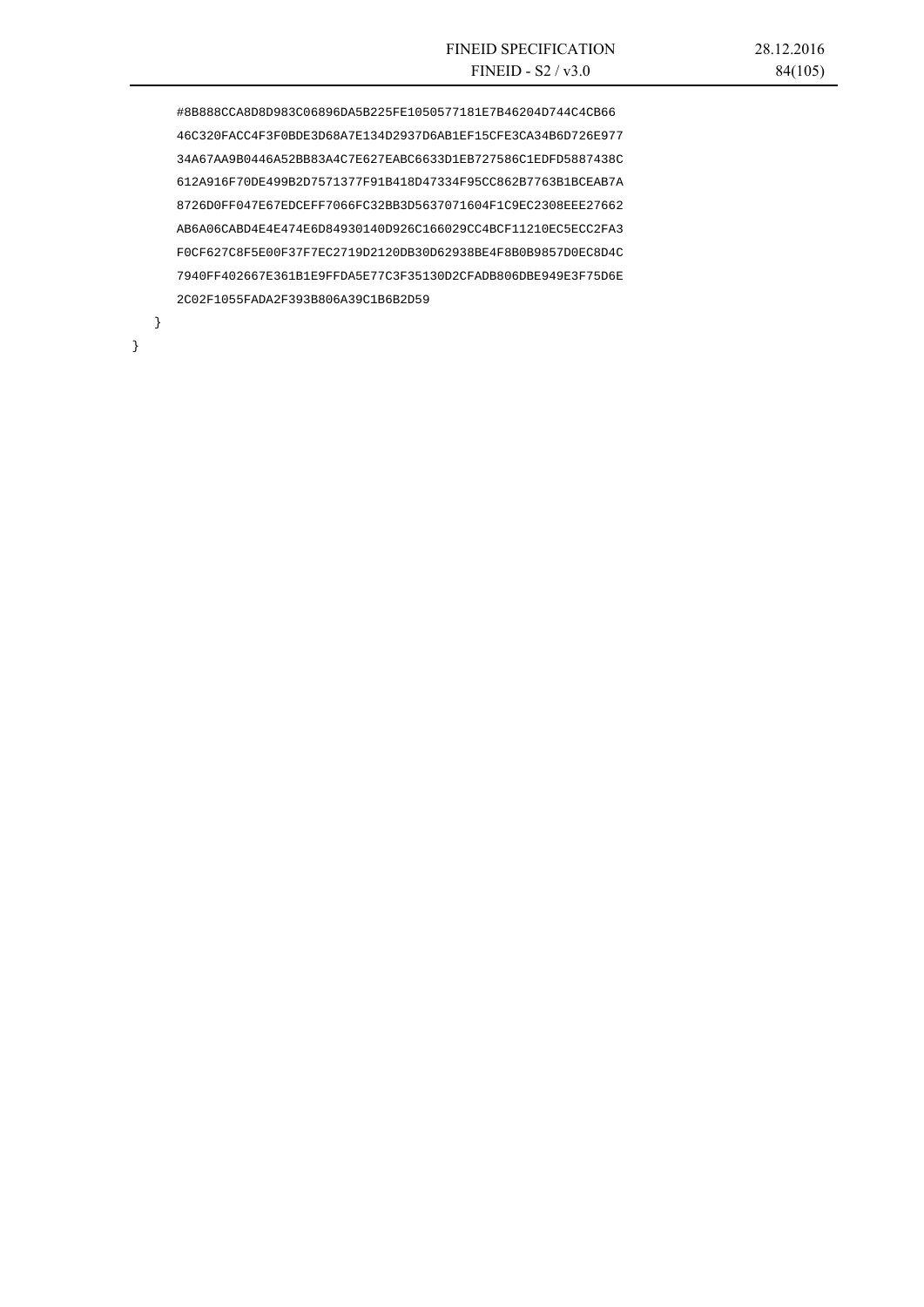#### **10.8. Service Certificate**

```
SEQUENCE { 
   SEQUENCE { 
      CONTEXT_SPECIFIC [ 0 ] { 
         INTEGER = 2i -- x509v3 certificate
     }, 
      INTEGER = 200600425; -- Certificate serial number 
      SEQUENCE { 
         OBJECT_IDENTIFIER { "1.2.840.113549.1.1.11" }, -- SHA-256 with RSA Encryption 
        NULL = "NULL"; }, 
      SEQUENCE { 
         SET { 
             SEQUENCE { 
                OBJECT_IDENTIFIER = "2.5.4.6"; -- id-at-countryName 
               PrintableString = "FI"; 
             } 
          }, 
         SET { 
            SEQUENCE { 
                OBJECT_IDENTIFIER = "2.5.4.10"; -- id-at-organizationName 
                PrintableString { "Vaestorekisterikeskus CA" } 
 } 
          }, 
          SET { 
            SEQUENCE { 
                OBJECT_IDENTIFIER = "2.5.4.11"; -- id-at-organizationalUnitName 
                PrintableString { "Palveluvarmenteet" } 
 } 
          }, 
          SET { 
            SEQUENCE { 
                OBJECT_IDENTIFIER = "2.5.4.3"; -- id-at-commonName 
                PrintableString { "VRK CA for Service Providers - G3" } 
 } 
          } 
       }, 
      SEQUENCE { 
        UTCTime { "160915090718Z" }, -- not before
         UTCTime { "180915205959Z" } -- not after 
       }, 
      SEQUENCE { 
         SET { 
            SEQUENCE { 
                OBJECT_IDENTIFIER = "2.5.4.6"; -- id-at-countryName 
                PrintableString = "FI";
```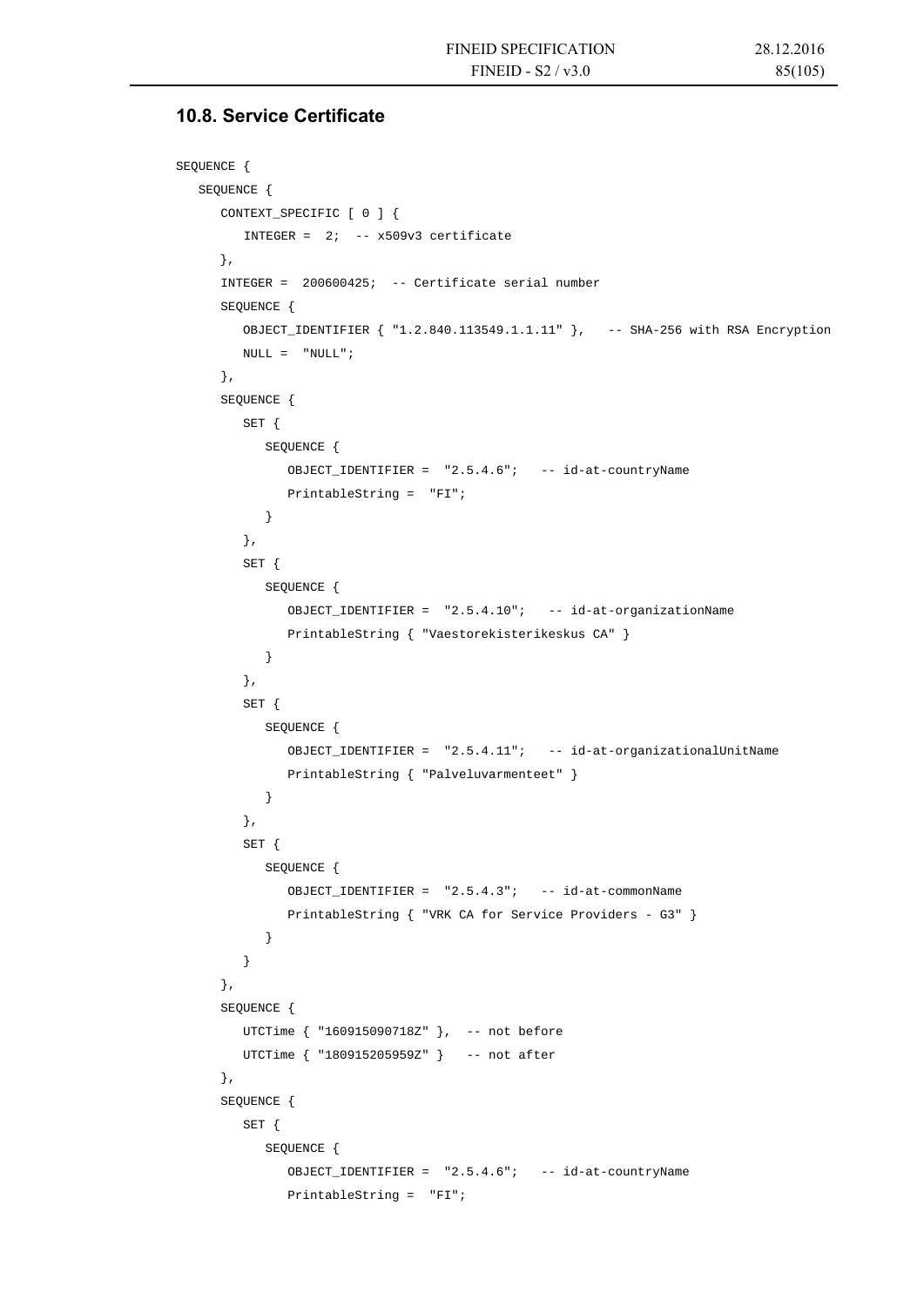```
 } 
          }, 
         SET { 
             SEQUENCE { 
                OBJECT_IDENTIFIER = "2.5.4.10"; -- id-at-organizationName 
                UTF8String { "Väestörekisterikeskus" } 
 } 
          }, 
          SET { 
             SEQUENCE { 
                OBJECT_IDENTIFIER = "2.5.4.11"; -- id-at-organizationalUnitName 
                PrintableString { "Varmennepalvelut" } 
 } 
          }, 
          SET { 
             SEQUENCE { 
                OBJECT_IDENTIFIER = "2.5.4.5"; -- id-at-serialNumber 
                PrintableString { "0245437-2" } 
 } 
          }, 
          SET { 
             SEQUENCE { 
                OBJECT_IDENTIFIER = "2.5.4.3"; -- id-at-commonName 
                PrintableString { "developer.fineid.fi" } 
 } 
 } 
      }, 
      SEQUENCE { 
          SEQUENCE { 
            OBJECT_IDENTIFIER { "1.2.840.113549.1.1.1" }, -- RSA encryption 
            \texttt{NULL} = \texttt{``NULL''} \; ; }, 
         BIT_STRING [ PRIMITIVE ] { 
             #00, 
             SEQUENCE { 
                INTEGER { 
                   #00B0A48159E33DD728339F2E94CC8C4D2A4B4AD9F648A13F0377A1F352 
                   702BBF0DC04F3CA7D132CEB8A7E436BEC0F9D7D579779E9A2B1156E4ED27 
                   ED097C93C676D9AABE8327B9A28909AFAE731151AF5672181A91AFC53A85 
                   2FD24926C7EE7591C953B245B7741550A29BA1CB09E4FFAB68917A2823B3 
                   42CC60F541D3AA307FE3C222CD7482F78BBEBE8C321841A61B89E6CDB791 
                   2C132D162EC4036FF69718B74C0905F00BC819B7CEF068D21887DB627F6F 
                   D995F1DB859125855017BDF3C64218E80023D316BC9AAD749E0A4CDE6E7C 
                   1CDE94EBDB9DAAE0D08CEBC943FF145428154C1970BF19AEC6CEE6EF3ED2 
                   8DCF0CB8B1017F785A882F6C78BA28F26EFD877FA0C3437AD2406C5C46AB 
                   0EEB3080397F9BB81F814213F1B8F52C601881FE469EF998F011FF41DCE6 
                   92773371DE17973B7453093604B68BD083EBB2DAC19485EBE77FE3B85E83 
                   66FD38108F1BC2DA091E84F68D1A8A1D516A5092303BB43123A5E70EA57E
```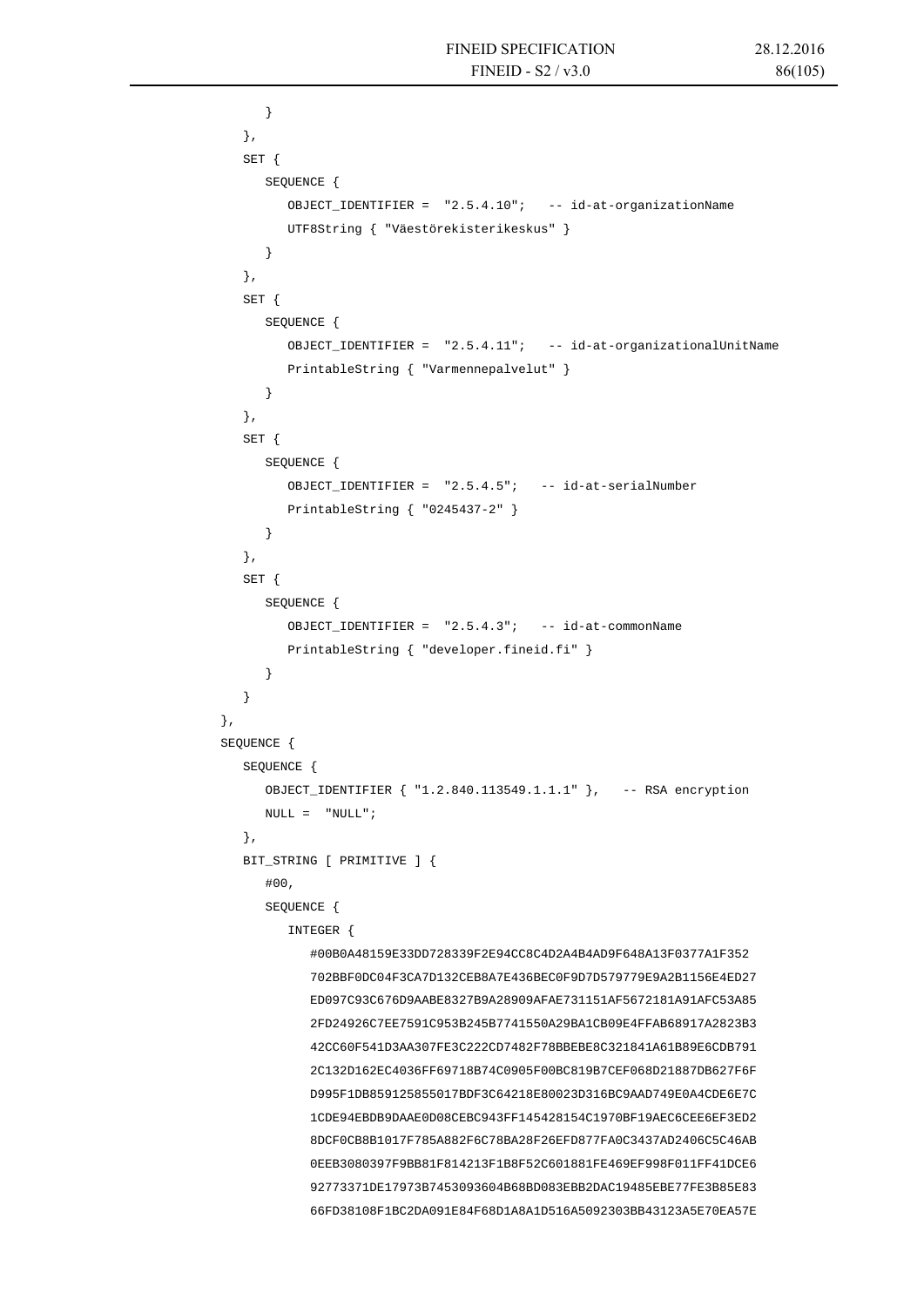```
 E01016ADA7318487710915077F48A7D2B207D08584D142EB8F1611AD1006 
                        C26D25846320766677C807E441EB2CAE28E2609120C42BE475900BD289D1 
                        9D560A2598A42645DFED6E8E6EE40E5A030ABE9D960065618E411B9865B4 
                        E14CD856D47C277CDE8986D2E0D3B9AEE2AF9132231480E7EF0F3CABA126 
                        E25A284833A85F8694FCAEADE6A64614D7D0A1D20B40FC2CBA8F30B953DE 
                        0C0EA429 
                     }, 
                    INTEGER = 65537; } 
       } 
            }, 
            CONTEXT_SPECIFIC [ 3 ] { 
               SEQUENCE { 
                  SEQUENCE { 
                     OBJECT_IDENTIFIER = "2.5.29.35"; -- Authority Key Identifier 
                     OCTET_STRING [ PRIMITIVE ] { 
                        SEQUENCE { 
                           CONTEXT_SPECIFIC [ 0, "IMPLICIT" ] { 
      #6504E82D92E7CB2AAB5715A8652AAAFAB71674F6 } 
       } 
       } 
                  }, 
                  SEQUENCE { 
                     OBJECT_IDENTIFIER = "2.5.29.14"; -- Subject Key Identifier 
                     OCTET_STRING [ PRIMITIVE ] { OCTET_STRING { 
      #C583251C5C105A10C72911FB7DFE007E54A7105A } } 
                  }, 
                  SEQUENCE { 
                     OBJECT_IDENTIFIER = "2.5.29.15"; -- Key Usage 
                     BOOLEAN = #FF; -- critical 
                     OCTET_STRING [ PRIMITIVE ] { 
                  BIT_STRING { #04, #B0 } -- digitalSignature, keyEncipherment, 
dataEncipherment 
       } 
                  }, 
                  SEQUENCE { 
                     OBJECT_IDENTIFIER = "2.5.29.32"; -- Certificate Policies 
                     OCTET_STRING [ PRIMITIVE ] { 
                        SEQUENCE { 
                            SEQUENCE { OBJECT_IDENTIFIER { "0.4.0.2042.1.7" } }, -- ETSI CPS 
                            SEQUENCE { 
                               OBJECT_IDENTIFIER { "1.2.246.517.1.10.34.1" }, -- VRK Server 
      certificate CPS 
                               SEQUENCE { 
                                 SEQUENCE { 
                                    OBJECT_IDENTIFIER { "1.3.6.1.5.5.7.2.1" }, -- CPS 
                                    IA5String { "http://www.fineid.fi/cps33/" } 
       }, 
                                 SEQUENCE {
```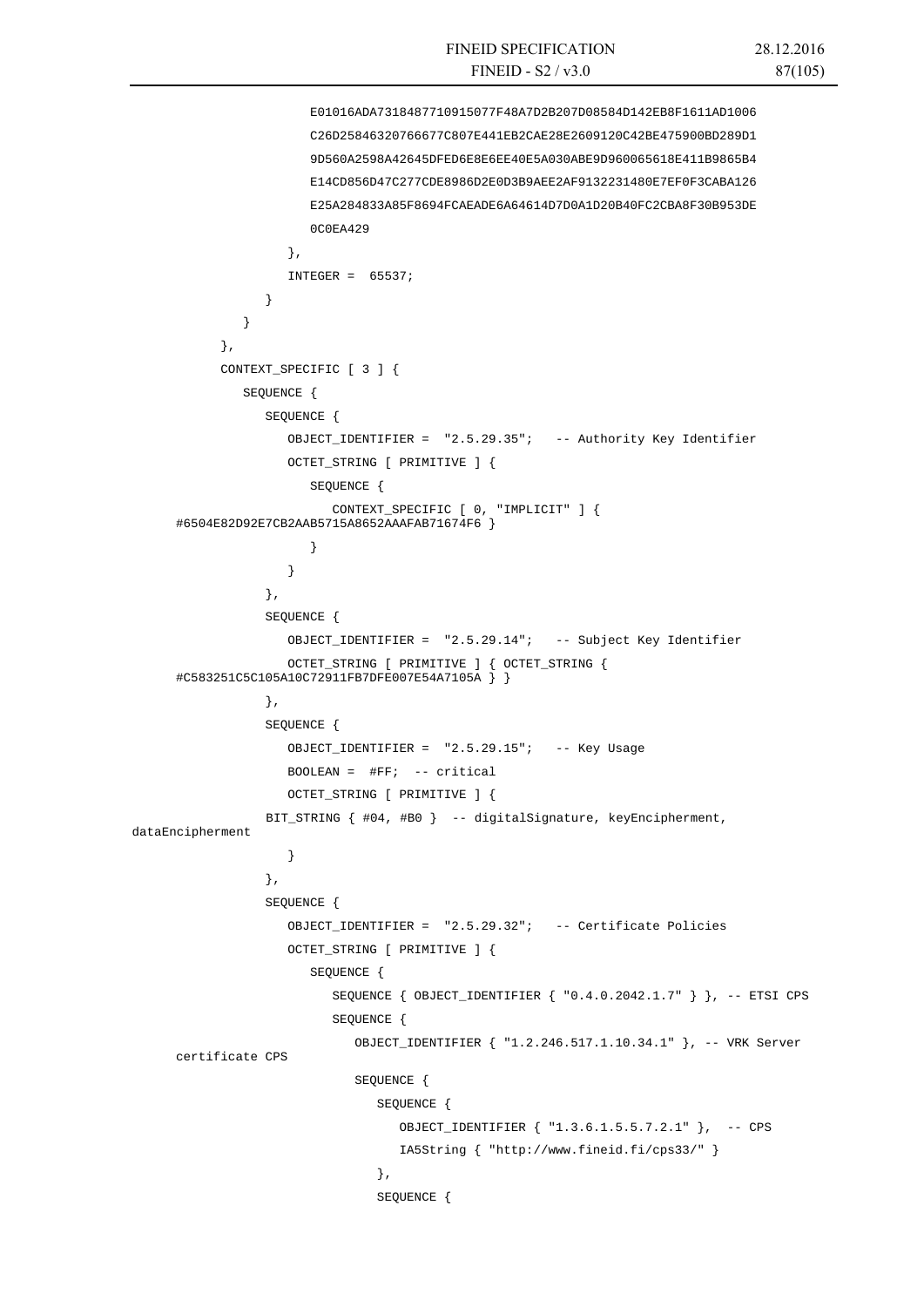```
 OBJECT_IDENTIFIER { "1.3.6.1.5.5.7.2.2" }, -- User notice 
                         SEQUENCE { 
                            VisibleString { 
                               "Varmennepolitiikka on saatavilla - Certifikat 
policy finns - Certificate policy is available http://www.fineid.fi/cps33" 
 } 
 } 
 } 
 } 
 } 
 } 
 } 
           }, 
           SEQUENCE { 
             OBJECT_IDENTIFIER = "2.5.29.17"; -- Subject Alternative Name 
             OCTET_STRING [ PRIMITIVE ] { 
                SEQUENCE { 
                  CONTEXT_SPECIFIC [ 2, "IMPLICIT" ] { "developer.fineid.fi" } 
 } 
 } 
           }, 
           SEQUENCE { 
             OBJECT_IDENTIFIER = "2.5.29.19"; -- Basic Constraints 
            BOOLEAN = \#FF: -- critical OCTET_STRING [ PRIMITIVE ] { 
                SEQUENCE { BOOLEAN = #00; } -- CA Certificate=False 
 } 
           }, 
           SEQUENCE { 
             OBJECT_IDENTIFIER = "2.5.29.31"; -- CRL Distribution Points 
             OCTET_STRING [ PRIMITIVE ] { 
                SEQUENCE { 
                  SEQUENCE { 
                    CONTEXT_SPECIFIC [ 0 ] { 
                       CONTEXT_SPECIFIC [ 0 ] { 
                         CONTEXT_SPECIFIC [ 6, "IMPLICIT" ] { 
"http://proxy.fineid.fi/crl/vrksp3c.crl" } 
 } 
 } 
 } 
 } 
 } 
           }, 
           SEQUENCE { 
             OBJECT_IDENTIFIER = "2.5.29.37"; -- Extended Key Usage 
             OCTET_STRING [ PRIMITIVE ] { 
                SEQUENCE { 
                  OBJECT_IDENTIFIER { "1.3.6.1.5.5.7.3.2" }, -- Client authentication
```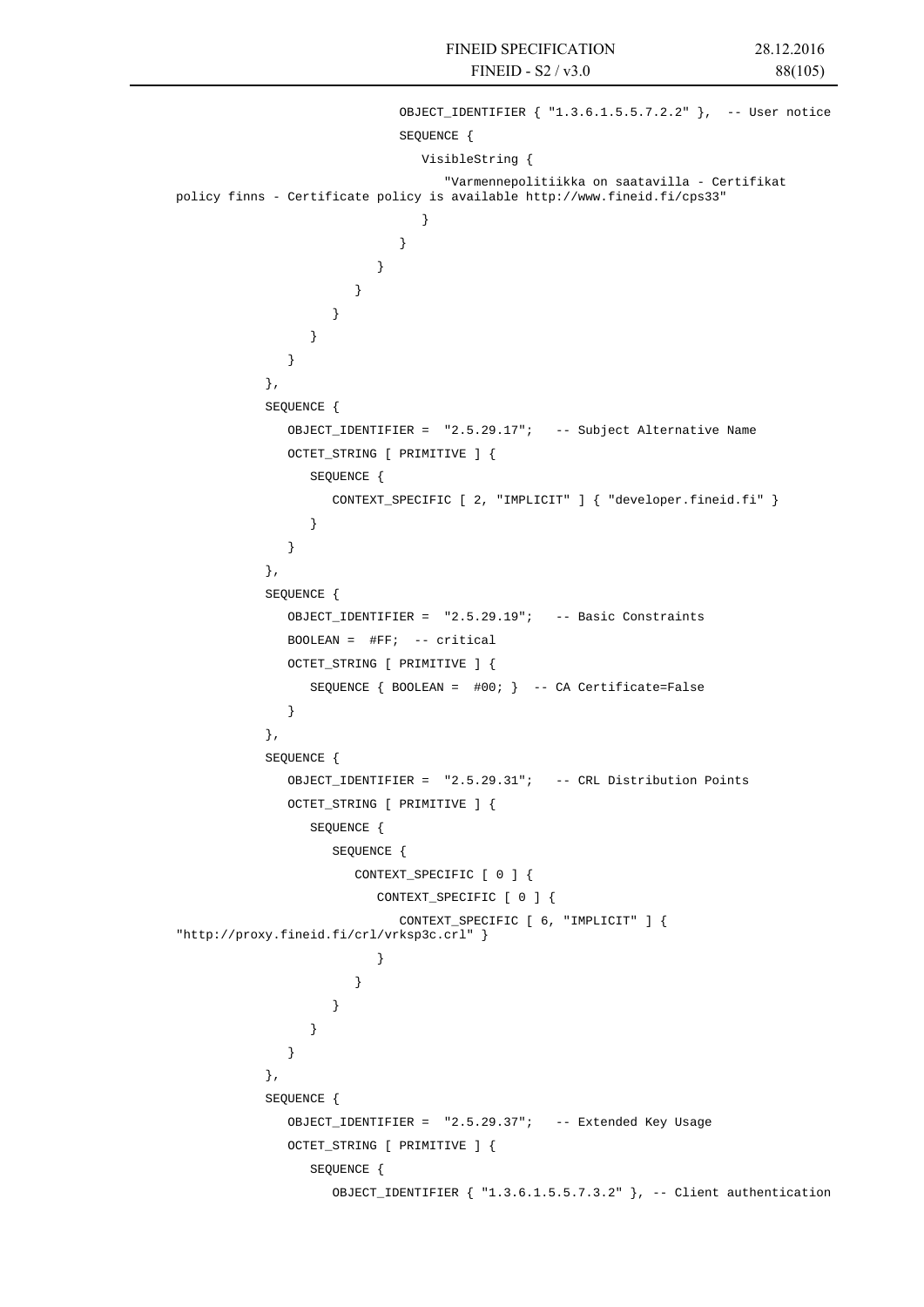```
 OBJECT_IDENTIFIER { "1.3.6.1.5.5.7.3.1" } -- Server authentication 
 } 
 } 
            }, 
            SEQUENCE { 
               OBJECT_IDENTIFIER { "1.3.6.1.5.5.7.1.1" }, -- CA Information Access 
              OCTET STRING [ PRIMITIVE ] {
                  SEQUENCE { 
                     SEQUENCE { 
                        OBJECT_IDENTIFIER { "1.3.6.1.5.5.7.48.2" }, -- CA Issuers 
                        CONTEXT_SPECIFIC [ 6, "IMPLICIT" ] { 
"http://proxy.fineid.fi/ca/vrksp3.crt" } 
 }, 
                     SEQUENCE { 
                        OBJECT_IDENTIFIER { "1.3.6.1.5.5.7.48.1" }, -- OCSP 
                        CONTEXT_SPECIFIC [ 6, "IMPLICIT" ] { 
"http://ocsp.fineid.fi/vrksp3" } 
 } 
 } 
 } 
 } 
 } 
       } 
   }, 
   SEQUENCE { 
      OBJECT_IDENTIFIER { "1.2.840.113549.1.1.11" }, -- sha256WithRSAEncryption 
      NULL = "NULL"; 
   }, 
   BIT_STRING { 
     #00.
      #7B6F762D772B42EA5F71413124BB533DB362E79222C99AA7DF00D7BAC1 
       9D443A470D31C593690063DCF100F60943F7768A6507FBE9189ED2F011F0 
      446F0CA437925A5E52BBF86E221F0C302227EBA1472A66D417C7D3E8D74A 
      BB1A734D62C105BECA4769C5570BA4B2CA26935CFDBAE76691326A22DC7D 
      C21C612CD9D9638FD2BA70A1428C3E8742745623CD13DFF7ABD62DF33510 
      4C30BBB24BB82D0AB729896AA7DAC2F5DFB42B31727538D49F7E6657B0FF 
      5904B759BA169714E4341F0653CC0E317045473BDF1E32B5566B86C95B45 
      0DEC22C317A160CCB52338EB194A4B465ADA02AFDE1696CC52E1EA60F9C3 
      8F1B095EB2D7796E132D46D53437FBC1C3129DBD4B6D73E38653A9A7EB56 
      DAD103198FBAF2426CE4A2522CC7A44E0D3930FD8D0FE098AD87322F12C7 
      DBDEA39459BF1F9ECF4A0C91E4CFE5B011452C6973DDE6EE6A91ED47E584 
      290C4F581740084BE0BEE181664404F5358718F33AC3FFCD7DBC3B39F1F5 
      C8335E4F0AC0686AB25FC7714ECE13543EEC5436A9EBD9807534579CFBF0 
      A9B211A0F3865F26139AE09FA64A8D3E3D0F01011A243789C1E86D08A45D 
      F1C5719E8A3269A87B011BCE4ED448A3EB26C5162ECCB4EA95F98C78611C 
      412BB7F74E5B24BC2853D8B6FF408FBBFFA2501BA108697E0526AA60FA70 
      1E663729D5365FCB46F3AB2732562D24404DD3C0DBA09382A8D589C479C7 
      C54127
```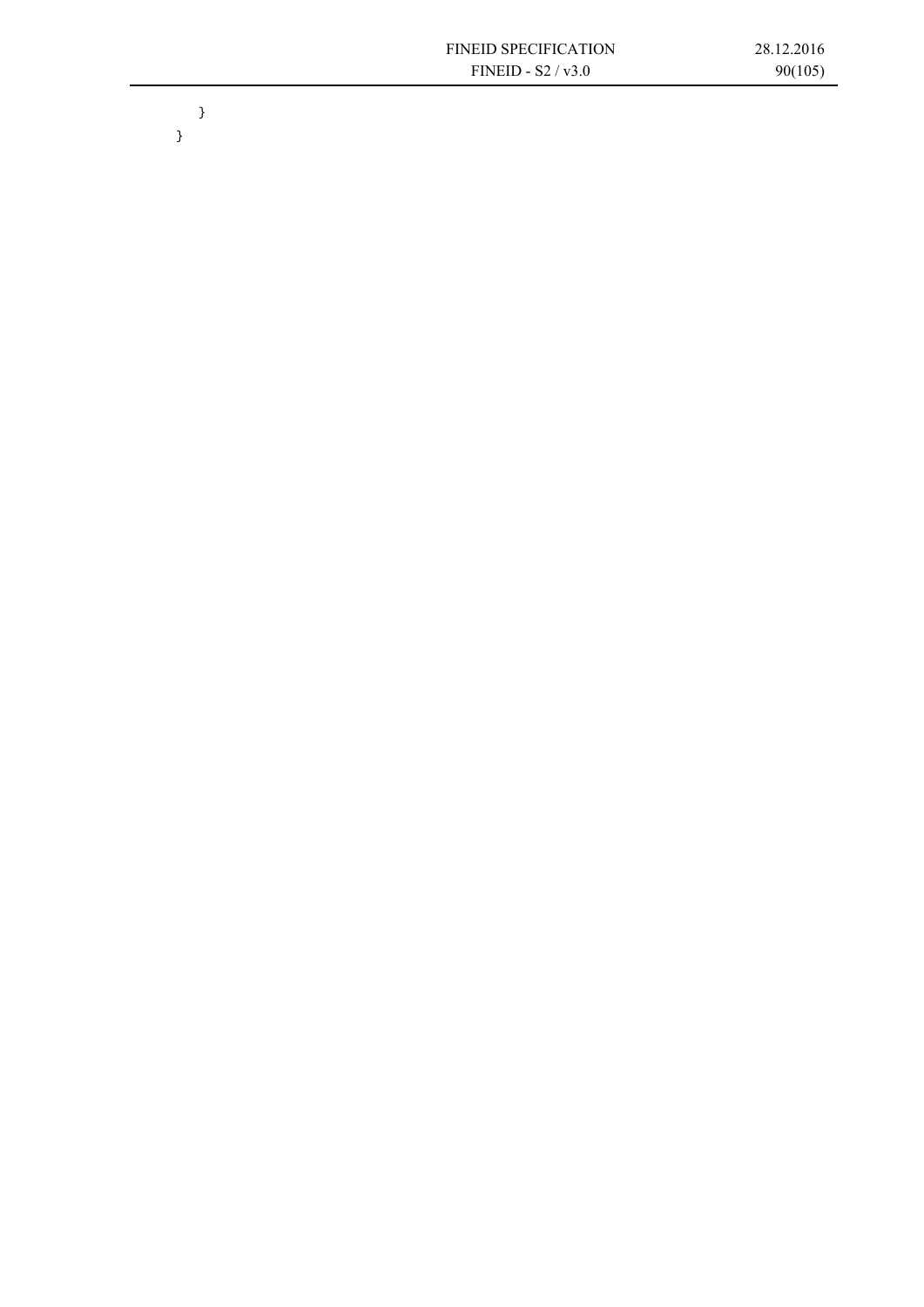# **10.9. Certificate Revocation List**

```
SEQUENCE { 
    SEQUENCE { 
       INTEGER = 1; -- version 2 CRL 
       SEQUENCE { 
          OBJECT_IDENTIFIER { "1.2.840.113549.1.1.11" }, -- SHA-256 with RSA Encryption 
         \begin{array}{ccc} \text{NULL} & = & \text{"NULL"} \; ; \end{array} }, 
       SEQUENCE { 
          SET { 
             SEQUENCE { 
                OBJECT_IDENTIFIER = "2.5.4.6"; -- id-at-countryName 
                PrintableString = "FI"; 
 } 
          }, 
          SET { 
             SEQUENCE { 
                OBJECT_IDENTIFIER = "2.5.4.10"; -- id-at-organizationName 
                PrintableString { "Vaestorekisterikeskus TEST" } 
 } 
          }, 
          SET { 
             SEQUENCE { 
                OBJECT_IDENTIFIER = "2.5.4.11"; -- id-at-organizationalUnitName 
                PrintableString { "Testivarmenteet" } 
             } 
          }, 
          SET { 
             SEQUENCE { 
               OBJECT IDENTIFIER = "2.5.4.3"; -- id-at-commonName
                PrintableString { "VRK CA for Test Purposes - G2" } 
 } 
 } 
       }, 
       UTCTime { "151229075706Z" }, -- this Update 
      UTCTime { "151229095600Z" }, -- next Update
       SEQUENCE { 
          SEQUENCE { 
             INTEGER = 100500001; -- certificate serial number 
             UTCTime { "131108090947Z" } -- UTC time of certificate revocation 
          }, 
          SEQUENCE { 
             INTEGER = 100500212; -- certificate serial number 
             UTCTime { "140116091109Z" } -- UTC time of certificate revocation 
          }, 
          SEQUENCE {
```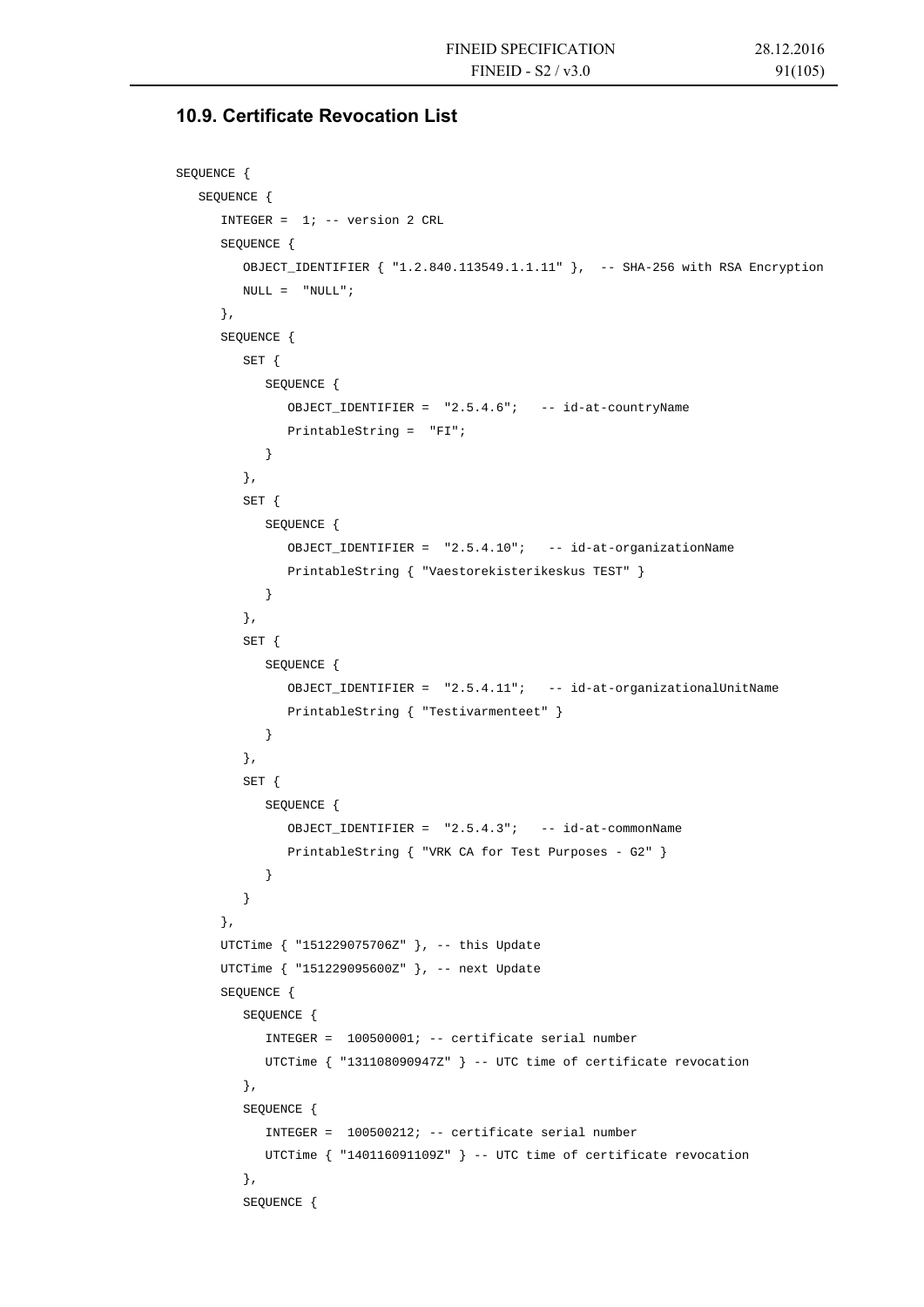```
 INTEGER = 100502514; -- certificate serial number 
            UTCTime { "141110104727Z" } -- UTC time of certificate revocation 
         }, 
         SEQUENCE { 
           INTEGER = 100504313; -- certificate serial number
            UTCTime { "150706113006Z" }, -- UTC time of certificate revocation 
            SEQUENCE { 
               SEQUENCE { 
                 OBJECT_IDENTIFIER = "2.5.29.24"; -- Invalidity Date 
                 OCTET_STRING [ PRIMITIVE ] { 
                   GeneralizedType { "20150706112900Z" } -- time of known invalidity 
 } 
              }, 
              SEQUENCE { 
                 OBJECT_IDENTIFIER = "2.5.29.21"; -- Reason code 
                 OCTET_STRING [ PRIMITIVE ] { 
                  ENUMERATED = \#06; -- certificate Hold
 } 
 } 
 } 
         }, 
         SEQUENCE { 
            INTEGER = 100500208; -- certificate serial number 
            UTCTime { "140116091200Z" } -- UTC time of certificate revocation 
         }, 
         SEQUENCE { 
            INTEGER = 100502912; -- certificate serial number 
            UTCTime { "141205105700Z" }, -- UTC time of certificate revocation 
            SEQUENCE { 
              SEQUENCE { 
                 OBJECT_IDENTIFIER = "2.5.29.24"; -- Invalidity Date 
                 OCTET_STRING [ PRIMITIVE ] { 
                   GeneralizedType { "20141205105600Z" } -- time of known invalidity 
 } 
              }, 
               SEQUENCE { 
                 OBJECT_IDENTIFIER = "2.5.29.21"; -- Reason code 
                 OCTET_STRING [ PRIMITIVE ] { 
                  ENUMERATED = \#06; -- certificate Hold
 } 
 } 
 } 
         },
```
. . .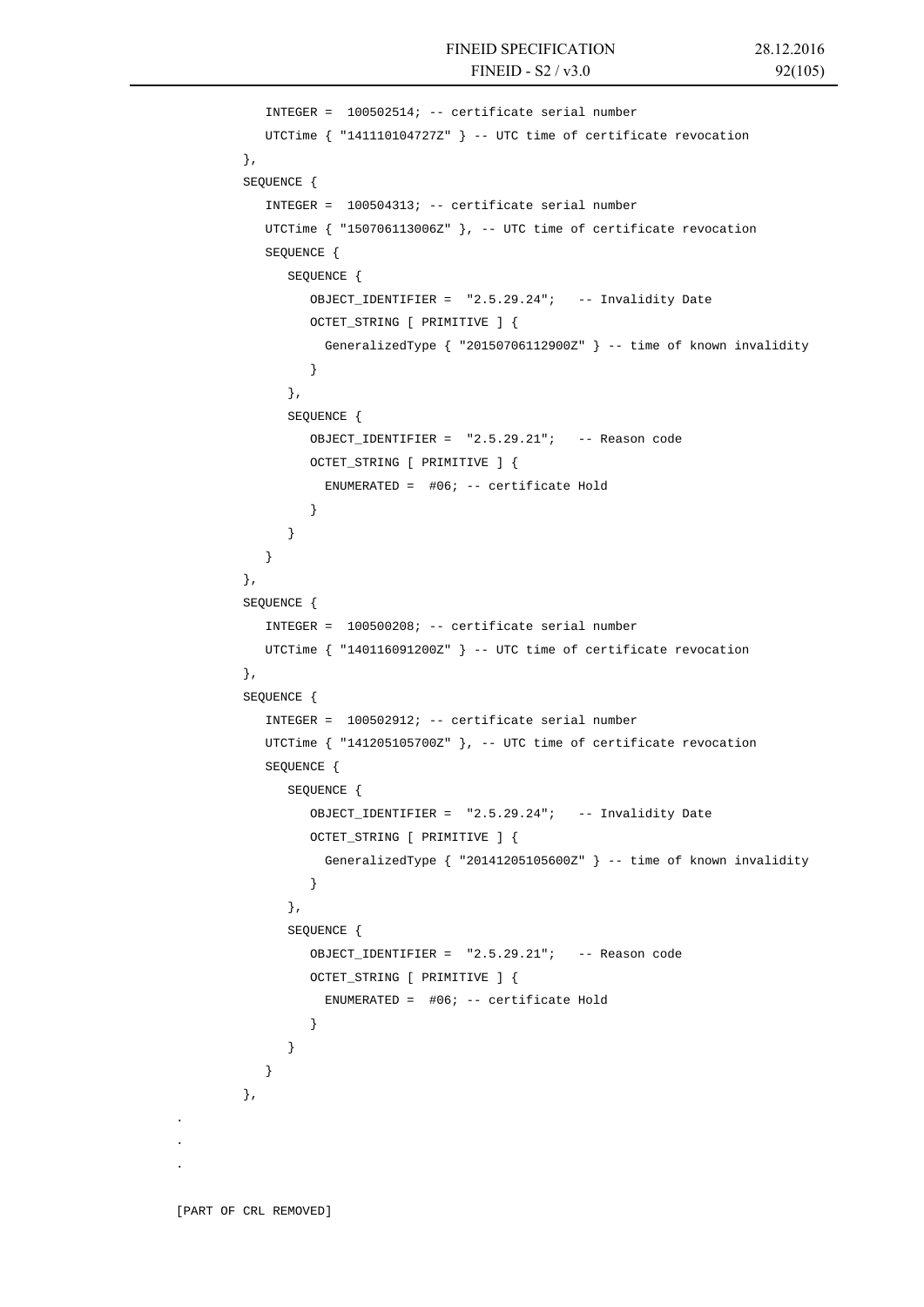. . .

```
 SEQUENCE { 
            INTEGER = 100500002; -- certificate serial number 
            UTCTime { "131108093522Z" } -- UTC time of certificate revocation 
         }, 
         SEQUENCE { 
            INTEGER = 100500207; -- certificate serial number 
           UTCTime { "150818082645Z" } -- UTC time of certificate revocation 
         }, 
         SEQUENCE { 
            INTEGER = 100504714; -- certificate serial number 
            UTCTime { "150917134402Z" }, -- UTC time of certificate revocation 
            SEQUENCE { 
              SEQUENCE { 
                 OBJECT_IDENTIFIER = "2.5.29.24"; -- Invalidity Date 
                 OCTET_STRING [ PRIMITIVE ] { 
                   GeneralizedType { "20150917134300Z" } -- time of known invalidity 
 } 
              }, 
               SEQUENCE { 
                 OBJECT_IDENTIFIER = "2.5.29.21"; -- Reason code 
                 OCTET_STRING [ PRIMITIVE ] { 
                  ENUMERATED = #06; -- certificate Hold
 } 
 } 
 } 
         }, 
         SEQUENCE { 
            INTEGER = 100504805; -- certificate serial number 
            UTCTime { "151001113558Z" }, -- UTC time of certificate revocation 
            SEQUENCE { 
              SEQUENCE { 
                 OBJECT_IDENTIFIER = "2.5.29.24"; -- Invalidity Date 
                 OCTET_STRING [ PRIMITIVE ] { 
                   GeneralizedType { "20151001113500Z" } -- time of known invalidity 
 } 
               }, 
              SEQUENCE {
                 OBJECT_IDENTIFIER = "2.5.29.21"; -- Reason code 
                 OCTET_STRING [ PRIMITIVE ] { 
                  ENUMERATED = #06; -- certificate Hold
 } 
 } 
 } 
         },
```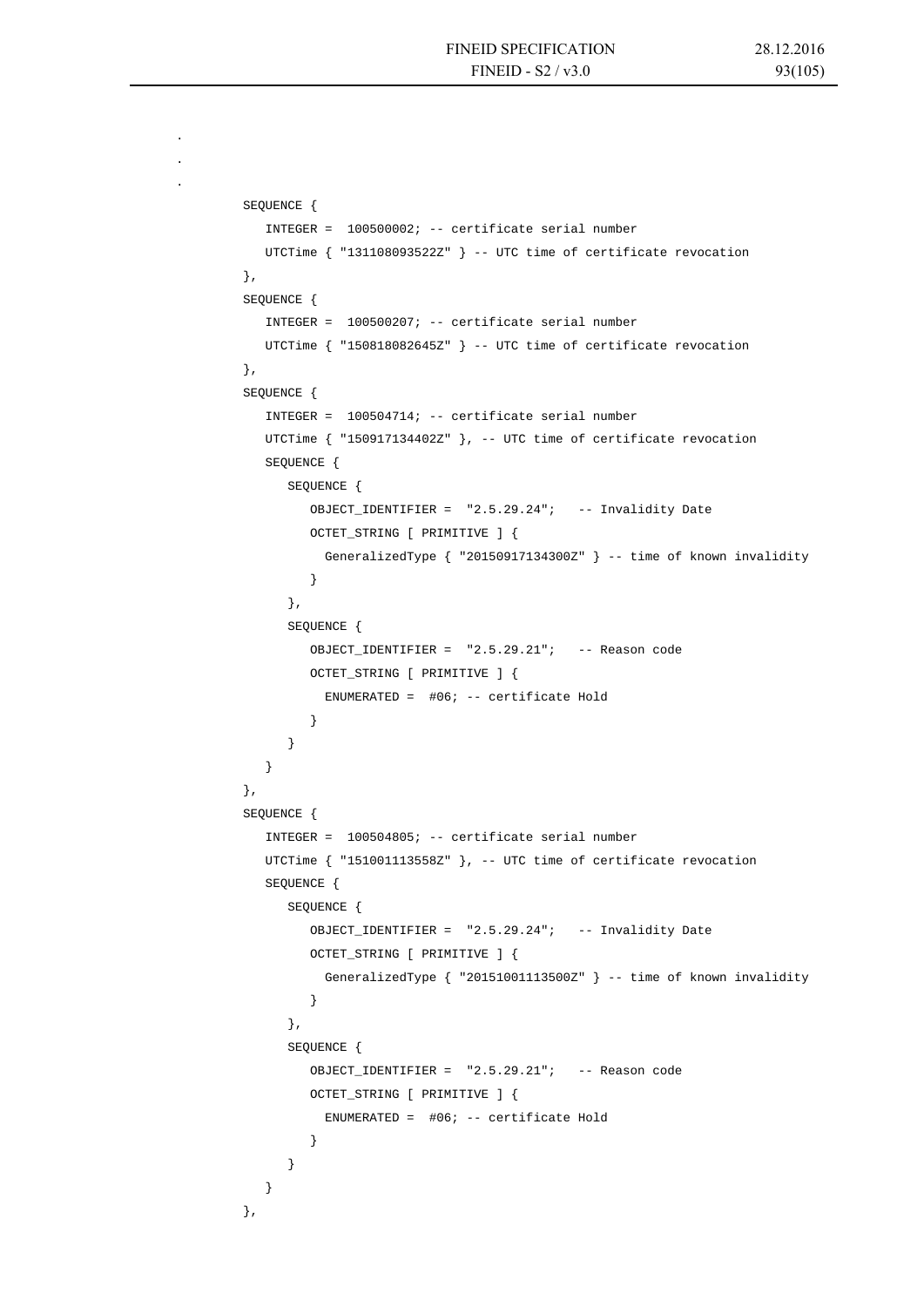```
 SEQUENCE { 
            INTEGER = 100501758; -- certificate serial number 
            UTCTime { "151112120554Z" }, -- UTC time of certificate revocation 
            SEQUENCE { 
               SEQUENCE { 
                  OBJECT_IDENTIFIER = "2.5.29.24"; -- Invalidity Date 
                  OCTET_STRING [ PRIMITIVE ] { 
                    GeneralizedType { "20151112120500Z" } -- time of known invalidity 
 } 
               }, 
               SEQUENCE { 
                  OBJECT_IDENTIFIER = "2.5.29.21"; -- Reason code 
                  OCTET_STRING [ PRIMITIVE ] { 
                   ENUMERATED = #06; -- certificate Hold
 } 
 } 
 } 
 } 
      }, 
      CONTEXT_SPECIFIC [ 0 ] { 
         SEQUENCE { 
            SEQUENCE { 
               OBJECT_IDENTIFIER = "2.5.29.20"; -- CRL Number 
               OCTET_STRING [ PRIMITIVE ] { INTEGER = 19434; } 
            }, 
            SEQUENCE { 
               OBJECT_IDENTIFIER = "2.5.29.35"; -- Authority Key Identifier 
               OCTET_STRING [ PRIMITIVE ] { 
                  SEQUENCE { 
                    CONTEXT_SPECIFIC [ 0, "IMPLICIT" ] { 
#63FE681031EA955E27AB3E61495F1FA123F68972 } 
 } 
 } 
 } 
 } 
      } 
   }, 
   SEQUENCE { 
      OBJECT_IDENTIFIER { "1.2.840.113549.1.1.11" }, -- SHA-256 with RSA Encryption 
     NULL = "NULL"; }, 
   BIT_STRING { 
      #00, 
      #896AB168DAAA6A7D2768B0143F87A5DDCA66341361A1B7A2725D22FAB4 
      4487482E8053D306785DF37CDEFF542AA1DDF86DD888B2389C27D39149A2 
      91CEFE3192148011C5CB72ACBFCCD0EA5C5C101930E5C4B29B395EE27BA2 
      DD9E852BA7F8EDCFCCA48DA0CF483BDC19B407538381084E582884F3EA22 
      9196A89496848AEE59DAD62CBE783C4472E7A8CC42CFD394F5B922EE2A91
```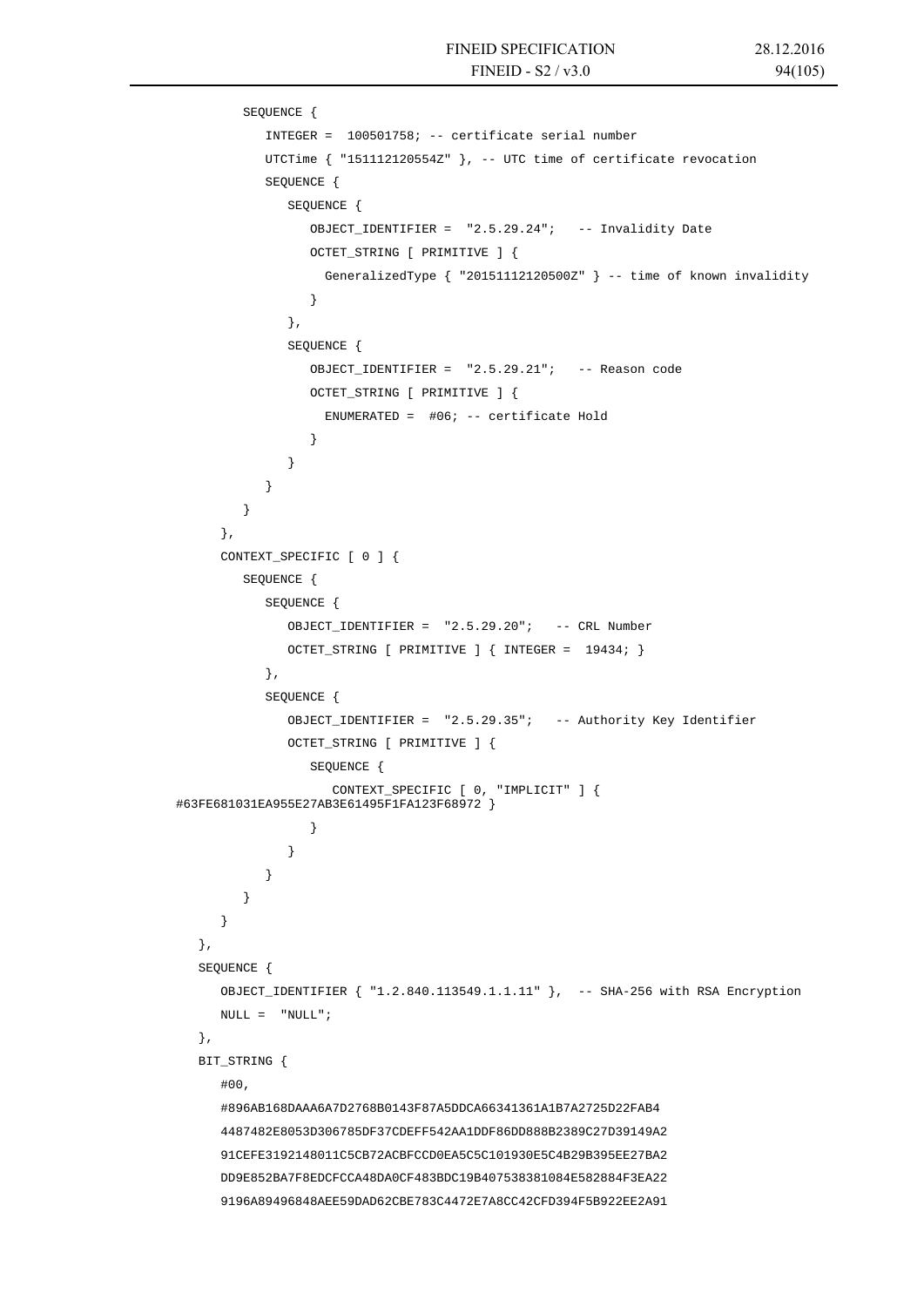9F535C7C026F567E1644822544B92FDFB3DAF7C1E4F923C40E2CA4F7CF5E FF6BE610E12BBB9D15AA0EB1945233A3FF8EAB9190B6542F0D92650CC740 70A77641A1AB5E19FF77059C65621BE1DC29F258AC5300E1C4FF341E5772 514A369D941C50623E4A3B66763295EFAB0CE2DE5EBADA8FF06E7696B0DE C17AE6309E4AF9A397FE3D2C90B5EE71BDE91138E717109BFF1F5F4607EF FB6238639CE789444EAC99F978DB4BBC3A19D1896817FE7F9001B37C1B7B 98B7F0836D2295F8274286B91DADFD4BDFB5547AD071CB595192CD0B0C07 098E2C48BE402259528927CDA25B97D9422DE1F10467FC21610D4144DF33 7BFB7F3DCFCF12E2B66F96EB5224629AD8453F33F580790DD69BB5CA91E9 3AF036BEE470870DB7BFE722F0CAFEA2DA2E18021BC401BF5D4A15C9E4C9 8ED7B143406CAA14F2A520A2F3F2E6172C2F1E29A635A7DB750DE2003A33 BB6ED8B324E979996E1359DEE17D3F59EB503744B20C5B534822FED9A76B 568A21

}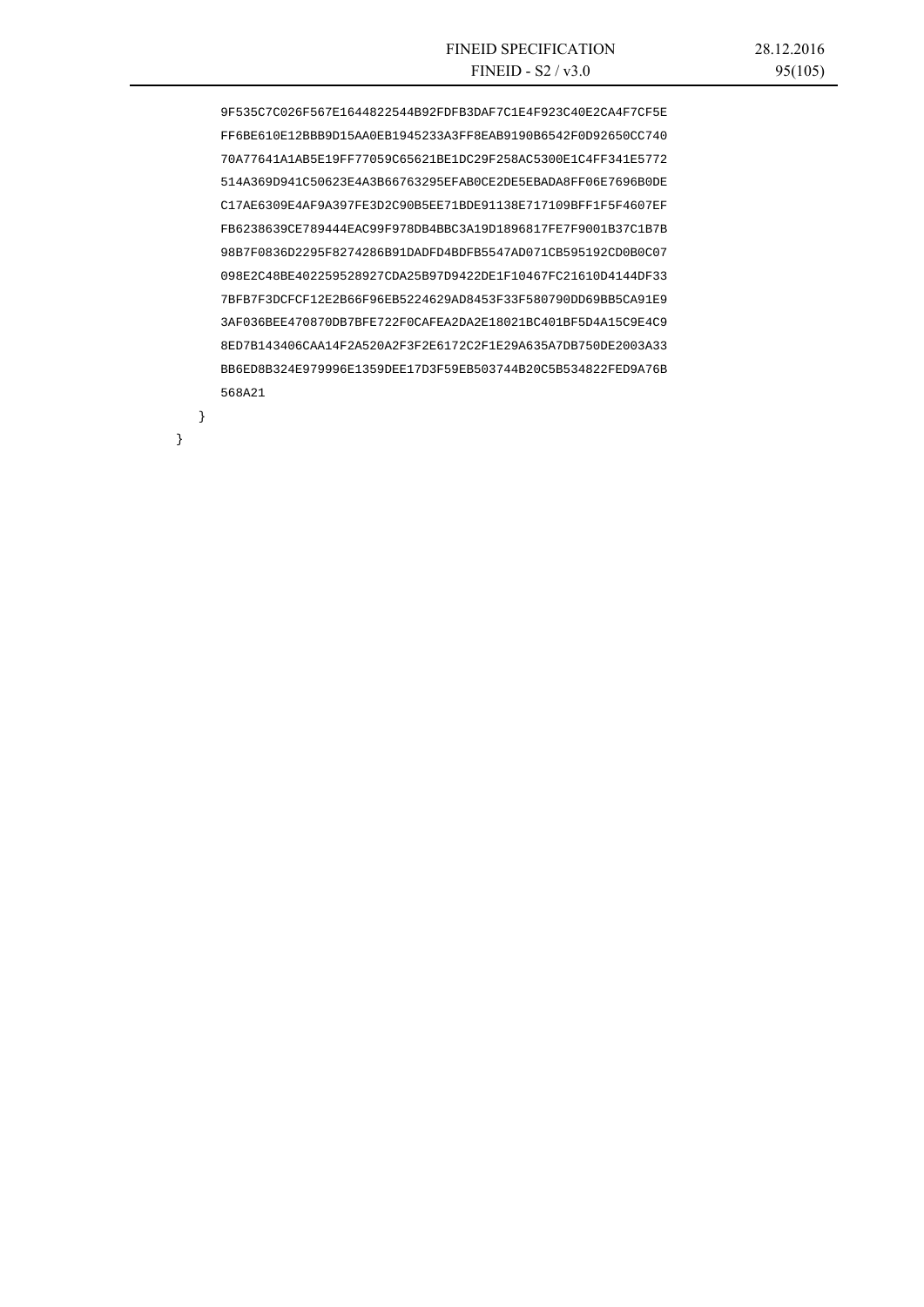# **10.10. OCSP Responder Certificate**

```
SEQUENCE { 
   SEQUENCE { 
       CONTEXT_SPECIFIC [ 0 ] { 
         INTEGER = 2i -- x509v3 certificate
      }, 
       INTEGER = 101001139; -- Certificate serial number 
       SEQUENCE { 
         OBJECT_IDENTIFIER { "1.2.840.113549.1.1.11" }, -- SHA-256 with RSA Encryption 
        NULL = "NULL"; }, 
       SEQUENCE { 
         SET { 
             SEQUENCE { 
                OBJECT_IDENTIFIER = "2.5.4.6"; -- id-at-countryName 
               PrintableString = "FI"; 
             } 
          }, 
          SET { 
             SEQUENCE { 
                OBJECT_IDENTIFIER = "2.5.4.10"; -- id-at-organizationName 
                PrintableString { "Vaestorekisterikeskus TEST" } 
 } 
          }, 
          SET { 
             SEQUENCE { 
                OBJECT_IDENTIFIER = "2.5.4.11"; -- id-at-organizationalUnitName 
                PrintableString { "Testivarmenteet" } 
 } 
          }, 
          SET { 
             SEQUENCE { 
                OBJECT_IDENTIFIER = "2.5.4.3"; -- id-at-commonName 
                PrintableString { "VRK CA for Test Purposes - G3" } 
 } 
          } 
       }, 
       SEQUENCE { 
         UTCTime { "161018101002Z" }, -- not before 
         UTCTime { "211019235959Z" } -- not after 
       }, 
       SEQUENCE { 
         SET { 
             SEQUENCE { 
                OBJECT_IDENTIFIER = "2.5.4.6"; -- id-at-countryName 
                PrintableString = "FI";
```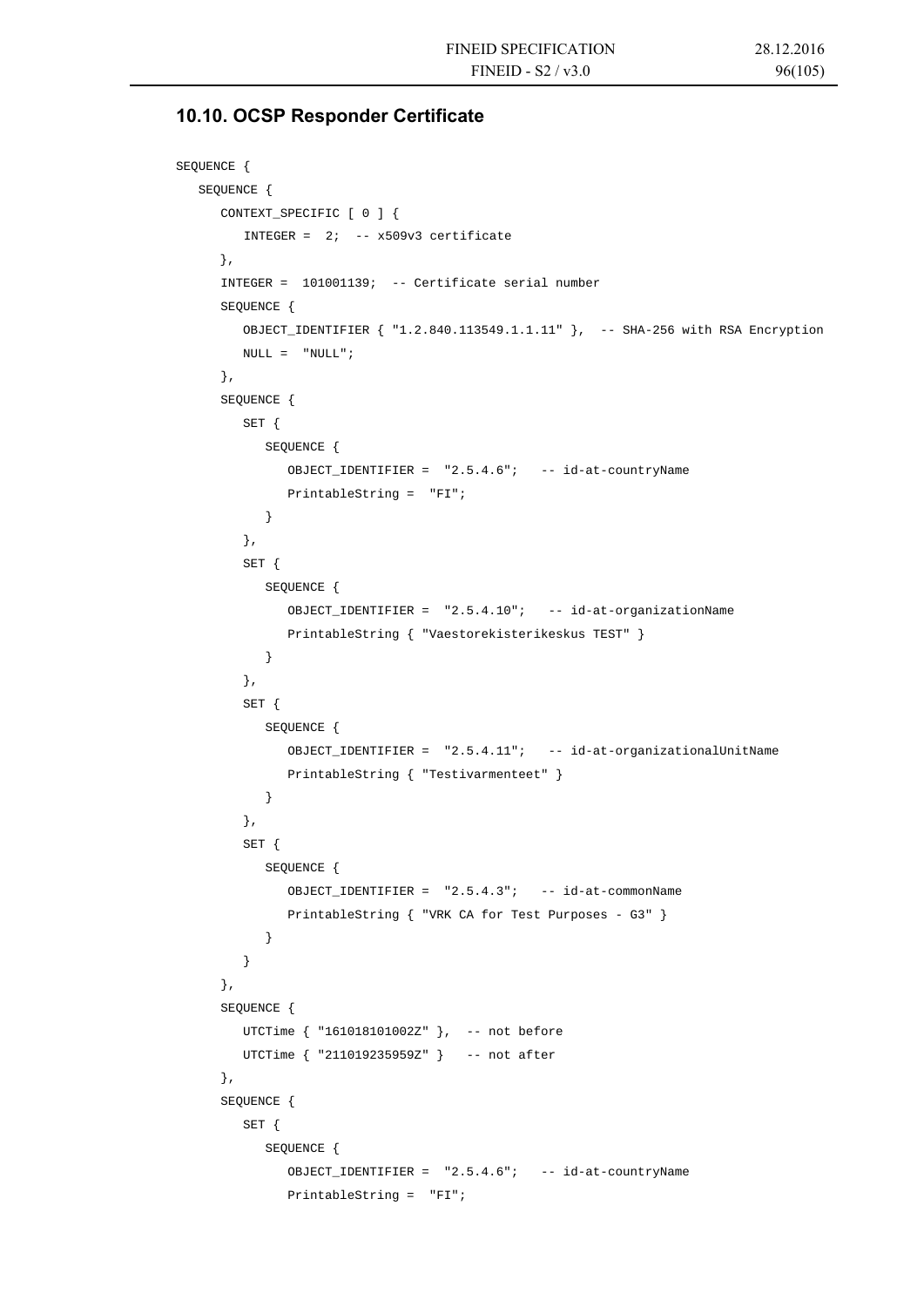```
 } 
          }, 
         SET { 
             SEQUENCE { 
                OBJECT_IDENTIFIER = "2.5.4.10"; -- id-at-organizationName 
                PrintableString = "VRK"; 
 } 
          }, 
         SET { 
            SEQUENCE { 
                OBJECT_IDENTIFIER = "2.5.4.11"; -- id-at-organizationalUnitName 
                PrintableString { "Varmennepalvelut" } 
 } 
          }, 
         SET { 
            SEQUENCE { 
               OBJECT IDENTIFIER = "2.5.4.5"; -- id-at-serialNumber
                PrintableString { "0245437-2" } 
 } 
          }, 
          SET { 
            SEQUENCE { 
                OBJECT_IDENTIFIER = "2.5.4.3"; -- id-at-commonName 
                PrintableString { "OCSP Responder" } 
             } 
 } 
      }, 
      SEQUENCE { 
         SEQUENCE { 
            OBJECT_IDENTIFIER { "1.2.840.113549.1.1.1" }, -- RSA encryption 
           \texttt{NULL} = \texttt{``NULL''} \; ; }, 
         BIT_STRING [ PRIMITIVE ] { 
             #00, 
             SEQUENCE { 
                INTEGER { 
                   #00B1A6400DEFC17E4F55DE38E302973C11C0D6C0CA4B0B86DE36B59E10 
                   0FA1B8D81375C92B094A3DDB734C9A6CA0E1B95BC86E2D1471DEBEBDDD9E 
                   D3274B7AAD097AC1E272B7CE67CEEC2EF989734F89787E3599C5FA13B96F 
                   8A17496AB5C026BB3E0EF45D46D2B2FA482D7DCB975D3AA66003025F8557 
                   4793749A3665247A51EBE35637B1D3D821B1F22147C4E0E8C74D5706B358 
                   CBB87AFCEAE6335BC14F19A4520BBD549365CAAF6032A1A39C50CD4C0F56 
                   DC516A24780B86696537DC93115B85F3AF8DE8E82B7FB5E42AFB5091AFC2 
                   0BA10D96B88481911EF6F9859E8C19FC49EAA45E185AE0C329FED1F46387 
                   9B70566C609D208787377B42024556C95177 
                }, 
               INTEGER = 65537; }
```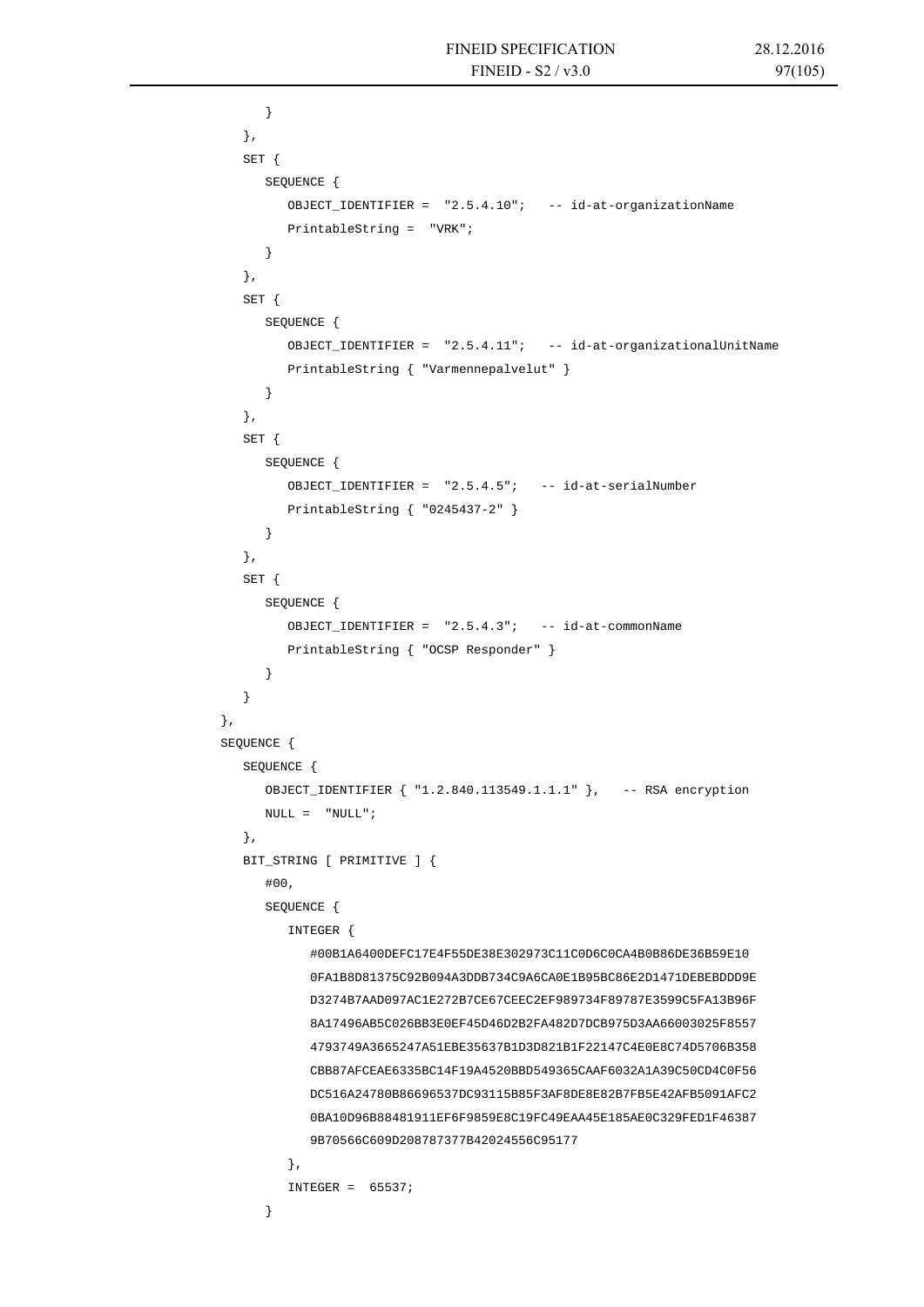```
 } 
      }, 
      CONTEXT_SPECIFIC [ 3 ] { 
         SEQUENCE { 
            SEQUENCE { 
              OBJECT_IDENTIFIER = "2.5.29.35"; -- Authority Key Identifier 
              OCTET_STRING [ PRIMITIVE ] { 
                 SEQUENCE { 
                    CONTEXT_SPECIFIC [ 0, "IMPLICIT" ] { 
#5BCE869CC75343E602B9FB716C8C6DA320E5B1F8 } 
 } 
 } 
            }, 
            SEQUENCE { 
              OBJECT_IDENTIFIER = "2.5.29.14"; -- Subject Key Identifier 
              OCTET_STRING [ PRIMITIVE ] { OCTET_STRING { 
#CE2C5B57BCA51AF7D54D44417F93F5852F0D6A5E } } 
            }, 
            SEQUENCE { 
             OBJECT IDENTIFIER = "2.5.29.15"; -- Key Usage
             \texttt{BOOLEAN} \ = \ \ \texttt{\#FF} \, \texttt{;} OCTET_STRING [ PRIMITIVE ] { 
                 BIT_STRING { #05, #A0 } -- digitalSignature, keyEncipherment 
 } 
            }, 
            SEQUENCE { 
              OBJECT_IDENTIFIER = "2.5.29.32"; -- Certificate Policies 
             OCTET STRING [ PRIMITIVE ] {
                 SEQUENCE { 
                    SEQUENCE { 
                       OBJECT_IDENTIFIER { "1.2.246.517.99.10.31.1" }, -- Test CPS: VRK 
CA for test purposes G3 
                       SEQUENCE { 
                         SEQUENCE { 
                            OBJECT_IDENTIFIER { "1.3.6.1.5.5.7.2.1" }, -- CPS 
                            IA5String { "http://www.fineid.fi/cps99/" } 
 }, 
                          SEQUENCE { 
                            OBJECT_IDENTIFIER { "1.3.6.1.5.5.7.2.2" }, -- User notice 
                            SEQUENCE { 
                               VisibleString { 
                                  "Varmennepolitiikka on saatavilla - Certifikat 
policy finns - Certificate policy is available http://www.fineid.fi/cps99" 
 } 
 } 
 } 
 } 
 } 
 }
```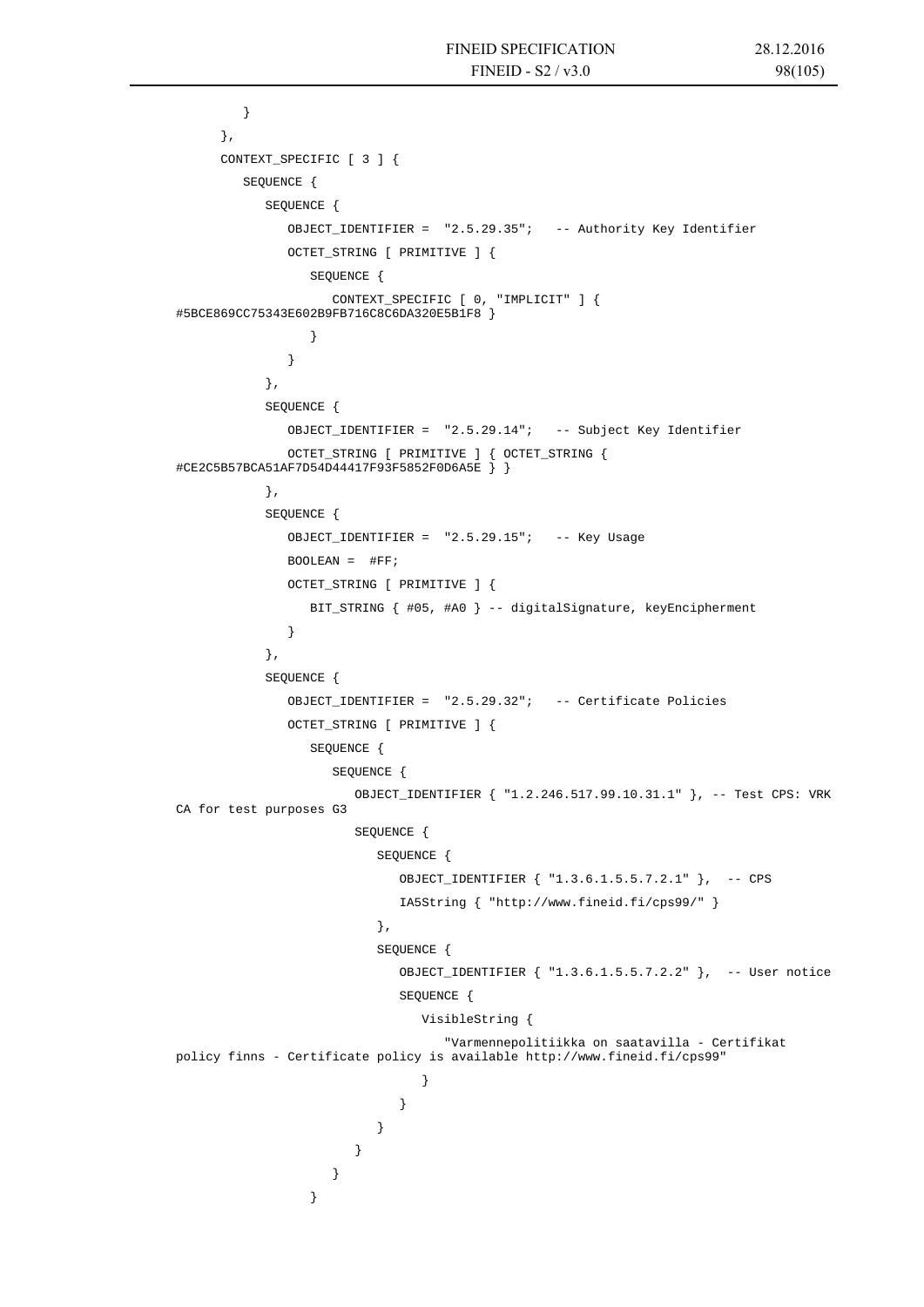```
 } 
            }, 
            SEQUENCE { 
               OBJECT_IDENTIFIER = "2.5.29.17"; -- Subject Alternative Name 
               OCTET_STRING [ PRIMITIVE ] { 
                  SEQUENCE { 
                     CONTEXT_SPECIFIC [ 1, "IMPLICIT" ] { "vaestorekisterikeskus@vrk.fi" 
 } 
 } 
            }, 
            SEQUENCE { 
               OBJECT_IDENTIFIER = "2.5.29.19"; -- Basic Constraints 
              BOOLEAN = \#FF; -- critical
               OCTET_STRING [ PRIMITIVE ] { 
                  SEQUENCE { BOOLEAN = #00; } -- CA Certificate=False 
 } 
            }, 
            SEQUENCE { 
               OBJECT_IDENTIFIER = "2.5.29.37"; -- Extended Key Usage 
               OCTET_STRING [ PRIMITIVE ] { 
                  SEQUENCE { OBJECT_IDENTIFIER { "1.3.6.1.5.5.7.3.9" } } -- OCSPSigning 
 } 
            }, 
            SEQUENCE { 
               OBJECT_IDENTIFIER { "1.3.6.1.5.5.7.1.1" }, -- CA Information Access 
              OCTET STRING [ PRIMITIVE ] {
                  SEQUENCE { 
                     SEQUENCE { 
                        OBJECT_IDENTIFIER { "1.3.6.1.5.5.7.48.2" }, -- CA Issuers 
                        CONTEXT_SPECIFIC [ 6, "IMPLICIT" ] { 
"http://proxy.fineid.fi/ca/vrktp3.crt" } 
 } 
 } 
 } 
            }, 
            SEQUENCE { 
               OBJECT_IDENTIFIER { "1.3.6.1.5.5.7.48.1.5" }, -- OCSP No Check Extension 
              OCTET STRING { #0500 }
 } 
         } 
      } 
   }, 
   SEQUENCE { 
      OBJECT_IDENTIFIER { "1.2.840.113549.1.1.11" }, -- sha256WithRSAEncryption 
     \begin{array}{rcl} \text{NULL} & = & \text{"NULL"} \; ; \end{array} }, 
   BIT_STRING {
```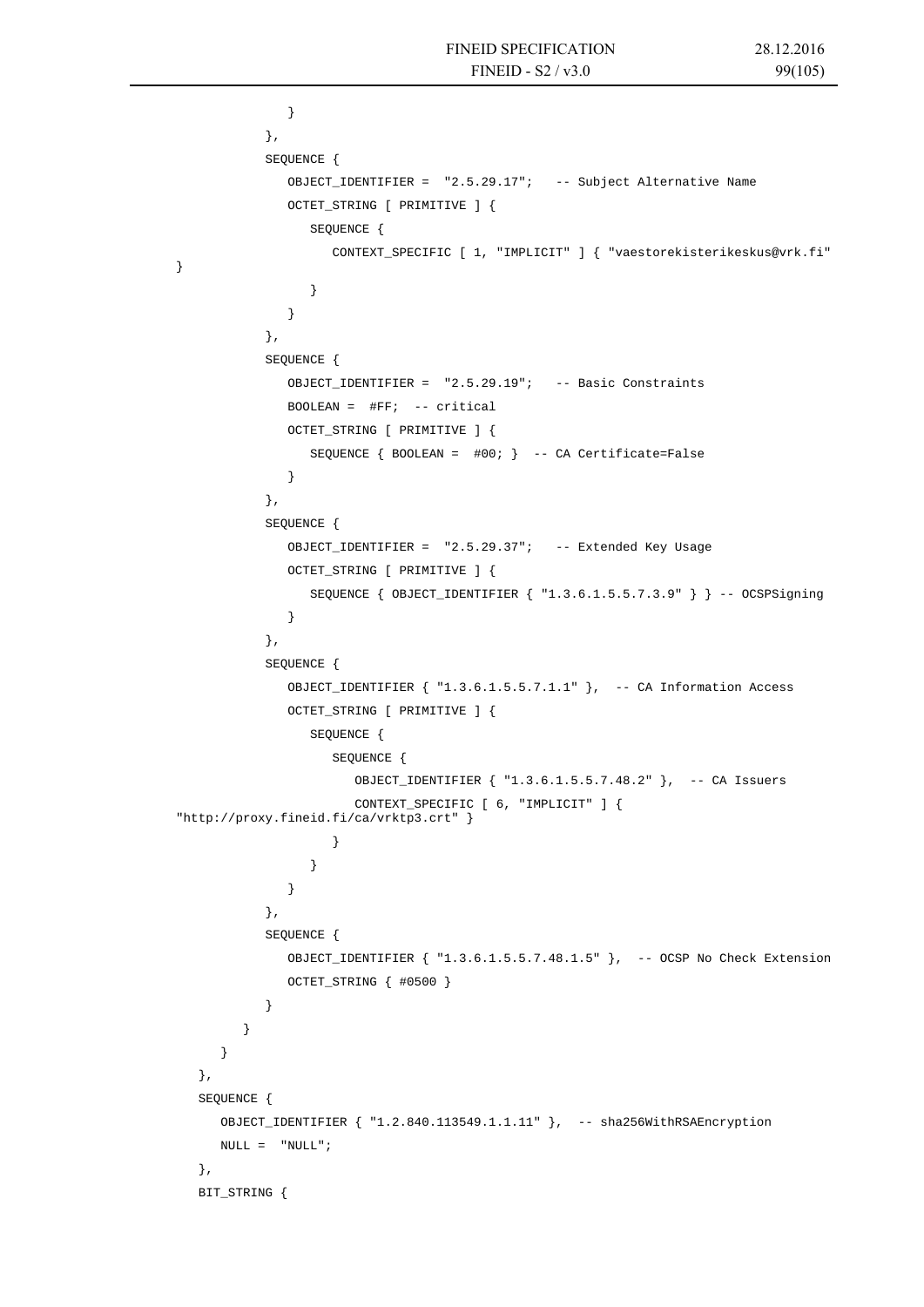#00,

}

}

 #6A12F9FA2FEA9542488DD411D0510C1FD8E9153BE31F4C227B99D7B261 16973FDC68316E922DF13C3A9B18D491903A1EB20AB0A6FFE0BB3905E7E0 E84C41ADD3B19E9BA19AA25AB9282C323175017F9189E191912A7C027814 04FDFA4E3BE569F30364F2A936EBA24E87590D31EEAA3628494C31C64199 7842626A0F72728A3932305BB0C36AE53798EF0531F1312B8A120241BA9B B64D15A64C6768F672A3C46E5EF246BF06D571D3BB8E64E9FE811E9171CE CD2770AA88D75535455EC993CCB3561FCC25266F603F638D55C12EC641FB EF766F935FD3569E933499706651D8B7E507314ED0818FA4CF676602C305 0D1D2B689400346F2382BD4B6E7AEC24A1080119228D6CD0C178C66EFAD5 A35260EF912CF773F3D9ADD2A5874260BA38CF484C7AC970FC61FE85DABB 60E4C79ABD1802621A781398E04E0CC2EDA21CC9D5BB012D1C15C9FD95D0 3AAC922FAEC354395278E3E706BD102840666ED00380D9EE67369BC8CF0C 1C48404425F9F5F0280676D210974FFC2048BF6C8A4E2A8E3EB78227FE92 8218AEF44CE9BDE53633936DB40602F492279B6CDD95CA3C091366F7088F BF59FA36A9A3CF15127A41B893F25A3D0A998E19BBFB93812789B75FEAD6 74E86527CDACDD4F4062291CAE42F94FA591C9F2180A0FC5D555D1605376 96673CE8FB78CEDB91A229134A2304A750DA79E1FF6504A58EA25DD94191 006165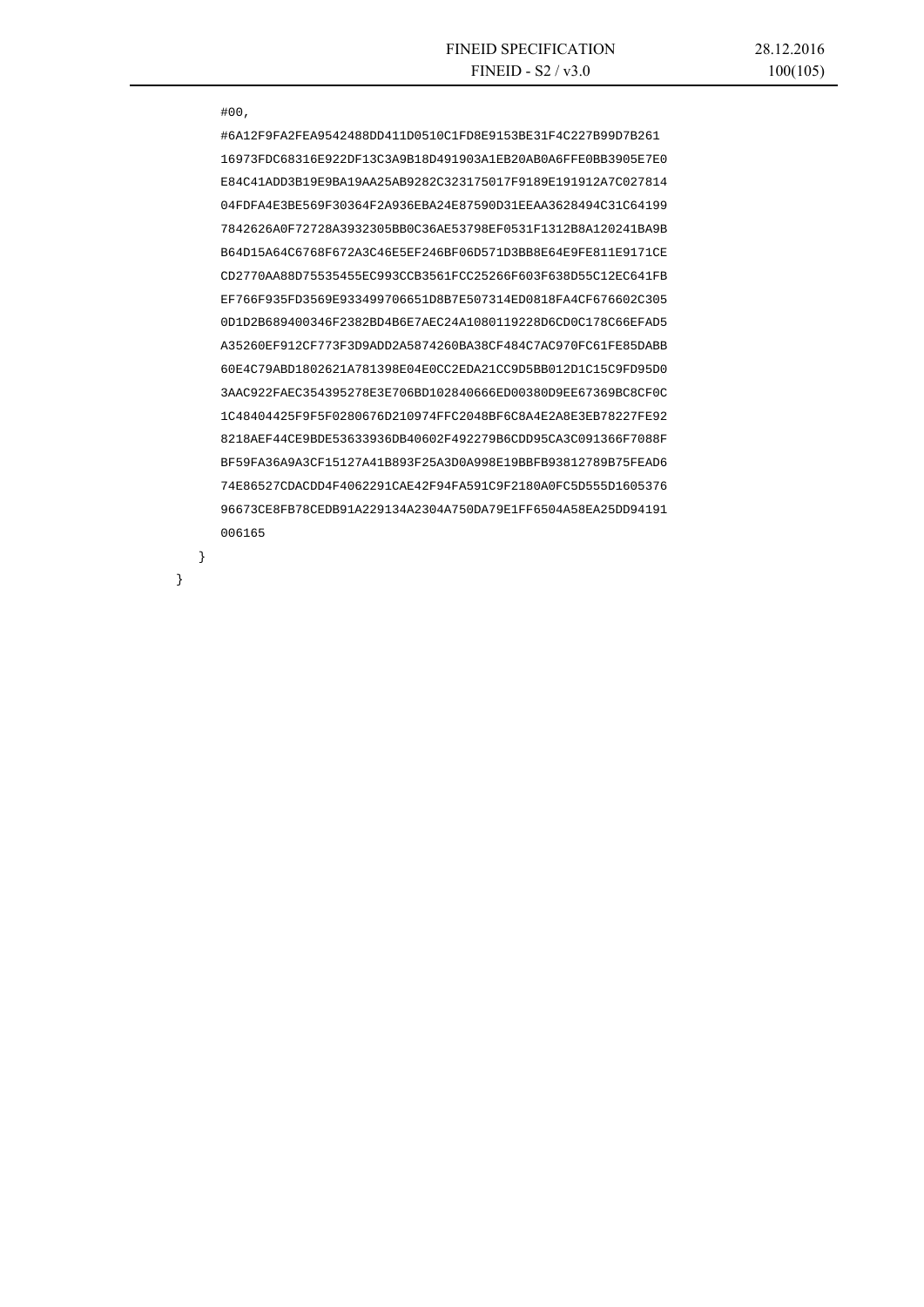# **10.11. Time Stamping Certificate**

```
SEQUENCE { 
   SEQUENCE {
       CONTEXT_SPECIFIC [ 0 ] { 
         INTEGER = 2i -- x509v3 certificate
       }, 
       INTEGER = 200508004; 
       SEQUENCE { 
          OBJECT_IDENTIFIER { "1.2.840.113549.1.1.11" }, -- SHA-256 with RSA Encryption 
         \begin{array}{rcl} \text{NULL} & = & \text{"NULL"} \; ; \end{array} }, 
       SEQUENCE { 
          SET { 
             SEQUENCE { 
                OBJECT_IDENTIFIER = "2.5.4.6"; -- id-at-countryName 
                PrintableString = "FI"; 
 } 
          }, 
          SET { 
             SEQUENCE { 
                OBJECT_IDENTIFIER = "2.5.4.10"; -- id-at-organizationName 
                PrintableString { "Vaestorekisterikeskus CA" } 
 } 
          }, 
          SET { 
             SEQUENCE { 
                OBJECT_IDENTIFIER = "2.5.4.11"; -- id-at-organizationalUnitName 
                PrintableString { "Palveluvarmenteet" } 
 } 
          }, 
          SET { 
             SEQUENCE { 
               OBJECT IDENTIFIER = "2.5.4.3"; -- id-at-commonName
                PrintableString { "VRK CA for Service Providers - G2" } 
 } 
          } 
       }, 
       SEQUENCE { 
          UTCTime { "150923130000Z" }, -- not before 
          UTCTime { "160923125900Z" } -- not after 
       }, 
       SEQUENCE { 
          SET { 
             SEQUENCE { 
                OBJECT_IDENTIFIER = "2.5.4.6"; -- id-at-countryName 
                PrintableString = "FI"; 
             }
```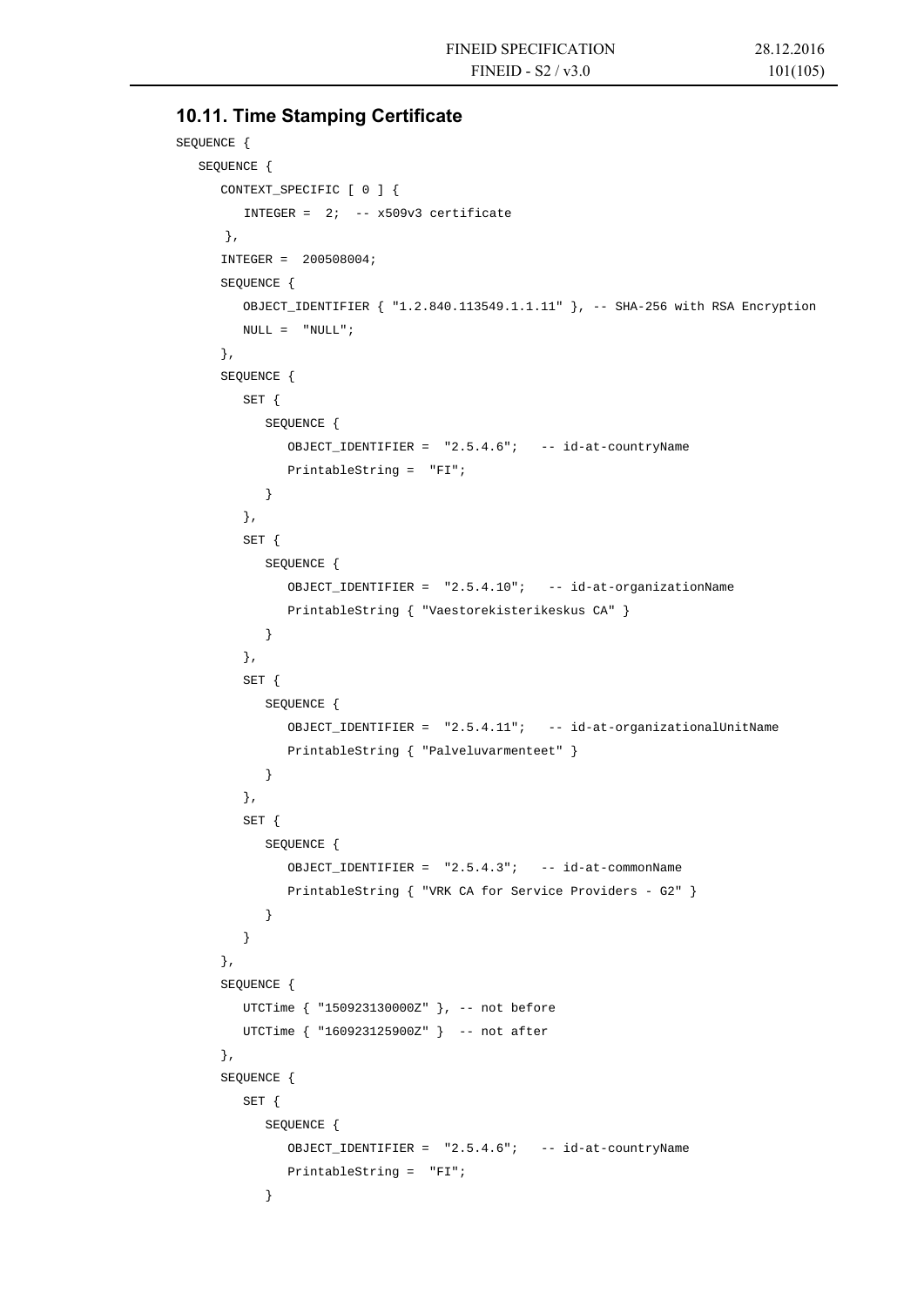```
 }, 
         SET { 
            SEQUENCE { 
               OBJECT_IDENTIFIER = "2.5.4.10"; -- id-at-organizationName 
               PrintableString = "VRK"; 
 } 
         }, 
         SET { 
            SEQUENCE { 
               OBJECT_IDENTIFIER = "2.5.4.11"; -- id-at-organizationalUnitName 
               PrintableString { "Varmennepalvelut" } 
 } 
         }, 
         SET { 
            SEQUENCE { 
              OBJECT IDENTIFIER = "2.5.4.5"; -- id-at-serialNumber
               PrintableString { "0245437-2" } 
 } 
         }, 
         SET { 
            SEQUENCE { 
               OBJECT_IDENTIFIER = "2.5.4.3"; -- id-at-commonName 
               PrintableString { "VRK TSA1" } 
 } 
 } 
      }, 
      SEQUENCE { 
         SEQUENCE { 
            OBJECT_IDENTIFIER { "1.2.840.113549.1.1.1" }, -- RSA encryption 
           NULL = "NULL"; }, 
         BIT_STRING [ PRIMITIVE ] { 
            #00, 
            SEQUENCE { 
               INTEGER { 
                  #00CDCB396843C43F3E236A522BD1BECD85D089EB5313D0ED605E8399CF 
                  5C44F08B61DCF308BE212DC2E1E3FAC3D76FB8D4B9CFADF2A174425CF11B 
                  140AD53E0FC1837E3C312485BA81D9A726DEA6FFD6ADD7147C3A877E5379 
                  CA387D6C9579698FF111C0710CED14F4E96FC6E810E5A2BFE947B5C9A626 
                  930F2C3B71D451B3827BE60FAEB8920722C4304FB78934BBC3DAD015DDAB 
                  9A309F7279FB0C48C2B3C44F8C688C43082918BB0AA96D0EF49177FC3D50 
                  9938A1029404D8D854E6420766ED66F998D43746EB4EDFB60D99E65F0F8E 
                  9E7717E706F873DEE78BC7BDE4217D950762B942277F84D32166187DA517 
                  DB71D63D7453A2AA3513BDCAFB2870DEED1D 
               }, 
              INTEGER = 65537; -- exponent
 } 
 }
```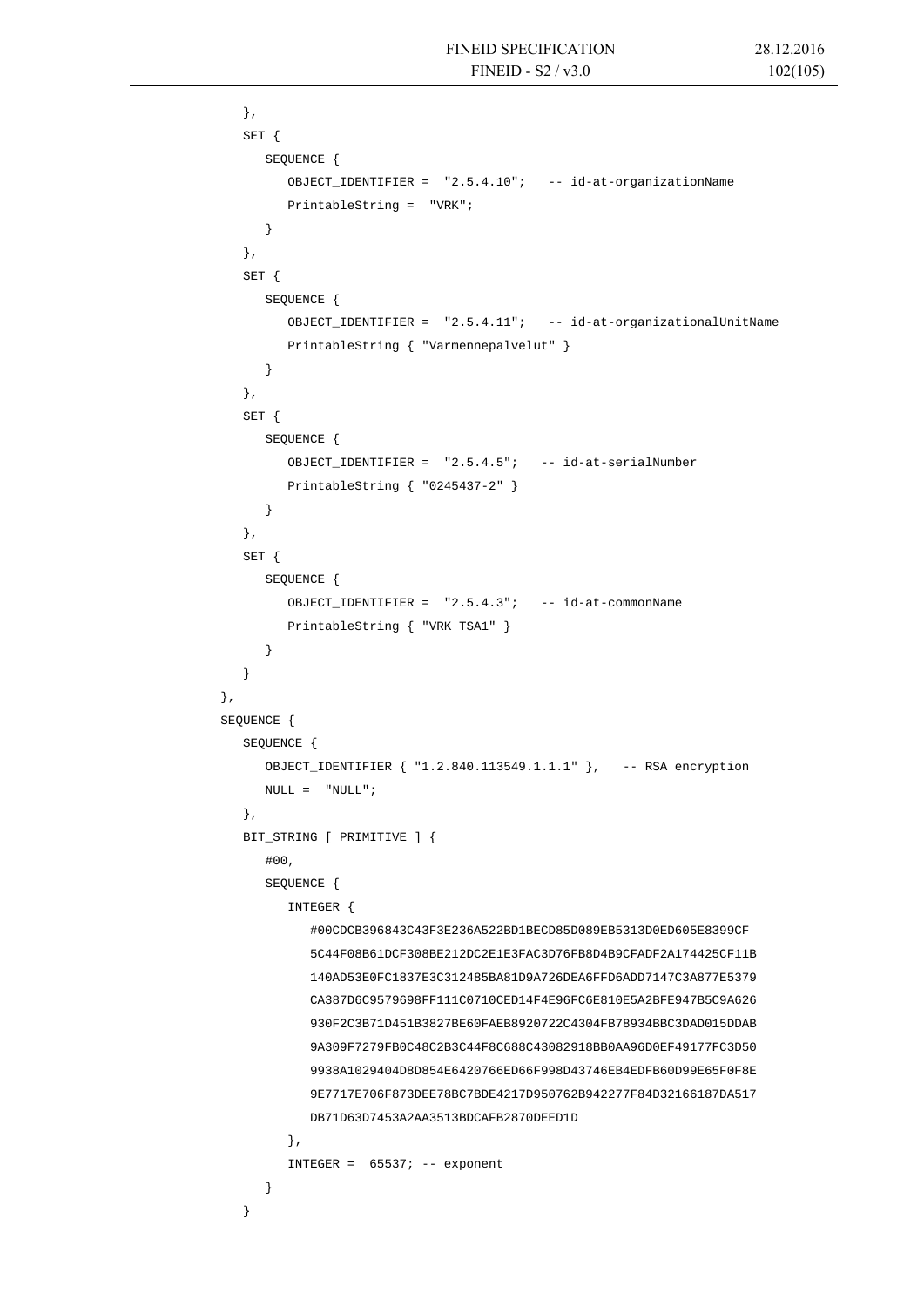},

```
CONTEXT SPECIFIC [ 3 ] {
             SEQUENCE { 
                SEQUENCE { 
                 OBJECT IDENTIFIER = "2.5.29.19"; -- Basic Constraints
                 BOOLEAN = \#FF: -- critical OCTET_STRING [ PRIMITIVE ] { 
                      SEQUENCE { BOOLEAN = #00; } -- CA Certificate=False 
 } 
                }, 
                SEQUENCE { 
                  OBJECT_IDENTIFIER = "2.5.29.32"; -- Certificate Policies 
                  OCTET_STRING [ PRIMITIVE ] { 
                     SEQUENCE { 
                        SEQUENCE { OBJECT_IDENTIFIER { "0.4.0.2042.1.3" } }, -- ETSI CPS 
                        SEQUENCE { 
                          OBJECT_IDENTIFIER { "1.2.246.517.1.10.24.1" }, -- VRK CPS Object 
    Identifier 
                          SEQUENCE { 
                             SEQUENCE { 
                               OBJECT_IDENTIFIER { "1.3.6.1.5.5.7.2.2" }, -- User notice 
                               SEQUENCE { 
                                  VisibleString { 
                                     "Varmennepolitiikka on saatavilla - Certifikat 
    policy finns - Certificate policy is available http://www.fineid.fi/cps23" 
      } 
      } 
      }, 
                             SEQUENCE { 
                               OBJECT_IDENTIFIER { "1.3.6.1.5.5.7.2.1" }, -- CPS 
                               IA5String { "http://www.fineid.fi/cps23/" } 
      } 
      } 
      } 
      } 
      } 
                }, 
                SEQUENCE { 
                  OBJECT_IDENTIFIER { "1.3.6.1.5.5.7.1.1" }, -- Authority Info Access 
                  OCTET_STRING [ PRIMITIVE ] { 
                     SEQUENCE { 
                       SEOUENCE {
                          OBJECT_IDENTIFIER { "1.3.6.1.5.5.7.48.2" }, -- CA Issuers 
                          CONTEXT_SPECIFIC [ 6, "IMPLICIT" ] { 
    "http://proxy.fineid.fi/ca/vrksp2.crt" } 
      } 
      } 
      } 
                },
```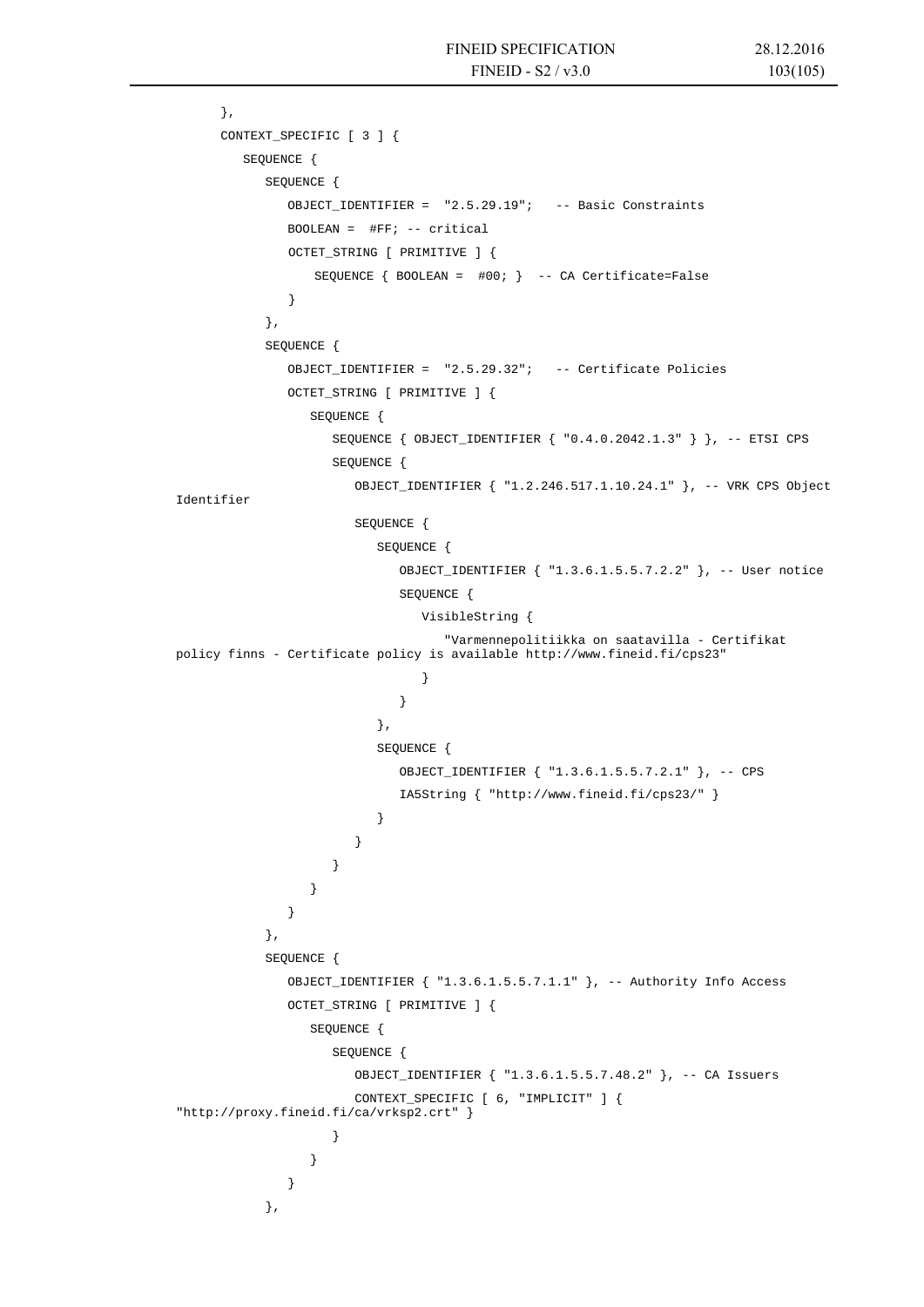```
SEQUENCE { 
               OBJECT IDENTIFIER = "2.5.29.17"; -- Subject Alternative Name
               OCTET_STRING [ PRIMITIVE ] { 
                  SEQUENCE { 
                     CONTEXT_SPECIFIC [ 1, "IMPLICIT" ] { "vaestorekisterikeskus@vrk.fi" 
} 
                  } 
               } 
            }, 
            SEQUENCE { 
               OBJECT_IDENTIFIER = "2.5.29.15"; -- Key Usage 
               BOOLEAN = #FF; -- critical 
               OCTET_STRING [ PRIMITIVE ] { 
                  BIT_STRING { #06, #C0 } -- digitalSignature, nonRepudiation 
               } 
            }, 
            SEQUENCE { 
               OBJECT_IDENTIFIER = "2.5.29.37"; -- Extended Key Usage 
               BOOLEAN = #FF: -- criticalOCTET_STRING [ PRIMITIVE ] { 
                  SEQUENCE { OBJECT_IDENTIFIER { "1.3.6.1.5.5.7.3.8" } } -- timeStamping
               } 
            }, 
            SEQUENCE { 
               OBJECT_IDENTIFIER = "2.5.29.35"; -- Authority Key Identifier 
               OCTET_STRING [ PRIMITIVE ] { 
                  SEQUENCE { 
                     CONTEXT_SPECIFIC [ 0, "IMPLICIT" ] { 
#69997A20AE437E2597092CFB297B2C8C67D231CD } 
                  } 
               } 
            }, 
            SEQUENCE { 
               OBJECT_IDENTIFIER = "2.5.29.31"; -- CRL Distribution Points 
               OCTET_STRING [ PRIMITIVE ] { 
                  SEQUENCE { 
                     SEQUENCE { 
                        CONTEXT_SPECIFIC [ 0 ] { 
                           CONTEXT SPECIFIC [ 0 ] {
                               CONTEXT_SPECIFIC [ 6, "IMPLICIT" ] { 
"http://proxy.fineid.fi/crl/vrksp2c.crl" } 
                           } 
                        } 
                     }, 
                     SEQUENCE { 
                        CONTEXT_SPECIFIC [ 0 ] { 
                           CONTEXT_SPECIFIC [ 0 ] { 
                               CONTEXT_SPECIFIC [ 6, "IMPLICIT" ] {
```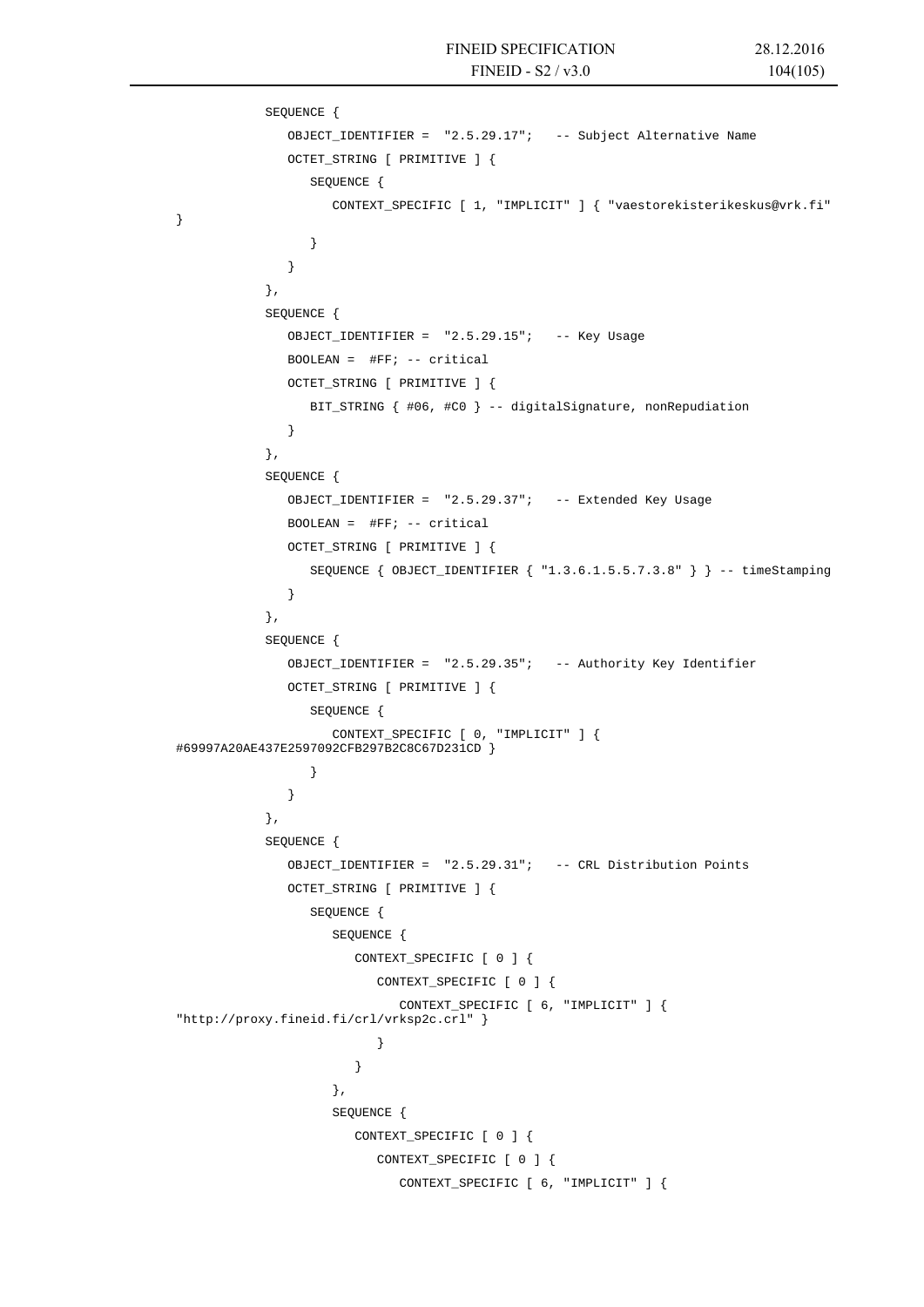```
"ldap://ldap.fineid.fi:389/cn%3dVRK%20CA%20for%20Service%20Providers%20-
%20G2,ou%3dPalveluvarmenteet,o%3dVaestorekisterikeskus%20CA,dmdName%3dFINEID,c%3dFI?cert
ificateRevocationList" 
                               } 
                            } 
                         } 
                      } 
                   } 
                } 
            }, 
            SEQUENCE { 
               OBJECT_IDENTIFIER = "2.5.29.14"; -- Subject Key Identifier 
               OCTET STRING [ PRIMITIVE ] { OCTET STRING {
#2BC429A09C1C55D4BD73BC43DA95DDFB891F441D } } 
            } 
         } 
      } 
   }, 
   SEQUENCE { 
      OBJECT_IDENTIFIER { "1.2.840.113549.1.1.11" }, -- SHA-256 with RSA Encryption 
      \texttt{NULL} = \texttt{``NULL''} \; ; }, 
   BIT_STRING { 
      #00, 
      #6636E8A11B8D96B67F675BE9FF78318E102581876FB6247C0F63B6BA88 
      A0AFB9F5C07FA66F2C6935AEF58B52A78DBE1F8059B99B2DBECD8DC9BF9E 
      AEDD4254D38FB07FABAAC0D54EF7061448C7DB2C39E8EF58E9DEBE3049B1 
      E5F6D6DD14B129A05FDCD55FE3EEBC8F4FD34178A78EE6B7E42ECFF6D808 
      31D9E634256CA52665E3D71DF06BC22714DC637F546BDF0243F6932C682B 
      7EA871E414418949AE208771FB1B458D5192BF1D3F75E717DD7EB026123D 
      5C4680B88081884F6044729A365D03704B2D0BF099867B2C8EB10E7328D3 
      380EFB4352B4BE4F34C24144C39B9222626E1CFD2D74C80DC3C3C0129A18 
      D5103A896F035D0F2AED2F6607D50F04647256F9816FC953F085E0CF44FD 
      4A5414DF9CC72FC45ECBD69A923BCCCF2387EAC366D3CB058053D7628C98 
      DD56E272F9CE095E8879615B6FB113FEA1B29C3E4DFE73A9D9CAE47F1B35 
      4E24203B47B9990D576B4FFA3B13BAB9BA398A30C7C1480242B0FD264FAA 
      E7CC0184027B1EF8D914604C6E9E7CA084A0F365B9F17BD2098314DA7E8A 
      95ECBCE1233628B6FDE9E216EF8E0748BA23B9193AE05AE74C6259F0D916 
      AFBAFCDB929A535780EAD532C1E939D0BFB7377FC0ED1972170C81A264C0 
      9B2A571BD99D8CE4A6960E9F1BD771007BCA970B962BED6914CE9D0B2B4C 
      1986642BE4AC61C1FA2577D4E074D1AEBE2C90F0EF984C615AF797FC7D6B 
      9FF0A1 
 }
```
}